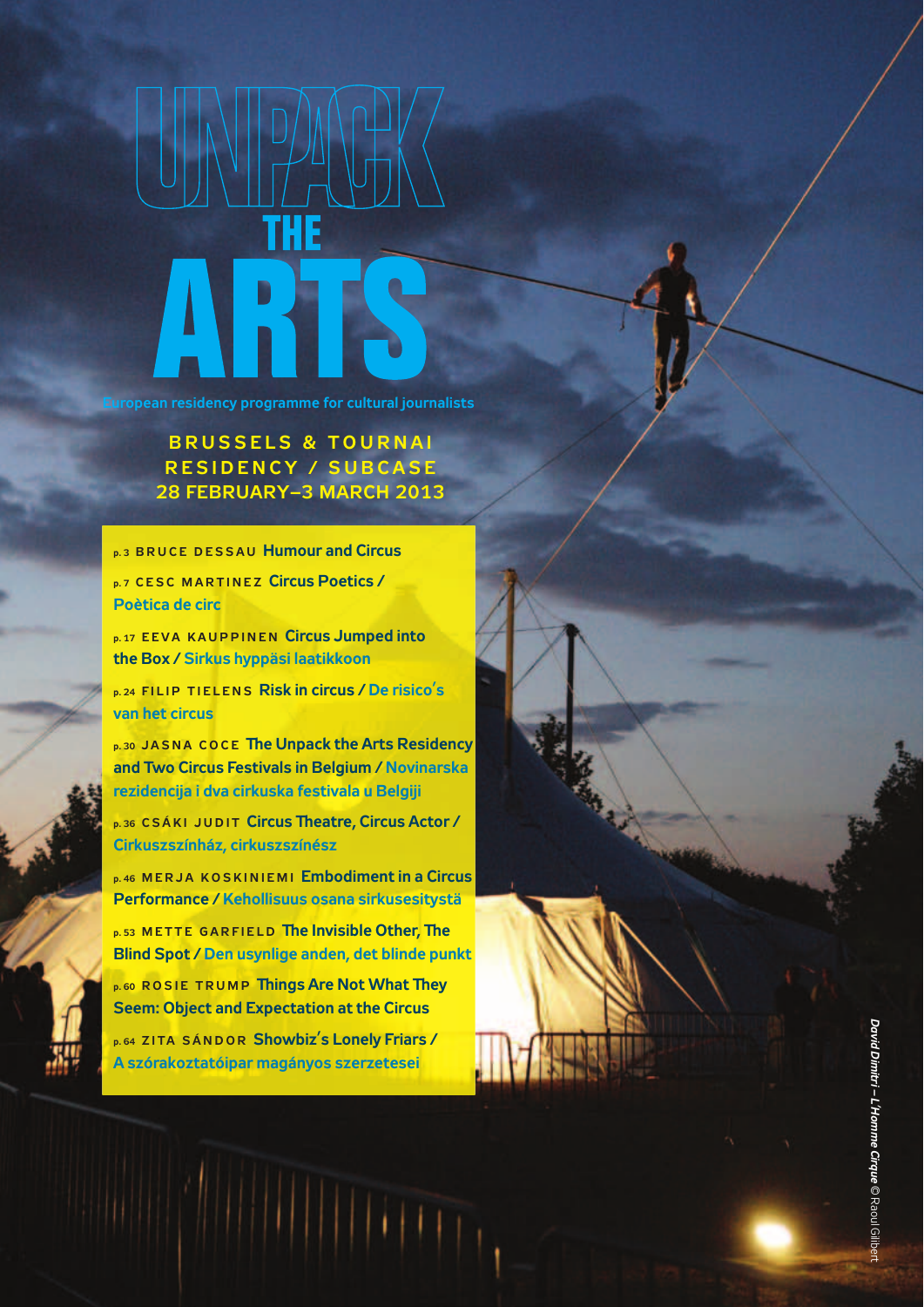### **Presentation**

Circus arts are an art form like theatre or dance, but have not yet a profound level of intellectual, cultural and institutional recognition it deserves, in Europe as well as at national and local level. Thereby political and financial support to this sector is quite low and there are structural weaknesses. There are strong imbalances in comparison to other creative areas, even when comparing the realities between regions or countries.

Despite the growing success of circus by the audience and programmers, circus arts are not covered by abundant literature, academic research, in-depth articles, reviews,... and artists themselves often experience difficulties in producing theoretical writing that communicates their practice, their creative processes and their productions. They rarely have the chance to exchange with critics and experts from the performing arts on theoretical or conceptual terms.

Also, many art writers are clueless about contemporary circus. Cultural journalists don't know the disciplines and techniques and overall they lack the contextual understanding to tackle a piece's dramaturgical choices, to reference other productions, or to interview artists creating non text-based works.

That's why Circuscentrum and 9 important circus festivals all over Europe conceived Unpack the Arts. Unpack the Arts is a European project – granted by Europe Culture – that provides residencies for cultural journalists in the context of twelve major festivals programming contemporary circus. The goal of the project is to

facilitate the circulation of knowledge and experience, to develop the critical discourses of its participants, and to further the role of the media within the circus arts and contemporary society.

### **12 Residencies – 120 Articles**

Unpack the Arts consists of 12 residencies in 8 countries, spread over 2 years (August 2012 – February 2014). Each residency is set within the framework of a festival and follows the same format: over the course of 4 days, the participants contribute to a series of moderated thematic discussions, attend lectures by key circus experts, see 3-5 shows, and meet with and interview programmed artists along with a representative of the host festival. After the residencies, each participating journalist delivers one article. These texts are collected, translated and turned into an online, multilingual publication.

This fifth publication collects the texts of 10 European journalists who attended the residency at Hors Pistes and La Piste aux Espoirs in Brussels and Tournai, Belgium, 28 February – 3 March 2013.

We wish to thank all participants and all collaborators who made this residency a success.

### **K o e n A l l ar y** *Director, Circuscentrum (project leader)* **Y o h a n n F l o c h** *Adviser*



2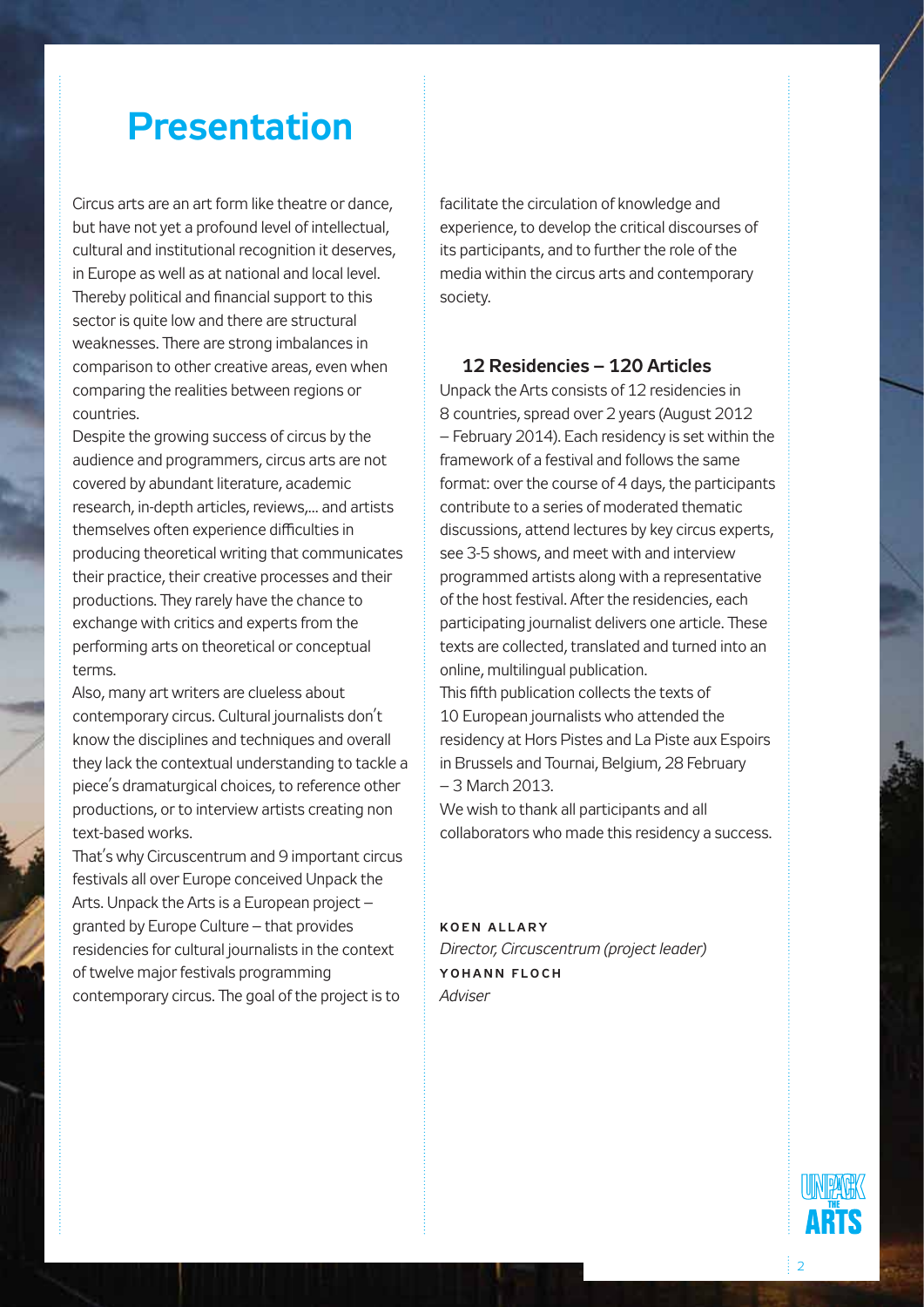### **Humour and Circus**

#### **B r u c e D e s s a u**

Circus in the 21st Century comes in many forms. From the traditional sawdust-sprinkled ring to the kind of stage performance that comes close to physical theatre or dance. One theme that runs through the best circus, wherever it takes place, however, is humour. From red-nosed clowns to sophisticated mime, making an audience laugh is an essential way of making a connection.

During my visit to two circus festivals in Belgium this thought occurred to me a number of times. Sometimes a performance would feel cold or distant. Lacking emotion. Then something funny would happen onstage to crack the tension. The sense of release could be heard in the laughs of the audience.

Claudio Stellato's *L'Autre* at the Hors Pistes festival at Les Halles de Schaerbeek in Brussels was a particularly intriguing production. The tall, gaunt Stellato appeared on a bare, dark stage carrying a wooden cabinet on his back, like Atlas struggling to support the world. For the next hour this amazing performer squeezed into the box or squeezed into a wardrobe and delivered a type of physical clowning that is all too rare today. Stellato has Mr Bean-style funny bones but uses physical comedy to say so much more about the human condition.

There were touching, tender moments to *L'Autre*, but for the audience the most striking moments were the comedic ones. As Stellato tried to fit inside the small cabinet his long, gangly limbs were exposed. It was like trying to contain an octopus in a string bag. As one limb went in another popped out. Later in the performance his head, illuminated at the top of a high wardrobe, appeared to be disconnected from his body, moving independently and defying the laws of gravity.

The following morning our group met Stellato and his colleague Martin Firket. *L'Autre* is a show that

they have been performing together for a number of years now and I assumed that it would be so well polished it would be the same every night. Yet they explained that the nuances of the performance, the small touches that make it funny, depend on the response of the audience. "We know within the first eight minutes if this will be a comedy," says Stellato. On the night I saw it, the giggles flowed thick and fast from start to finish. On other nights they can perform in complete silence. Still a success, yet not a comedy.

For me this underlines how comedy and tragedy can be two sides of the same coin. Nudge a performance in one direction and you have something dark, push it in the other and you have light entertainment. A subtle shift in facial expression, tempo or angle of the body can drive the audience's response in either direction. Stellato's deadpan face can be sad or it can make him the comedic fall-guy. He decides.

Modern circus can be as complex or as simple as you want. It can play it straight or it can subvert the established artform. On the third day of my visit to Belgium I saw David Dimitri's *L'Homme Cirque* in Tournai at the La Piste Aux Espoirs Festival. Incidentally, it says something about the popularity of circus in continental Europe that two circus festivals could take place at the same time within 90 minutes drive of each other. In the UK there are very few circus festivals. In fact circus often seems like a dirty word. Every January there is the London International Mime Festival, which Claudio Stellato has performed at. In any other country this might be called a circus festival. In London it is called mime.

Dimitri, a trim, compact veteran, was probably always going to be in the circus. His Swiss father was in the circus and his father's father was in the circus too. As a young man Dimitri performed with Cirque du Soleil and New York's Big Apple

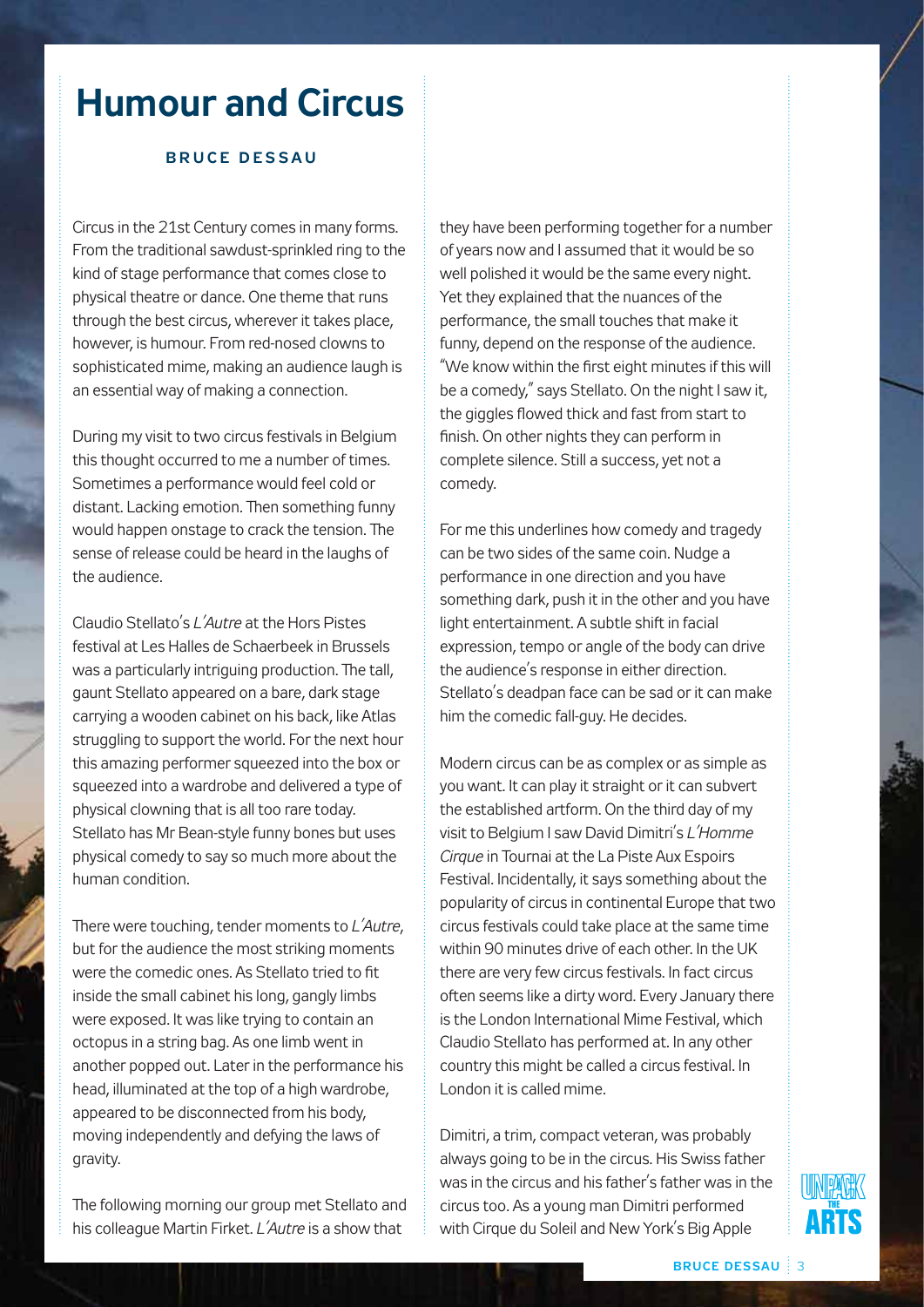Circus. In his own show, however, Dimitri, who travels the world performing in a tent, has added a new twist to a very old formula. He does everything himself. When we meet, two hours before he is shot out of a cannon, he is just wheeling the cannon into position at the side of the ring.

It is the way that Dimitri works with wit that makes the show such fun. From the very start children were giggling at the way he tried to put each shoe on while perched like a flamingo on one leg. Dimitri's performance was full of humour as he crammed a multitude of familiar acts into one hour. There was never a moment's rest. He even had to turn his own music on and off. It was no surprise that he was soon sweating buckets. This must be how he stays so thin.

But he did not just use the fact that he was a solo act to get laughs. He got laughs in all sorts of ways. There was a wry nod to the fact that animals used to be a popular part of the circus in the way Dimitri used a wooden horse, climbing on and off it acrobatically as he ran alongside on an adjacent treadmill. The joke was extended when the wooden horse left some fake lumps of horse shit on the stage and Dimitri had to clear it up before continuing with his acrobatic feats.

Where a classic circus would feature the clowns between the acts, Dimitri was the acts and the clowns, having fun with the wooden horse here, being hit on the head by a heavy – well, not really heavy – grain sack there. And then there was also humour within the spectacular feats too. Without his sparkly humour these acts would be nothing special. A twinkle in Dimitri's eye holds the audience's attention as he wobbles on the high wire. In our laughter we make an emotional investment in wanting Dimitri to succeed. The fact that he can make us laugh and then gasp as he shoots out of a cannon or bounces into the air makes it all the more breathtaking. As it says in the programme notes, Dimitri offers "a full circus programme that hovers between laughter and chills".

At Dimitri's show adults and children were laughing together. The circus created a bond between parent and child. The humour in a circus often has a childlike appeal, but that does not mean circus is aimed directly at children. In Tournai I also saw *Ni Omnibus* by Jean-Paul Lefeuvre, which blurred the boundary between adult circus and children's circus. Lefeuvre, a lean yet incredibly strong veteran of nearly thirty years of making people laugh, used to be a part of the anarchic new circus group Archaos, who were famous for bringing motorbikes and chainsaws into the big tent and terrifying their audiences as well as making them smile.

Everything was big and noisy with Archaos. Lefeuvre could not have gone further in the opposite direction if he had started his own flea circus. In *Ni Omnibus* the action all takes place within a set that represents the back end of a truck. The piece is wordless. It is no surprise to discover that Lefeuvre is a fan of silent movies. There is something of the hangdog expression of Buster Keaton about his face. At one point a black and white film is projected onto a small screen which, with its exaggerated gestures and jerky movements, could have been made a century ago.

A lot of the humour in *Ni Omnibus* comes from the restricted space. As with *L'Homme Cirque*, the scale of the show brings an inherent sense of fun with it. The wiry Lefeuvre bangs his head repeatedly on the roof, climbs up tiny ladders to reach things, and when he spins around on a pole he can touch the sides of the set with his feet. His sidekick, Didier André, lurks in the shadows. He occasionally wanders up to the set to throw on a broom or a torch, but behaves as if he would rather be anywhere else. This is comedy of the imagination, making something funny out of almost nothing. No special props, just a few empty wooden crates and things Lefeuvre picks up.

So far, so childlike. And in fact this show, which took place in the afternoon in a marionette museum, attracted a lot of very small children who all laughed along at Lefeuvre's Keatonesque antics. But in a conversation afterwards Lefeuvre was keen to point out that he is not a children's entertainer and does not make shows aimed at children. His previous show, *Bricolage Erotique*,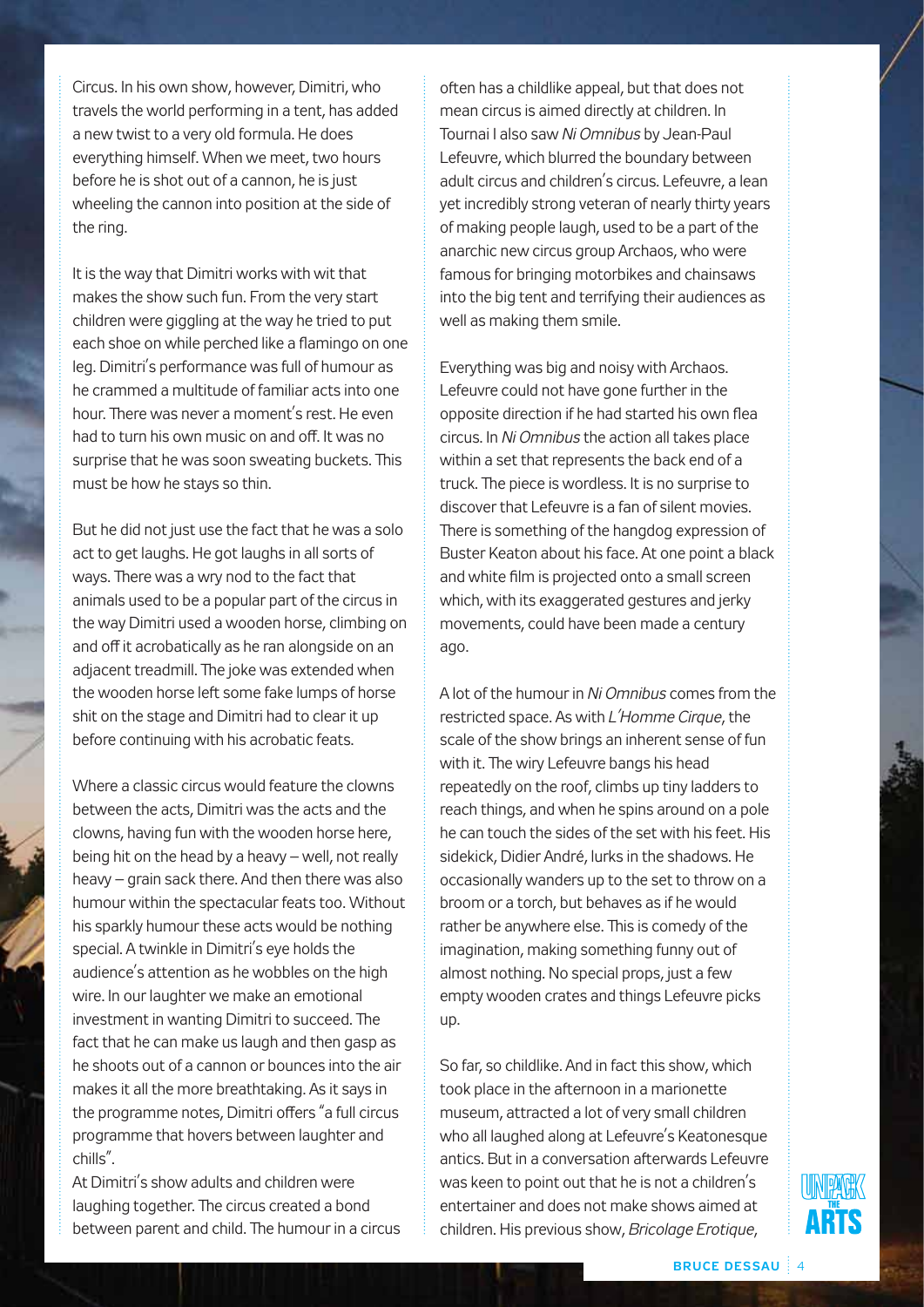

*Claudio Stellato – L'Autre © Martin Firket*

was almost as adult-orientated as the title suggests. Children were allowed in but some of the ideas went over their head.

All of these shows featured highly skilled physical performers but none of them would have been as enjoyable without the moments of comedy. Circus may have evolved radically in the last four decades but the comedy element has remained important. Without humour modern circus has no chance of flourishing.

In recent years the boundary between circus clowning and the techniques of straightforward comedy shows, or even stand-up comedy, has been slowly falling away. At the Edinburgh Festival Fringe in 2012, New Zealand mime artist The Boy With Tape on his Face won a Panel Prize usually given to stand-up comedians, while the winner of the prestigious Foster's Comedy Award was American Phil Burgers, who performs in virtual silence as Dr Brown and would quite easily have fitted into the Brussels and Tournai Festivals.

I thought of Dr Brown's prize-winning performance during Karl Stets' *Cuerdo* in Tournai. At one point the shaven-headed, Denmark-born artist got down from the stage and clambered over the audience to select a long-haired 'victim' to use her hair to cover his bald pate, much to the amusement of everybody who had not been selected. This was very much the kind of immersive, interactive approach Dr Brown takes in his comedy show.

When Dr Brown does this, though, the audience is terrified as well as amused. He is more like King Kong on the rampage. When Stets did it there was a zen-like grace, as there was to a lot of his humour. With his hairless head, bare feet and robe-like outfit he is part-clown, part-Shaolin monk.

Stets also reminded me of another comedian who was well-known on the London comedy scene a few years ago. Les Bubb's party trick was to wrap elastic bands around his face, twisting his features into a grotesque grin, part-Frankenstein, part-Quasimodo. Stets does a lot of tricks with a piece of rope – turning it into a walking stick or a snake or a pair of glasses. At one point he wrapped fishing line around his face, turning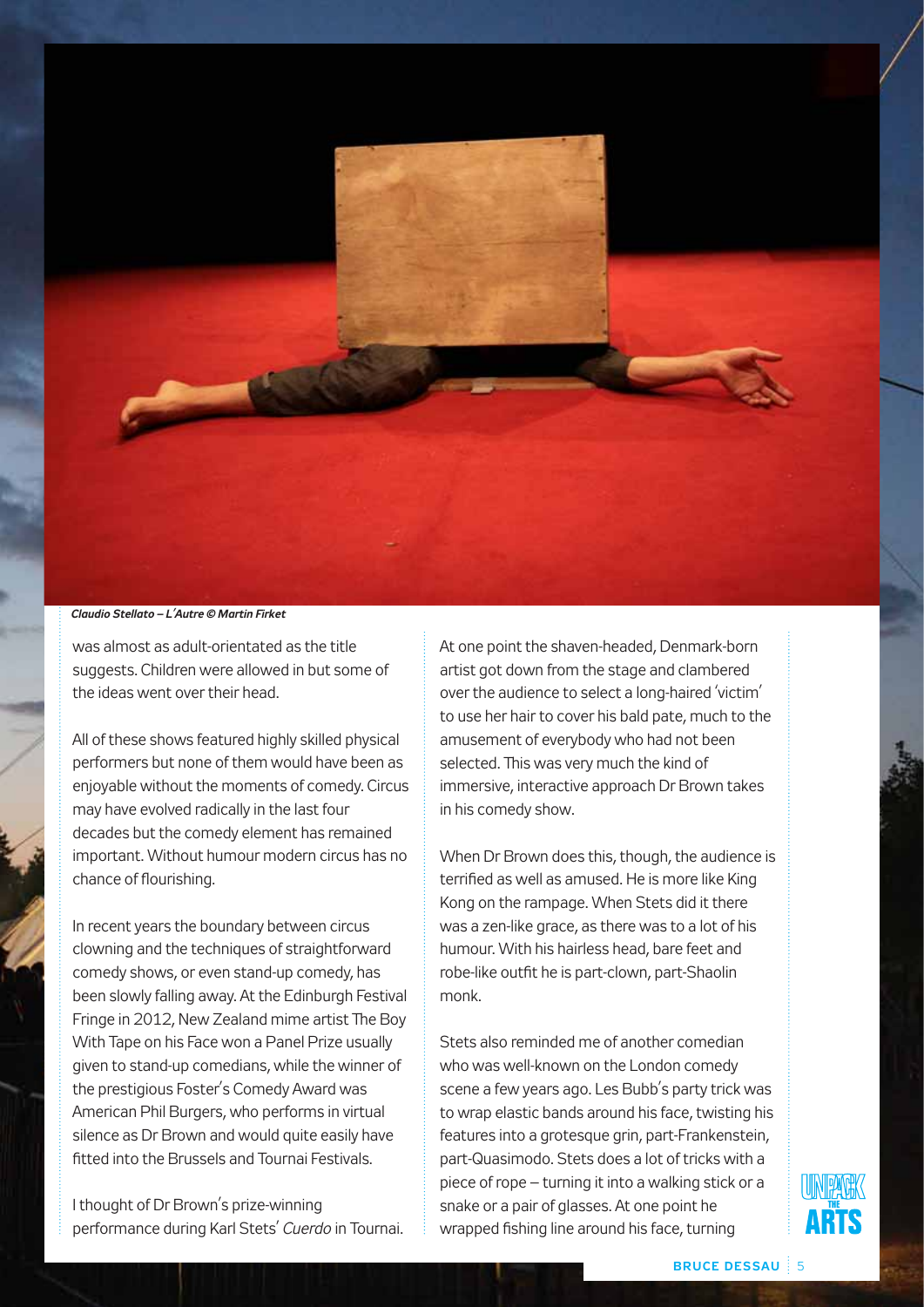himself into a monster in the same way Bubb did, once again blurring the barriers and definitions of what is circus, what is mime and what is comedy. Stets' old gag of popping a (fake) goldfish into his bag and a splash of water coming out is probably descended from a music hall gag that is almost as old as Joseph Grimaldi.

Clowns, stand-up comedians, mime artists, circus performers – they all draw on a similar pool of ideas today. The winner of the Best Newcomer Award at the Edinburgh Festival Fringe in 2012 was Daniel Simonsen. He was more of a conventional storytelling, observational comedian, but like a classic clown he too made great use of physical movement and precision in his act. In fact it was not a surprise to discover that both Dr Brown and Simonsen had studied physical theatre at École Philippe Gaulier in Paris. Burgers also studied at the Nouveau Clown Institute in Barcelona. He then mastered his craft doing short appearances on the London comedy club circuit, but he could just as easily have joined a circus.

This cross-fertilisation of disciplines makes both circus and stand-up comedy more exciting than ever and it is clearly an ongoing process. On my return to London I was looking on the internet for local comedy shows to go to and discovered that Chris Lynam was doing a one-off show at my local pub in south London. Lynam is a veteran of the British alternative comedy scene of over thirty years. He is best known for closing his stage act by inserting a firework between his buttocks and lighting it.

Lynam was always a performer who marched to the beat of his own drum, but in recent years he has helped to bridge the gap between stand-up comedy and circus by introducing more familiar elements of the clown act into his club shows,

using props such as ladders onstage to create sublime solo knockabout sketches. He took a break from the comedy circuit a while ago to moonlight as a 'real' clown. As well as teaching clowning, he has been a part of famous Russian clown Slava Polunin's ensemble when they have performed his timeless *Snowshow*. Polunin has called Lynam "one of the world's funniest clowns".

All of this suggests that maybe circus is about to break through in the United Kingdom but not necessarily in the way that was expected. Perhaps the stand-up comedy world will embrace circus in a way that the theatrical world has been reluctant to. The dramaturgy of British theatre, which relies so much on text, has a natural resistance to an artform that is more about performance than what is written down. Clowning has more in common with stand-up comedy – both make a much more direct emotional connection with their audience.

Circus is often seen as a 'poor relation' among editors of newspaper arts sections, struggling for coverage in the mainstream press. Cirque Du Soleil is one of the few circus companies that are widely reviewed by the British mainstream press, but the slapstick clowns are often dismissed by high-minded critics as if they are intended purely for the amusement of toddlers hauled along by their parents.

Every year Charles Spencer, the esteemed theatre critic of the Daily Telegraph, finds a new way to mock the Soleil funny men. In 2005 he opened his review of *Dralion* at the Royal Albert Hall by writing: "If there is a more depressing phrase in the English language than 'zany clown routine' I have yet to come across it." Maybe it is time for the likes of Charles Spencer to take comedy more seriously.

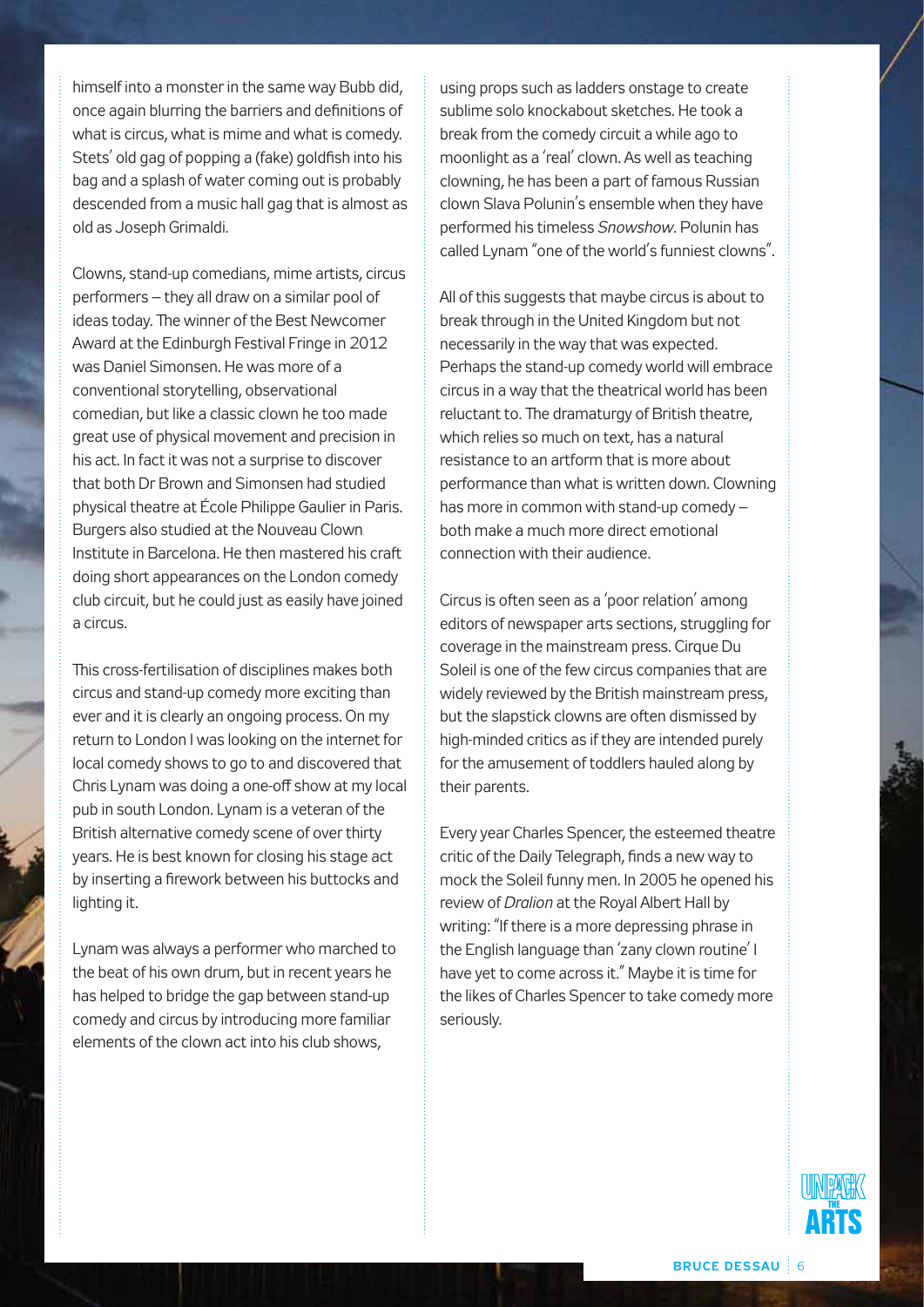### **Circus Poetics**

#### **C e s c M ar t i n e z**

The Catalan critic Sebastià Gasch (1897-1980) said that the circus arts rested on four pillars: strength, balance, grace and skill. This observation, first published in the magazine 'Destino' in the 1950s, has been cited many times since by specialists on performing arts and by the artists themselves because it is a clue to interpret what is misterious. What Gasch said is not that the circus is based on any sort of *combination* of the four abilities, but on the maximum expression of each of them. In each of his words, as well, lies a highly calculated subjectivity that allows a circus show to be perceived from many directions and that reminds us also of the ritual origins of the performing arts in general.

If we observe how what we call the circus comes to thrill audiences, we have to pay attention to the signs that belong to it. In the Unpack the Arts programme, spread over the Hors Pistes Festival in Brussels and La Piste aux Espoirs in Tournai, without a doubt the show closest to the traditional circus code was David Dimitri's *L'Homme Cirque* – due to its performance in a tent, to the internal layout of the stands and the central ring, to the types of acts performed, and, finally, to the way the show evolves, one act following another without any apparent common thread linking them, forming a kind of alphabet by which the artist communicates with the audience. Needless to say that it works: we understand it perfectly.

Indeed, Dimitri begins *L'Homme Cirque* not with a show of force – not with a balancing act or a demonstration of skill – but with what we called 'grace' (Gasch wrote those words in Spanish and only lately they have been translated into Catalan; both in Spanish or Catalan, the word for grace may be the same that for something funny). So Dimitri begins with only his grace / humour. Right from the start of the show, he simply takes the ring over, becoming the sole focus of attention within the circular space of the tent thanks to his undeniable stage presence. Dimitri does not *do* anything at the start of the show, if we

### **Poètica de circ**

#### **C e s c M ar t i n e z**

Deia el crític català Sebastià Gasch (1897-1980) que l'art circense reposava sobre quatre columnes: força, equilibri, gràcia i destresa. Aquesta observació, que des que es va publicar, a la dècada dels 1950s a la revista *Destino*, ha estat citada moltíssimes vegades pels estudiosos de les arts escèniques i pels mateixos artistes, obre la porta a la interpretació d'un profund misteri. El que diu Gasch no és que la base del circ sigui una combinació més o menys capriciosa de quatre habilitats, sinó la màxima expressió de cada una d'elles. I encara més, perquè en cada un d'aquests mots hi ha una calculadíssima subjectivitat. Això dispara la percepció de l'espectacle en múltiples direccions sense perdre un sentit únic i, d'alguna manera, ens recorda l'origen ritual del que genèricament són totes les arts escèniques.

Però si hem d'observar la manera com això que anomenem circ arriba a emocionar els espectadors, hem de parar esment als signes que li són propis. Al programa d'Unpack the Arts als festivals Hors Pistes de Brussel·les i La Piste aux Espoirs de Tournai, sens dubte, l'espectacle que més s'acostava al codi circense tradicional era el de David Dimitri, *L'homme cirque*: la carpa, la disposició interior de les grades i la pista central, la tipologia dels números presentats i finalment l'evolució de l'espectacle, en què un número en succeïa un altre sense un lligam argumental aparent, formaven una mena d'alfabet amb el qual l'artista es comunicava amb el públic. No cal dir que funcionava: ens vam entendre a la perfecció.

Amb tot, Dimitri comença el seu espectacle no pas amb una exhibició de força, ni d'equilibri, ni tan sols d'habilitat, sinó de gràcia. En els primers moments de *L'homme cirque* , ell simplement s'apodera de la pista i es converteix en l'únic focus d'atenció dins l'espai circular de la carpa gràcies a una presència escènica treballada i incontestable. En els primers compassos de l'espectacle, Dimitri

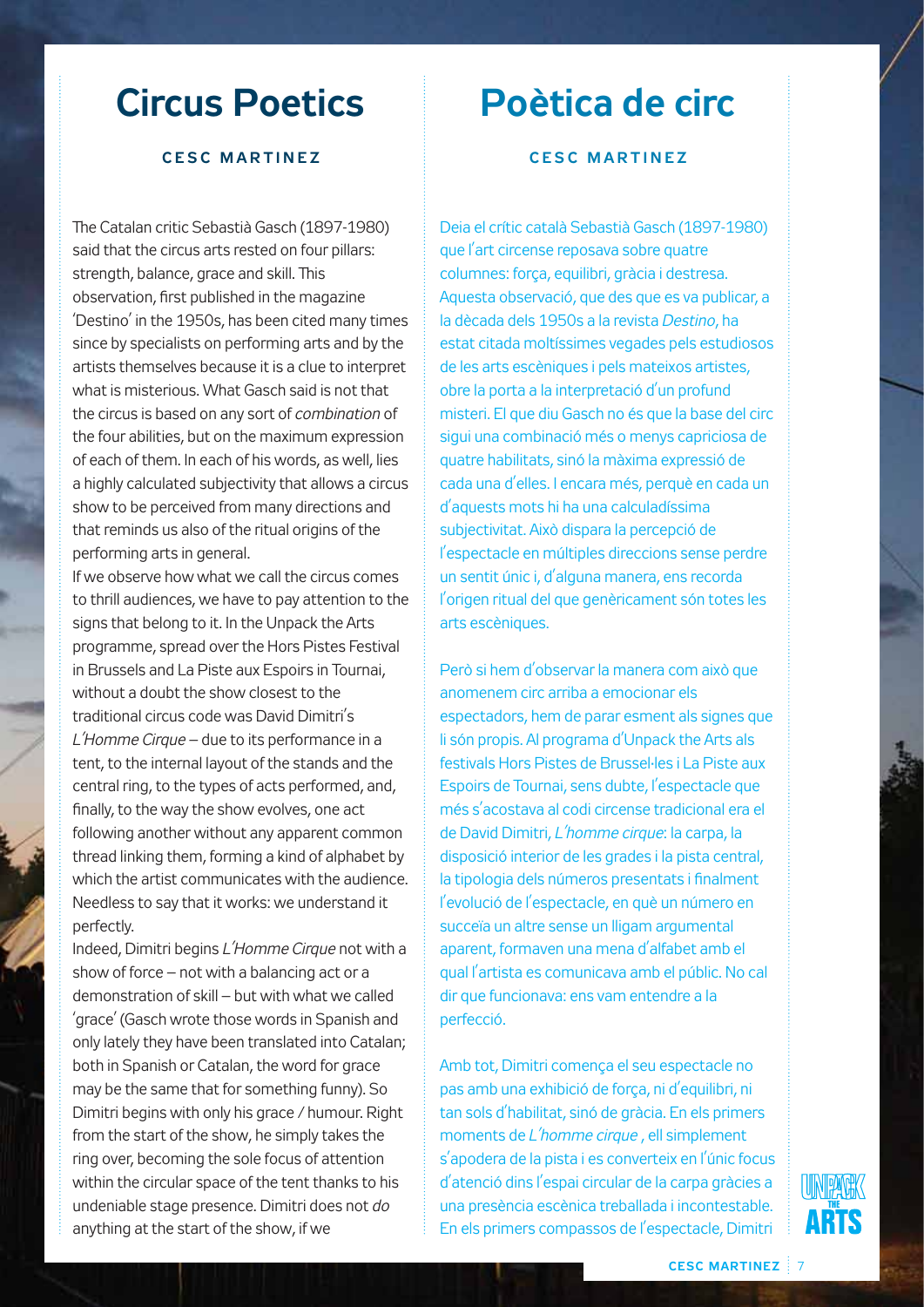understand doing something as an extraordinary action occurring on stage, according to the archetypical image of the circus. The real action, the performance of an act, is replaced by a representation. Alone, he evokes the entire circus universe. For a while, David Dimitri devotes himself to marking the tempo of the show and takes on a clown's rhythm by repeating muscular warm-up exercises on a treadmill with increasing haste. If he falls, the audience will laugh, but the expectations for humour that he creates do not go in this direction – rather, he centres on constructing an ambivalent character, halfcomical and half-athletic, who knows how to move around the ring safely enough that he can afford to play and have fun. Finally, skilfully, he plays himself.

#### **A splendid paradox**

The next day, during a meeting of the Unpack the Arts participants, nobody had any doubt that *L'Homme Cirque* was a traditional circus show, even though what we had seen was a rather theatrical version of one. Paraphrasing the poet Fernando Pessoa, David Dimitri presents himself as a faker who pretends that circus is the circus he carries inside. He gave us a clue to this during the brief meeting we had with him before the show: the son of the famous Swiss clown Dimitri, raised around the ring and trained as an artist in Budapest, his life is a series of anecdotes about unmistakably circus-related signs and events: a nomadic lifestyle, the big top, elephants… His show tells the story of all that, but it also *is* that circus.

The equipment inside the tent – a small one, 14.5 metres in diameter – soberly highlights circus iconography, with the cannon, the tightrope, the teeterboard, etcetera. Altogether, they suggest the show that we are seeing, helping us to understand it in some way. And even after performing his warm-up exercises, David Dimitri makes another evocation, this time of another archetypical and foundational element of the modern circus. Dimitri simulates equestrian exercises on a gym horse that has turned into a doll with a false head and tail. The pantomime reaches the point where it brings forth another element that has practically vanished from the

no *fa* res, si entenem per fer l'acció extraordinària que, segons la imatge arquetípica del circ, ocorre a la pista. L'acció real, l'execució d'un número, és substituïda per una representació. Evoca, sol, tot l'univers circense. Durant una bona estona, David Dimitri es dedica a marcar el tempo de l'espectacle i agafa un cert ritme de pallasso a base de repetir, cada vegada més de pressa, exercicis d'escalfament muscular sobre una cinta de córrer. Si caigués, faria riure, però l'expectativa humorística que genera no va en aquesta direcció, sinó en la de construir un personatge ambivalent, mig còmic mig atleta, que sap moure's per la pista amb una seguretat tal que es permet el luxe de jugar i divertir-se. I, amb ofici, s'interpreta a si mateix.

#### **Una esplèndida paradoxa**

L'endemà, durant la trobada del grup de participants a Unpack the Arts, ningú va dubtar que *L'homme cirque* era un espectacle de circ tradicional, tot i que el que havíem vist n'era una versió bastant teatralitzada. Parafrasejant el poeta Fernando Pessoa, David Dimitri es presenta com un farsant que arriba a fingir que és circ el circ que porta a dins. Ens en va donar alguna pista durant la breu trobada que vam tenir amb ell una estona abans de l'espectacle: fill del cèlebre pallasso suís Dimitri, crescut al voltant de les pistes i format artísticament a Budapest, la seva vida és un continu d'anècdotes relacionades amb elements inequívocament circenses: la transhumància, la carpa, els elefants... El seu espectacle és un relat de tot això, però també és aquell circ.

Els aparells disposats a dins la carpa —reduïda, de 14,5 m. de diàmetre— en subratllen sòbriament la iconografia: un canó, un filferro d'equilibris, una bàscula coreana... Tot plegat connota l'espectacle que estem veient, ens el fa entendre d'una determinada manera. I encara després de l'exercici d'escalfament, David Dimitri es llança a una altra evocació, aquesta vegada jugant amb un altre element arquetípic, fundacional, del circ modern: el cavall. Dimitri simula exercicis eqüestres amb un cavall de salts de gimnàstica convertit en ninot, amb un cap i una cua falsos. La pantomima arriba al punt de portar a la pista, al final del número, un altre element pràcticament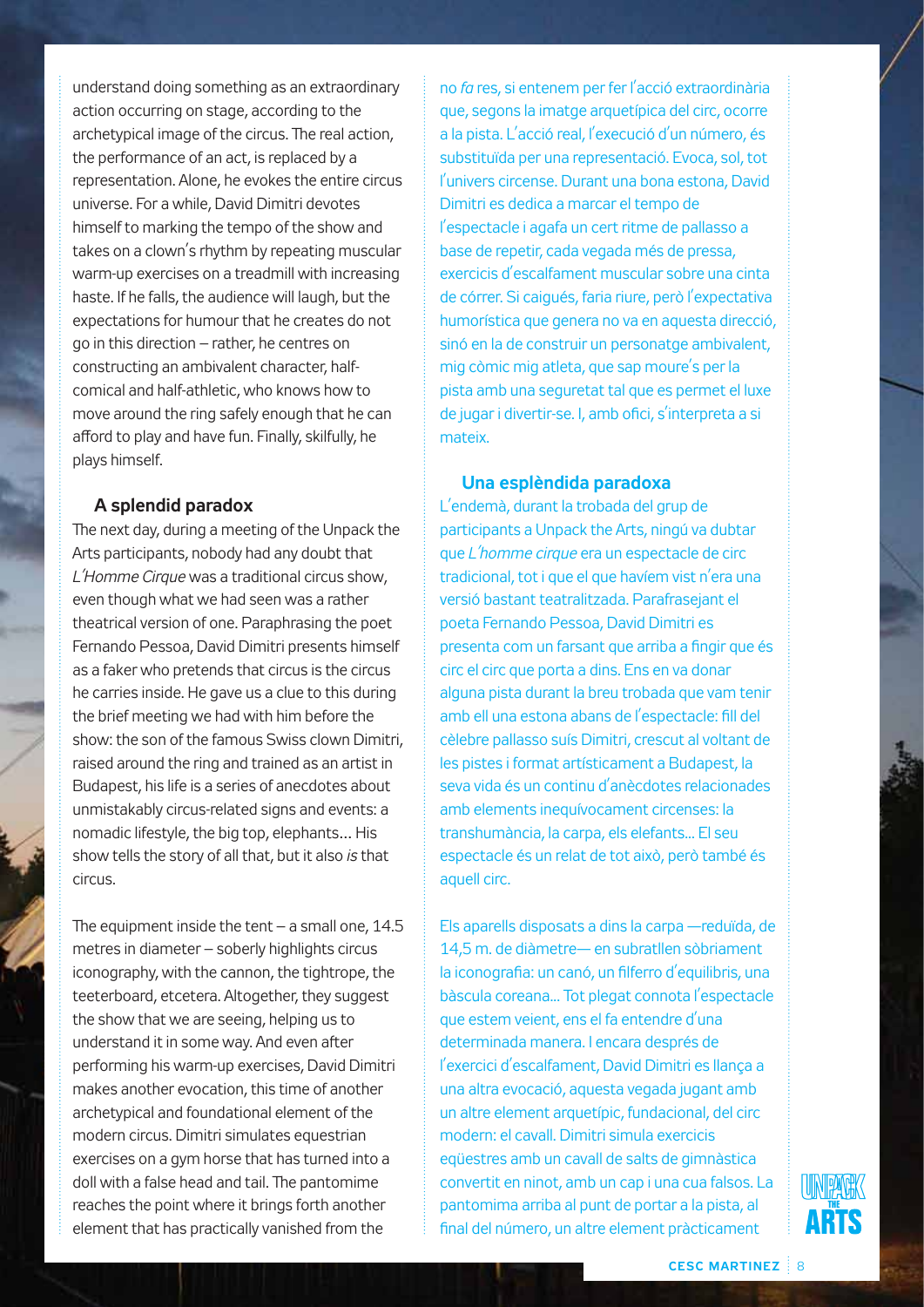

*David Dimitri – L'Homme Cirque © Raoul Gilibert*

contemporary circus: animal faeces. Aware of the elegant presence of his body and the empathy that it arouses, his play with the fake manure from the fake horse is a new comical touch in which Dimitri gets to maintain his character's dignity.

The argument that the circus is the empire of the truth (again, made by Sebastià Gasch) does not lose value in *L'Homme Cirque* because David Dimitri reveals the tricks, unveils the theatrical structure of classic circus shows, and typifies them by demonstrating everything that constructs the image we have of them. I dare say that currently most people don't mind if a circus does not have real horses as long as they can see beautiful scenes that also convey the idea of an exceptional experience through a code of shared signs. This is even more so the case if, after the story has already been presented, the 'truth' of the circus finally appears: in the teeterboard act, David Dimitri performs a brief solo exercise by dropping the bags hanging from the top of the tent – persisting despite the fiasco of the first attempt, which drops a sack on his head (a comical delay that makes the first successful jump look more dramatic than it really is). The act desaparegut del circ contemporani: la merda d'animal. Conscient de l'elegant presència del seu cos i de l'empatia que desperta, el joc amb la falsa tifa del fals cavall és una nova pinzellada còmica en la qual el personatge no deixa de mantenir la distinció.

L'argument segons el qual el circ és l'imperi de la veritat (de nou, Sebastià Gasch) no perd valor en *L'homme cirque*. Perquè David Dimitri fa evidents els trucs, deixa al descobert l'estructura dramatúrgica de l'espectacle circense clàssic i ho tipifica revelant tot allò que construeix la imatge que en tenim. M'atreveixo a dir que actualment al públic majoritari li és igual que en un circ no hi hagi cavalls de veritat a canvi de veure una escena plàsticament bella si, a més, comunica al públic la idea d'una vivència excepcional gràcies a un codi de signes compartit. I encara més si finalment, quan el relat ja ha estat presentat, la "veritat" circense apareix: en el número de bàscula, David Dimitri executa tot sol un breu exercici fent caure els sacs que pengen del capdamunt de la carpa, malgrat el fiasco del primer, que li cau al cap (una nova dilació còmica que provoca que el primer salt reeixit sembli més espectacular que no és). El

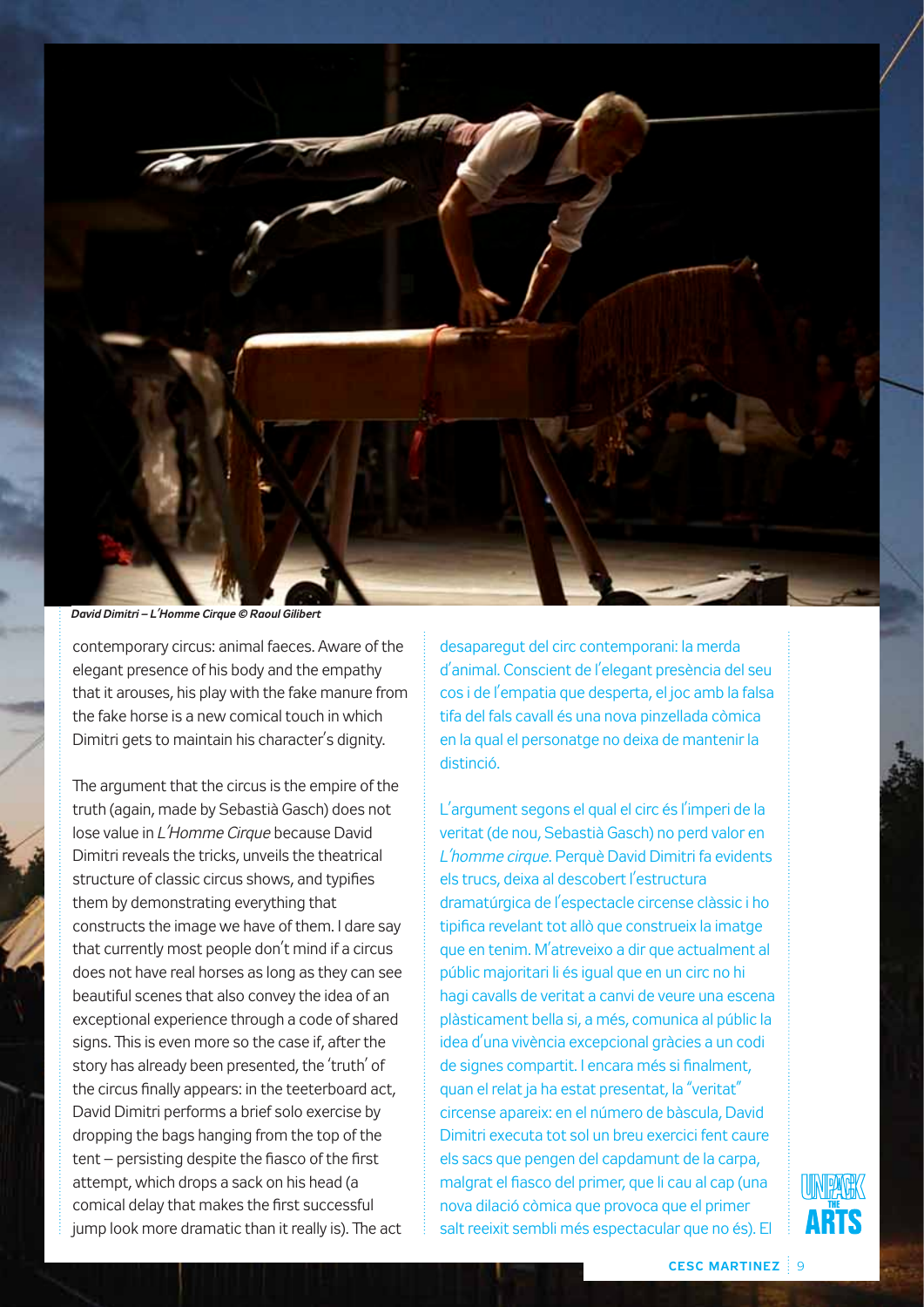is presented just as it is, without any kind of fiction or evocation, and is simply linked to the 'story' that it represents. Though Dimitri's exercise would never be presented as a complete teeterboard act in a traditional circus, a second circus-related substance has been added here: the physical performance, what we called 'skill'. From that moment on, acts that require athletic ability in *L'Homme Cirque* gain ground over simple evocation in the way the show is poetically constructed. And this is done without giving up on interpreting the circus, its truths and its little tricks.

The tightrope act is unquestionably elegant and stretches out exquisitely until the moment comes for a backwards somersault and false falls. The day after the show, in the meeting, we asked ourselves if the two times that he fell were intentional or not. The entire tent had vibrated with excitement upon seeing that David Dimitri was not getting out of the situation, and the doubt came from the difficulty of accepting that it had not been spontaneous, but induced. Moreover, before the third leap he had given the audience to understand through gestures that he would not perform another backward somersault; he pretended it was too difficult and he would try a forward somersault instead – which is, in reality, even more difficult.

The human cannonball, a speciality of circus shows that has virtually become extinct, has an equally iconic value that transcends the burst of admiration that it provokes. And if, up to that peak point, the perfect ambience of a spectacle that is part of our collective memory had been created, the ending also had to have symbolic value. After being fired from the cannon, David Dimitri ascends to the canvas of the tent, walking along an inclined wire, opens a little door, and invites everyone to follow him outside. From the top of the tent, he begins a high rope walking display, getting more distant as he continues on his way to the sky. The story could not be any more complete.

#### **Body and art face to death**

I have explained the details of *L'Homme Cirque* at length in an attempt to establish the signs that

número es presenta tal qual, sense ficcions ni evocacions de cap mena, senzillament enllaçat amb el "conte" que representa.

Tot i que en cap cas l'exercici de Dimitri no seria un número de bàscula complet en un circ tradicional, una segona substància circense ha estat introduïda: la *performance* física, el que n'hem dit "destresa". A partir d'aquell moment, en *L'homme cirque* l'execució de números que requereixen una habilitat atlètica guanya terreny a la simple evocació en la construcció poètica de l'espectacle. Això sí, sense abandonar la interpretació sobre el circ, les seves veritats i els petits trucs.

El número d'equilibri sobre el cable és d'una elegància inqüestionable, i s'allarga exquisidament fins que arriba el moment del salt mortal enrere i les caigudes falses. L'endemà de l'espectacle vam plantejar-nos si els dos cops que havia caigut ho havia fet expressament o no. La carpa sencera havia vibrat d'emoció veient que David Dimitri no se'n sortia, i el dubte venia de la dificultat d'acceptar que l'experiència viscuda no hagués estat espontània, sinó induïda. A més, ell havia donat entenent, abans del tercer salt, per mitjà de gestos, que no tornaria a fer el mortal cap enrere, que era massa difícil, i que ho provaria cap endavant.

L'home bala, que és una especialitat pràcticament extingida de l'espectacle circense,té un valor igualment iconogràfic, més enllà de l'esclat d'admiració que provoca. I si fins a aquell punt, àlgid, s'havia creat l'ambientació perfecta d'un espectacle que en el fons forma part de la memòria col·lectiva, el final també havia de tenir un valor simbòlic. David Dimitri puja fins a la lona de la carpa caminant per un cable inclinat, obre una portella i convida tothom a seguir-lo cap a fora. Des del capdamunt de la vela, inicia una exhibició de funambulisme, s'allunya, continua el seu camí ascendent cap al cel. El relat no podia quedar més rodó.

#### **Cos i art davant la mort**

M'he allargat en l'explicació dels detalls de *L'homme cirque* en un intent de tipificar els signes que configuren l'espectacle, que provenen de la

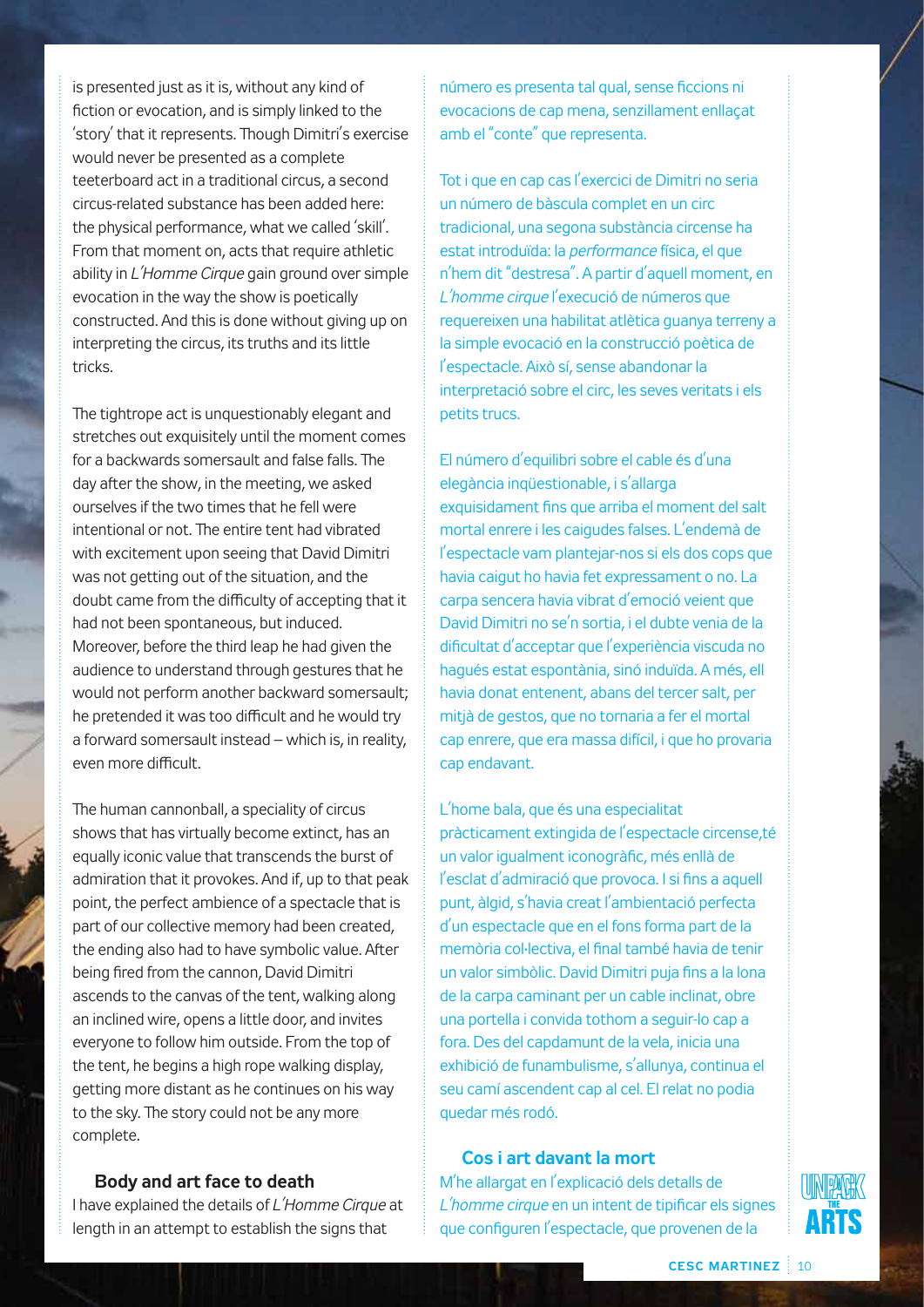make up the show, which come from the circus tradition and can be found in many other stage performances. Even though *L'Homme Cirque* is not a strictly archetypical show, Dimitri brings together a series of common ideas that he uses to create a linear dramaturgy. But none of the other four shows that we saw in Brussels or Tournai shared many of the 'classic' signs of circus language – not even to simply evoke them.

The first observation is that, unlike David Dimitri's production, the others were conceived for an eminently adult audience and the artists took the liberty of using other codes of communication with the assurance that they would be understood. And yet, there were children present in the audiences of those shows. Martin Firket, who worked with Claudio Stellato on the mise-enscène of *L'Autre*, said that many times they had performed for an audience of mostly children and recognised that "the perception of what happens on stage is radically different", but had found it equally interesting to perform for children as for adults. Jean-Paul Lefeuvre, who presented *Ni Omnibus*, said something similar in the brief interview we had with him at the Maison de Culture in Tournai: "I don't have any problem with children, but the show is designed for an adult audience."

The audience is an important issue in the codification of the circus, as the exchange of energy – of tension, of mutual expectations – is more intense than in other performing arts. The audience will remember and be able to recognise the components of this almost ritual event in which a small number of individuals – and maybe only one, in the case of *L'Homme Cirque –* try to defeat all the people around them through a demonstration of their abilities. Their knowledge is associated to the idea of wonder, to the unexpected, to the extraordinary and therefore, almost inevitably, to childhood. There is nothing to be done about it: people continue bringing their children to venues in the evenings if they know that there will be a circus performance, even if they do not know what kind of show they are going to see.

pròpia tradició circense i que podem trobar en molts altres muntatges. Tot i que *L'homme cirque*  no és un xou estrictament arquetípic, Dimitri recull una sèrie de llocs comuns amb els quals elabora una dramatúrgia al capdavall lineal. Però cap dels altres quatre espectacles que vam veure ni a Brussel·les ni a Tournai compartia la majoria de signes del llenguatge circense diguem-ne clàssics, ni tan sols per evocar-lo.

La primera constatació és que, a diferència del muntatge de David Dimitri, els altres estaven pensats per a un públic eminentment adult, i els artistes es prenien la llibertat d'utilitzar altres codis de comunicació amb la tranquil·litat de saber-se compresos. I, amb tot, també hi havia públic infantil als altres espectacles. Martin Firket, col·laborador de Claudio Stellato en el muntatge *L'Autre*, afirmava que moltes vegades havien actuat per a un públic majoritàriament infantil i reconeixia que "la percepció del que passa a escena és radicalment diferent", però trobava igualment interessant actuar per a adults o per a infants. Jean-Paul Lefeuvre, que presentava *Ni Omnibus*, es va expressar d'una manera semblant en la breu entrevista que vam tenir amb ell a la Maison de Culture de Tournai: "No tinc cap problema amb els nens, però l'espectacle està pensat per al públic adult".

El públic és una qüestió important en la codificació del circ, per tal com l'intercanvi d'energia —és a dir: de tensió, d'expectatives mútues— és més intens que en altres arts escèniques. El públic retindrà i sabrà reconèixer els elements que configuren aquest acte gairebé ritual en què un grup reduït d'individus —fins i tot només un, com en el cas de *L'homme cirque*— és capaç de mostrar-se superior a tots els qui els envolten gràcies a una exhibició de les seves habilitats. És un coneixement que s'associa a la idea de meravella, a l'insòlit, a l'extraordinari i per tant, gairebé de manera inevitable, a la infància. No hi ha res a fer: la gent continua portant els fills al vespre a una sala de teatre si sap que hi fan circ, encara que ignori el tipus d'espectacle que va a veure.

Però malgrat la percepció habitual de l'espectacle com un codi infantil, en el fons hi ha la intuïció de



But despite the usual perception of the show as a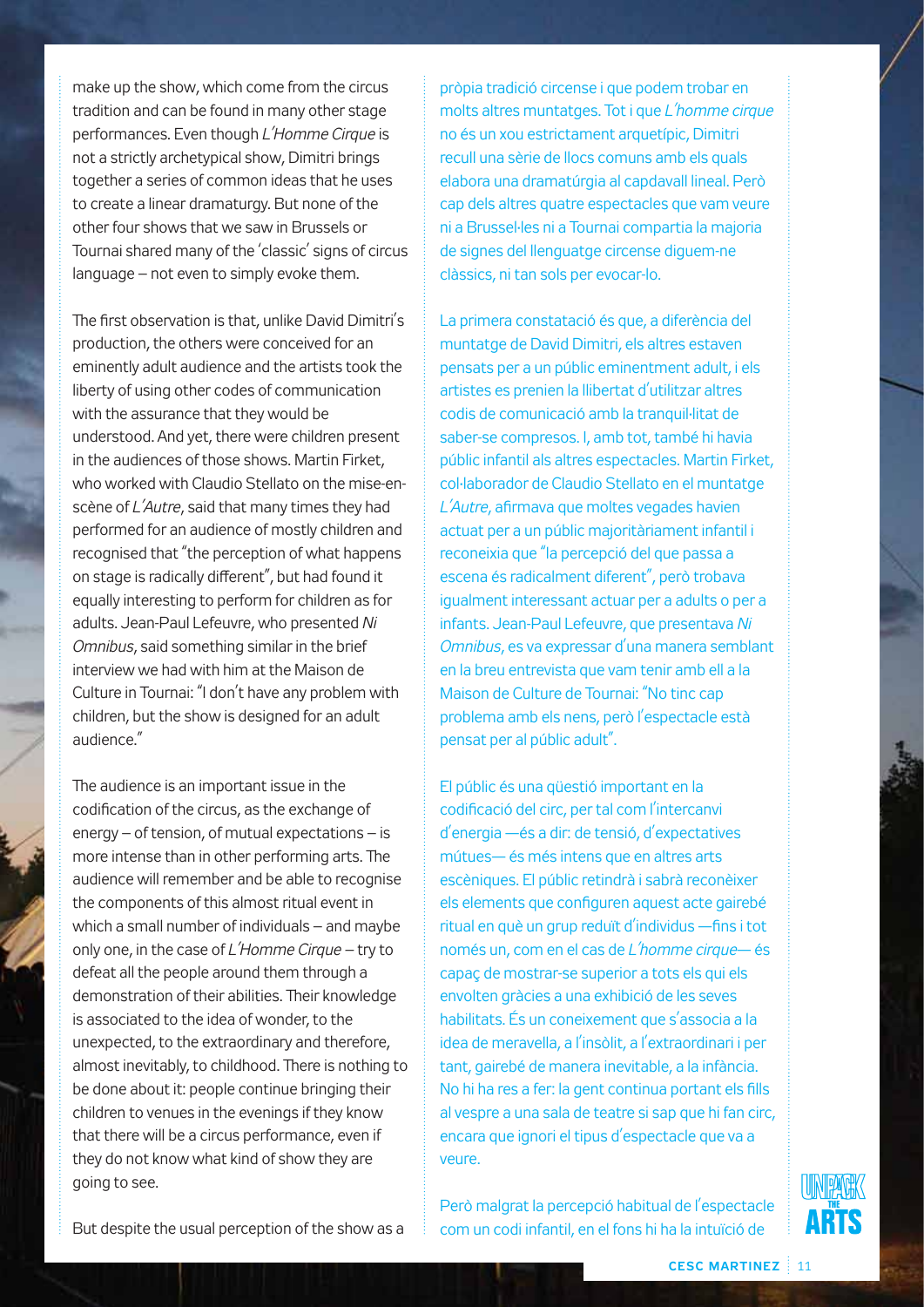code for children, at the bottom there is the feeling of death, which demands the collective act of catharsis. In David Dimitri's show there is a real risk of death on more than one occasion, though he is able to overcome it. And in the company Carré Curieux's production *Le Passage*, death is the central theme.

The company Carré Curieux is made up of jugglers, but even if we interpret their performance in a circus context (of which jugglers are an iconic image), *Le Passage* evolves in a more narrative way over a range of theatrical performance styles. It is worth mentioning that, as happens with other circus artists apparently weak in the field of theatre but excessively confident in their own acting abilities, the piece hobbles. The supporting character in *Le Passage*  has a profile so ambiguous as to be vague and the main character has scenes that would be a tough challenge for any experienced actor, such as moments at the beginning of the show when he reacts alone on stage to his own death. In the show's defence, it must be noted that it is a debut and has a long way to go in order to tighten up the connections between the languages of circus and theatre. Furthermore, the juggling performances (Luca Aeschlimann, with up to seven balls, and Vladimir Couprie, with diabolos that can be sustained like tops spinning on a longitudinal axis) are quite original, both with regard to the movement of the objects and the interaction of the jugglers' bodies. These are without a doubt the most successful scenes in *Le Passage –*  those which are older, according to our conversation with the artists, as they were taken from a seven-minute, end-of-year presentation given at the École Supérieure des Arts du Cirque (ESAC) in Brussels.

But if we interpret the juggling as a metaphor, we can hardly figure out that it speaks to us of death. Rather, it would seem the opposite: the cyclical movement of the objects in the air makes us think more about the comings and goings of life than about the possibility of death; even if one of the objects – balls, diabolos or whatever else – falls to the ground, it only momentarily breaks the spell and does not force them to abandon their mission. As they themselves said in the interview

la mort, que requereix una acció col·lectiva de catarsi. En el muntatge de David Dimitri, hi ha risc de mort real en més d'una ocasió, per bé que l'artista és capaç de vèncer-la. A *Le passage*, de la companyia Carré Curieux, aquest és el tema central de l'obra.

Els components de Carré Curieux són malabaristes i, per tant, tot i que interpretem la seva actuació en clau circense —en són una imatge icònica—, *Le passage* evoluciona d'una manera més narrativa i recorren a la interpretació teatral. Val a dir que, com passa amb altres artistes circenses, una preparació en el camp del teatre aparentment feble i un excés de confiança en les pròpies habilitats actorals fan que el conjunt coixegi. El mateix personatge de l'acompanyant de *Le passage* té un perfil tan ambigu que queda desdibuixat i el protagonista té escenes que serien un repte altíssim per a qualsevol actor amb experiència, com els minuts que, al començament de l'obra i tot sol, passa reaccionant a la seva pròpia mort. En descàrrec seu, cal assenyalar que es tractava d'una estrena i que té molt de recorregut per endavant per anar polint l'encaix entre el llenguatge circense i el teatral. D'altra banda, els jocs malabars (Luca Aeschlimann, fins a set pilotes, i Vladimir Couprie, amb diàbolos que poden aguantar-se com baldufes girant sobre un eix longitudinal) són prou originals, tant pel que fa al moviment dels objectes com a la interacció amb els cossos dels malabaristes. Són, sens dubte, les escenes més reeixides de *Le passage* —les que tenen més anys, segons ens van explicar, perquè estan tretes de la presentació de set minuts del final de carrera de l'École Supérieure des Arts du Cirque de Bruxelles (ESAC)—.

Però si llegim els malabars com una metàfora, difícilment podem interpretar que ens parlen de la mort. Més aviat tot el contrari: el moviment cíclic dels objectes en l'aire fa pensar més en els vaivens de la vida que en la possibilitat de mort, i encara que un dels objectes —pilotes, diàbolos o el que sigui— pugui caure a terra, això només trenca momentàniament l'encís, no obliga a abandonar la comesa. Ells mateixos ho reconeixien en la trobada a Les Halles de Schaerbeek: "El risc de mort en el circ és un tema

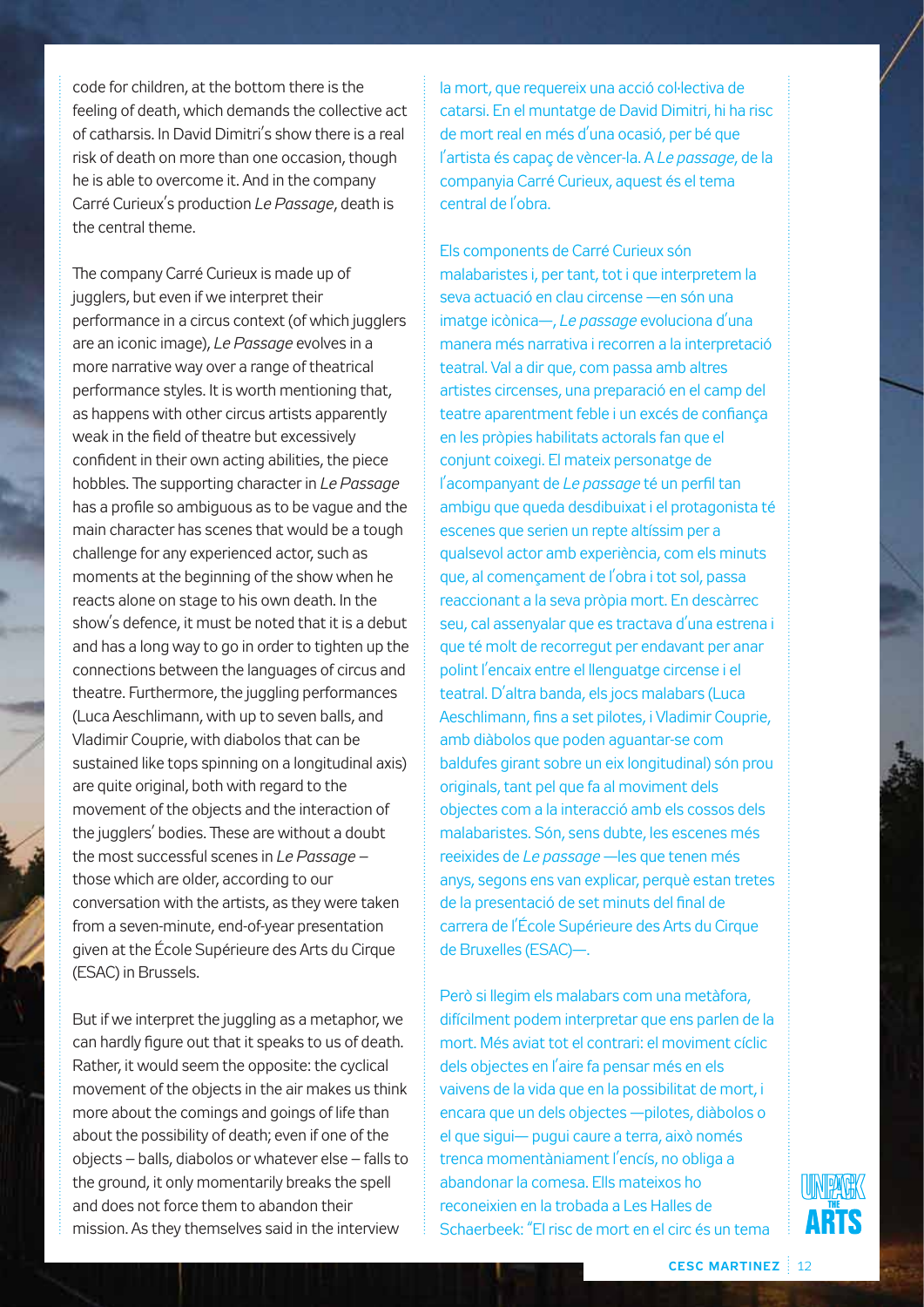at Les Halles de Schaerbeek: "The risk of death is a subject much argued over in the circus and we wanted to talk about it – even if nobody has ever died while juggling before!"

It isn't until the end of the show that they manage to create a more accurate metaphor – using soap bubbles, which they integrate theatrically through a kind of ritual to purify the corpse. By using this material, Carré Curieux reflect the story in the fragility of the bubbles.

#### We must agree that, in what we call

contemporary circus, risk has evolved in tandem with the sensitivity of the general public in such a way that the game of life and death has lost its central place in the show, displaced by a much more subtle type of risk: that of converting one's body and physical skills into a poetic sign, and therefore becoming capable of expression through a physical grammar or dramaturgy. But since the basic material of the show is the body, the performers' actions must suggest their own exceptional nature; not only must they explain an emotion, but they have to produce it, regardless of whether that act or any other may jeopardise their life.

#### **Are there any limits?**

The day after Claudio Stellato's show *L'Autre*, Merja Koskinie told me over breakfast that she would not hesitate to qualify it as fully a circus show. As she is a dance specialist, I thought that something had escaped my interpretation of the mise-en-scène*,* but I wasn't sure. If she did not immediately recognise dance, but circus, that meant the body of signs proper to this theatrical language is growing, changing and transforming.

In *L'Autre*, again, the connotative sign is the body of the performer (Claudio Stellato), who expresses himself to himself. And even though the speciality that he uses the most is contortion, which could be classified as pertaining to the circus world, the projection that he makes over the objects on stage, a cabinet and a box-table, is very personal and goes quite beyond an acrobatactor's simple use of a piece of gymnastic equipment. The cabinet and the table may be seen as an abstract part of Stellato's own body, or que serveix d'argument en els mateixos espectacles circenses, i nosaltres volíem parlarne. Encara que ningú no es mor fent jocs malabars!"

No és fins al final de l'espectacle que aconsegueixen crear una metàfora més exacta amb les bombolles de sabó, que ells integren dramatúrgicament a través d'una espècie de ritual purificador del cos del difunt. En l'ús d'aquest material, els Carré Curieux utilitzen en pro de la història la connotació de fragilitat de les bombolles.

Cal convenir que, en el que anomenem circ contemporani, el risc ha evolucionat de bracet de la sensibilitat del públic en general de manera que el joc entre la vida i la mort ha perdut la centralitat de l'espectacle desplaçat per un risc molt més subtil: el de convertir el propi cos i les pròpies habilitats físiques en signe poètic, susceptible, per tant, d'articular-se en una gramàtica o dramatúrgia que en permeti la comunicabilitat. Però atenció: al mateix temps, com que el material de base de l'espectacle és el cos, l'acció de l'artista ha de connotar la seva mateixa excepcionalitat; no només ha d'explicar una emoció, sinó que ha de produir-la. I això, independentment de si tal exercici o tal altre comporta un perill que pugui comprometre la vida de l'artista.

#### **I això té límits?**

L'endemà de l'espectacle *L'Autre*, de Claudio Stellato, Meria Koskinie em va comentar durant l'esmorzar que no dubtaria gens a qualificar-lo de plenament circense. Sent com és ella especialista en dansa, vaig pensar que alguna cosa se m'havia escapat de la lectura del muntatge, perquè jo dubtava. Si ella no hi reconeixia immediatament la dansa sinó el circ, volia dir que el corpus de signes propis d'aquest llenguatge escènic augmenta, canvia, es transforma.

A *L'autre*, novament, el signe connotatiu és el cos de Claudio Stellato, que s'expressa a si mateix. I tot i que l'especialitat que més utilitza és el contorsionisme, catalogable dins l'univers circense, la projecció que fa d'ell mateix sobre els objectes que hi ha a l'escenari, un armari i una

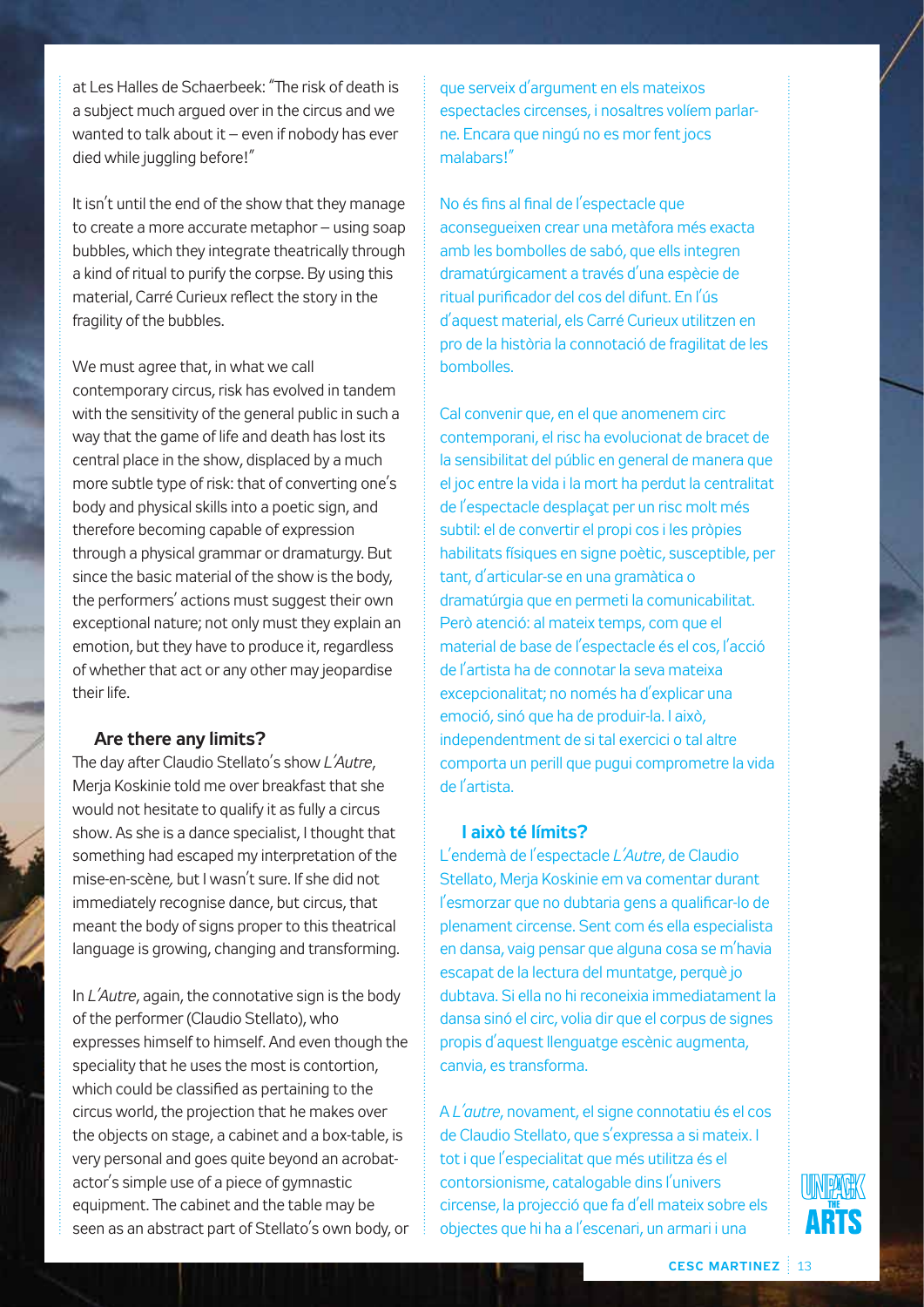rather as 'actors' that replicate it in a purely physical dialogue. They may be containers or even a representation of his psyche. They are packaging. They may turn the protagonist into an animal or limit him in space. They are the self and also the other. Or they are his coffin. In effect, *L'Autre* also has the mystery that seemed to be common in almost all the shows that we saw over the course of Unpack the Arts: the presence of a hidden force, say 'death' or the unknown, which in fact is the reason why the action is produced and the thing which gives it meaning and excites us.

In fact, of all the productions that we saw, *L'Autre* is the one that deals with a philosophical subject with the most depth, and it surprised me that neither during the interview in Les Halles nor during lunch afterwards did Claudio Stellato, Martin Firket or assistant Chiara Ribera d'Alcalà mention it. "In this show, I wanted to find my other self in an enclosed space that could not be associated with the outside world in any way," was all Stellato said to explain. This 'other', which does not appear in the show at any time, is expressed through impossible movements of the cabinet and the table, which in the end are projections of Stellato himself. A classic question of puppet theatre – who's manipulating who? – is clearly being raised in this show: is it the actor who makes the objects move? Is another actor moving them? Are the objects what force the actor to have meaning? Poetically, *L'Autre* is a complex and dense production that thrills thanks to the unexpected beauty of its images and movements, by which we perceive a risk inherent to the artist's existence that is difficult to understand intellectually. And yet the show is not without theatrical risks, as the company explained to us the day after the event: "The furniture has never broke and we hope that never happens." Furthermore, it requires maximum concentration to perform *L'Autre*, because a brief mistake of synchronisation between Stellato and the rest of the team, as happens with illusionists, may mean the work fails completely or even causes physical injury.

And if Claudio Stellato displays his physical and psychological existence as an artist based on contortion, balancing, dance, magic effects and tauleta, és molt personal i va molt més enllà de la simple utilització d'un aparell gimnàstic per part d'un acròbata-actor. L'armari i la tauleta poden ser vistos com una part abstracta del mateix cos d'Stellato o bé "actors" que li donen la rèplica en un diàleg purament físic. Poden ser contenidors o bé una representació de la seva psique. Poden convertir el protagonista en animal o bé limitar-li l'espai. Són ell mateix i també l'altre. O el seu taüt. Perquè, en efecte, en *L'Autre* també hi ha aquest misteri que sembla ser comú gairebé en tots els espectacles que vam veure aquells dies: la presència d'una força oculta, diguem-ne "mort" o el desconegut, que de fet és el motiu pel qual es produeix l'acció, que fa que tingui sentit i que emocioni.

De fet, de tots els muntatges que vam veure, *L'Autre* és el que tracta un tema filosòfic amb més profunditat, i em va sobtar que ni durant l'entrevista a Les Halles ni durant el dinar posterior ni Claudio Stellato ni Martin Firket ni l'assistent Chiara Ribera d'Alcalà no ho mencionessin. "En aquest muntatge, volia trobar el meu altre jo en un espai tancat que no es pogués relacionar de cap manera amb el món exterior", va ser tota l'explicació d'Stellato. Aquest "altre", que no apareix en cap moment del muntatge, s'expressa a través de moviments impossibles de l'armari i la tauleta, que al capdavall són projeccions del mateix Stellato. Una qüestió clàssica del teatre de titelles —qui manipula a qui?— es planteja clarament en aquest espectacle: és l'actor qui fa reaccionar els objectes?, els mou un altre actor?, són els objectes que obliguen l'actor a significar-se? Poèticament, *L'Autre* és un muntatge complex, dens, que reïx a emocionar gràcies a la bellesa insòlita de les seves imatges i moviments, que fan percebre l'existència d'un risc propi de l'existència de l'artista difícil de comprendre intel·lectualment. (D'altra banda, l'espectacle no està exempt de riscos escènics, tal com ens van explicar l'endemà de la funció: "Els mobles no s'han trencat mai i esperem que no passi". A més, per representar *L'Autre* s'ha de tenir una concentració màxima, perquè una breu errada de sincronització entre Stellato i la resta de l'equip, com passa amb els il·lusionistes, pot significar el fracàs total de l'obra o fins i tot provocar lesions físiques.)

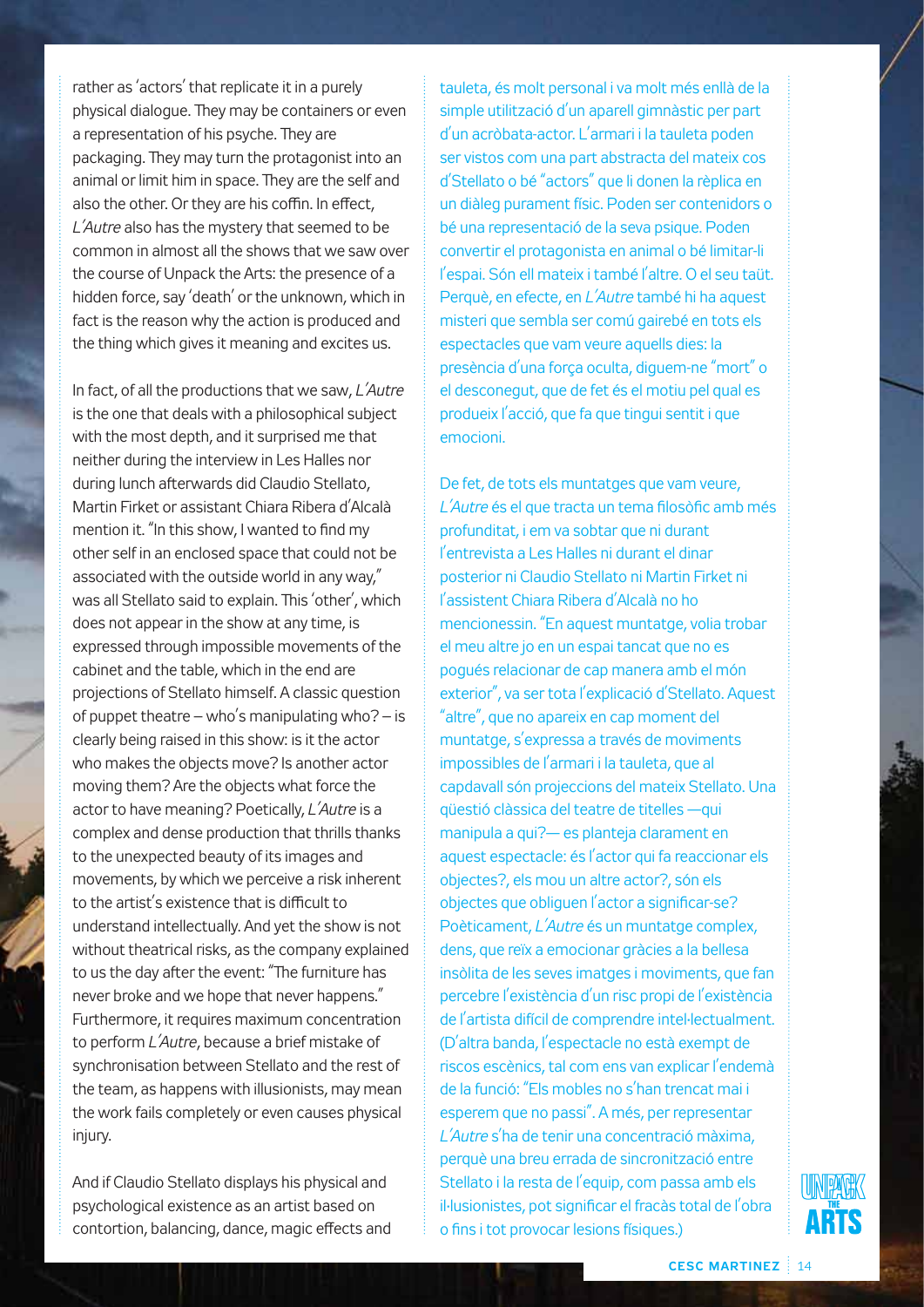extreme accuracy in each gesture, measuring the body with the movements of the cabinet and the table, something similar happens in Karl Stets' show *Cuerdo* (seen at La Piste aux Espoirs, Tournai). In this case, Stets' evolution and presence on stage are meaningful for the individual on both the physical and, as I understand it, the spiritual level.

Aesthetically speaking, there is evidence indicating that Stets' production has at least some sympathy for Eastern spiritual exercises. The presence on the stage of a slackrope is an immediate and unmistakably circus-linked sign that generates certain expectations, but then the fact that the slackrope supports are made of bamboo – combined with repetitive music with a penetrating sonority, like a type of mantra, and the artist's appearance – evokes practices that lie outside what an audience has come to expect from a circus show. And this, therefore, fosters a multiplicity of interpretations. Karl Stets builds his show, beyond its aesthetic connotations, with elements that we have considered uniquely belonging to the circus and that correspond in some way to the audience's demand for excitement: balance, the possibility of error, and, as a result, the threat of real physical pain – especially with the act where he walks between mousetraps blindfolded – as well as the realisation of the explicit fact with a grotesque sense of humour – the string that deforms his face, the mousetrap that pinches his tongue.

Unlike *L'Autre* and *Cuerdo*, in *Ni Omnibus* Jean-Paul Lefeuvre seeks the limits of the poetry of the circus in the space of representation, and not in the various dimensions within humankind. Furthermore, Lefeuvre goes against the usual tendency of the circus towards an ever larger size. With *Ni Omnibus*, it is the artist's body that acquires gigantic proportions by moving along a 4m2 area with a total stage volume of 8m3. Everything takes place, in fact, in a cube contained within a truck. From the very moment that he enters, Lefeuvre's actions highlight that he just barely fits – he has to remove his shoes and socks in order not to strike his head against the ceiling – and, once inside, the props that identify the circus show have been forcibly reduced to the

I si Claudio Stellato, a base de contorsions, equilibri, dansa, efectes màgics i una precisió extrema en cada gest, compassant el cos amb els moviments de l'armari i la tauleta, exposa l'existència física i psicològica del mateix artista, una cosa semblant s'esdevé a l'espectacle *Cuerdo*, de Karl Stets (La Pise aux Espoirs, Tournai). En aquest cas, les evolucions i la presència en si d'Stets a l'escenari són significants de l'individu tant en un pla físic com —al meu entendre— espiritual.

Estèticament, hi ha traces que indiquen que en el muntatge d'Stets hi ha com a mínim una certa simpatia pels exercicis espirituals orientals. La presència sobre l'escenari de l'estructura de la corda fluixa, d'entrada, és un signe inequívocament circense que genera immediatament l'expectativa d'una emoció concreta, però el fet que els suports de la corda siguin de bambú, per exemple, combinat amb una música repetitiva de sonoritat penetrant, com una espècie de mantra, la mateixa gestualitat que beu de la dansa— i l'aparença de l'artista evoquen unes pràctiques externes a tot allò que prepara el públic per a un espectacle circense. I per tant, la multiplicitat de lectures està servida.

Ara bé: Karl Stets basteix el seu espectacle, més enllà de connotacions estètiques, amb elements que hem considerat propis i únics del circ i que d'alguna manera es corresponen amb la demanda d'emoció de l'espectador: l'equilibri, la possibilitat de l'error i, en conseqüència, l'amenaça de dolor físic real —sobretot amb l'exercici de caminar per entre els paranys per a rates amb els ulls embenats—, com també la constatació d'aquest dolor fet explícit amb un grotesc sentit de l'humor —el cordill amb què es deforma la cara, la ratera amb què es pessiga la llengua...—.

A diferència de *L'Autre* i de *Cuerdo*, a *Ni Omnibus*, Jean-Paul Lefeuvre busca els límits de la poètica circense en l'espai de la representació i no en les diverses dimensions del dins de l'home. A més, Lefeuvre pren la direcció contrària a la tendència secular del circ a la grandària. Amb *Ni Omnibus*, és el mateix cos de l'artista el que adquireix proporcions gegantines en moure's en un una

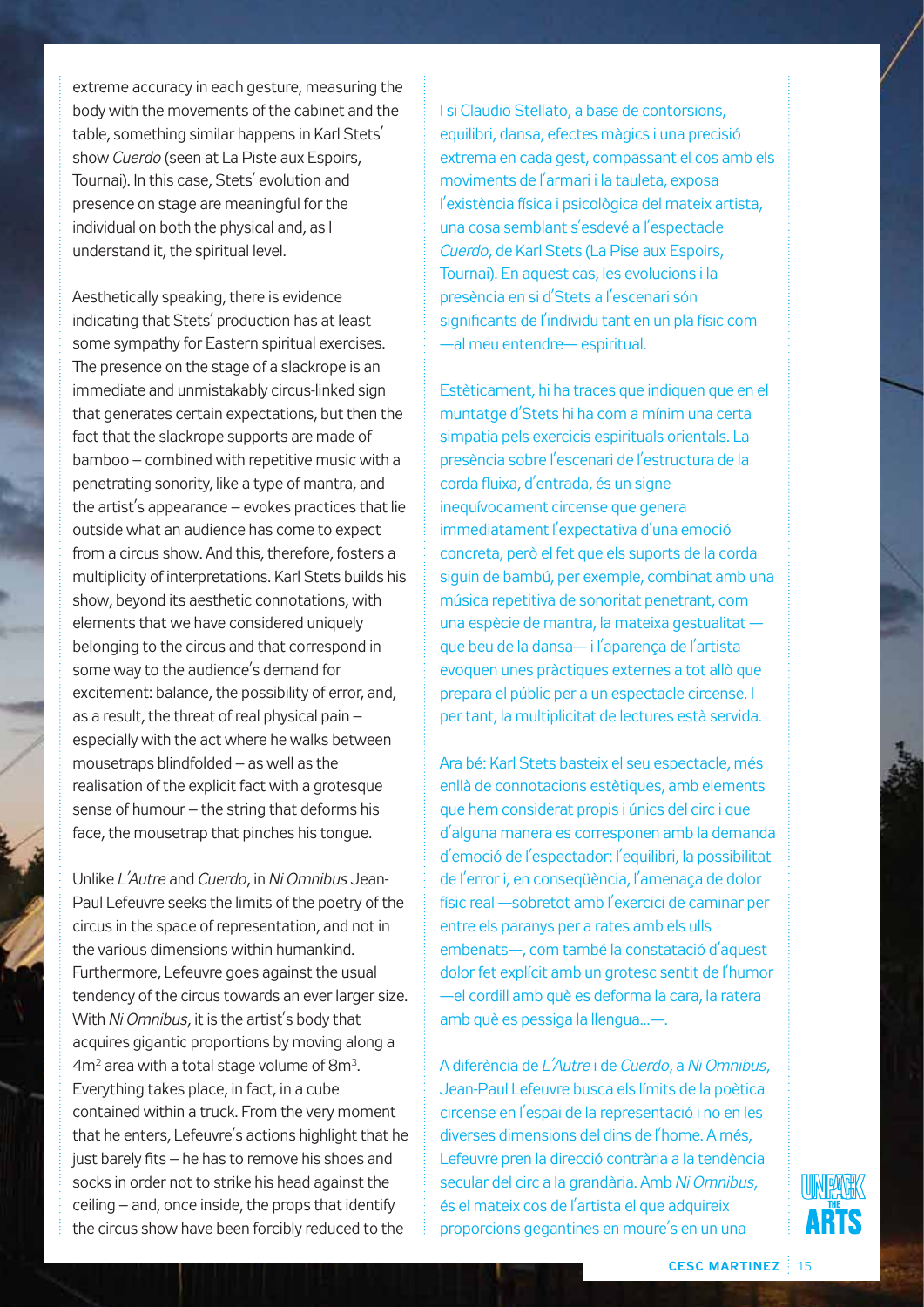smallest expression: he moves half-curled up over a slackrope, and uses a cut-off Chinese pole to navigate the verticality of the stage area… This forces him to develop his own technical prowess in a very original way.

In a talk after the show, Lefeuvre told us: "I can't reduce the stage area any more; if I did so, I wouldn't be able to move and maybe the show itself would be impossible." So, has he reached a limit? In any case, it would be a physical limit. As for poetic research, many doors remain open – as many as the artists' creativity can discover as they stretch the language of circus' signs and create pieces that can be understood through emotion alone. Which is to say, an almost infinite amount.

pista de 4 m<sup>2</sup> i un volum escènic total de 8 m<sup>3</sup>. Tot passa en un cub que figura l'interior d'un camió. En el mateix moment d'enfilar-s'hi, Lefeuvre subratlla a través de l'acció que hi cap just -s'ha de treure les sabates i els mitjons per no picar al sostre amb el cap—, i un cop a dins, els aparells que identifiquen l'espectacle de circ han estat reduïts, per força, a la mínima expressió: fa exercicis sobre una miniescala d'equilibris, es mou mig arrupit sobre una corda fluixa, utilitza la miniperxa xinesa per capgirar la verticalitat de l'espai escènic... Això l'obliga a desenvolupar la pròpia destresa tècnica en una línia original, inèdita.

Lefeuvre, a la xerrada posterior a la funció, ens va dir: "Ja no puc reduir més l'espai escènic; si ho fes, ja no m'hi podria moure i potser el proper espectacle seria impossible". Així doncs, ha topat amb un límit? En tot cas, un límit físic. Pel que fa a la recerca poètica, hi ha moltes portes obertes. Tantes com la creativitat dels artistes pugui estirar el llenguatge dels signes circenses i crear peces capaces de ser absorbides emocionalment. Que és gairebé tant com dir infinites.

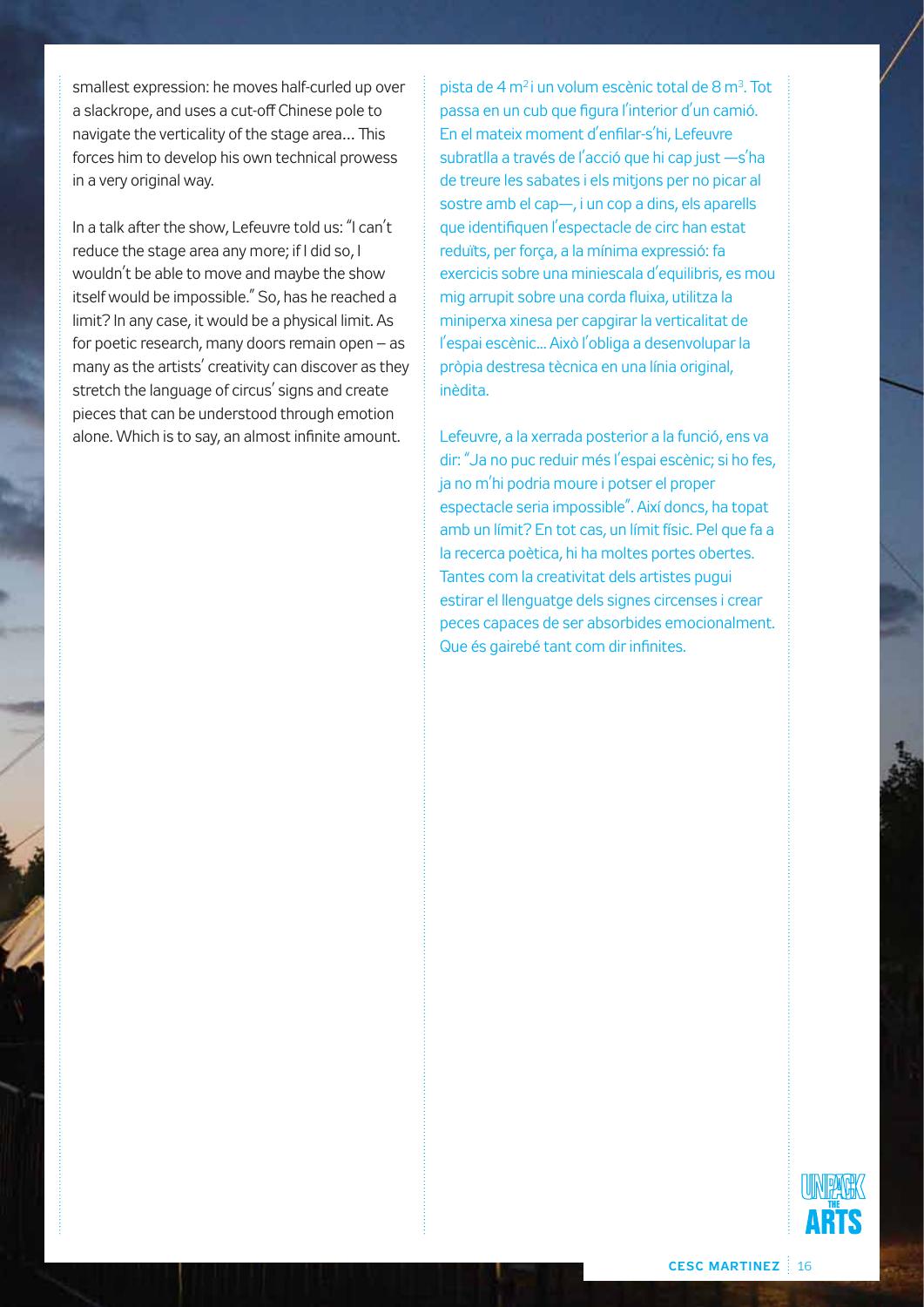## **Circus Jumped into the Box**

#### **EEVA KAUPPINEN**

My focus in this article is on the use of space and performance text in three of the shows we saw at the Hors Pistes and La Piste aux Espoirs festivals in Brussels and Tournai in 2013. I examine Claudio Stellato's performance *L'Autre*, Le Carré Curieux's performance *Le Passage,* and Jean-Paul Lefeuvre's performance *Ni Omnibus*.

In analysing the use of space I draw on research on theatre, especially Una Chaudhuri's analyses of space and Richard Schechner's thoughts on environmental theatre. Like Hans-Thies Lehmann I understand the performance text to mean the entire texture of the performance, which includes the relationship between the play and the spectators, the temporal and spatial location, and the place and function of the event (Lehmann, p. 153). Playing with the space, with other spaces, and with the illusion of space was an organic part of the performances I have chosen to analyse here. It was one of their most fundamental starting points. Not a single maker or group chose a traditional arena stage; rather the circus leapt into a black box, or into many boxes – as the TV screens and video loops from one piece can also be understood as boxes.

What in theatre or the broader performing arts is interpreted as space? What does a box or arena articulate as a space?

The French structuralist Étienne Souriau crystallised the essence of the stage as a confrontation between a sphere and a cube. One or the other has always been dominant at different stages in the history of theatre.

Souriau's observation creates a tension in the performance space with regards to its different

## **Sirkus hyppäsi laatikkoon**

#### **EEVA KAUPPINEN**

Kiinnostuksen kohteeni on tilankäyttö ja esitysteksti kolmessa esityksessä, jotka näimme Hors Pistes- ja La Piste aux Espoirs -festivaaleilla Brysselissä ja Tournaissa Belgiassa 2013. Tarkastelen **Claudio Stellaton** esitystä *L'Autre*, La compagnie Carré Curieux, Cirque Vivant!in esitystä *Le Passage* ja **Jean-Paul Lefeuvren** esitystä *Ni Omnibus*.

Tilankäyttöä analysoidessani haen inspiraatiota teatterintutkimuksen puolelta, etenkin **Una Chaudurin** tila-analyyseistä sekä **Richard Schechnerin** ajatuksista ympäristönomaisesta teatterista.

Esitystekstin ymmärrän **Hans-Thies Lehmannin** tavoin tarkoittavan esityksen koko tekstuuria mukaan lukien esitystilanne, johon kuuluvat näytelmän (esityksen) ja katsojien suhde, ajallinen ja tilallinen sijoittaminen sekä teatteritapahtuman paikka ja funktio (Lehmann, sivu 153.) Leikittely tilalla, tiloilla ja tilan illuusioilla oli elimellinen osa valittuja esityksiä. Se oli yksi niiden rakenteellisista ideoista. Yksikään tekijöistä/ ryhmistä ei valinnut estradiksi perinteistä areenanäyttämöä, vaan sirkus hyppäsi ihan konkreettisesti mustaan laatikkoon (black box) tai useampiin laatikoihin, jollaiseksi tulkitsen myös tv-monitorin ja valkokankaalle heijastetut videoluupit.

MIKÄ TEATTERISSA tai laajemmin esitystaiteessa luetaan/ tulkitaan tilaksi? Mitä laatikko (kuutio) tai areena (pyörönäyttämö) tiloina artikuloivat?

Ranskalainen strukturalisti **Etienne Souriau** kiteytti näyttämön perusolemuksen pyörön (sphere) ja kuution (cube) konfrontaatiossa. Teatterihistorian eri vaiheissa toinen tai toinen niistä on ollut dominanttina.

Souriaun havainto tekee esitystilasta eri muotoineen jännitteisen. Toisaalta heilunta tilan

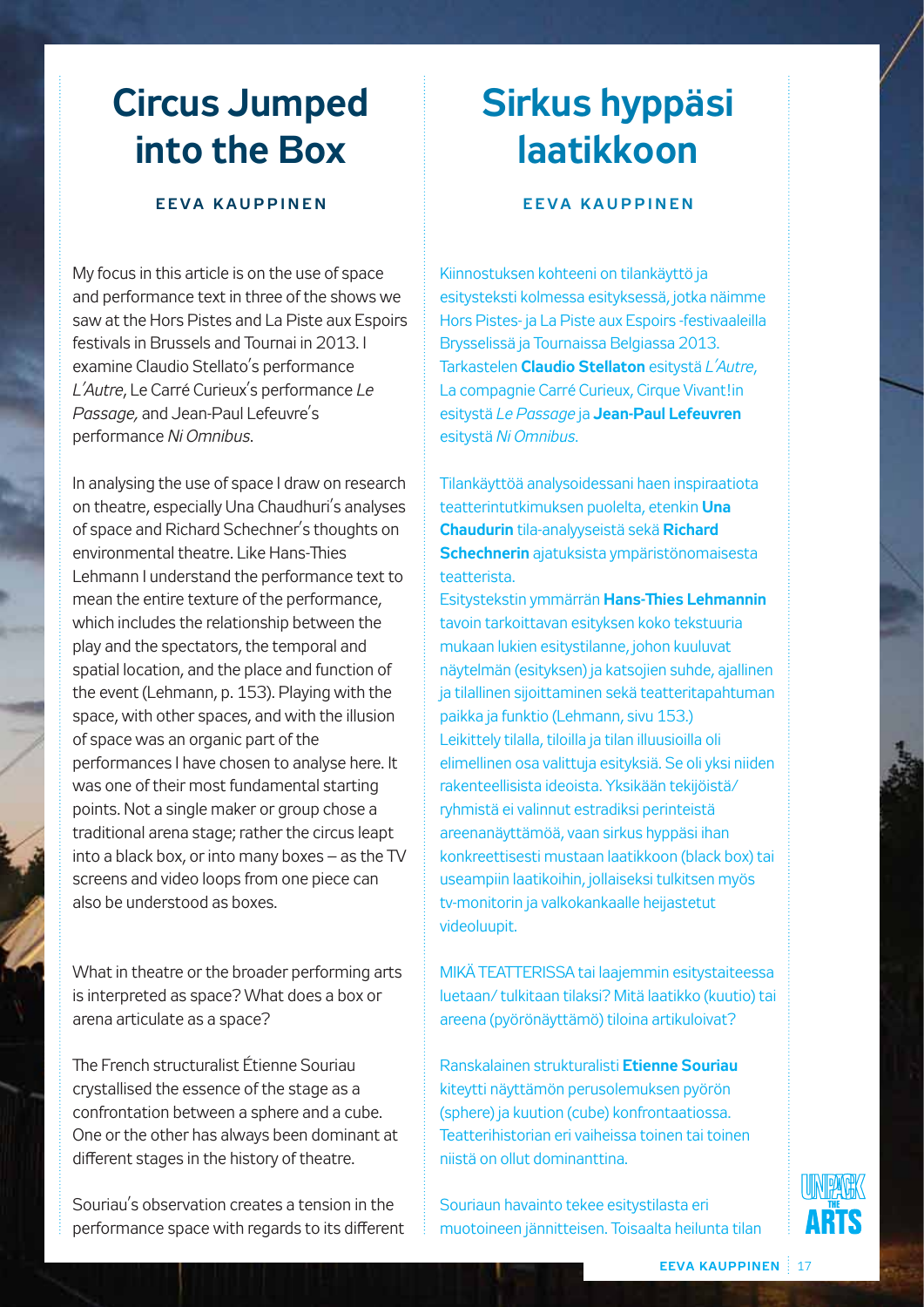shapes. On the one hand this swing between stage forms makes the performance area borderless, rowdy, highly variable and everwidening: "No stage, no auditorium, no boundaries. Rather than section off a fixed fragment of the world you have decided to construct, you must find its dynamic centre, its beating heart..." (Souriau, pp. 66–67)

To Souriau the pulsing heart of the space and the action is *punctum saliens*; it reveals the core of the performance, its notable claims and stances.

"The group of actors (officiants, magicians) who incarnate this heart, they are the centre and the circumference is nowhere – forced to recede into infinity, absorbing the spectators themselves, catching them within the unbounded sphere." (Ibid.)

According to theatre researcher David Wiles, Souriau's vision is a theatre in which the actors would be in the light while the edges of the stage would be cloaked in darkness. The idea was to express the limitless cosmos (Wiles, p. 165). Wiles reminds us of physical logic: speech generates frontality whereas interaction and physical activity generate circularity.

The idea of a space without boundaries is present in both Claudio Stellato and his collaborator Martin Firket's performance *L'Autre* and Le Carré Curieux's performance *Le Passage*. The strong use of lights versus the darkness of the stage allows the spectator's imagination to 'leave' the stage and imagine the world of the performance continuing beyond the perceived limits.

Stellato's performance begins in primal darkness. The spectator hears a scratching sound but is unable to see anybody or anything. Then Stellato arrives from the back right corner of the stage, hunched over and carrying a wooden box on his shoulders like Atlas with the weight of the world. In the end Stellato leaves the box, which has formed a bridge along the stage to the back left corner, and walks out

muotojen välillä tekee esitystilasta rajattoman, vallattoman, vapaasti varioivan ja laajenevan: *"No stage, no auditorium, no boundaries. Rather than section off a fixed fragment of the world you have decided to construct, you must find its dynamic centre, its beating heart...."* (Souriau, sivut 66–67.)

Souriaulle tilan ja toiminnan sykkivä keskus on *punctum saliens*; se paljastaa esityksen ytimen, sen merkittävät väitteet, näkökannat. *"The group of actors (officiants, magicians) who incarnate this heart, they are the centre and the circumference is nowhere – forced to recede into infinity, absorbing the spectators themselves, catching them within the unbounded sphere."*  (Ibid.)

Teatterintutkija **David Wilesin** mukaan Souriau visioi teatteria, jossa näyttelijät olisivat valoissa, kun taas näyttämön reunat verhotaan pimeyteen. Ideana oli ilmentää rajatonta kosmosta. (Wiles, sivu 165.)

Wiles muistuttaa fysikaalisesta logiikasta: puhe/ puheet generoivat frontaalisuutta (frontality), interaktio ja fyysisen toiminnan esittäminen sen sijaan ympyrämuotoa (circularity).

AJATUS RAJATTOMUUDESTA istuu sekä Claudio Stellaton ja häntä avustavan **Martin Firket**'n esitykseen L'Autre että La compagnie Carré Curieux, Cirque Vivant!in esitykseen Le Passage. Molemmissa vahva valojen käyttö versus näyttämön pimennot tekivät katsojan mielikuvitukselle mahdolliseksi ikään kuin "poistua" näyttämöltä ja kuvitella esityksen maailman jatkuvan myös näkyvän tilan ulkopuolelle.

Stellaton performanssi käynnistyy alkupimeydellä. Katsoja kuulee raapivaa ääntä, mutta ei vielä pysty näkemään mitään tai ketään. Sitten Stellato saapuu näyttämön oikeasta takanurkasta kyttyrässä kantaen puista laatikkoa harteillaan kuin Atlas koko maailman painoa. Lopussa Stellato poistuu laatikoista muodostettua "siltaa" pitkin näyttämön vasempaan takakulmaan kuin kävellen tyhjän päällä. Syntyy illuusio luonnonlakien särkymisestä:

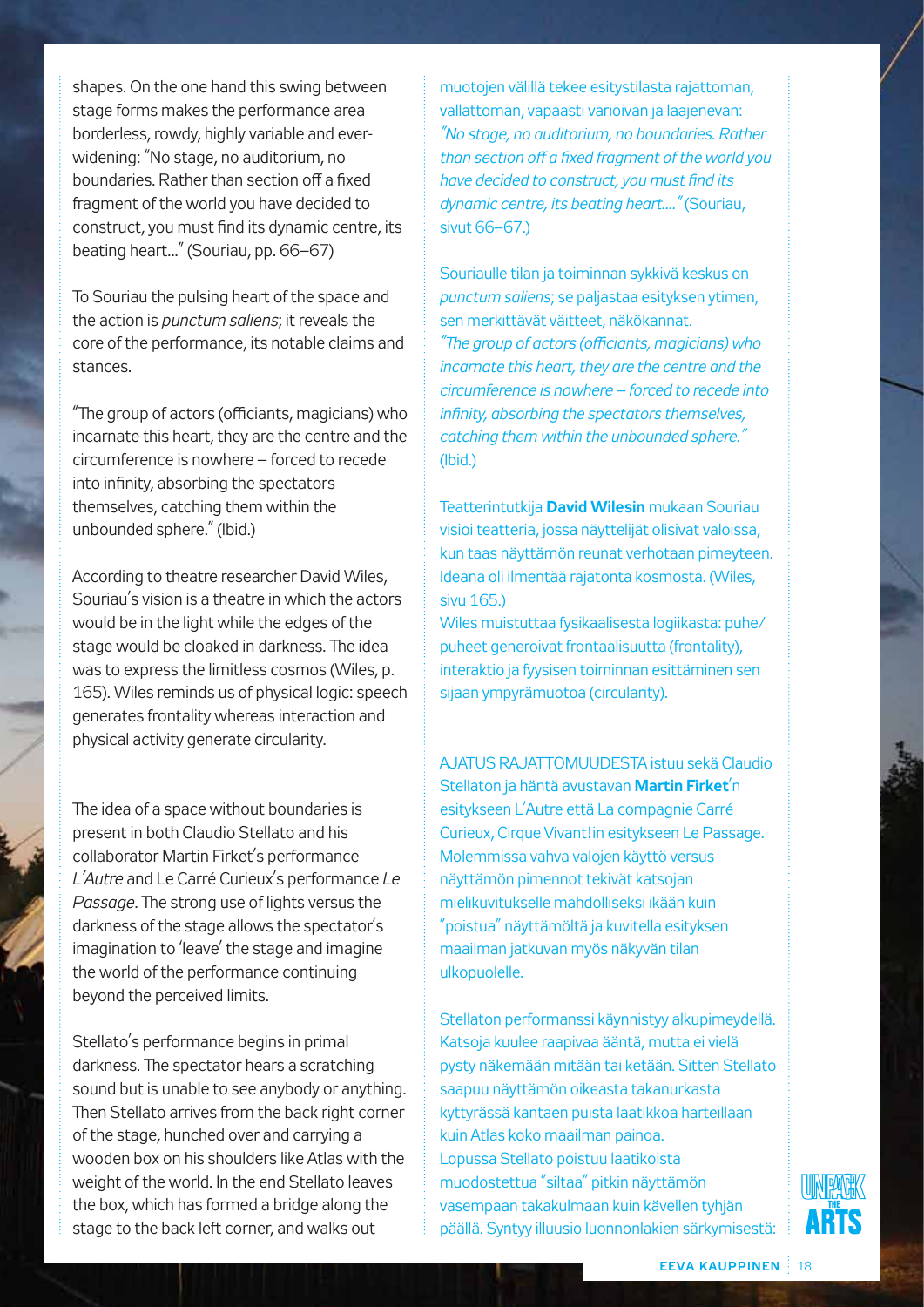

#### *Carré Curieux – Le Passage © Christophe Raynaud de Lage*

onto thin air. It creates the illusion of breaking natural laws: all weight has fallen away.

Le Carré Curieux widened the stage area by different means: 'corridors' made of backdrop curtains, a book of life that opens up, and the use of video and mirrors. I interpret them as passages or peep holes in the space between heaven and earth. The name of the performance, *Le Passage*, also points in this direction. In the story we are in limbo, moving from life to the kingdom of death.

Soap bubbles and a watchful eye projected onto the screen offered smaller peep holes to the world 'outside'.

In Christianity the eye drawn on the Christian symbol of the trinity symbolises the Eye of Providence – God's all-seeing eye.

*Le Passage* left the impression that a hole into a new dimension could burst open at any moment. On the other hand the individual who pushed against a stretching cloth was unable to get through. The audience saw him as a protrusion and a bulge. The scene brought up a very strong

#### kaikki paino on pudonnut pois.

Cirque Vivant! puolestaan avarsi näyttämötilaa useilla eri keinoilla: taustaverhoista muodostetuilla "käytävillä", auki lehahtavan elämän kirjan ja videoiden avulla sekä peileillä. Tulkitsin ne aukoiksi tai tirkistysluukuiksi taivaan ja maan välitilaan. Tähän suuntaan viittaa myös esityksen nimi Le Passage. Tarinassa ollaan välitilassa, siirtymässä elämästä kuoleman valtakuntaan.

Pienempiä kurkistusaukkoja "ulos" tarjosivat esimerkiksi saippuakuplat ja valkokankaalle heijastettu tarkkaileva silmä.

Kristillisessä symboliikassa kolmion sisään kuvattu silmä on Kaitselmuksen silmä tai Jumalan kaikkinäkevä silmä.

Le Passage jätti vaikutelman, että minne tahansa voi puhjeta reikä uuteen ulottuvuuteen. Toisaalta venyvää kangasta vasten ponnistellut yksilö ei päässyt tunkeutumaan sen läpi. Yleisö näki hänet vain pullistumina ja kohoumina. Kohtaus toi hyvin voimakkaan tunteen jonkun asian

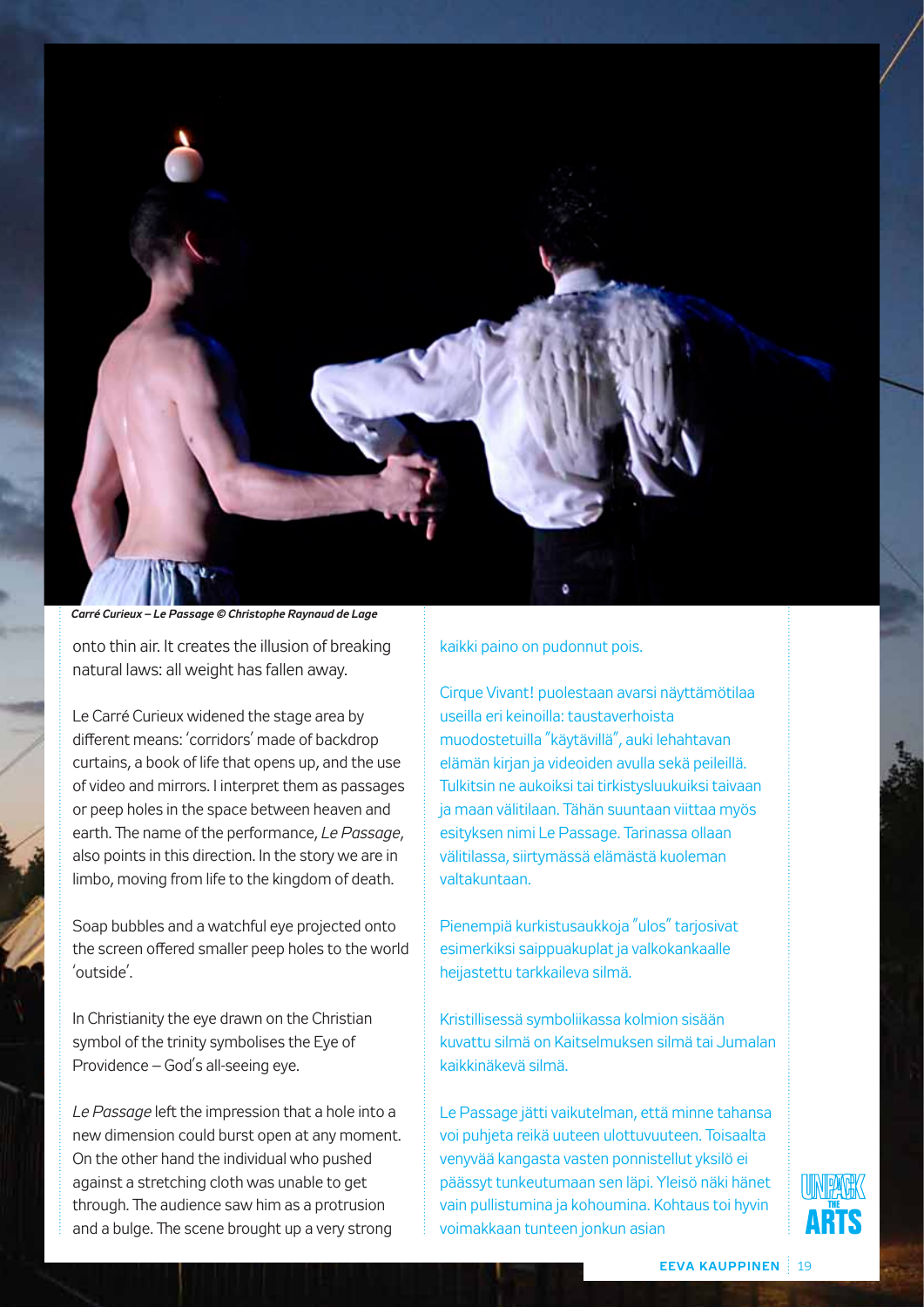feeling of something not being reached, of the impossibility of return.

Jean-Paul Lefeuvre on the other hand packed himself, in his performance *Ni Omnibus,* into a space the size of a man. Instead of unbounded space the performance articulated a claustrophobic world defined by anxiety and its borders. The piece was originally performed in a bus, and the stage at Tournai had been constructed to resemble the inside of a seatless bus.

The image of Jean-Paul Lefeuvre inside the boxlike space, doing tricks on the vertical pole and horizontal slackline, brought to mind Leonardo da Vinci's anatomical drawings of an 'eight-bordered' man in a circle. Da Vinci's standing man is like a closed bubble, while Jean-Paul Lefeuvre performs acrobatics in a square metre that has been made to measure.

*Ni Omnibus* does not remain only inside its box. Technical assistant Didier André stands on the audience side, but is part of the performance. He can move in the space in a way that the audience cannot. He is a mediator, a performer and witness all at the same time.

Additionally, Jean-Paul Lefeuvre made use of projected video, which showed a dusty little road and a long grassy verge to create the illusion of making a journey through an outdoor space.

At the end of the performance the rectangle of white cloth that signifies the back window of the bus shows a man running after it  $-$  Jean-Paul Lefeuvre's stage character, who is straight out of a silent Keystone Cops movie chase scene, or else one of Charlie Chaplin or Buster Keaton's films.

The spectator is in a surprising world with many layers, simultaneously outside and inside, in the auditorium and riding the bus, which appears to be at the same time on the stage and on a tour of the countryside via the video. Lefeuvre performs on the stage and in the video, and

saavuttamattomuudesta, paluun mahdottomuudesta.

JEAN-PAUL LEFEUVRE ahtautui Ni Omnibus -esityksessään päinvastoin juuri ja juuri miehen mittaiseen tilaan. Rajattomuuden sijasta esitys artikuloi klaustrofobista maailmaa, ahtautta ja rajallisuutta.

Esitys oli alunperin toteutettu linja-autoon. Nykyinen näyttämötila on rakennettu penkittömän bussin sisätilaa jäljitellen.

Kuva Jean-Paul Lefeuvresta laatikon muotoisen tilan sisällä temppuilemassa pystytangolla ja horisontaaliköydellä toi mieleen Leonardo da Vincin anatomiapiirroksen "kahdeksanraajaisesta" miehestä ympyrän sisällä. Da Vincin seisova mies on kuin suljettu kuplaan, Jean-Paul Lefeuvre harjoittaa akrobatiaa mittatilaustyönä tehdyssä neliössä.

Ni Omnibus ei kuitenkaan jää rakennetun laatikon sisään. Tekninen avustaja Didier seisoo yleisön puolella. Hän on osa esitystä. **Didier** voi liikkua tilassa, mitä yleisö ei tee. Hän on välittäjä, yhtä aikaa esiintyjä ja todistaja.

Lisäksi Jean-Paul Lefeuvre käytti hyväkseen videota, joka toi pölyisen pikkutien ja tietä reunustavan heinikon mukaan luomaan illuusiota matkanteosta, ulkotilasta.

Bussin takaikkunaa markkeeraava suorakaiteen muotoinen valkokangas näyttää esityksen lopussa bussin perässä juoksevan miehen, Jean-Paul Lefeuvren näyttämöhahmon, joka on kuin suoraan Keastone Cops -mykkäelokuvien takaaajokohtauksesta tai **Chaplinin** tai **Buster Keatonin** elokuvista.

Katsoja on yllättävässä kerroksellisten tilojen maailmassa, yhtä aikaa ulkona ja sisällä, katsomossa ja bussin kyydissä, joka on olevinaan näyttämöllä ja yhtä aikaa maaseututurneella videolla.

Näyttämöllä ja videolla esiintyvä Lefeuvre ja Ni Omnibus keikuttaa voimakkaasti tilallista tasapainoa ja hämmentää katsojan orientaatiota.

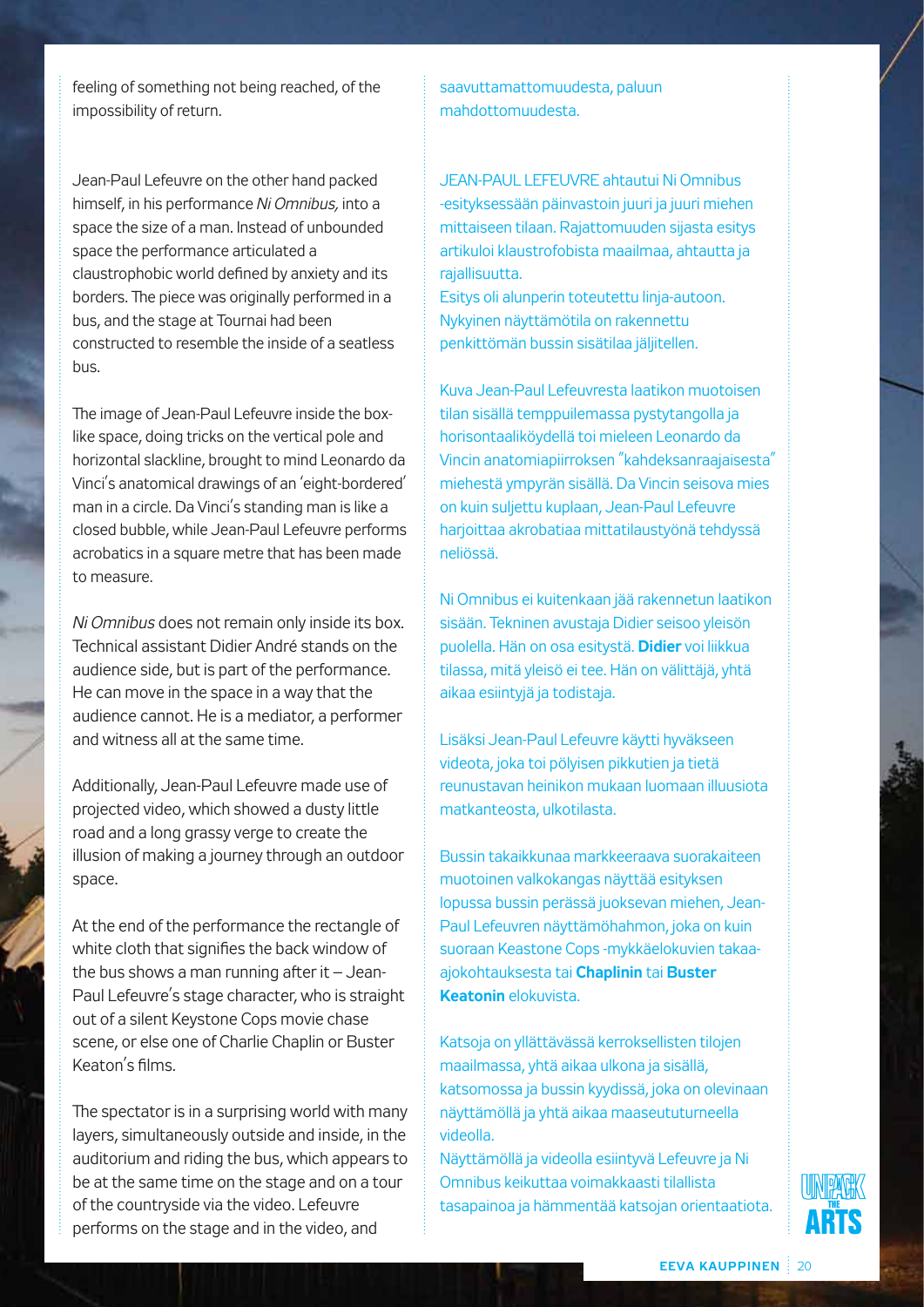confuses the spectator's sense of space, making them lose their orientation.

In the performance space there is almost always these kinds of differently formed spaces inside one another, created by lights, objects or more traditional props and the mise-en-scène. Una Chaudhuri has analysed stage spaces and has said that the accidental similarity in the words 'plays' and 'place' expresses how difficult it is to separate them from each other. "The history of the theatre is framed by the endless variations in the relationships between the size and form of the space… Places where theatrical experiences take place contain all the possibilities to create fluid relationships between the actors and the spectators." (Chauduri, pp. 83–84)

The starting point of environmental theatre is to attack the traditional divisions, classes and codes of the theatre space. It strives to annul, clean away or even destroy. The leading environmental theatre theorist Richard Schechner includes the audience and other things apart from the stage in the discussion:

"If the audience is a place where the performance happens, the living space is another. Living space includes all the theatre structures in the space, not just the part that is called the stage." (Schechner, pp. 1–2)

Antonin Artaud's theatre of cruelty already dispensed with the auditorium and the stage and replaced them with a single space where the spectator was forced "into the middle of the events (…) in order to swallow the action and become the target of its physical influence". (Artaud, p. 96)

Jean-Paul Lefeuvre's *Ni Omnibus* succeeded in getting the audience onboard.

Le Carré Curieux's performance *Le Passage* had a stronger effect by preventing any change, turn or return with regards to its direction. The performance was one-way only: from life to death. The main character in the piece is in a liminal space. According to anthropologist Victor Turner,

ESITYSTILASSA on lähes aina tällaisia eri muotoisia sisäkkäisiä tiloja, joita esimerkiksi valot, objektit tai perinteisemmin lavasteet ja näyttämöllepano (mise-en-scène) rajaavat. Näytelmien tiloja analysoinut **Una Chauduri** toteaa, kuinka englanninkielisten sanojen *plays* ja *place* samankaltainen ääntämys ilmaisee sattumalta, miten vaikeaa on erottaa näytelmät tilasta.

*"Teatterin historiaa kehystävät useiden erityyppisten teatterin tilojen todellisen koon, muodon ja tilojen välisten suhteiden loputtomat variaatiot. (...) Teatterillisen kokemuksen tapahtumapaikat sisältävät kaikki mahdollisuudet luoda näyttelijöiden ja katsojien välille alati muuttuvia suhteita."* (Chauduri, sivut 83–84.)

Ympäristönomaisen teatterin (Environmental Theatre) lähtökohta on hyökätä teatteritilan perinteisiä jakoja, luokitteluja ja koodauksia vastaan. Se pyrkii kumoamaan, pois pyyhkimään tai peräti tuhoamaan ne. Ympäristönomaisen teatterin johtava teoreetikko **Richard Schechner** poimii tilakeskusteluun yleisön ja muutkin kuin näyttämötilan.

*"Jos yleisö on yksi esityksen tapahtumapaikka, elävä tila on toinen. Elävä tila sisältää kaiken teatterirakennuksessa olevan tilan, ei pelkästään sitä mitä kutsutaan näyttämöksi."* (Schechner, sivut  $1-2.$ )

Jo **Antonin Artaud'n** julmuuden teatteri poisti katsomon ja näyttämön ja korvasi ne yhdellä tilalla, jossa katsoja joutui "keskelle tapahtumia (...) toiminnan nielaisemaksi ja sen fyysisen vaikutuksen kohteeksi". (Artaud, sivu 96.)

Etenkin Jean-Paul Lefeuvren Ni Omnibus onnistui keinoillaan imaisemaan yleisön esityksen kyytiin. Cirque Vivant!in esitys Le Passage vaikutti voimakkaammin estämällä kulkusuunnan vaihtumisen, kääntymisen, paluun. Esitys on yksisuuntainen: elämästä kuolemaan. Päähenkilö on liminaalitilassa. Antropologi **Victor Turnerin** mukaan liminaalitila on välivaihe siirtymässä vaiheesta toiseen esimerkiksi rituaaleissa. Liminaalitila on uudistumisen kannalta tärkeä eikenenkään maa. Esityksen myötä katsojat

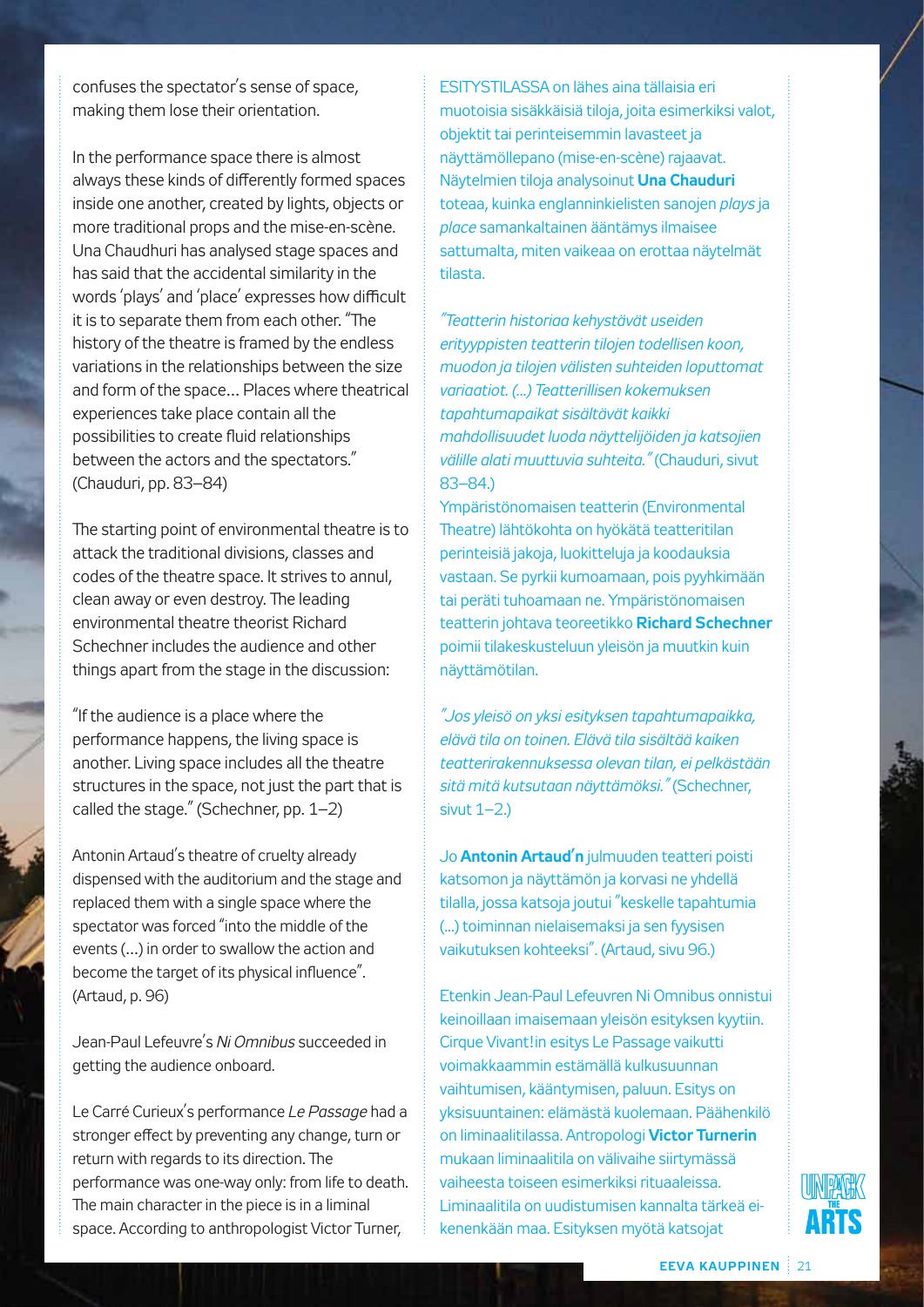liminal space is a transition stage between one phase and another (in rituals, for instance). *Le Passage* allows people a hypothetical peek behind the gates of death – into the no-man's land after life and before rebirth, a place we cannot realistically go.

According to Esa Kirkkopelto, it is possible in the theatre to playfully create the illusion of a certain kind of presence in the world: "The world does not disappear in any way in the theatre but it rather is there in the game." (Kirkkopelto, p. 20)

The performance *Le Passage* succeeds in creating a special sense of the world which is our own, but also works according to its own terms – those of contemporary circus or the stage arts.

Kirkkopelto emphasises that stages are not monadic, hermetic bubbles:

"The stage is not private (this is a tragic illusion), rather it is always a dimension of opening, revealing and receiving, at once a stage and presence on the stage, a possible relationship with the world." (Ibid., p 34)

I interpret this to mean that the choices made about space in the three performances I saw – space meaning also the space opened up by images or moving images – cut the chains of the relationship with traditional theatre space. Stellato's *L'Autre* played with a combination of two wooden boxes, which were like huge dominoes. Performer Claudio Stellato played hide and seek with the audience: he went completely or half into the box, or carried the box on his back like a snail's shell, or on his shoulders like Atlas, who had the weight of the whole world.

"Artaud brought to theatre the idea that boring, blocked realism should go – the stage was a place for theatre and dance, and that could mean a poem, tragedy, ritual and magic." (Purovaara, p. 108) *L'Autre* balanced between the different boxes of circus, using skilful acts, object theatre and stage poetry. It was a fireworks show made up of acrobatics, play and magic. On the surface the performance was bare and minimal. The stage pääsivät hypoteettisesti kurkistamaan kuoleman porttien taakse – paikkaan minne meillä ei realistisesti ole pääsyä.

TAITEELLISEN TUTKIMUKSEN professorin **Esa Kirkkopellon** mukaan teatterissa on mahdollista luoda "leikisti" illuusio (ludere = leikkiä) tietynlaisesta maailmassa olemisesta.

*"Maailma ei teatterissa siis suinkaan putoa pois, vaan on leikissä mukana."* (Kirkkopelto, sivu 20.) Le Passage -esitys onnistuu luomaan erityisen maailman tunnun, joka on kuin omamme, mutta myös omilla (nykysirkuksen, näyttämötaiteen) ehdoillaan toimiva.

Kirkkopelto korostaa, etteivät näyttämöt ole monadeja, hermeettisiä kuplia.

*"Yksityistä näyttämöä ei ole (tämä juuri on traaginen harha), vaan näyttämö on aina avautumisen, paljastumisen ja vastaanottamisen dimensio, yhtäaikaista näyttämönä ja näyttämöllä oloa, mahdollinen maailmasuhde."* (Ibid., sivu 34.)

Tulkitsen, että nähdyt kolme esitystä tilavalinnoillaan – tila ymmärrettynä tässä myös kuvien/ elävän kuvan avaamiksi tiloiksi – katkoivat kahleita suhteessa perinteisiin näyttämötiloihin. Stellaton L'Autre pelasi kahden lautalaatikon kombinaatioilla. Laatikot olivat kuin jättikokoisia dominopalikoita. Esiintyjä Claudio Stellato leikki kuurupiiloa yleisön kanssa: hän meni laatikkoon kokonaan tai puoliksi, kantoi laatikkoa selässään kuin etana kuortaan tai harteillaan kuin Atlas, jolla oli taakkaan koko maailma.

*"Artaud toi teatteriin ajatukset, että tylsä, pysähtynyt realismi sai mennä – näyttämö oli paikka teatterille ja tanssille, joka olisi runoa, tragediaa, rituaalia ja magiaa."* (Purovaara, sivu 108).

L'Autre tasapainoili temppuihin perustuvan taidokkaan sirkuksen, välineteatterin ja näyttämöllisen runouden laatikoissa. Se oli akrobatian, leikin ja magian ilotulitusta. Päällisin puoli esitys on askeettinen ja minimalistinen. Näyttämöllä on vain kaksi puista laatikkoa, pieni ja

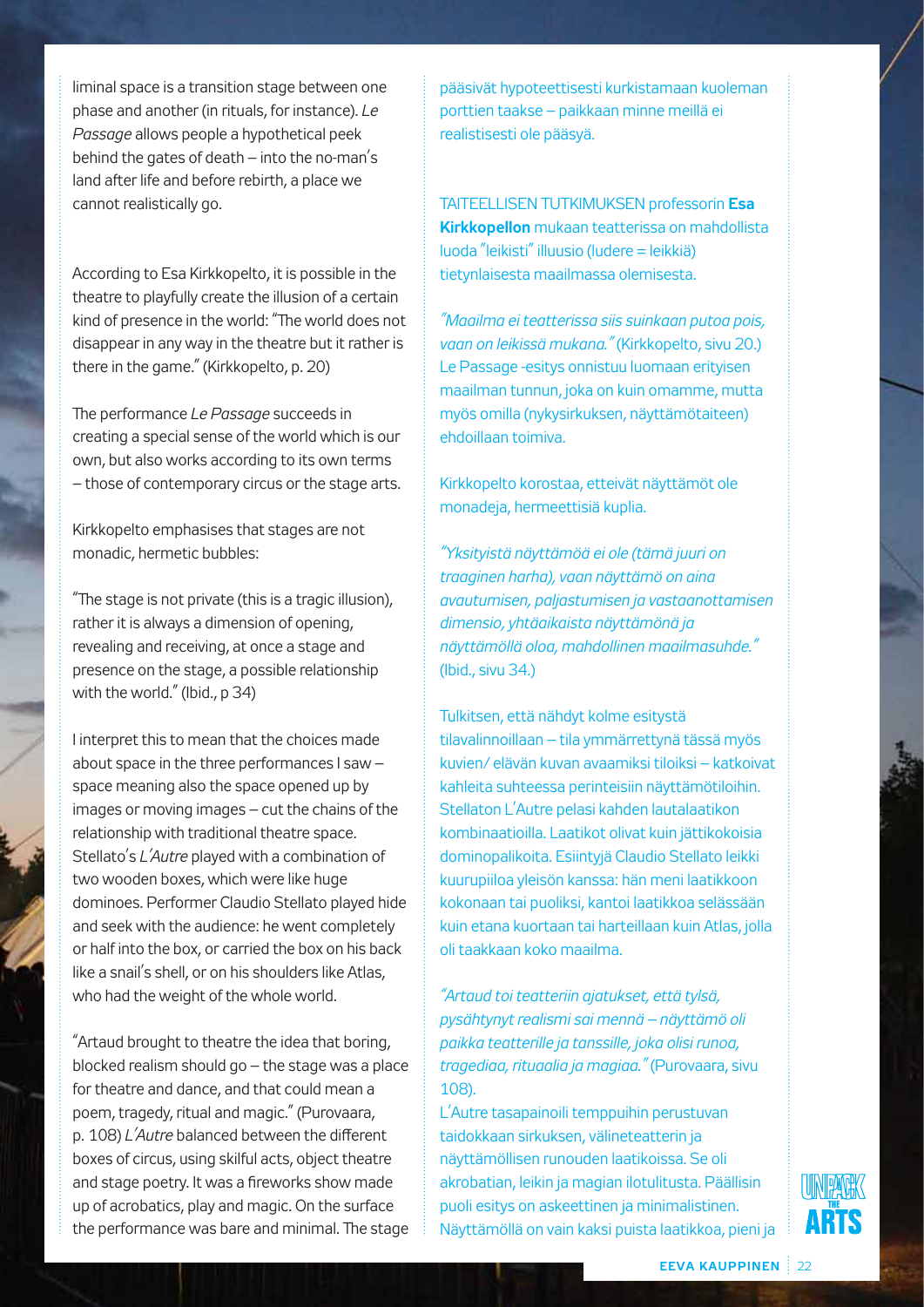had just two wooden boxes, a small one and a long one, and one performer. *L'Autre* grows however to become bigger than the sum of its parts. It was a hybrid of object theatre, acrobatics and illusion, effecting changes in form and proportion through a gleeful theatrical trickery.

*L'Autre* also hides another factor, another performer (Martin Firket), invisible yet indispensable. Without one there would not be The Other (*L'Autre*).

#### **Sources:**

Artaud, Antonin: The Theatre and Its Double. Grove Press 1958. Chaudhuri, Una: Näytelmien tilat. Pirkko Kosken toimittamassa teoksessa Teatteriesityksen tutkiminen, Like 2005. Kirkkopelto, Esa: Näyttämön ilmiö. Artikkeli Pian Hounin & Pentti Paavolaisen & Heta Reitalan & Hanna Suutelan toimittamassa teoksessa Esitys katsoo meitä. Teatterintutkimuksen seura, Näyttämö & Tutkimus 1, Helsinki University Press 2005. Lehmann, Hans-Thies: Draaman jälkeinen teatteri (alkuteos Postdramatisches Theater), Teatterikorkeakoulu/ Like 2009. Purovaara, Tomi: Nykysirkus – aarteita, avaimia ja arvoituksia. Like 2005.

Schechner, Richard: Environmental Theatre. Hawthorn Books 1973. Souriau, Étienne: 'Le cube et la sphère' in Architecture et dramaturgie. Edited by André Villiers. Flammarion 1950.

Wiles, David: A Short History of Western Performance Space, Cambridge University Press 2003.

pitkulainen, sekä yksi esiintyjä. L'Autre kasvaa kuitenkin osasiaan suuremmaksi. Kyse oli välineteatterin, akrobatian ja illuusioiden hybridistä: muodonmuutoksista, mittasuhteen muutoksista ja riemastuttavasta teatterillisesta huijauksesta.

Toisessa (L'Autre) on piilossa myös toinen toimija, toinen esiintyjä (Martin Firket), näkymätön mutta välttämätön. Ilman tätä toista ei olisi Toista (L'Autre).

#### **Lähteet:**

Artaud, Antonin: The Theatre and Its Double. Grove Press 1958. Chauduri, Una: Näytelmien tilat. Pirkko Kosken toimittamassa teoksessa Teatteriesityksen tutkiminen, Like 2005. Kirkkopelto, Esa: Näyttämön ilmiö. Artikkeli Pian Hounin & Pentti Paavolaisen & Heta Reitalan & Hanna Suutelan toimittamassa teoksessa Esitys katsoo meitä. Teatterintutkimuksen seura, Näyttämö & Tutkimus 1, Helsinki University Press 2005. Lehmann, Hans-Thies: Draaman jälkeinen teatteri (alkuteos Postdramatisches Theater), Teatterikorkeakoulu/ Like 2009. Purovaara, Tomi: Nykysirkus – aarteita, avaimia ja arvoituksia. Like 2005.

Schechner, Richard: Environmental Theatre. Hawthorn Books 1973. Souriau, Etienne: 'Le cube et la sphère' in Architecture et dramaturgie. Edited by André Villiers. Flammarion 1950. Wiles, David: A Short History of Western Performance Space,

Cambridge University Press 2003.

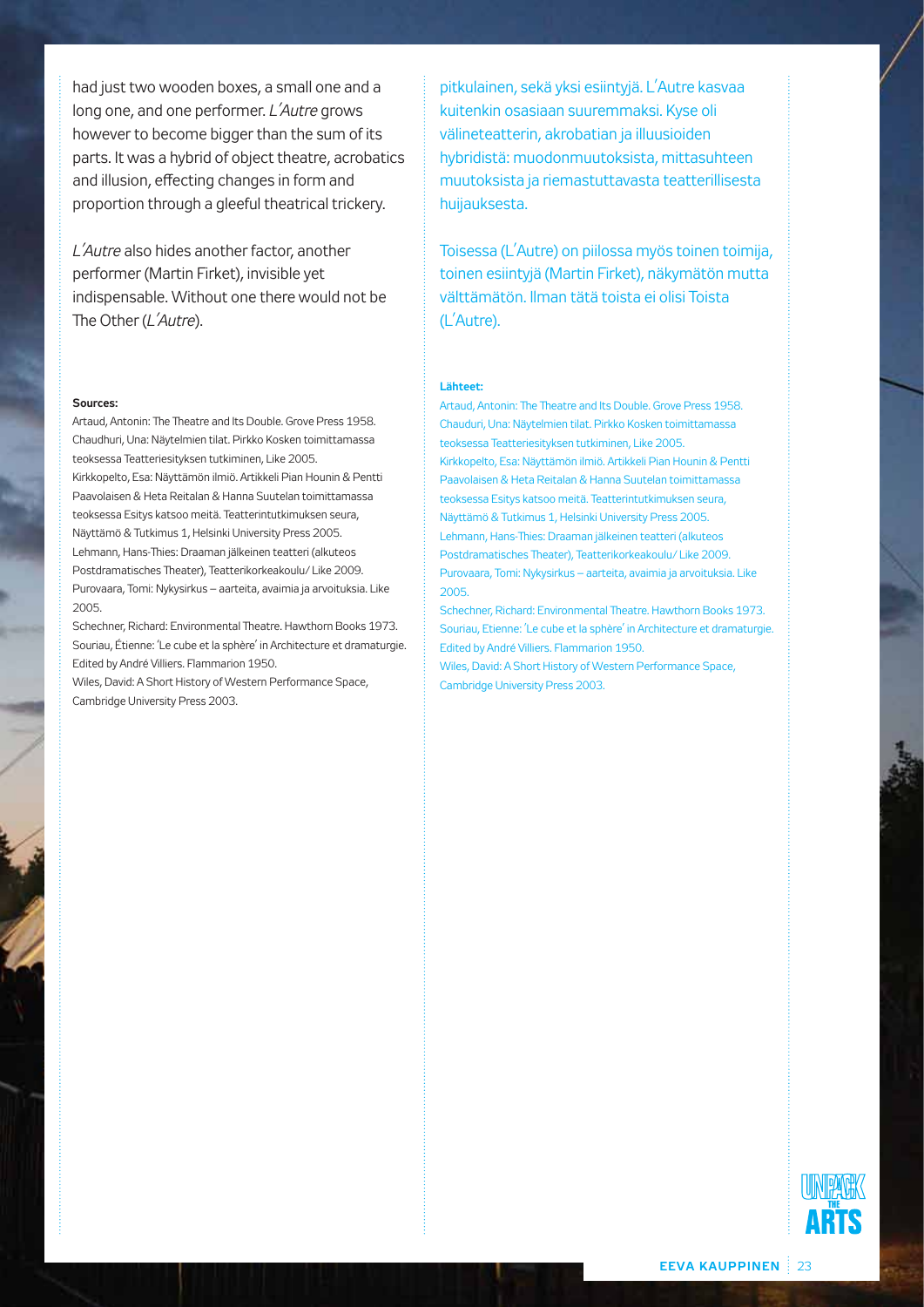## **Risk in circus**

### **FILIP TIELENS**

There is no circus without risk: an acrobat flying several metres into the air, a fakir juggling with burning torches, a knife thrower piercing the apple on top of his assistant's head, etcetera. Traditional circus exists by the grace of risk and within the advancing frontiers of its skill. Some shorter acts in travelling circuses even flirt with the (im)possibility of the challenge: twice, the audience is brought to suppose that the artist cannot bring the act to a successful conclusion, only for success to come at the third attempt. This pattern was demonstrated in David Dimitri's one-man show *L'Homme Cirque*, performed during the La Piste aux Espoirs festival in Tournai: only after two unsuccessful attempts at a backwards somersault on the slack rope did he succeed. Was it faked or did the act really hang by a thread? Even though the act is short, the sense of the performer's courage is increased until the impossible is made possible, the audience and the performer experiencing a kind of catharsis, a larger-than-life experience. He crosses a line no ordinary mortal would cross in taking his risks: that is the dominant dramaturgy in traditional circus. However, the risks are not always physical. A clown or juggler might not be harmed physically as easily as, say, a trapeze artist or a tightrope walker, but the risk of failure is the same when trying a new joke or adding extra juggling clubs. In traditional circus, those two risks, of life/death and of failure, are omnipresent. Even though death and failure are actually taboo in traditional circus.

In new and contemporary circus, those two risks are still present. Actually, circus exists in the first place thanks to danger and experimentation. However, the risk of injury or calamity in circus is nowadays much reduced – by safety nets, for example, or lunge belts. The risk of a disaster such as the circus tent catching fire, or a structure toppling down, is next to impossible due to

# **De risico's van het circus**

#### **FILIP TIELENS**

Zonder risico's geen circus: een acrobaat die metershoog in de lucht vliegt, een fakir die met brandende fakkels jongleert, een messenwerper die een appel op het hoofd van zijn assistente doorboort… Het traditionele circus bestond bij gratie van het risico en het verleggen van grenzen. Sommige van de korte acts in het rondreizende circus speelden zelfs met de (on)mogelijkheid van de uitdaging: terwijl het publiek tot tweemaal toe in de waan werd gelaten dat een artiest er niet in slaagt om zijn proef tot een goed einde te brengen, slaagt hij er de derde keer uiteindelijk wel in. Dit zagen we ook in de one man show L'Homme Cirque van David Dimitri tijdens het festival La Piste aux Espoirs in Doornik: pas na twee mislukte pogingen lukte zijn achterwaartse salto op het hangend koord. Doorgestoken kaart of hing het slagen van de act echt aan een zijden draadje? Tijdens zo'n korte act wordt de "prouesse" zodanig verhoogd tot het schier onmogelijke mogelijk wordt en het publiek samen met de performer een catharsis ervaart: een *larger than life* ervaring. Het overschrijden van een risicovolle grens waar een gewone sterveling niet in zou slagen: het is de dominante dramaturgie van het traditionele circus. Al hoeft het niet steeds om een lichamelijk risico te gaan. Een clown of een jongleur zal misschien minder snel fysiek gekwetst raken dan pakweg een trapezist of een koorddanser, maar hij loopt evenveel risico op mislukking wanneer hij een nieuwe grap uitprobeert of er nog een extra jongleerkegel bijneemt. In het oude circus zijn deze twee risico's, die op leven en dood en die op het falen, sterk aanwezig. Al is de dood en het mislukken wel een taboe in het traditionele circus.

In het nieuwe en het hedendaagse circus zijn deze twee risico's nog steeds aanwezig. Circus bestaat namelijk bij gratie van het gevaar en het experiment. Al is het risico op ongevallen of rampen in het huidige circus wel drastisch

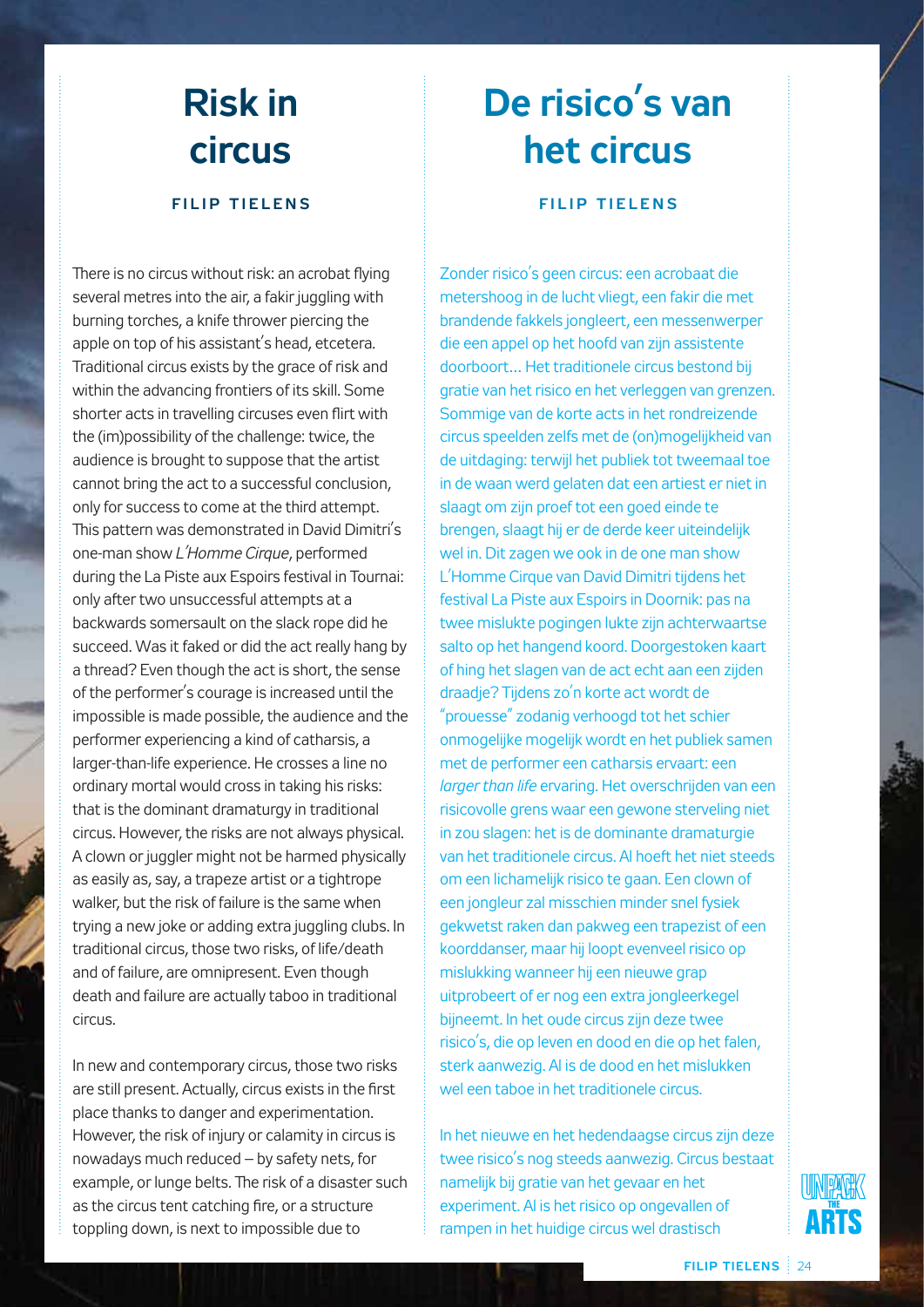stricter safety regulations in tents and halls compared to a century ago. Circus is no different from any society: more and more rules and safety measures should reduce the possible risks.

In new and contemporary circus, new risks have replaced the old ones. During one of the discussions at Unpack the Arts, someone formulated a beautiful sentence which I immediately wrote down, unfortunately without noting the speaker's name: "Contemporary circus is losing the risk of life for the risk of dramaturgy." This may be the most important issue in the contemporary circus scene: does a performance need to have visual and narrative dramaturgy, or do we primarily need to focus on the strength of the circus itself – the technique? Assuming the first model, we expect circus to scrounge off theatre and dance by developing characters and acting out or telling a story (in a broad sense). Assuming the second model, we drop all this 'dead weight' and focus on what is crucial in circus: the victory over any risk by the flawless mastery of the métier.

Let's compare two of the performances we witnessed during the Unpack the Arts residency in Brussels and Tournai to illustrate this dilemma: the aforementioned *L'Homme Cirque* by David Dimitri, and *Le Passage* by Le Carré Curieux. First of all there is the observation that David Dimitri has been touring with *L'Homme Cirque* for seven years, so there is less risk of failure in his performance. Contrarily, *Le Passage* by Le Carré Curieux premiered on the night we were there and was facing an audience for the first time (excepting a few try-outs). But the Brussels company – formed by Vladimir Couprie and Luca Aeschlimann – took an entirely different risk than David Dimitri in their choice to tell a story focused on such an emotionally charged subject as death. "I have seen many poor performances in circus theatre," recounted Koen Allary, director of Belgium's Circuscentrum, in an interview two years ago. It is always difficult to try and use circus techniques in a bigger setting or in service of a larger subject, especially one that has so many clichés surrounding it. A fellow journalist at Unpack the Arts, perhaps not entirely coincidentally someone a little older than me and

verkleind door bv. het installeren van vangnetten of het gebruik van beschermingstouwen. Het risico op een ramp, zoals een circustent die in de fik vliegt of een plafondconstructie die naar beneden tuimelt, zal door de verstrengde veiligheidsvoorwaarden in tenten en zalen ook sterk verkleind zijn in vergelijking met pakweg een eeuw geleden. In het circus is het waarschijnlijk niet anders dan in de rest van de samenleving: steeds meer regeltjes en verzekeringsclaims moeten de risico's proberen te beperken.

In het nieuwe en het hedendaagse circus zijn er andere risico's in de plaats gekomen. Bij een van onze discussierondes tijdens Unpack the arts zei iemand volgende prachtige zin, die ik meteen ijverig noteerde, helaas zonder auteursvermelding: "Contemporary circus is losing the risk of life for the risk of dramaturgy." Het moet zowat de belangrijkste discussie zijn in de huidige circusscène: moet een voorstelling ook een visuele of narratieve dramaturgie hebben of moeten we vooral focussen op de kracht van het circusmedium zelf, namelijk de techniek? Als we uitgaan van het eerste model, verwachten we dat het nieuwe circus leentjebuur gaat spelen bij het theater en de dans door het ontwikkelen van personages en het uitbeelden of vertellen van een verhaal (in de brede zin van het woord). In het tweede geval laten we al die "ballast" achterwege en concentreren we ons op wat circus tot circus maakt: het overwinnen van een risico door een feilloze beheersing van het metier.

Laten we twee voorstellingen nemen die we tijdens deze circusjournalistenresidentie in Brussel en Doornik zagen om het over dit dilemma te hebben: het al eerder genoemde l'Homme Cirque van David Dimitri en Le Passage van Le Carré Curieux. Allereerst nog de bemerking dat David Dimitri minder risico op mislukking van zijn voorstelling liep, omdat hij al zeven jaar op tournee is met l'Homme Cirque. Le Passage van Le Carré Curieux daarentegen beleefde zijn première op de avond dat wij de voorstelling zagen en werd toen, op de occassionale try-out na, voor het eerst geconfronteerd met een publiek. Maar de Brusselse groep rond Vladimir Couprie en Luca Aeschlimann nam een heel ander risico dan David Dimitri in hun keuze om een coherent verhaal over

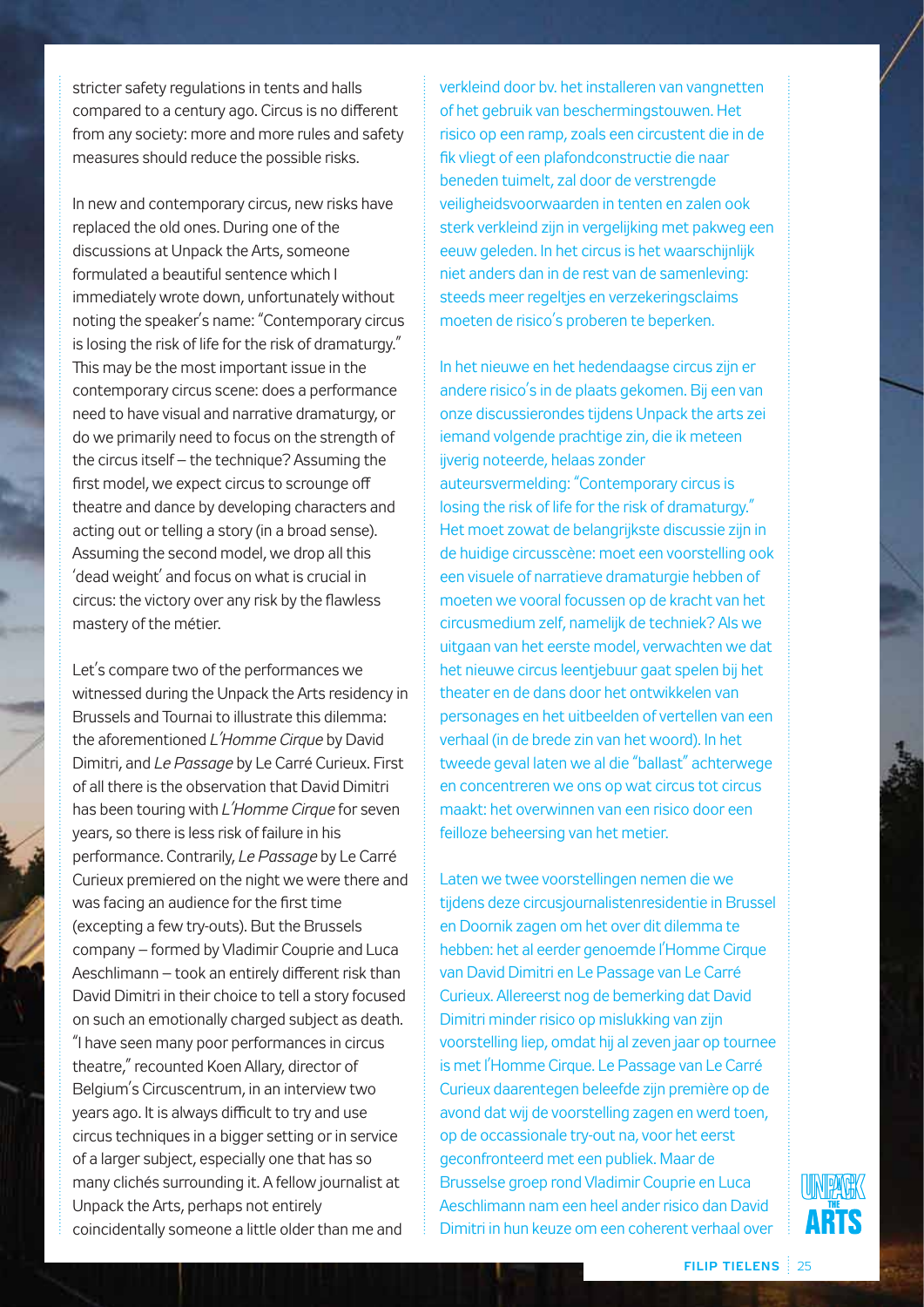

*Karl Stets – Cuerdo © nn*

perhaps also more often confronted with death than me, found that *Le Passage* stuck to "commonplaces about death" too much. However, I think that every cliché is based on a truth, and that Le Carré Curieux deserves respect for their nerve in approaching an allencompassing, yet abstract and not very cheerful, subject. David Dimitri, by contrast, took the safe road in his narrative dramaturgy. The only narrative thread I can picture in *L'Homme Cirque* is the ageing circus artist's melancholy: he is still touring but fighting against time, which will soon render his body unfit for the acts he is, for now, still capable of performing smoothly. *Le Passage* chooses the theatre setting of a black box, while *L'Homme Cirque* takes place in a circus tent. Le Carré Curieux aspired to create a coherent performance with a clear progression (tracking the deterioration in health of a sick man), while David Dimitri's one-man show consisted of different acts that could have been performed in a different order just like in traditional circus, except for the high wire act at the end. My chief remark on *L'Homme Cirque* is that Dimitri, unlike Le Carré Curieux, does not dare to take many artistic risks. The acts in his performance have all proven their

zo'n groot en beladen thema te vertellen als de dood. "Ik heb al veel slecht circustheater gezien", zo vertelde Koen Allary, de directeur van het Circuscentrum, twee jaar geleden in een interview. Het blijft een moeilijke zaak om circustechnieken te gebruiken voor een groter doel, zeker wanneer het over een onderwerp gaat waar zoveel clichés de ronde over doen. Een collega-journalist bij Unpack the arts, misschien niet toevallig iemand die wat ouder was dan ik en daardoor al wat vaker met de dood in aanraking zal zijn gekomen, vond dan ook dat Le Passage te veel bleef hangen in "commonplaces about death". Maar volgens mij zit er in ieder cliché een bron van waarheid en verdient de durf van Le Carré Curieux om een omvattend, maar tegelijk ook abstract en niet bepaald happy thema aan te snijden, op zich al respect.

Dan speelde David Dimitri het heel wat veiliger op het vlak van een verhalende dramaturgie. Het enige wat ik mij qua narratief kan voorstellen bij l'Homme Cirque is de melancholie van een al wat oudere circusartiest die toch nog steeds toert, vechtend tegen de tijd die zijn lichaam binnenkort ongeschikt zal maken voor de acts die hij nu nog probleemloos uitvoert. Waar Le Passage echt kiest voor de theatersetting in een black box, vindt l'Homme Cirque plaats in een circustent. Le Carré Curieux streefde naar een coherente voorstelling die zich in een bepaalde volgorde afwikkelt (namelijk het aftakelinsproces van een zieke man), terwijl de one man show van David Dimitri naar traditionele circusgewoonte bestond uit verschillende acts die ook in een andere volgorde hadden kunnen plaatsvinden, op de koorddans in de lucht op het einde na dan. Mijn voornaamste kritiek op l'Homme Cirque is dat Dimitri, in tegenstelling tot Le Carré Curieux, weinig artistieke risico's durft te nemen. De verschillende acts die hij doet, hebben in de loop der jaren hun succes al meermaals bewezen. Bovendien weet Dimitri ook helemaal hoe het publiek zal reageren op iedere stunt of grap. Hij speelt er perfect op in, of meer nog, hij manipuleert de toeschouwers om hen te krijgen daar waar hij hen hebben wil: vol bewondering en bevredigd omdat Dimitri hen exact geeft wat ze willen zien. De aanwezige kinderen en hun grootouders hadden een fantastische tijd, maar

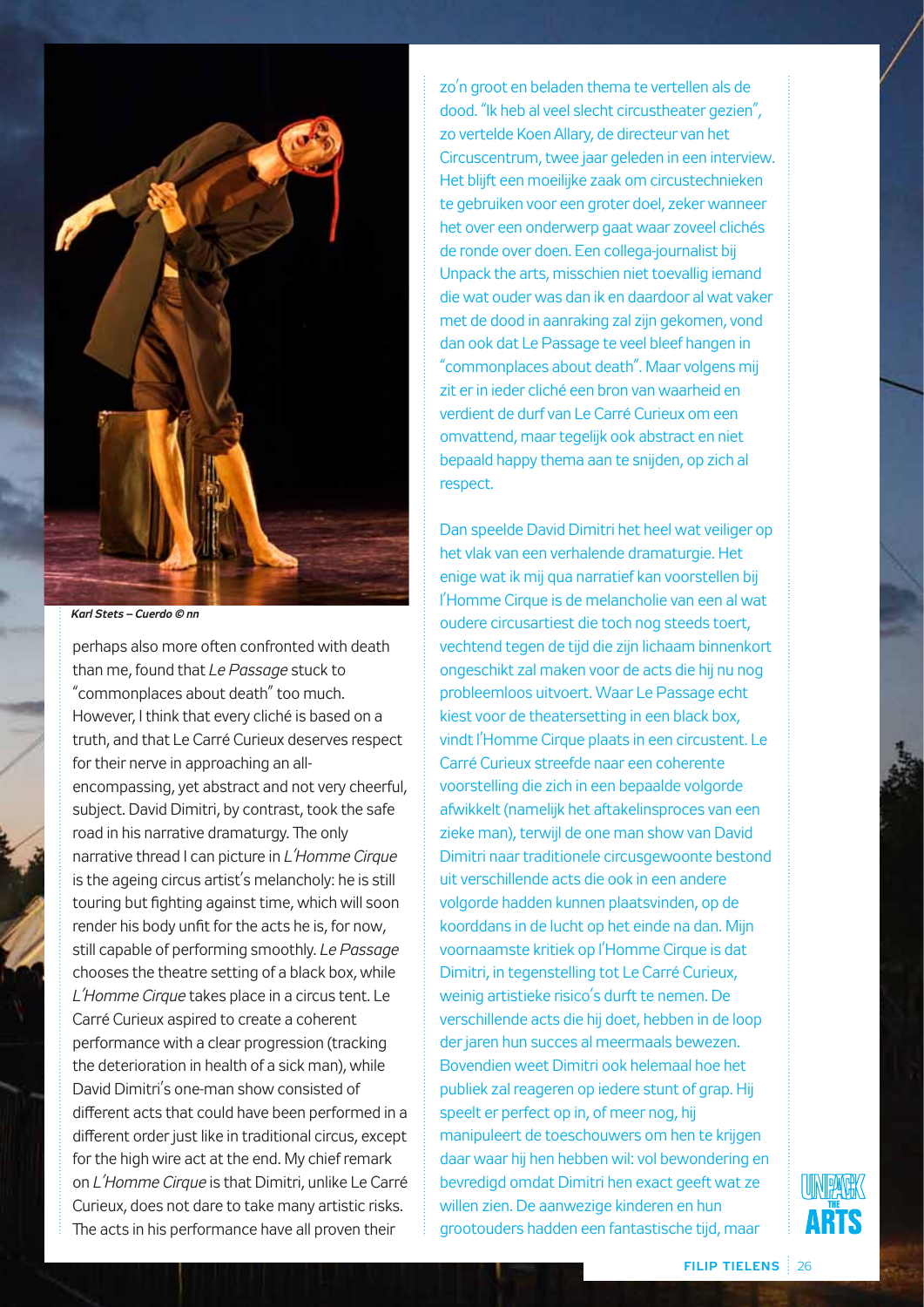success in the past, and Dimitri can perfectly predict the audience's reaction to each stunt or gag. He can anticipate it, and can even manipulate the audience into the desired feeling: amazement and satisfaction as Dimitri gives them exactly what they want to see. The children and their grandparents had a great time, but an art critic like me prefers a performance that offers more than what I already know or expect.

Where is the risk of failure in a performance that has already lasted seven years? How does one challenge oneself artistically? Is there, then, any difference between the repetition of *L'Homme Cirque*'s success and, say, Cirque du Soleil, except for the whole concept and development of the acts that have been worked out by Dimitri himself? Please do not misunderstand my point: certainly, Dimitri's performance is first class in its genre and the artist himself deserves respect for perfecting each act and for carrying the whole show on his own. However, perfection is boring. To me, *L'Homme Cirque* was particularly spiritless. There was only one moment in the performance in which I shifted to the edge of my seat: when Dimitri twice failed in performing a somersault. Not for seeing a circus artist fall off his pedestal or for laughing at someone else's failure, but because the otherwise so perfect Dimitri exposed his vulnerability for one moment. I thought I saw in his expression that the failed somersaults were accidental; however, when we discussed the performance afterwards, we concluded that it was probably orchestrated. Even if Dimitri is the perfect master of his character, such slick manipulation of the audience – one that is so easily ensnared – gets on my nerves. Failing on purpose for a wilder applause: no, not my favourite style.

*Le Passage* by Le Carré Curieux, on the other hand, took big risks in its artistic and experimental content. They chose a narrative thread, and in doing so took on the risk of trying to narrate a multi-layered story without the use of words – which is a difficult task if you compare it to the work of an actor, who in most cases uses language and has had more training in dramaturgy. One of the remarks made by fellow journalists was that Le Carré Curieux did not

voor mij als kunstcriticus mag een voorstelling toch wel wat meer bieden dan datgene wat ik al ken of verwacht.

Waar zit het risico op falen in een voorstelling waar je al zeven jaar mee op tournee bent? Hoe daag je jezelf nog artistiek uit? Is er nog wel een verschil tussen het telkenmale herhalen van het publiekssucces van l'Homme Cirque en wat pakweg Cirque du Soleil doet, behalve dan dat het hele concept en het uitwerken van de acts door Dimitri zelf is gebeurd? Begrijp me niet verkeerd: natuurlijk is wat Dimitri doet kwalitatief in zijn genre en verdient hij respect omdat hij iedere act zo perfectioneerde en omdat hij de hele voorstelling in zijn eentje draagt. Maar perfectie is saai. L'Homme Cirque was voor mij vooral zielloos. Er was maar één moment in de voorstelling waarbij ik op het puntje van mijn stoel ging zitten, namelijk toen Dimitri twee keer mislukte in zijn salto. Niet om een circusartiest van zijn voetstuk te zien vallen of om te kunnen lachen met het falen van iemand anders, maar wel omdat de anders zo perfecte Dimitri hier even zijn kwetsbaarheid toonde. Op het moment zelf meende ik aan Dimitri's gezichtsuitdrukking te zien dat de mislukte sprongen niet gespeeld waren, maar tijdens onze discussies achteraf bleek dat de kans dat dit in scène gezet was, reëel te zijn. Ook al speelde Dimitri zijn rol dan perfect, toch krijg ik de kriebels bij zo'n gladde manipulatie van het publiek, die wel met open ogen in de opgezette val trapt. Bewust mislukken om nog meer applaus te krijgen: nee, dat zint me niet.

Le Passage van Le Carré Curieux daarentegen nam veel meer risico's op het artistieke vlak en qua experiment. Wanneer je kiest voor een narratief zoals zij, heeft dit als keerzijde het risico dat je het als meestal niet pratende circusartiest veel moeilijker hebt om een meerlagig verhaal op te bouwen dan een acteur, die meestal wel de taal als wapen heeft en bovendien meer in dramaturgie geschoold is. Eén van de kritieken van de andere collega-journalisten was dan ook dat Le Carré Curieux er niet helemaal in slaagde om de eendimensionaliteit in hun verhaal te overstijgen. De boog die de voorstelling maakt is die van aftakelingsproces richting exit: de hoofdrolspeler verliest uiteindelijk zijn ongelijke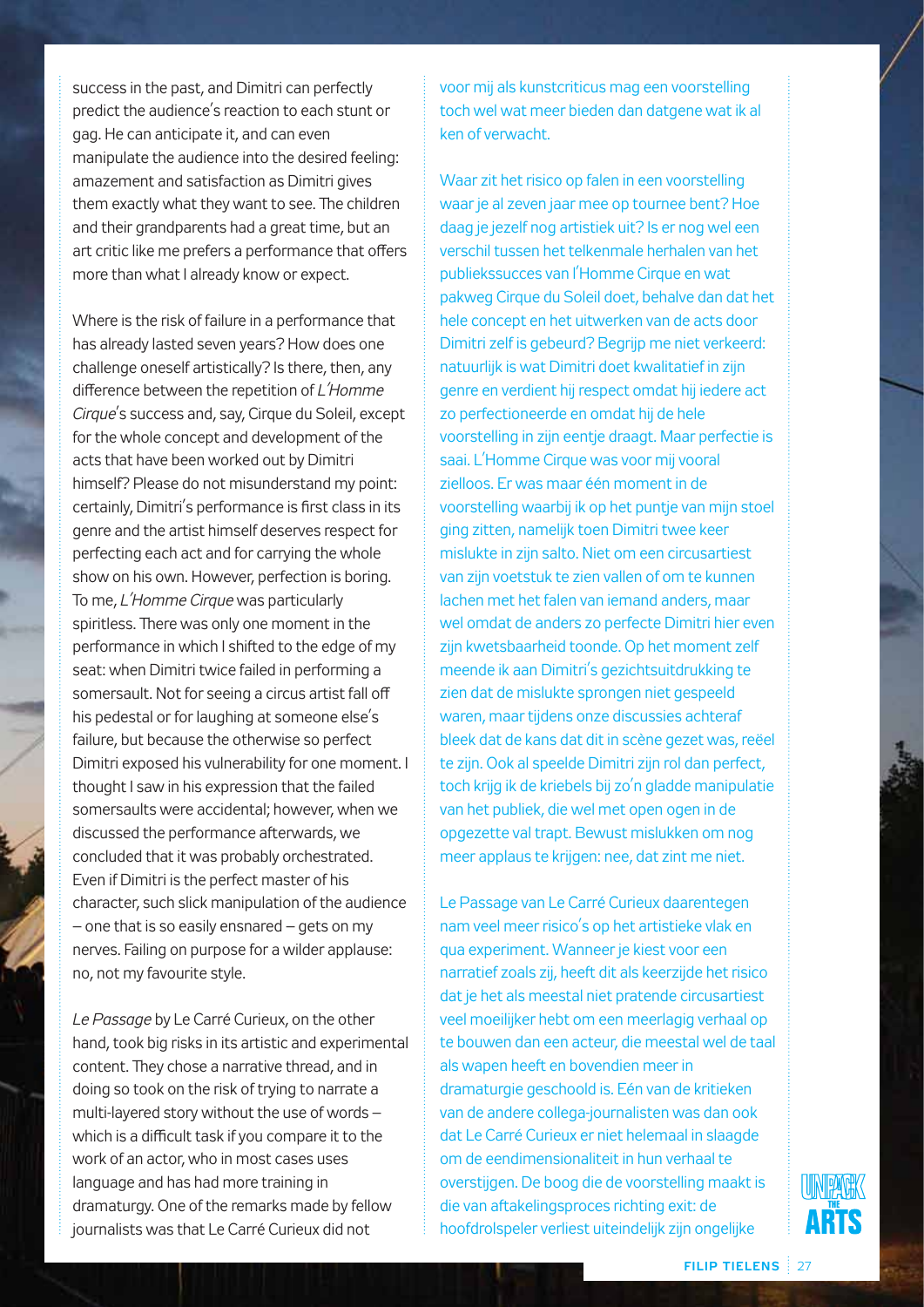entirely succeed in surpassing the rectilinearity of their story. The storyline in the performance is about the process of deterioration most of us will have to face as we exit from this world: the main character ultimately loses the unequal fight against death (played by a devilish individual, a Caligari type), and his body is embalmed before he enters the heavenly gate. In order to make this rather straightforward story captivating throughout, Le Carré Curieux employ great theatrical techniques: with illusion as well as with video, many effects are generated that prove to be very resourceful according to its advocates – "They have so many ideas!" a colleague cooed. Opponents, on the other hand, thought the acts were not elaborate enough and were only embellishing an otherwise modest story. 'Less is more', seems to be their comment. Another repeated criticism was that *Le Passage* was too illustrative and lead the audience too much by the hand, which reduced the opportunities for spectators to add to the performance with their own imaginations. Personally, I think that Le Carré Curieux did succeed in creating a new kind of mysticism – using highly symbolical images taken from various religions and near-death experiences, among other things – which managed to move me. *L'Homme Cirque,* by David Dimitri, did not.

The pre-knowledge one has when watching a performance is of course also very important. Because everyone knew that the young, local company Le Carré Curieux were having their premiere, we felt more generous while watching their performance. If we supposed this performance had been made in a commercial context, the audience would have a lot to say about the one-to-one relation of the images and their suggested meaning – as if the creators thoroughly underestimate the audience's capacities. It would be similar to the difference between a fresh bakery and an industrial bakery: one tends to prefer the taste of home-made bread over industrial bread. With Le Carré Curieux we are less picky when their pace is not yet up to speed. Some scenes from *Le Passage* seemed just a tad too lengthy, but the slow pace curiously matched the serenity of the subject perfectly.

strijd met de dood (hier gespeeld door een duiveleske figuur annex Caligari), tot zijn lichaam gebalsemd wordt en hij door de hemelpoort stapt. Om dit vrij rechtlijnige verhaal boeiend te houden, haalt Le Carré Curieux de grote theatrale middelen boven: zowel met illusie en video worden vele effecten gecreëerd, die volgens de voorstanders erg inventief zijn ("They have so many ideas!", kirde een collega-journalist), maar voor de tegenstanders niet genoeg uitgewerkt waren en dienden om het eenvoudige verhaaltje overdadig op te smukken. "Less is more", lijken zij te zeggen. Een andere vaak gehoorde kritiek was dat Le Passage niet alleen te illustratief was, maar ook het publiek teveel bij de hand leidde, waardoor je als toeschouwer niet meer de ruimte zou krijgen om met je eigen verbeelding de getoonde ideeën zelf verder in te vullen. Voor mij slaagde Le Carré Curieux er wel in om met deze uiterst symbolistische beelden, die onder andere uit bijna-doodervaringen en verschillende godsdiensten kwamen, een nieuw soort mystiek te creëren die me erg wist te ontroeren. Dit in tegenstelling tot L'Homme Cirque van David Dimitri, dat mij koud liet.

De pretext die je hebt wanneer je naar een voorstelling gaat kijken, speelt natuurlijk ook een grote rol. Omdat iedereen weet dat het jonge, lokale gezelschap Le Carré Curieux net in première ging, ben je genereuzer voor wat je te zien krijgt. Maar als je weet dat deze voorstelling in een commerciële context gemaakt zou zijn, zou iedereen de mond vol hebben over de één-op-één verhouding tussen de beelden die gemaakt worden en wat wij erbij moeten denken, alsof de makers het publiek danig zouden onderschatten. Het zou hetzelfde verschil zijn als dat tussen een warme bakker en een industriële bakkerij: je meent toch ook altijd te proeven dat een zelfgemaakt brood lekkerder is dan eentje uit een fabriek. Als we Le Carré Curieux als de warme bakker beschouwen die ons voor het eerst van een nieuw brood laat proeven, dan kijk je minder streng toe wanneer bijvoorbeeld het tempo nog niet helemaal op punt staat. Zo leken sommige scènes uit Le Passage net iets te lang te duren, maar sloot dit trage tempo op een vreemde manier wel perfect aan bij de sereniteit van het onderwerp.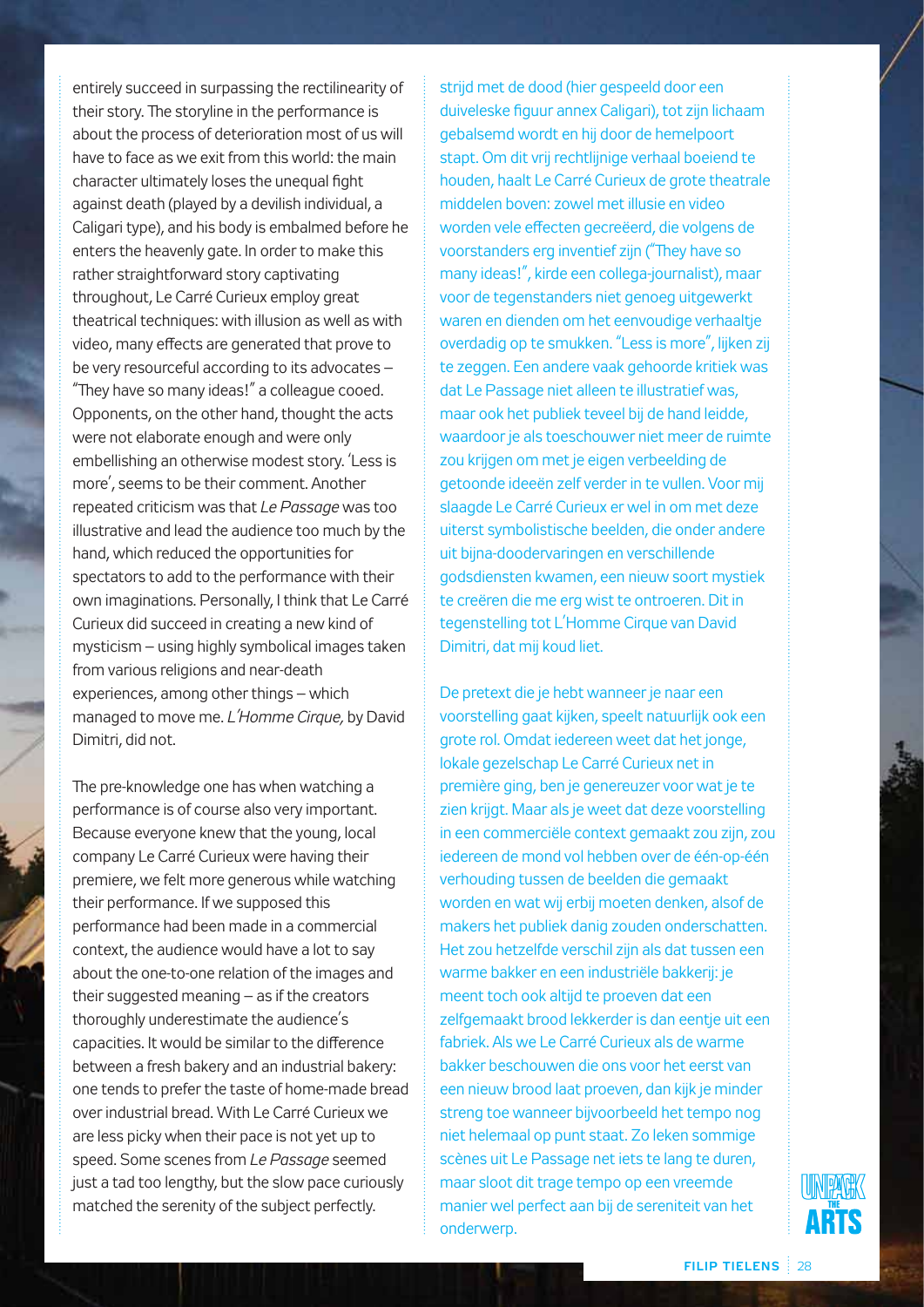*Le Passage* flirts with visual arts and live art, and takes a risk with this interdisciplinary approach. The acts on the stage are generally not very spectacular. Unnecessary technical circus acts are left out in order to reinforce the internal coherence that was indeed present, in spite of the abundance of ideas. *Le Passage* breathes an almost mystical feeling that lasted through the whole performance. It would have been easier for Le Carré Curieux to create a gloomy, dawdling performance about death, but they did not. They chose the beautiful intent of one person taking care of the other as their starting point. It was a great risk to describe death in a positive, almost blissful way. Apart from the somewhat unnecessary happy ending, which was also too symmetrical to the initial image (the circle of life, you know), *Le Passage* avoids the pitfall of needlessly livening up the subject of death. Therefore, Le Carré Curieux took many more risks than David Dimitri did, something I – as an art critic – can fully appreciate.

Le Passage flirt echt met de beeldende kunst en de live art, en neemt in deze interdisciplinariteit ook een risico. Spectaculair is wat er op de scène gebeurt meestal niet. De technische circuskunstjes die onnodig waren, zijn hier overboord gegooid om de interne coherentie – die er ondanks de hoeveelheid aan ideeën wel degelijk was – te versterken. Uit Le Passage sprak een haast mystiek gevoel dat de hele voorstelling consistent werd aangehouden. Het zou voor Le Carré Curieux gemakkelijker geweest zijn om een zwaarmoedige, lijzige voorstelling rond het thema dood te maken, maar dat deden ze niet. Ze kozen ervoor om het mooie moment waarop iemand verzorgd wordt door iemand anders als uitgangspunt te nemen. De dood op een positieve, zelfs haast gelukzalige manier tonen, was een groot risico. Op het misschien overbodige happy end na, dat bovendien iets te symmetrisch was met het beginbeeld (de *circle of life*, weet je wel), trapt Le Passage ook niet in de valkuil om het thema dood onnodig op te leuken. Le Carré Curieux nam dus veel meer risico's dan David Dimitri, wat ik als kunstcriticus uitermate kan appreciëren.

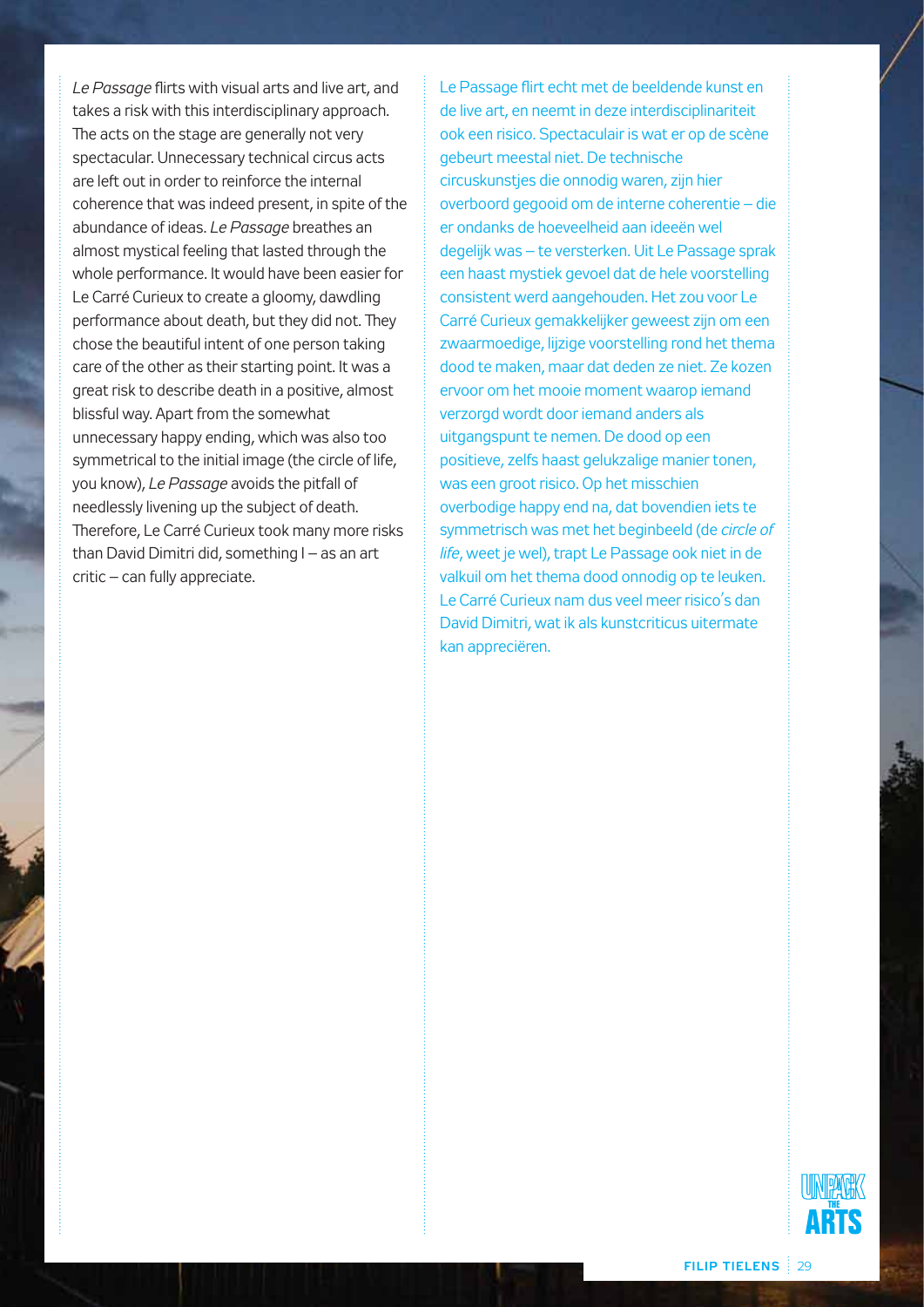# **The Unpack the Arts Residency and Two Circus Festivals in Belgium**

#### **ja s n a c o c e**

Whenever we meet with our colleagues from other countries and other media it proves to be an enriching experience, and it is in fact the exchange between peers that makes our work as cultural commentators so lively and dynamic. This is why I was looking forward to the Unpack the Arts residency in Belgium. At first it seemed a little strange that there were two similar festivals – Hors Piste and La Piste aux Espoirs – going on at the same time and so close to each other, with one in Brussels and one in Tournai. But on the very first day, after meeting the others attending the residency and after going through the programme, I realised why it was important to visit both festivals and to see the different faces of contemporary circus.

During the first session I realised I was entering an interesting and seductive world, a world that I was not familiar with. I come from a country that does not have a tradition of circus art; we do not have schools or academies either. Our main contact with this type of performance art comes through the annual Festival Novog Cirkusa in Zagreb, which has been running now for eight years.

The show *L'Autre* by Claudio Stellato, the first show in the Unpack the Arts programme, opened the doors to the world of magic. In this production a multi-layered story is told with a minimum of scenography. The performer, Stellato himself, has to rely completely on his control of his own body, and to trust absolutely the other agent (The Other of the title), who is always present but fully invisible.

# **Novinarska rezidencija i dva cirkuska festivala u Belgiji**

**ja s n a c o c e**

Svaki susret s kolegama iz drugih zemalja i medija iznimno je koristan jer naš posao čini stalno svježim i dinamičnim . Upravo sam se zbog toga veselila novinarskoj rezidenciji u Belgiji . U početku mi se činilo pomalo neobičnim da se na tako maloj udaljenosti istovremeno odvijaju čak dva slična festivala. No već se prvog dana, nakon susreta s kolegama polaznicima rezidencije i upoznavanja s programom, pokazalo zbog čega je važno susresti se s onim što se događa u i Briselu,ali i Tournaiu.

Odmah tijekom prve sesije shvatila sam da ulazim u jedan zanimljiv, zavodljiv i meni nedovoljno poznat svijet. Dolazim iz zemlje u kojoj ne postoji tradicija ovakve umjetnosti, ne postoje škole i akademije, a Festival novog cirkusa u Zagrebu, kao mjesto na kojem se susrećemo s ovakvim scenskim izričajem, postoji tek od prije nekoliko godina.

Predstava *L'Autre*, Claudia Stellata, otvorila je tu čaroliju. Slojevita priča ostvarena s minimalnim scenskim sredstvima u kojem je glumcu najveći oslonac njegovo vlastito tijelo, ali i onaj netko drugi, stalno prisutan iako posve nevidljiv. Stellatova priča likovno je čisto postavljena, jednostavna i na takav način komunicira s publikom . Zato je lako čitljiva njezina ideja o samoći i tjeskobi, o situacijama u kojima se svakodnevno nalazimo i u kojima moramo preživjeti , pa makoar to bila strogo ograničen prostor kutije. Sve to Stellato nam priča savršenim jezikom pokreta koji sažima njegovo dugogodišnje iskustvo s uličnim kazalištem, cirkuskom umjetnosti i suvremenim plesom.

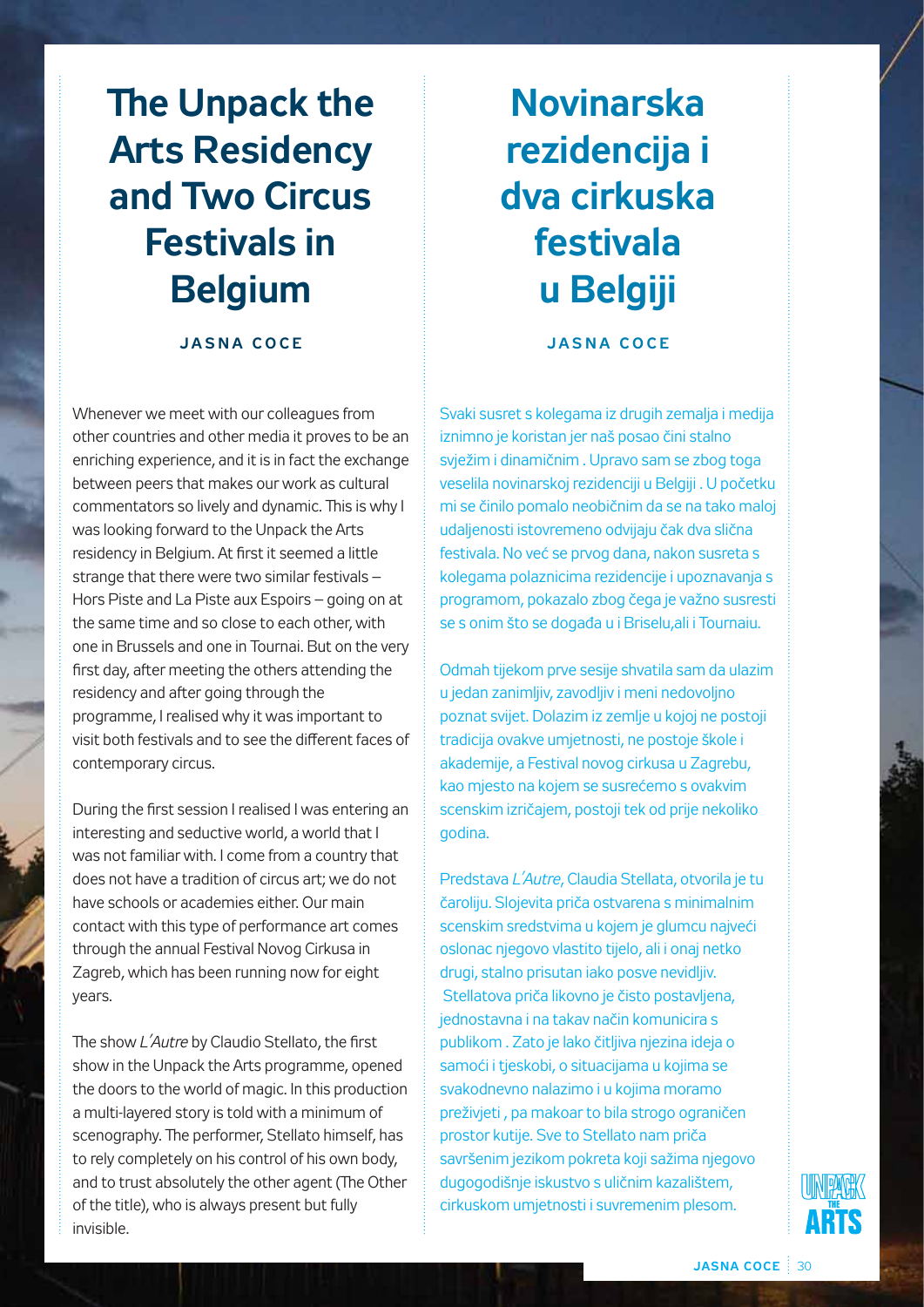Stellato's piece is visually very clean and simple, using this starkness to establish a clear, strong line of communication with the audience, and to make its central theme – of solitude and anxiety, of the threatening situations we all face on a daily basis – easy to read. Stellato tells us *L'Autre*'s story in a perfect language of movement which brings together his long years of experience in street theatre, circus art and modern dance.

The concept of the Unpack the Arts residency was excellent. We started each day with a debate on the show we saw the day before. It was particularly useful for me, because as a journalist working at the culture desk of a public television station I have to cover all cultural events. Focusing on this one sector and building up specialist knowledge about it is potentially very useful and important for my future work. My colleagues for the residency were mostly theatre experts, though some were indeed contemporary circus specialists, and I was able to learn a lot from their experience and from their takes on the shows we saw together. Another brilliant idea for the residency was to organise discussions with the artists. These encounters – where there was no barrier between us and them, journalists and artists – gave us all a new perspective on the works they presented and made us all insiders, in a way, as we were able to see things through their eyes. It was useful to learn first-hand how artists work on the text, the dramaturgy, the rhythm of their shows – from the initial idea through to the opening night – and about the life, and indeed the lifespan, of a circus production after its premiere.

Informal chats after the sessions were also quite useful, allowing us to learn more about the artists and their lives: what they eat, how they keep fit (very important for someone like Stellato), what they do on the day of the show… All these insights brought new dimensions to the shows we saw onstage.

The show *Le Passage*, by the company Le Carré Curieux, echoed the aesthetic of the whole Brussels festival by exhibiting a penchant for experimenting and combining various contemporary modes of expression. *Le Passage*

Rezidencija je bila odlično koncipirana. Započinjali smo diskusijom o predstavi predhodnog dana. Meni je to bilo posebno dragocjeno, jer sam kao novinarka kulture u Informativnom programu javne televizije, prisljena pratiti sva kulturna događanja, a ovakvo fokusiranje na samo jedan segment čini mi se korisno i iznimno važno za moj budući rad pri susretu s drugim izvedbenim projektima. Moje kolege na rezidenciji bili su uglavnom stručnjaci za kazalište, neki upravo za novi cirkus pa sam iz njihovih iskustava i pogleda na predstave koje smo zajedno gledali, puno naučila. Druga sjajna ideja radionice bili su razgovori s umjetnicima. Taj susret u kojem nema ničega između nas i njih dalo nam je posve novu perspektivu u razumijevanju djela koje su predstavili i na određen nas je način učinilo insaderima. Sve smo mogli sagledati i iznutra. Bilo je korisno iz prve ruke saznati kako se radi na tekstu, dramaturgiji, koliko prođe od ideje do premijere, i kakav je nakon nje život predstave, koliko dugo uopće živi.

Također su bili važni i neformalni razgovori nakon sesije u kojima saznajemo više o glumcima i njihovom životu, primjerice što jedu, kakve su im kondicijske vježbe, što je za nekog poput Stellata iznimno važno, što rade na dan predstave . Sve to, ono što smo vidjeli na sceni, učinilo nam je još bliskije.

Predstava Le Passagge potvrdila je estetsku orjentaciju briselskog festivala, sklonost k eksperimentu i kombiniranju različitih suvremenih izruičaja. Le Passagge objedninjuje tako akrobatiku, video, film,suvremeni ples, suvremenu likovnost, elemente klasičnog i suvremenog cirkusa. I da, sve to se čini puno. Puno izričaja, puno poetika, puno ekspresije u samo jednoj predtavi .Vladimir, Luna, Pedro i Filip bili su nadahnuti, ili možda čak opsjednuti temom smrti. U razgovoru su nam kazali kako se zapravo sve događalo. U svojim su istraživanjima krenuli od starih civilizacija. Zanimalo ih je kako su smrt doživljavali, razumijevali i interpretirali stari Egipćani , Feničani , Sumerani , ali i kako ju shvaća naša civilizacija i naše vrijeme.. Razgovarali su s ljudima u bolnicama, u terminalnoj fazi bolesti, s ljudima koji su imali iskustva s kliničkom smrti . Na osnovu svih tih segmenata gradili su svoju priču o

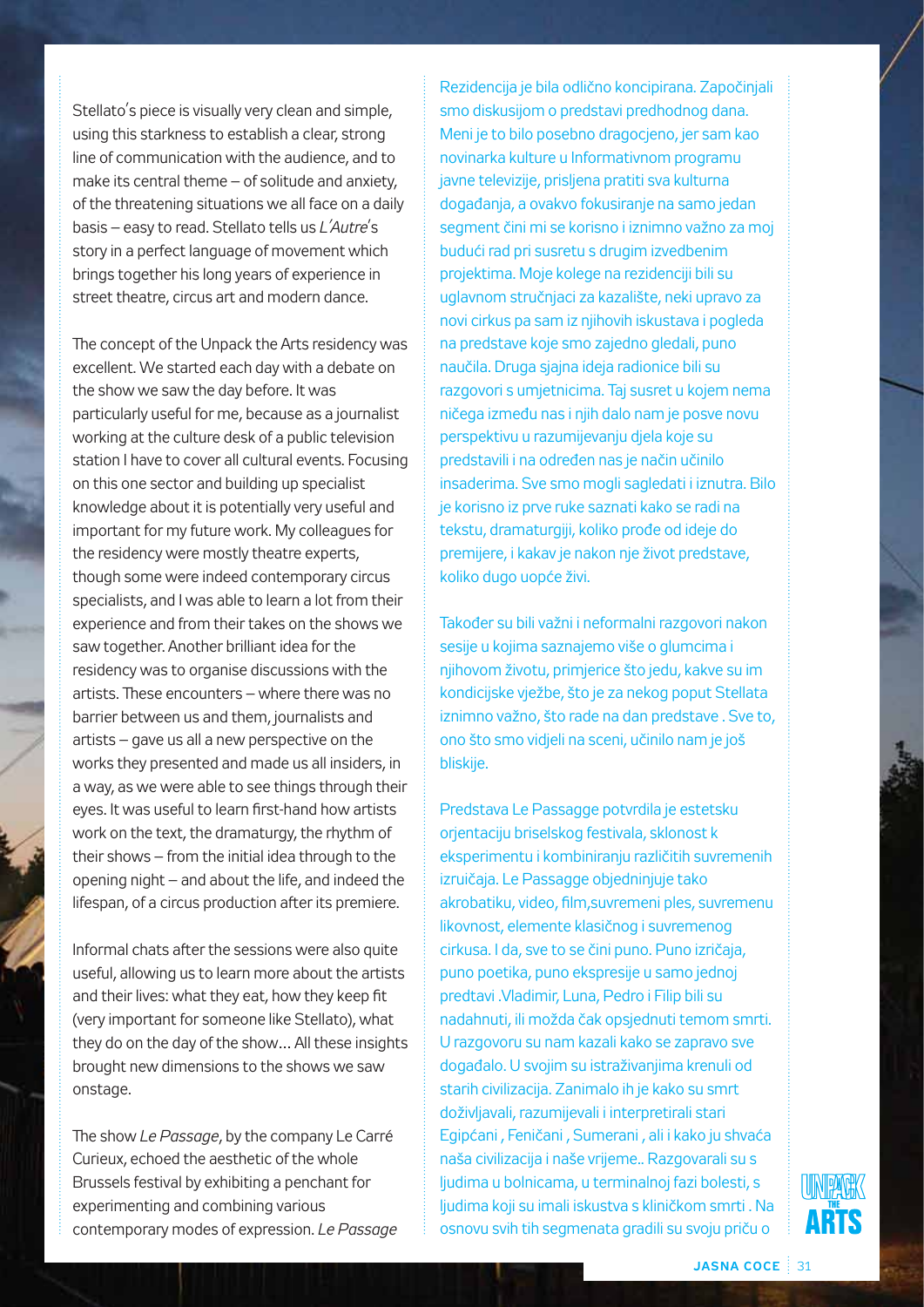thus brings together acrobatics, video, film, modern dance, modern visual art, and elements of the classic and modern circus. Yes, this does seem quite a lot: a lot of different forms of expression, a lot of different poetics, in a single show. *Le Passage*'s creators, Vladimir, Luna, Pedro and Filip, were inspired, perhaps even obsessed by, death. In our post-show discussion they told us how the show came about. Taking the ancient civilisations as their starting point, they embarked upon a research process, wanting to know how the ancient Egyptians, Phoenicians and Sumerians experienced, understood and interpreted death, as well as how death is seen by our own civilisation today. They talked to people in hospitals, with the terminally ill, and with those who had been revived after being declared clinically dead. They used all these pieces to build their story of death as a constant, ever-present process: in fact, as life.

The performance in Brussels was the premiere of the show, which had been more than two years in the making, and was a sort of stress test to see if the complex story would hold. As the company confessed the next day, the show requires some cleaning up and some cuts, with a view to making it flow more easily and to make it more readable, but the Brussels audience nonetheless gave it a standing ovation.

After Brussels, our visit to Tournai for the La Piste aux Espoirs festival, where we saw three shows, marked a departure from the usual run of business in our residency. It was interesting for a number of reasons. The two-hour drive through the monotonous and grey Belgian countryside towards the French border took us to a completely different festival. The small, beautiful town of Tournai is the perfect backdrop for a festival, and we should not be surprised that one dedicated to the circus arts came into being there and is still thriving.

As we met some of the 47 employees working at the town's cultural centre, we learned how it is possible to successfully run cultural events in a small community – events whose repercussions go far beyond the town itself and are felt yearround. Tournai has 17,000 inhabitants; thanks

smrti kao stalnom kontinuitetu i procesu, zapravo o životu.

Briselska izvedba bila je premijera predstave koja je nastajala više od dvije godine i za same je autore bila svojevrsni test izdržljivosti složene priče. Kako su nam sutradan priznali , u onom dragocjenom dijelu , razgovoru s umjetnicima , predstava zahtjeva određena pročišćenja i rezove. To bi joj trebalo donijeti bolju protočnost i lakšu čitljivost , iako ju je i bez toga briselska publika dočekala s ovacijama.

Odlazak u Tournai, na tri predstave tamošnjeg festivala,bilo je posve drukčije poglavlje naše novinarske rezidencije.i samim tim zanimljivo iz više razloga. Pomalo jednoličan i sivi belgijski pejsaž na dva sata vožnje od Brisela prema francuskoj granici vodio nas je u posve drukčiju festivalsku priču. Mali, prelijepi Tournai već svojom arhitekturom djeluje iznimno scenično , pa stoga ne čudi da se baš tamo razvio i zaživio festival cirkuske umjetnosti .

U susretu s nekima od zaposlenika iz kulturnog centra, ima ih 47, saznali smo kako je moguće kvalitetno organizirati kulturna zbivanja u maloj sredini koja imaju odjeka puno dalje od samog grada, preko cijele godine. Tournai ima 17 000 stanovnika, zahvaljujući ponajprije centru za kulturu i ljudima koji znaju pronaći novac iz različitih regionalnih i europskih fondova, suradnjom s turističkom zajednicomi cijelom regijom, ostvaruje se budžet od oko 3,5 milijuna eura. Osim festivala cirkusa , Tournai tako ima i jazz festival te međunarodni sajam knjiga.

A što se festivala cirkusa tiče , bila je to ona priča o cirkusu koja vraća u djetinjstvo , budi nostalgiju i prisjeća na uzbuđenje ulaska u veliki šator. Sve to imala je predstava L'Homme cirque, Davida Dimirija , vjerojatno najupečatljivije što smo toga dana vidjeli u Tournaiu . Sam umjetnik cijeli nam je doživljaj svoje predstave upotpunio i vlastitom životnom pričom. Doista je fascinantna, odrastao je u cirkusu, njegov je otac bio klaun, i sam je nastavio živjeti tu priču, no njegov je sin bankar. Dimitri , međutim i dalje živi cirkus, doslovce živi i naziv ove svoje predstave Čovjek cirkus – sve čime se koristi, naime sam je projektirao i izradio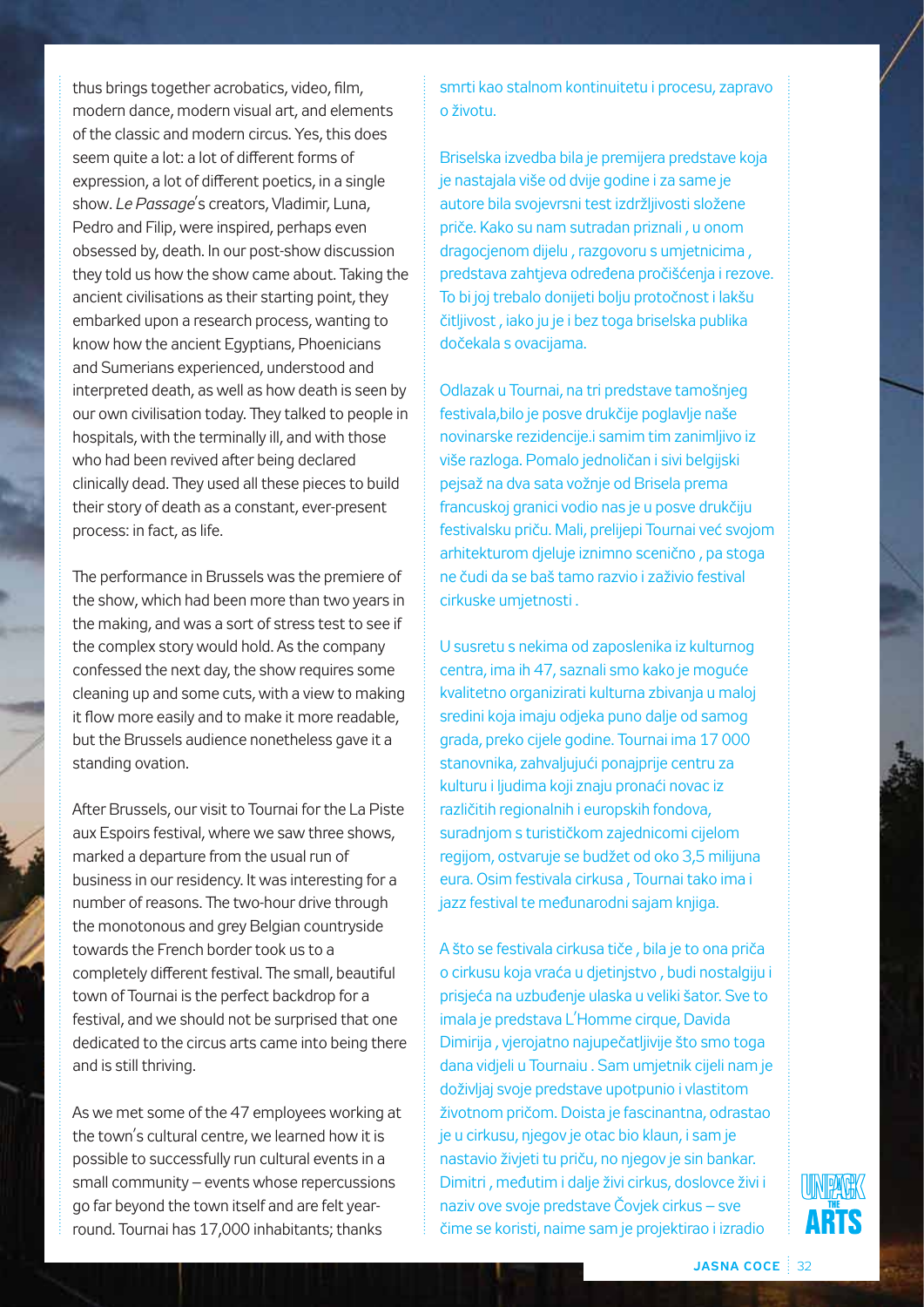

*Karl Stets – Cuerdo © nn*

primarily to the cultural centre and the people who work there – who know how to draw money from various regional and European funds and who work side by side with the tourist association and the regional authorities – the festival has a budget of about 3.5 million Euros. Apart from its circus festival, Tournai also boasts a jazz festival and a book fair.

La Piste aux Espoirs offers the kind of experiences that take you back to your childhood, awakening nostalgia and reminding you of the excitement you felt as you entered a big top for the first time. The show *L'Homme Cirque* by David Dimitri had exactly that feeling: it is probably the most impressive show we saw in Tournai that day. The artist added to our enjoyment of the show by sharing his life story with us. It is quite fascinating: he grew up in a circus (his father was a clown), and Dimitri went on living the same story (even though his own son is a banker). Dimitri still lives for the circus, and he lives the title of his show, The Circus Man: he has designed and made all the props and contraptions used in the show, and he, Dimitri, performs the whole thing alone in a white tent. Dimitri carries the equipment around in a big

od šatora , konja, sprava , a i sve što se u bijelom šatoru događa izvodi sam Dimitri. Svu tu opremu Dimitri sami vozi na velikom šleperu putujući po svijetu . Gdje ga pozovu, nađe mjesto za svoj šator i publici bez dobne granice prenosi ono što je i nama donio , jednostavnu priču o životu, samoći, ljepoti , svemu onome zbog čega se vrijedi zavuči u bijeli šator.

I druge dvije predstave, Omnibus i Cuerdo, bile su na tragu ideje –kako ostvariti čaroliju u malome i s malo .

Omnibus je još jedna jednostavna i upečatljiva predstava. Strogo zadani omjeri sagrađene kutije zapravo su pozornica predstave i zadani okvir za priču. I tu se razvija egzistencijalističko pitanje – kako sve osmisliti i pokazati u tako malom, zadanom i strogo definiranom prostoru. Duhoviti i akrobatski zahtjevni manevri u kutiji uveseljavali su ponajprie najmlađu publiku kojoj je predstava primarno i namjenjena. I u ovoj predstavi, Jeana Paula Lefeuvrea baš kao i u onoj Claudija Stellata priča se događa u kutiji i pitanje prostora i što s njim i s tijelom u njemu, ono je što zaokuplja njihove autore. Prepoznajemo tako u duhovitim

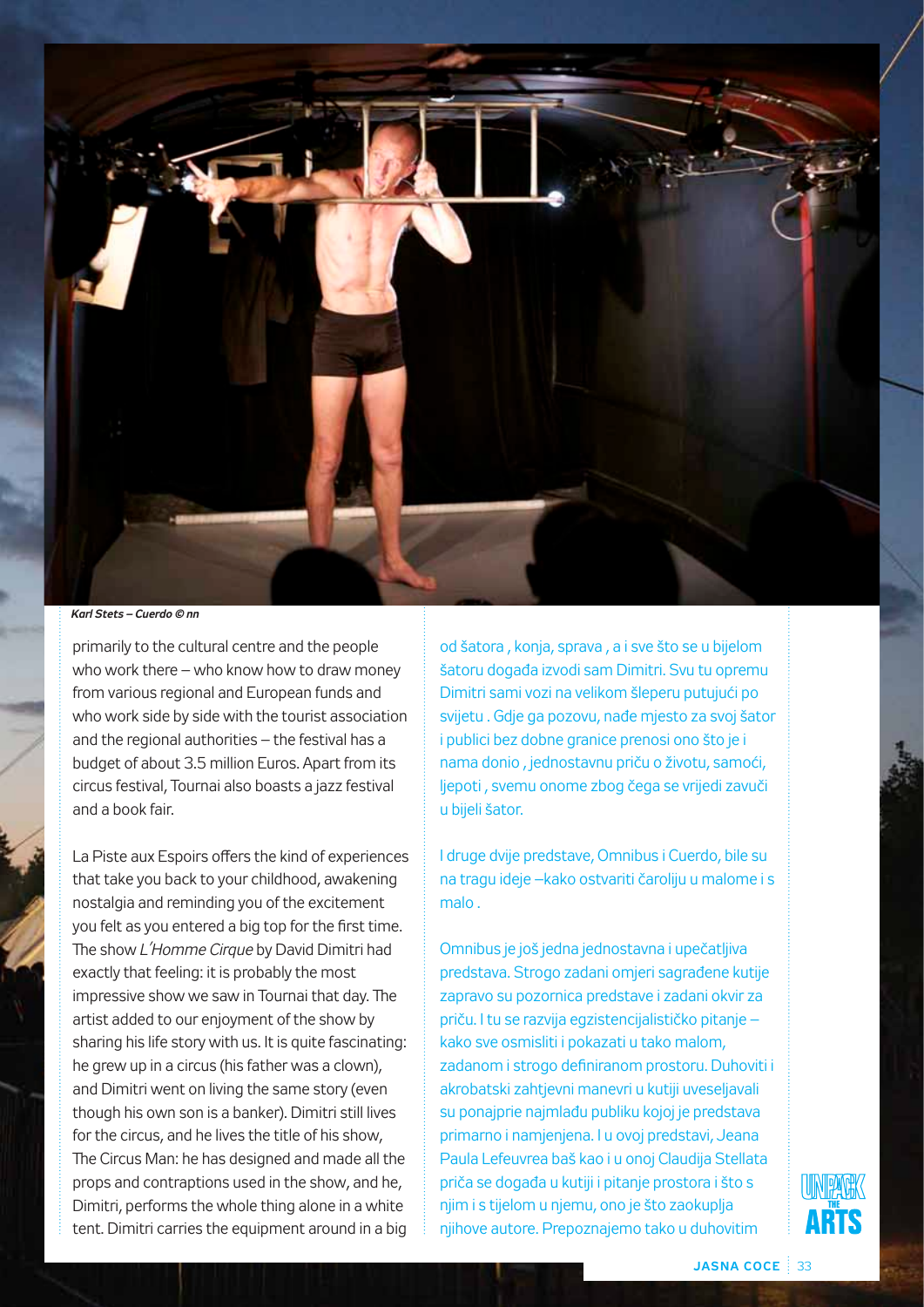trailer truck as he travels the world. Wherever he is invited, he finds a spot to erect the tent and to share with the audience, regardless of their age, all those things he shared with us: a simple tale of life, solitude and beauty.

The other two shows we saw at the festival, *Ni Omnibus* and *Cuerdo*, were following the same track: looking for ways to create magic in a small space and with only a few elements.

Jean Paul Lefeuvre's *Ni Omnibus* is yet another simple and impressive show. The strictly defined space of a small 8m3 box is the framework for the performance – both its stage and its inspiration, as the show is all about trying to work out how to move and perform in such a small, restrictive space. Humorous and acrobatically demanding manoeuvres in the box made the audience laugh, particularly the small children. In Jean Paul Lefeuvre's show, just like in Claudio Stellato's, the story unfolds inside a box, and the piece engages with issues of space – and of the body in space. In Lefeuvre's comedic scenes, some of them playing out in video projected into the box, we recognise echoes of Jacques Tati and Buster Keaton, but most of all we see the skill and humour of a former French farmer who came to love the circus. But just as *L'Autre* has its silent other, in *Ni Omnibus* there is another person exerting an influence on the peformance: *Ni Omnibus'* director, Didier André, stands outside the box, leaned up against a wall, only moving to throw in the occasional prop.

The show *Cuerdo* was the last we saw in Tournai, and indeed the last show we saw as part of our residency. Karl Stets shows an incredible concentration and focus in this show. Everything the Danish artist does on stage appears to be simple, but it is quite obvious that the perfection of the performance is the result of huge effort and skill. There were many scenes in the show which combined circus, clowning, street art, and audience participation.

Although this show marked the end of our visit to the festival in Tournai, as we exited the theatre we were able to see that at night the streets themselves become the stage.

Lefeuvreovim prizorima i Tatija i Bustera Keatona, no ponajprije vještinu i duhovitost ovog bivšeg francuskog farmera koji je zavolio cirkus. I ovdje je opet važan i netko drugi , kao podsjećanje da ne možemo sami. Baš kao što i Lefeuvre ne može bez pomoćo Didiera Andrea koji je redatelj predstave. Prostor kutije od 4x2 m na neki je način proširen video dijelom koji cijeloj predstavi daje poseban šarm.

Karl Stets u predstavi Cuerdo , posljednjoj predstavi koju smo vidjeli u Tournaiu , a i posljenjoj na našoj novinarskoj rezidenciji ,pokazao je nevjerojatnu koncetraciju i fokusiranost na jednostavne stvari.

No, sve ono što ovaj danski umjetnik izvodio na pozornici kuće kulture u Tournaiu, samo je naoko bilo jednostavno. Posve je jasno da iza savršene izvedbe stoji ogroman rad i velika vještina . Puno je elemenata njegove prdstave, onaj cirkuski , klaunovski, street art, a u sve je to uključivao i publiku .

 Iako je ova predstava bila kraj našeg posjeta festivalu u Tournaiu, odmah nakon nje uvjerili smo se da se predstva s pozornica u noćnim satima preselila na ulice.

Na svakom trgu , u svakom svakom baru u gradu kostimirani ljudi , veseli bendovi koji su pokazali koliko im je festival važan, cijelome gradu.

Sjajno zamišljena i jednako tako sjajno i uspješno realizirana briselska novinarska rezidencija sa sesijama čije su teme jedna drugu nadopunjavale, odabir predstava i susreti s umjetnicima, sve mi je to bilo iznimno nadahnjujuće i obogatilo moje spoznaje o cirkusu o kojem nisam znala puno.

Jednako je tako zanimljivo bilo susresti se s ljudima koji stvaraju kulturne projekte, koji ih realiziraju i sve to godinama uspijevaju održati na životu.

Bilo je jednako tako zanimljivo vidjeti kako funkcionira "Les halles", kako ralizira svoje programe, te koliko znači lokalnoj zajednici.

S novinarskog aspekta upravo su razgovori s ljudima iz kulturne proizvodnje iznimno korisni jer

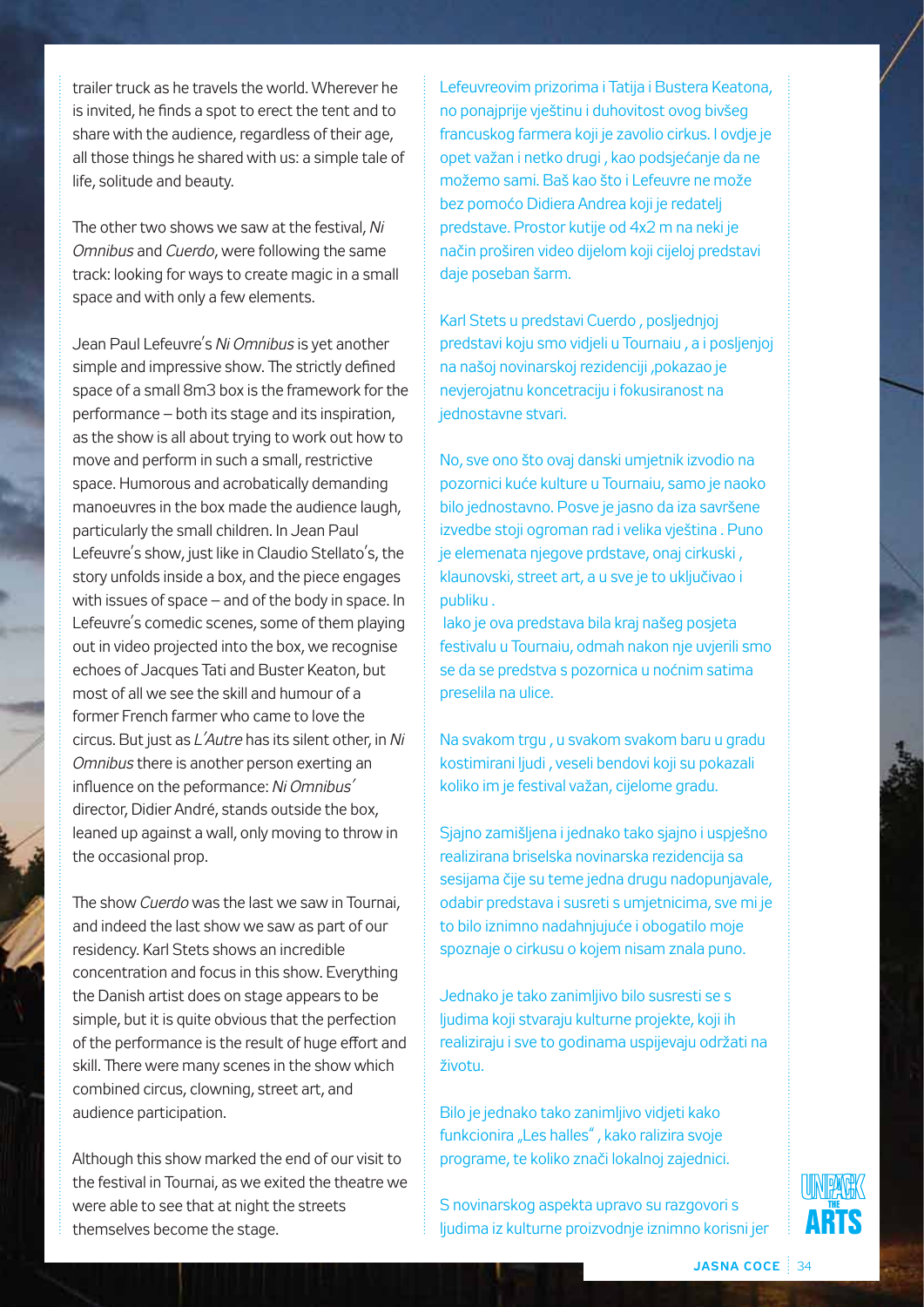On each and every square, in each and every bar, people wearing costumes and merry bands were there to show how important the festival is to them and to their town.

The Unpack the Arts residency was brilliantly conceived and just as brilliantly and successfully implemented: the topics of the sessions complemented each other, as did the selection of shows and the encounters with the artists. I have been inspired and my knowledge of circus, which was not that great when I came, has been enriched.

It was just as interesting to meet the people who bring cultural projects to life, and who manage to keep them alive for years, and to see how Les Halles (the venue at the centre of the Hors Pistes festival) works – how it realises its programmes and just how much it means to the local community.

From the journalistic point of view, talking to the people who produce culture was particularly useful, because they offered us a glimpse of what goes into the making of a show or a festival – the activity before the actual event – which we would not see if we only went to the evaluate the final product.

What I see as the greatest benefit from my Belgian residency is definitely a newly developed relationship with a form of art I had not known enough about – and a new love for the magical world of circus which I will surely build on.

The knowledge I gained from the debates and exchanges of opinion with my colleagues over the four days have enriched me on several levels. It will assist me in my day-to-day job – not only when I have to cover a circus performance, but whenever I have to deal with any form of performance art.

I believe it would be important to continue running these kinds of residencies as, in just a few days, everyone is able to experience something important and inspiring. All in all, Unpack the Arts was a unique and invaluable opportunity for us to grow and develop as we do our work…

nam pružaj pogled na događanja prje onoga o kojemu pišemo i zbog kojeg odlazimo u neku instituciju i kojeg na neki način ocjenjujemo.

No, ono što mi se čini moj najveći kapital belgijske rezidencije je , sasvim sigurno , novostvoreni odnos prema jednoj do sada nedovoljno poznatoj umjetnosti , ljubav prema čarobnom svijetu cirkusa kojeg ću sasvim sigurno razvijati .

Jednako tako i saznanja i razgovori koja sam tijekom četiri dana vodila i izmjenjivala sa svojim kolegama, obogatilo me na više razina. Pomoći će mi u mom svakodnevnom radu , ne samo kad se budem susrela s nekom cirkuskom predstavom , već u susretu s bilo kojim djelom izvedbenih umjetnosti.

Smatram da je zbog svega ovoga važno organizirati radionice jer se nakon samo nekoliko dana svima dogodi nešto važno i nadahnjujuće. Posebnost ove rezidencije je što je pratila festivale , pa smo odmah imali prilike diskutirati o onome što smo zajedno gledali . Sve u svemu , jedinstvena i neprocjenjiva prilika da u svom poslu stalno profesionalno rastemo i razvijamo se..

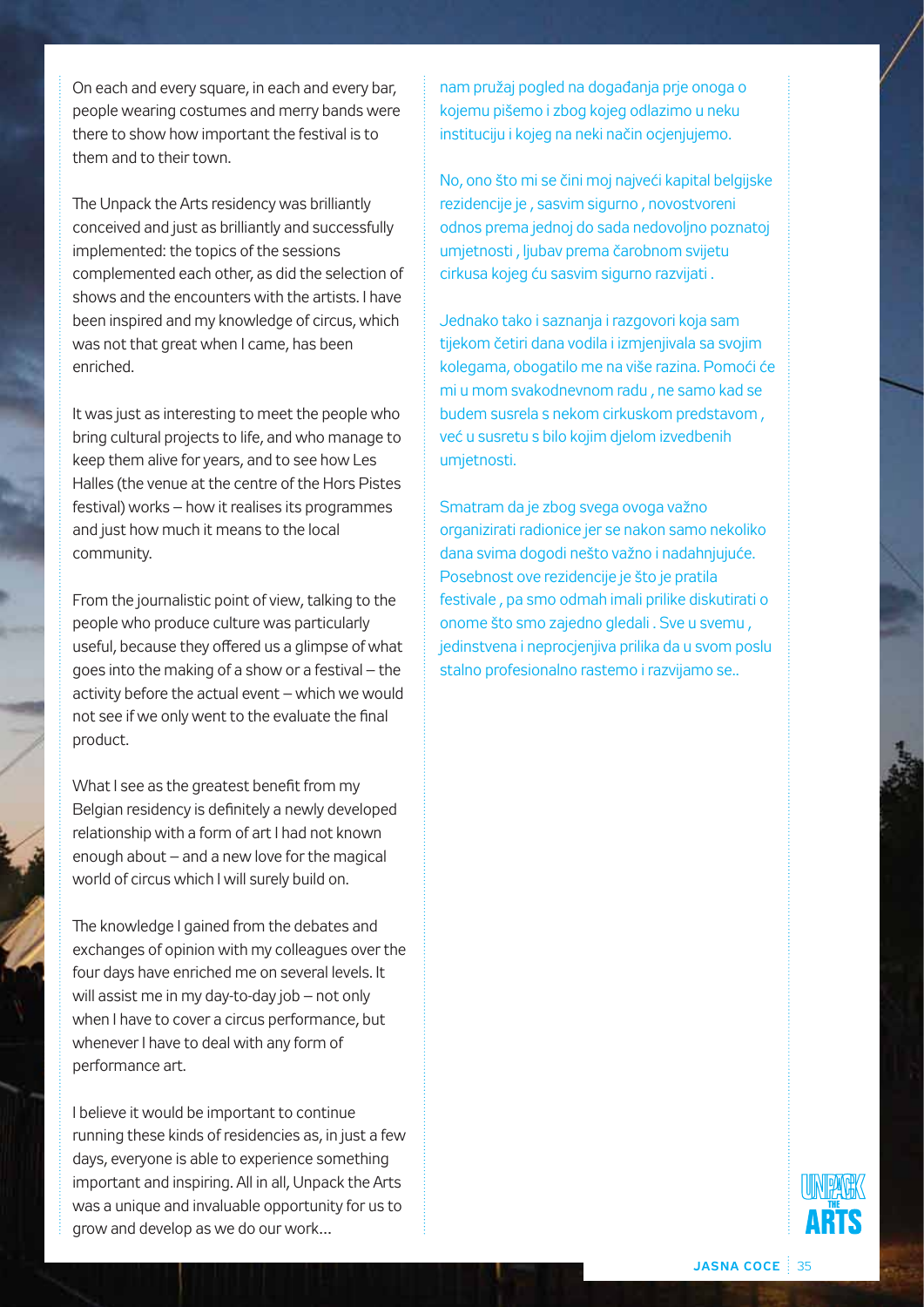## **Circus Theatre, Circus Actor**

### **C s á k i J u d i t**

The international project Unpack the Art gives publicity to the circus, specifically the 'new' or 'contemporary' circus – a well-known artistic branch internationally that exists as a revival genre in Hungary. As part of this initiative, cultural journalists and critics are participants in a series of workshops – held in different locations, this time in Brussels – where contemporary circus performances are shown and the artform is discussed.

The writer of these words is a theatre critic who contemplates every public performing act – even a politician's equivocation in the Hungarian Parliament – from a theatrical point of view. This is a relevant approach for circus as it has necessarily has everything that makes theatre: performer and audience.

Les Halles in Brussels (once a market hall, now, in the name of fashionable trend 'new simplicity', renovated as a cultural centre) is much like a cultural centre in Budapest, the Trafó: it has no resident theatre company, working instead as a centre that welcomes different theatre and other artistic companies from Belgium and from across the borders. It also organises festivals and workshops (such as Unpack the Arts) in spaces that can be changed on demand to satisfy all technical and artistic needs.

#### **Narratives**

The writer of these words has no doubt that the circus and the contemporary circus are theatrical genres, even if they must be measured by aspects other than the textual one; after all, they have what theatre needs: an audience.

For a theatre critic it is somewhat unusual that a production working with the tools of circus can be 'about' something, apart from the tricks themselves. Being 'about' something is really

## **Cirkuszszínház, cirkuszszínész**

**C s á k i J u d i t**

Az Unpack the Arts nevű nemzetközi projekt a cirkuszt, konkrétabban az "újcirkusznak" nevezett, szerte a világon közismert, Magyarországon pedig mostanában éledező régi-új művészeti ágat népszerűsíti. Kulturális újságírók és kritikusok a résztvevői annak a hol itt, hol ott – ezúttal éppen Brüsszelben – megrendezett workshopnak, amelynek keretében újcirkuszi előadásokat látnak, és az újcirkuszról beszélgetnek.

E sorok írója színikritikus, így minden nyilvános előadóművészeti produktumot – például egy, a magyar parlamentben előadott politikusi mellébeszélést is – a színház felől szemlél. Ez adott esetben releváns megközelítési mód, hiszen adott minden, ami a színházat teszi: az előadó és a közönség.

A brüsszeli Les Halles – egy egykori piacból a mostanában trendinek számító "új egyszerűség" jegyében átalakított kulturális centrum – leginkább a budapesti Trafóhoz hasonlít: társulata nincsen, elsősorban befogadóként működik hazai és külföldi produkciók terepén, fesztiválokat rendez, workshopoknak (mint például az Unpack…) ad helyet; tetszés és igény szerint variálható terei minden műszaki-művészi igényt kielégítenek.

#### **Narratívák**

Hogy a cirkusz és az újcirkusz színház, ahhoz tehát e sorok írója szerint nemigen fér kétség, noha a hermeneutikai aspektuson kívül – vagyis hogy van neki közönsége – számos más szempontból is mérlegre lehet tenni a műfajt.

Színikritikusnak legalábbis szokatlan, hogy egy cirkuszi eszköztárral működő produkció "szólion" valamiről, mármint a mutatványon kívül. A valamiről szólás ugyanis valóban a színház terepe – nota bene, nemcsak a verbális, prózai színházé, hanem az úgynevezett fizikai színházé is, ami

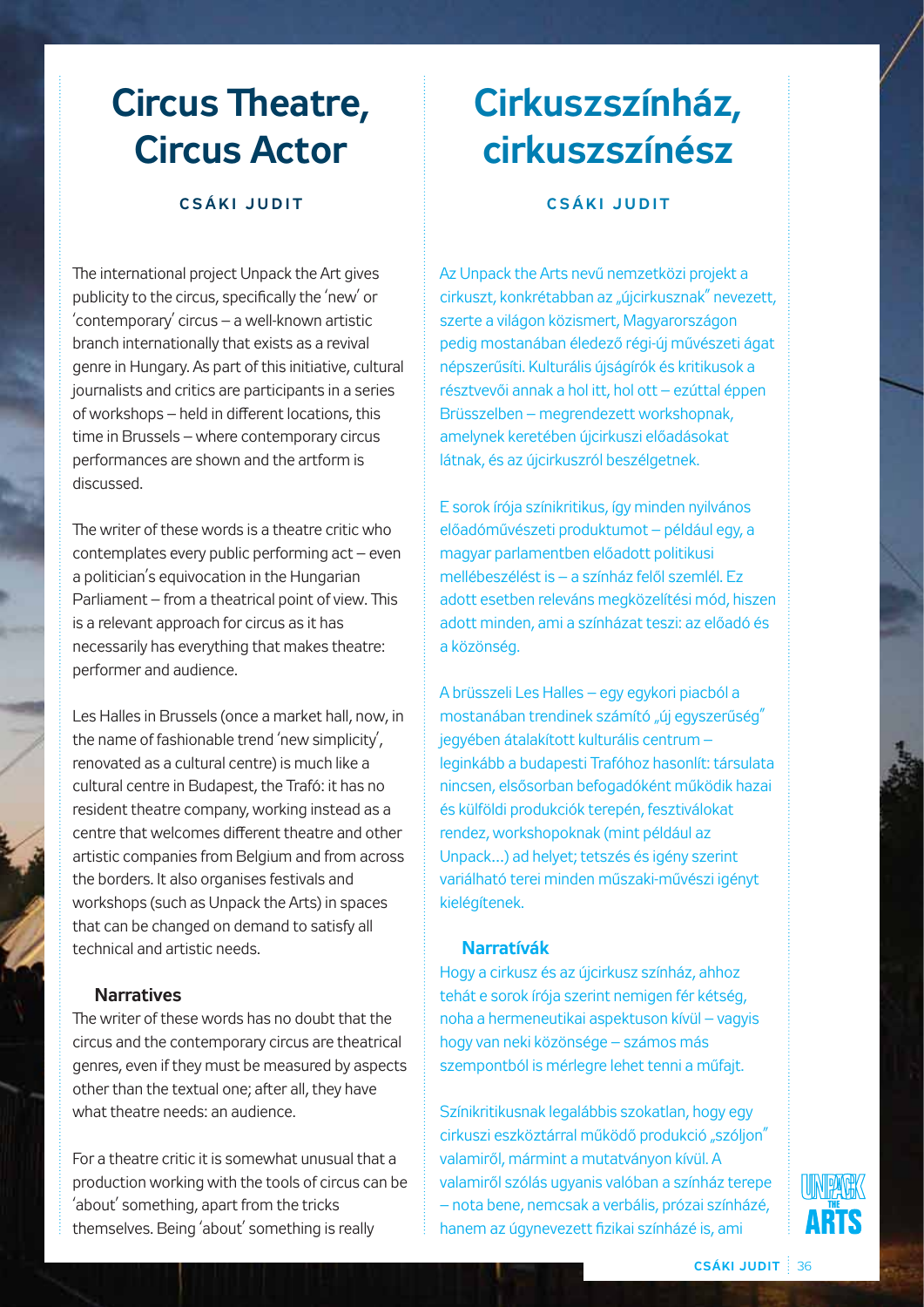what theatre is all about – not only in verbal, literal theatre but in the so-called physical theatre as well, which can be dance, performance or anything else. It is true that the repertoire of productions structured around thoughts and interpretations is growing wider and wider. Sometimes a production can even have some circus elements, yet circus itself historically never communicated more to its audience than the tricks themselves.

Nevertheless, it is worth examining whether these contemporary circus productions have anything to say. (Contemporary circus itself has several eras and sub-genres as well; however I would not like to bore the reader with this newly acquired knowledge of mine.) The question is not only whether these productions have a storyline in the traditional, theatrical way (sometimes yes, sometimes no), but whether these productions connect to any theatrical narratives. Will the tricks and the performance portray an overall picture, of which we can say 'this is the meaning of the production'? And regardless of whether this is the case or not, another question comes up: does the whole picture (or the lack of it) correlate with the quality of the production?

One of the performances we saw, *L'Autre* (which I will talk about it in detail below), had this 'message': behind the only visible circus artist we could sense somebody else continuously and the two of them told a lot, on the one hand, about solitude and, on the other hand, about their invisible, yet essential teamwork. All the tricks and the scenography (with carefully composed lighting) described this ambivalent, realistic relationship with ease and supercilious confidence, yet not at all didactically.

On the other hand, didacticism was more than enough in the production *Le Passage*. This was about the thin line – the corridor – that leads from life to death. On the stage, between harsh lighting and huge cubes, there is a tight passage. Through projected film sequences we see the obligatory life-reminiscences, and are shown the images that can be found in all clichéd photo collections – from childhood pictures to relationship snaps and so on. Meanwhile some tricks appear in the

lehet tánc, performansz, bármi. Igaz ugyan, hogy a gondolat és interpretáció köré szerveződő produkciók eszköztára egyre tágul, esetenként olyannyira, hogy cirkuszi elemek is részét képezik, de mindezidája a cirkusz maga nem "üzent" közönségének többet, mint a mutatványt magát.

Mindazonáltal érdemes megvizsgálni, vajon szólnak-e valamiről az újcirkusz produkciói. (Az újcirkusznak magának is több korszaka és alfaja létezik; ezzel a frissen szerzett tudással azonban most nem untatnám az olvasót.) Nem csak az a kérdés, van-e a szó hagyományos, színházi értelmében vett történet (olykor van, máskor nincs), hanem hogy bekapcsolódik-e az adott produkció valamilyen színházi narratívába. Az egyes mutatványokból vagy azokon kívül megszületik-e egy olyan összkép, amelyre azt mondhatjuk: erről szól az előadás. És akár van ilyesmi, akár nincsen, újabb kérdés, hogy vajon korrelál-e az összkép (avagy annak hiánya) az előadás minőségével.

A látott előadások közül a L'autre című produkciónak – melyről részletesebben alább szólok – volt, vagyis lett ilyen "üzenete": az egyetlen látható cirkuszművész mögött mindvégig érzékelhetően ott volt egy másik, és így együtt sokat mondtak egyrészt a magányról, másrészt a láthatatlan, egyszersmind nélkülözhetetlen összjátékról. Mind a mutatványok, mind a szcenika (a gondosan komponált világítással együtt) ezt az ambivalens, relativisztikus viszonyt taglalták; ráadásul könnyedén, mintegy fölényes magabiztossággal, csöppet sem didaktikusan.

Éppen didakszisból volt elviselhetetlenül sok a Le Passage című előadásban, amely arról a keskeny sávról, folyosóról szólt, amely az életből a halálba vezet. Infúzió, éles fények, nagy kubusok közti kis szoros a színpadon, és a vetített képsorokon az obligát élet-emlékeket látjuk leperegni, ahogyan azt minden közhelygyűjtemény tartalmazza, a gyerekkori emlékektől kezdve a szerelmekig és tovább. Közben mintegy mellékesen került a produkcióba néhány zsonglőrmutatvány és néhány trükk; a két művész leginkább a lételméleti-ontológiai mondanivalóra koncentrált. Halálosan unalmas volt.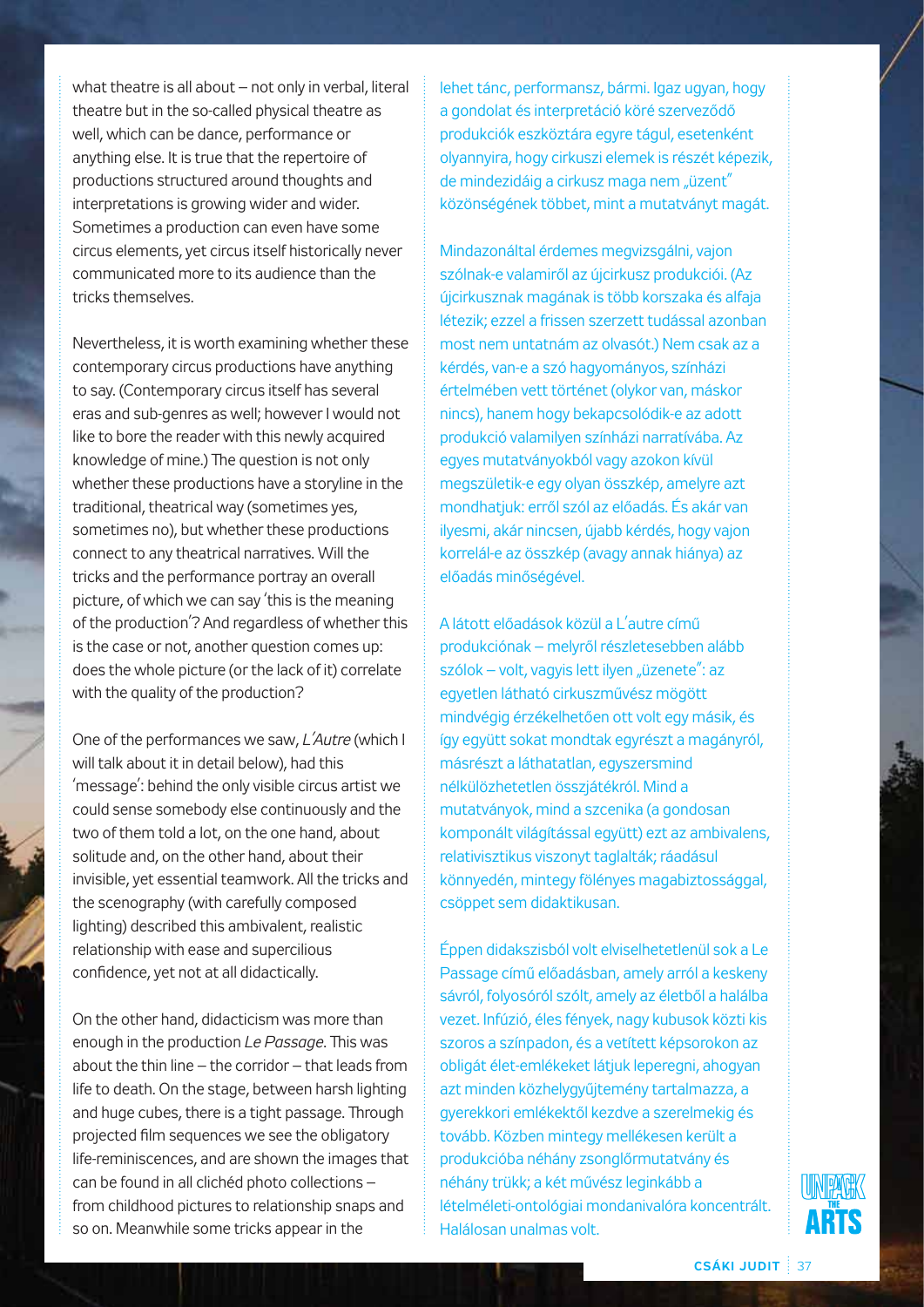production randomly; the two artists rather concentrate on the ontological message. Deadly boring.

We also had the chance to see three performances at the La Piste aux Espoirs festival in Tournai. Three different types of 'contemporary circus', of which some rather reminded us of the old one.

The artist in the production *Ni Omnibus*, Jean-Paul Lefeuvre, might not have thought that his performance tells the story of the ageing artist. And yet who once performed his tricks in the luminous circus ring, now performs in a tiny box, in the back of a minibus, and, well-suited to this situation, he takes the status of a clown. There is as well an anachronistic formality that he emphasises with old-fashioned projected film, or rather with film combined with real scenes (on the screen he is detaching a ladder from a minibus, and in the next second he actually appears with a ladder in his hand). He is a sad clown but he is a clown: he makes the children in the audience laugh. Only the grown-ups think about what artistic past and experience made Jean-Paul Lefeuvre and his only partner Didier André – who in this production takes the role of an assistant and technician, but who is also a circus artist – choose to strike out alone.

The production *L'Homme Cirque* takes place in a 'real' circus tent that is small yet still more than enough for David Dimitri, as his is a one man show. It is a real 'vintage' piece: it has everything that the circuses had in our childhood, in a reduced or modified form. The theatrical effects are present in the changes: the tightwire is lower (but one can still fall down badly); the costume is shiny, but not as much; the music is familiar, but comes recorded from a music player; and the acrobat is a clown as well, performing giving a sugar cube to the pommel horse on which he 'conjures' a head, ears and tail. David Dimitri's circus tells stories about the circus of old times.

The performance *Cuerdo* reminded me of a group of young people whom I saw in one of Budapest's underpasses dancing with amazing dexterity to loud techno music, as it was like seeing a street

A Tournai-ban megrendezett biennálé három előadását kaptuk el; három különböző "újcirkuszt", melyek közül egyik-másik igencsak hasonlított a régire.

Az Omnibus című egyszemélyes előadás szereplője aligha gondolta, hogy produkciója az öregedő művészről mesél. Aki a valahai fényes manézs helyett egy parányi dobozban, egy kisbusz hátuljában adja elő mutatványait, és a helyzethez, helyszínhez igencsak illő módon a bohóc státuszát foglalja el. Az anakronisztikus külsőségek, amelyeket ráadásul vetítésekkel, illetve a vetített képsorok és a valódi jelenlét összekombinálásával hangsúlyoz (a vásznon éppen egy létrát szerel le a kisbusz hátuljáról, majd egy pillanat múlva valóságosan megjelenik a létrával a kezében). Szomorú bohóc, de azért bohóc: nevetésre ingerli a gyerekközönséget. Csak a felnőttek gondolkodnak el azon, hogy vajon milyen művészi előélet és tapasztalat sarkallta Jean-Paul Lefevre-t arra, hogy egyetlen társsal, az ebben a produkcióban asszisztensként és technikusként működő, de amúgy szintén cirkuszművész partnerével együtt a saját lábára álljon.

A L'Homme Cirque című előadás "igazi", noha méretét tekintve kicsi cirkuszi sátorban játszódik, ami azért éppen elég David Dimitrinek, hiszen ez is egyszemélyes produkció. És valódi "retró": méretarányosan kicsinyítve vagy változtatva minden van itt, ami gyerekkorunk cirkuszában megvolt. A színházi hatás persze éppen ezekben a változtatásokban van: hogy alacsonyabban van a kötél (de azért innen is nagyot lehet esni), hogy fényes a ruha, de nem annyira, hogy ismerős a zene, de persze gépről szól, hogy az artista egyben bohóc is, és eljátssza, hogy cukrot ad a tornatermi lónak, melyre egyébként fejet és fület és farkat is "varázsolt". David Dimitri cirkusza a régi cirkuszról mesél.

A Cuerdo című előadás láttán az egyik budapesti aluljáróban boszorkányos ügyességgel hangos gépzenére táncoló ifjak jutottak eszembe, mert mintha utcacirkuszt láttam volna. Voltaképp Karl Stets is beszélt a magányról, csak az ő előadásában egy csöppnyi melankólia vagy

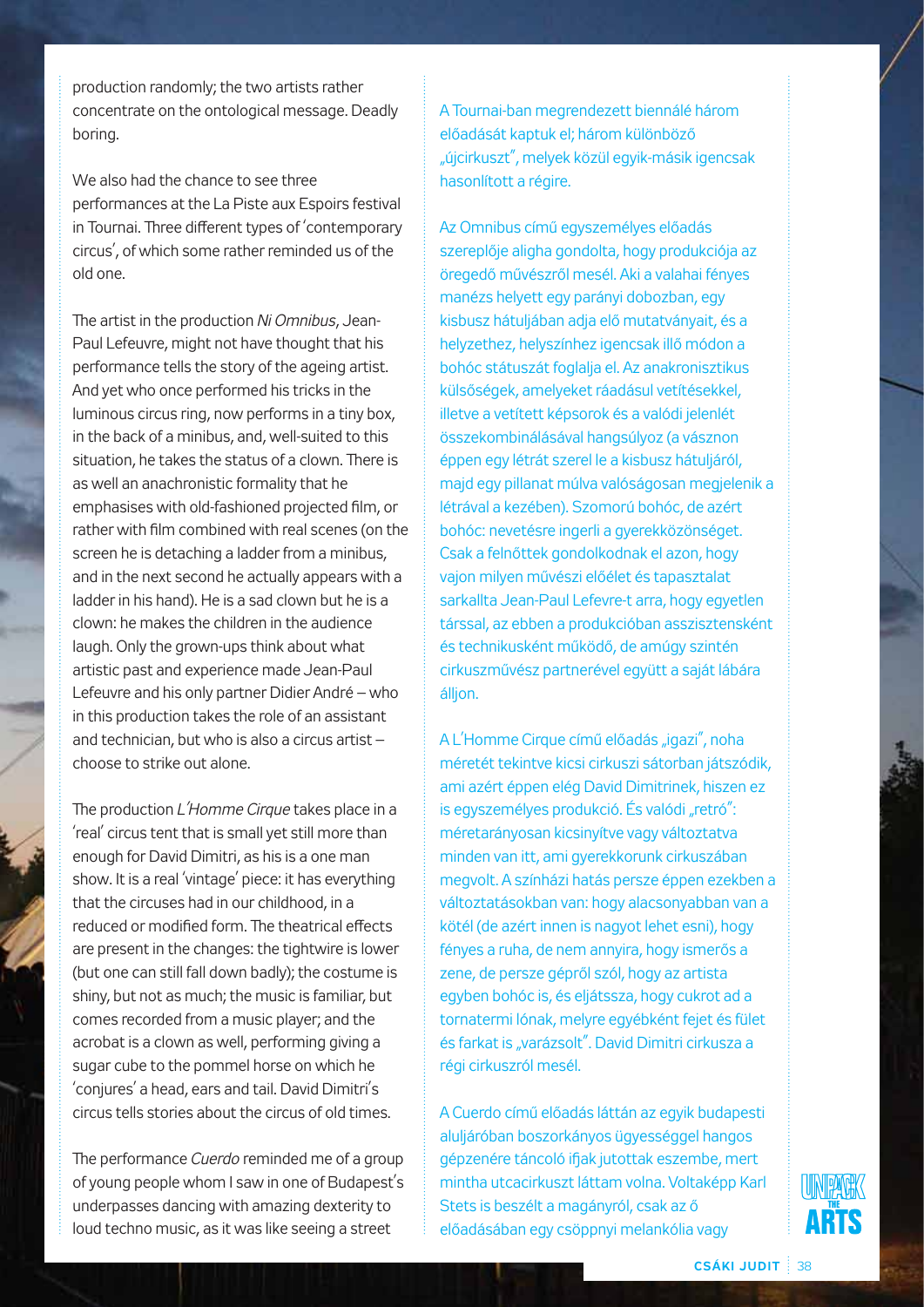circus. Actually, Karl Stets was talking about solitude as well, but there was no melancholy or sorrow in his performance. A closed world with its own harmony, that is what we see, while the paradoxical surface suggests the appearance of the artist maintaining a connection with the audience, pretending to care about them as well as himself. But I wasn't fooled: this young man happily reached higher and higher, to impossible heights, with incredible tricks executed in his own universe.

So the performances 'talked'. Not only about the world in general but mostly through themselves about this extraordinary world, the circus. About danger becoming everyday practice, about the boundaries of artistic life (in terms of lifespan and ability), about taking risks and the quest for perfection.

## **The Circus-Actor**

I have never thought of a circus artist as an actor before – maybe because of my childhood circus experiences, or maybe because the predominantly verbal characteristics of acting prevented me from making the connection. Though I think it is evident that a circus artist will use a variety of theatrical meta-language tools to achieve the proper effect, I think the dominant element is still more important: the trick itself.

The trick is something that is extraordinary in the realm of physical abilities; the audience will gasp (or burst out in applause) when the artist walks along the rope or does a somersault on it, or juggles with seven balls. By comparison it is beside the point whether he is smiling or not (he is), or his costume shines or not (it does not).

The performance *L'Autre* (The Other) strongly, let's say evidently, puts the theatrical aspect of circus art in the limelight: we can only see one person on stage, and the 'talking' is done through body language with the help of two objects, a small box and a wardrobe. Up to this point we could think of it as 'ordinary' movement theatre (and Claudio is a dancer, we could see that). However, we have to be amazed by the movements, the physical tricks his body performs. The poses, the postures, the moves sometimes

szomorúság sem volt. Egy zárt világ a maga teljes harmóniájában: ez tárult föl előttünk, azzal a bizonyos paradox felszínnel, amely azt a látszatot keltette, hogy a művész, hiszen ad magára és a közönségére, kapcsolatot is tart az őt bámulókkal. De nem dőltem be: ez a fiatalember a maga univerzumában boldogan hágott egyre képtelenebb magaslatokra, hihetetlen mutatványaival.

Szóval az előadások "beszéltek". Nemcsak a világról, úgy általában, hanem leginkább önmagukon át erről a különös világról, a cirkuszról. A veszély hétköznapivá válásáról, a művészlét időbeli és képességbeli határairól, a kockázatról és a tökéletesség vágyáról.

#### **A cirkusz-színész**

Még soha nem gondoltam a cirkuszművészre színészként – talán a gyerekkori cirkuszélmények, talán a színészet túlnyomórészt verbális karaktere akadályoztak ebben. És noha evidensnek gondolom, hogy a cirkuszművészek a hatás elérése érdekében megannyi színészi metanyelvi eszközt is használnak, mégis fontosabbnak gondolom a domináns elemet: a mutatványt magát.

A mutatvány ugyanis valami olyasmi, ami a fizikai képességek terén rendkívüli; a közönség lélegzete akkor akad el (vagy épp akkor tör ki a viharos taps), amikor az artista végigsétál a kötélen, esetleg szaltót is produkál rajta, vagy hét labdával zsonglőrködik. Ehhez képest mellékesnek tűnik, hogy közben mosolyog-e (mosolyog), vagy csillog-e a dressz, ami rajta van (nem csillog).

A L'autre (A másik) című előadás erősen – mondhatni, evidensen – fölvetette a cirkuszművész színészi aspektusát: egyetlen embert látunk a színpadon, amint két tárgy – egy kisebb doboz és egy szekrény – segítségével testnyelven "beszél". Eddig vélhetnénk "sima" mozgásszínháznak, amit csinál (ráadásul táncos, ezt látni is), bár muszáj elcsodálkoznunk azon, milyen mozdulatokra, fizikai trükkökre képes a teste. A tartások, a pozitúrák, a mozdulatsorok hol félelmet, hol csodálkozást, hol kíváncsiságot fejeznek ki. A hatás attól teljes, hogy nemcsak a férfi, de a tárgyak is mozognak; billen a szekrény,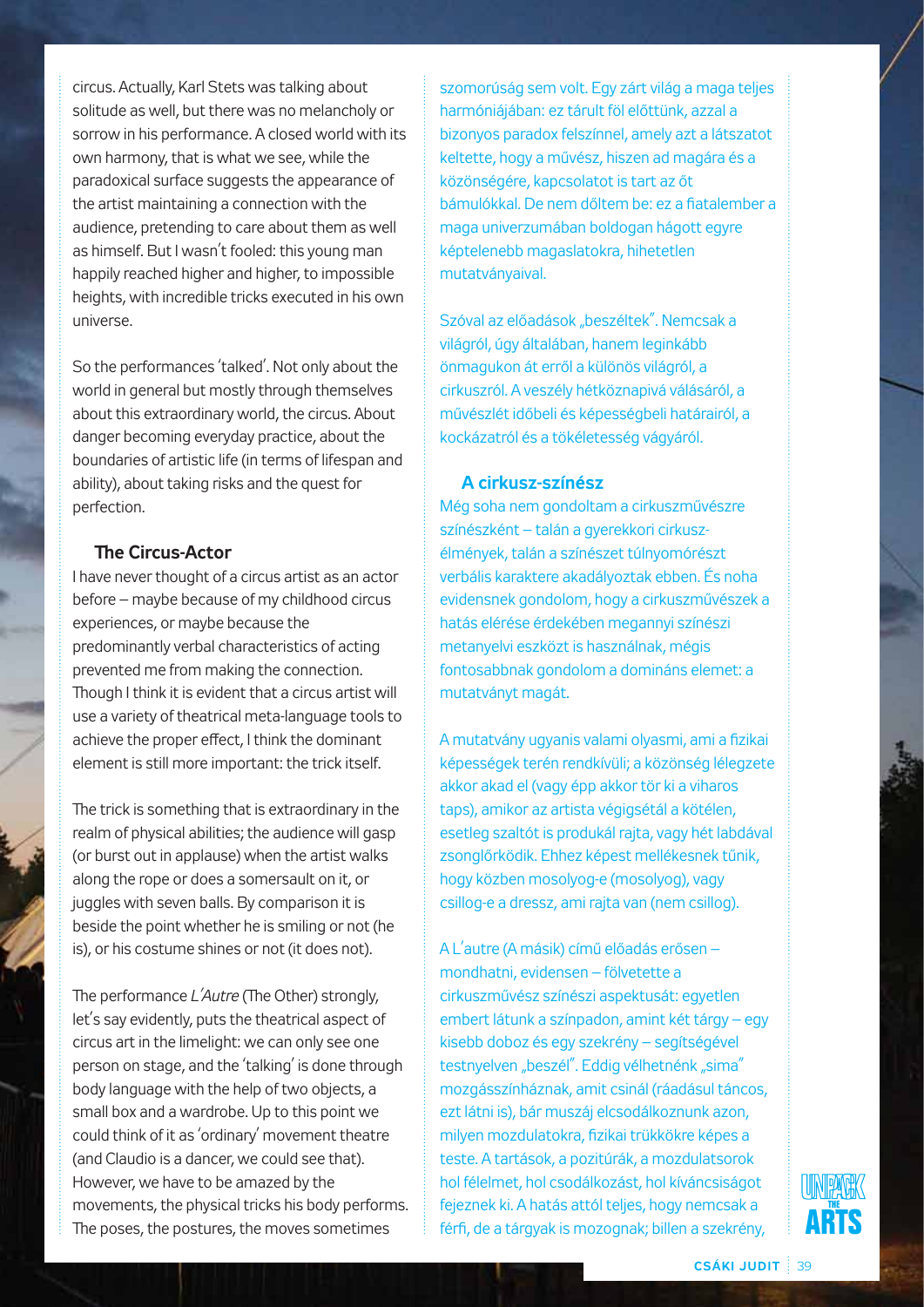

#### *Claudio Stellato – L'Autre © Martin Firket*

express fear, sometimes astonishment and sometimes curiosity. The expression comes not only from the man but from the movement of the objects as well: the wardrobe tilts, the door opens and closes, the box raises itself. These discrete movements join together to make the performance yet they represent melancholy rather than harmony.

You don't need long to realise that Claudio Stellato is not alone. Not in the metaphysical way, but actually: there must be somebody else, who invisibly but not unnoticeably helps with the tricks. Light only reveals the whole stage once – somewhere in the middle of the performance, by which time our suspicion has grown into certainty – to show the audience what we no longer believe: that the artist is all by himself. The other ('The Other') appears here and there and 'has a say' in the performance invisibly; he either emphasises the solitude of the artist or makes it relative, while solitude becomes more and more the central theme of the performance in this paradoxical way.

nyílik-csukódik az ajtó, emelkedik a doboz. A magányos mozgások egymásba kapcsolódnak, de inkább valami melankóliát, semmint harmóniát sugároznak.

Nem kell sok idő ahhoz, hogy rájöjjünk: Claudio Stellato nincs egyedül. Nem a szó metafizikai értelmében, hanem konkrétan: kell lennie "egy másiknak", aki láthatatlanul, de nem észrevétlenül segédkezik a mutatványokban. Egyetlenegyszer – valamikor az előadás közepén, amikor gyanúnk már bizonyossággá erősödik – vetül éles fény a színpad, illetve a játéktér egészére, hogy lássuk, amit persze ekkor már nem hiszünk el: a művész mégiscsak egyedül van. A másik – "a másik" – hol itt, hol ott bukkan fel és "szól bele" láthatatlanul az előadásba; ezzel hol hangsúlyozza, hol relativizálja a művész magányát, amely egyébként mindinkább az előadás központi témájává emelkedik, méghozzá ezen a paradox módon.

Amikor Stellato belebújik a dobozba (és ráadásul helyet is változtat vele), mintegy magától megdől a szekrény, megáll az élén a levegőben, ellene mondva a fizikának. Amikor a látható artista a szekrényben van, a doboz "megy arrébb", vagyis



When Stellato slips into the box (and moves with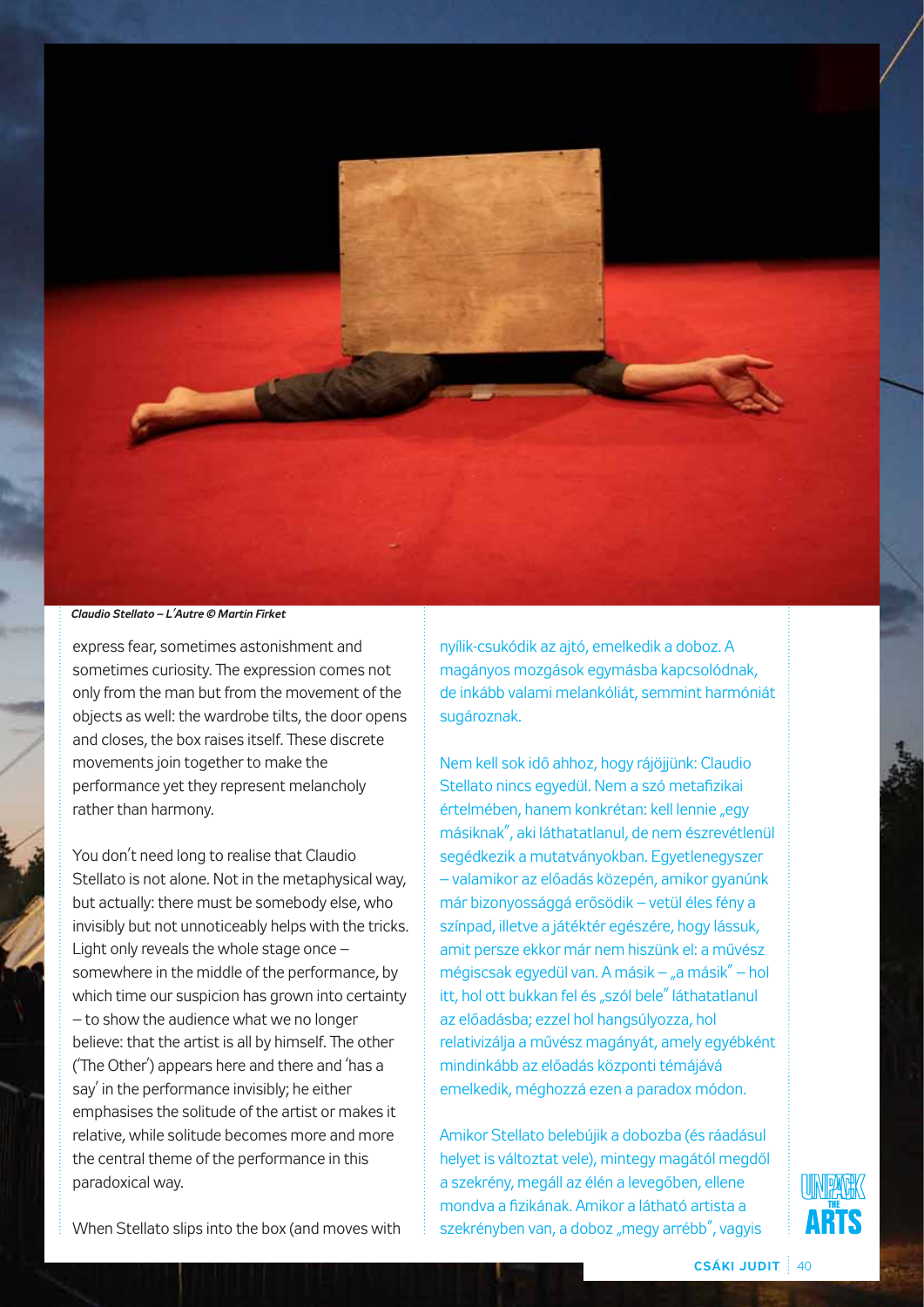it), the wardrobe starts to tilt as though it will fall – yet it stays on its edge, contradicting the laws of physics. When the visible artist is in the wardrobe, the box 'moves', indicating indirectly the presence of 'the other'.

In the last scene Stellato walks down the red carpet that rucks and smooths itself (a 'simple magic trick', say the more versed in circus arts), steps up on the box, laughs at the audience, then slowly marches into the air, away into the black void. Giga solitude.

At the curtain call, two (deliberate) lookalikes, Claudio Stellato and Martin Firket, take a bow. They started to work on this performance five years ago, since invisibility needs enormous practice. Every performance requires thorough preparation – a strictly manual setting of the stage.

The production *Le Passage* talks about solitude in a different way that targets philosophical or even ontological heights. For this it uses the language of the circus. The passage is a small path that leads from life to death (or at least this is how everybody imagines it). Depending on your beliefs, this journey into the light is either accompanied or not. In this production it is – therefore we see a performance by two people.

We see parallel solos, unfortunately, with rather didactic turns. In the opening scene the protagonist walks along the 'life line' on the stage – highlighting to the audience the essence of the performance. Then he stops in the middle of the path; fluid from a hospital drip is dripping onto his arm, while behind him there are prisms and mirrors, and the back curtain as a screen. Hospital, death, smoke, and not much light; then next to the protagonist the helper appears, who is maybe death himself – at least that is what his black costume and his 'evil' hair (standing up, of course) suggests. His movements are gentle though, while the other, with fake despair on his face, throws balls: he tries to throw them away but they always come back, and more and more balls appear. This must be the master act of the production, and yes, he juggles with seven balls, a fantastic juggler. The audience has hardly finished

közvetve jelzi "a másik" jelenlétét. Stellato mimikával is reagál a látszólagos képtelenségre, vagyis irányítja a mi befogadói reakcióinkat: higgyünk csak a szemünknek.

Az utolsó jelenetben Stellato elegánsan lép néhányat az egyébként magától is gördülőgyűrődő- kisimuló piros szőnyegen ("egyszerű bűvésztrükk", magyarázzák nekem a cirkuszművészetben jártasabbak), föllép a doboz tetejére, ránk nevet, majd kecsesen, lassan vonullépked a levegőben, el, a fekete semmibe. Gigamagány.

Aztán ketten hajolnak meg, két, egymásra rendkívül – és szándékosan – hasonlító férfi, Claudio Stellato mellett Martin Firket. Öt éve kezdtek el dolgozni ezen az előadáson; hiába, az észrevétlenséghez rengeteg gyakorlás kell, és minden egyes előadáshoz alapos előkészület, saját kezűleg, szigorúan.

Másképpen szól a magányról a Le Passage című előadás, amely egyenesen filozófiai, sőt, ontológiai magaslatokat céloz meg, melyhez eszközül választja a cirkusz formanyelvét. A "passzázs", amiről szó van, az a keskeny folyosó (legalábbis mindenki ilyenformán képzeli el), amely átvezet az életből a halálba. Vagy van kísérő ezen az úton, vagy nincs: ebben az előadásban van – tehát két ember produkcióját látjuk.

Párhuzamos szólókat, sajnos, meglehetősen didaktikus fordulatokkal. A kezdőjelenetben a főhős lassan végigsétál a rivalda vonalában lefektetett "fényvonalon" – megüzenve nekünk az előadás lényegét. Aztán megáll középen, karjába infúzió csöpög, mögötte hasábok és tükrök, valamint a háttérfüggöny mint vetítővászon. Kórház, halál, füst, derengő fény – a főhős mellett megjelenik a segítő, aki tán maga a halál, legalábbis ezt sugallja fekete öltözéke és "gonoszra" fésült frizurája (égnek álló haj, persze). Pedig a mozdulatai szelídek, miközben a másik mű-kétségbeeséssel labdákat dobál; próbálná eldobni, de mindig visszakapja, egyre többet és többet – sejtjük, ez itt a csúcs-mutatvány, és valóban: hét labdát dobál, remek zsonglőr. De mire kitapsoljuk magunkat, már aláhullik a

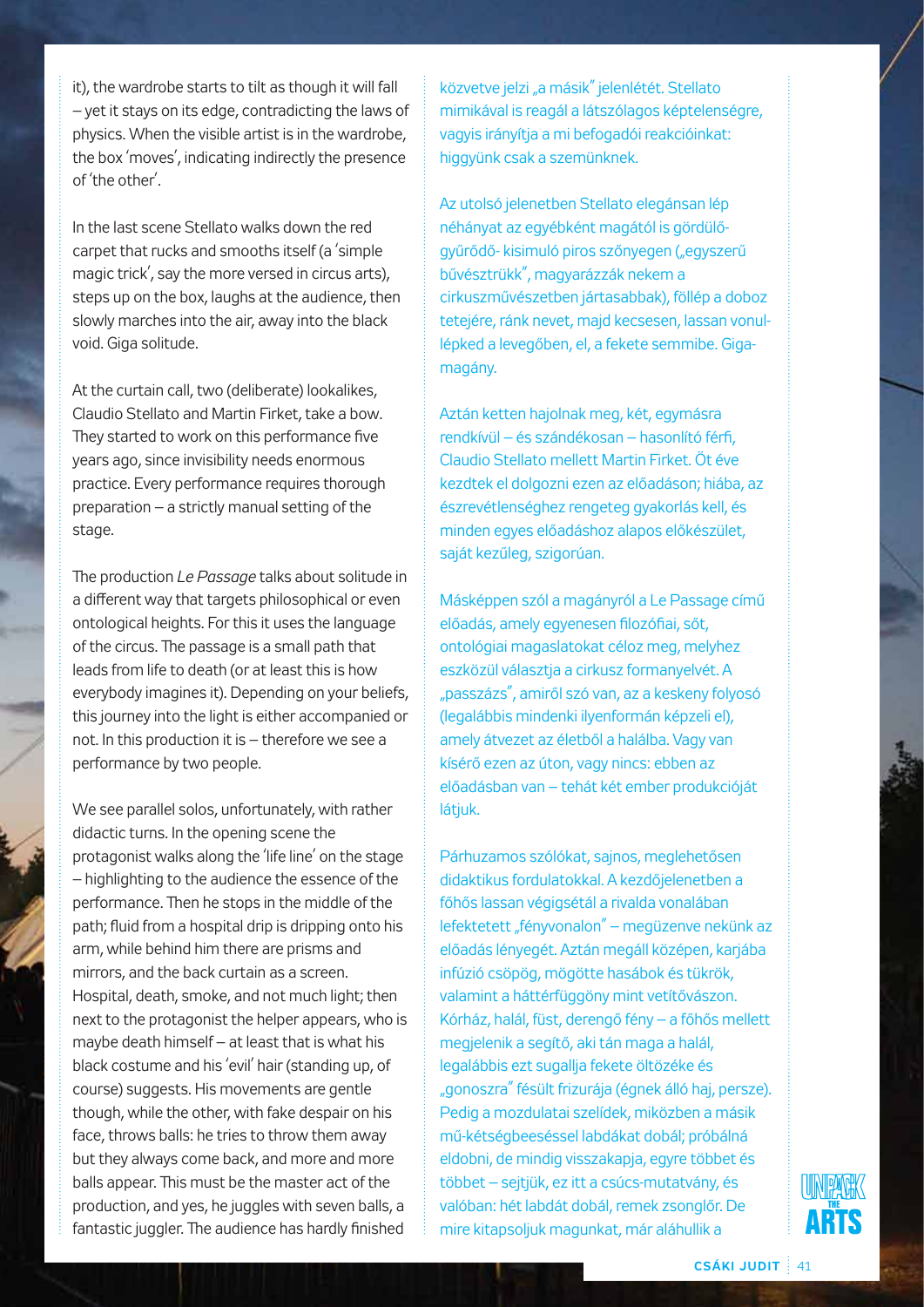

*Jean-Paul Lefeuvre – Ni Omnibus © Laurence Guillot*

their applause when a huge book falls from above and on its pages the life of the protagonist appears. That's what we see projected as well. More and more white sheets of paper fall from above, some of them well constructed paper airplanes that fly back into the illusionist's hand like a boomerang.

After Death lights a candle on the protagonist's head he leads his victim to the bright light: a dissection table, illuminated from underneath, filled with shallow water that the 'departed' lies in. The slow washing of the body is a peg on which to hang an act: huge soap bubbles float in the air, some of them appearing like cauls, and it's no surprise when at the end of the show the 'deceased' is rolled on stage, reborn, curled in a fetal position.

In La Piste aux Espoirs the fifty-something, lean artist of the above mentioned *Ni Omnibus* performs his tricks in the back of a minibus, in a concentrated space. There is a pole and a slackrope (so low it is almost touching the floor), a ladder, and some boxes which he moves around himself skilfully. He plays an awkward clown, the

magasból egy óriási könyv, melynek lapjain természetesen a főhős élete tárul föl, ezt látjuk vetítve mi is; majd egyre több fehér papírlap hullik alá, köztük ügyesen hajtogatott papírrepülők, amelyek bumeráng-módra visszaszállnak a bűvész kezébe…

Miután a "Halál" gyertyát gyújt a fején, és bekíséri áldozatát a nagy fényességbe, egy alulról megvilágított "boncasztal" gurul be, amelyen sekély vízben fekszik az "elhunyt". A komótos lemosdatás szappanbuborék-mutatvány ürügye: óriás buborékok szállnak a levegőben, némelyik olyan, akár egy burok, ezért nem is csodálkozunk, amikor az előadás végén a "halott" egy óriási "magzati" burokban gördül be a színre.

A Tournai-ben rendezett cirkuszi biennálén a fentebb említett "Omnibus" artistája ötvenes, szikár férfi, aki a kisbusz hátuljában mintegy sűrített térben adja elő mutatványait. Van rúd, van kötél (szinte a padlón), van létra, és vannak dobozok, amelyeket boszorkányos ügyességgel variál maga körül. Esetlen bohócot játszik, az örök szerencsétlent, noha minden mutatvány pompásan sikerül. Legfőbb hatáseleme a

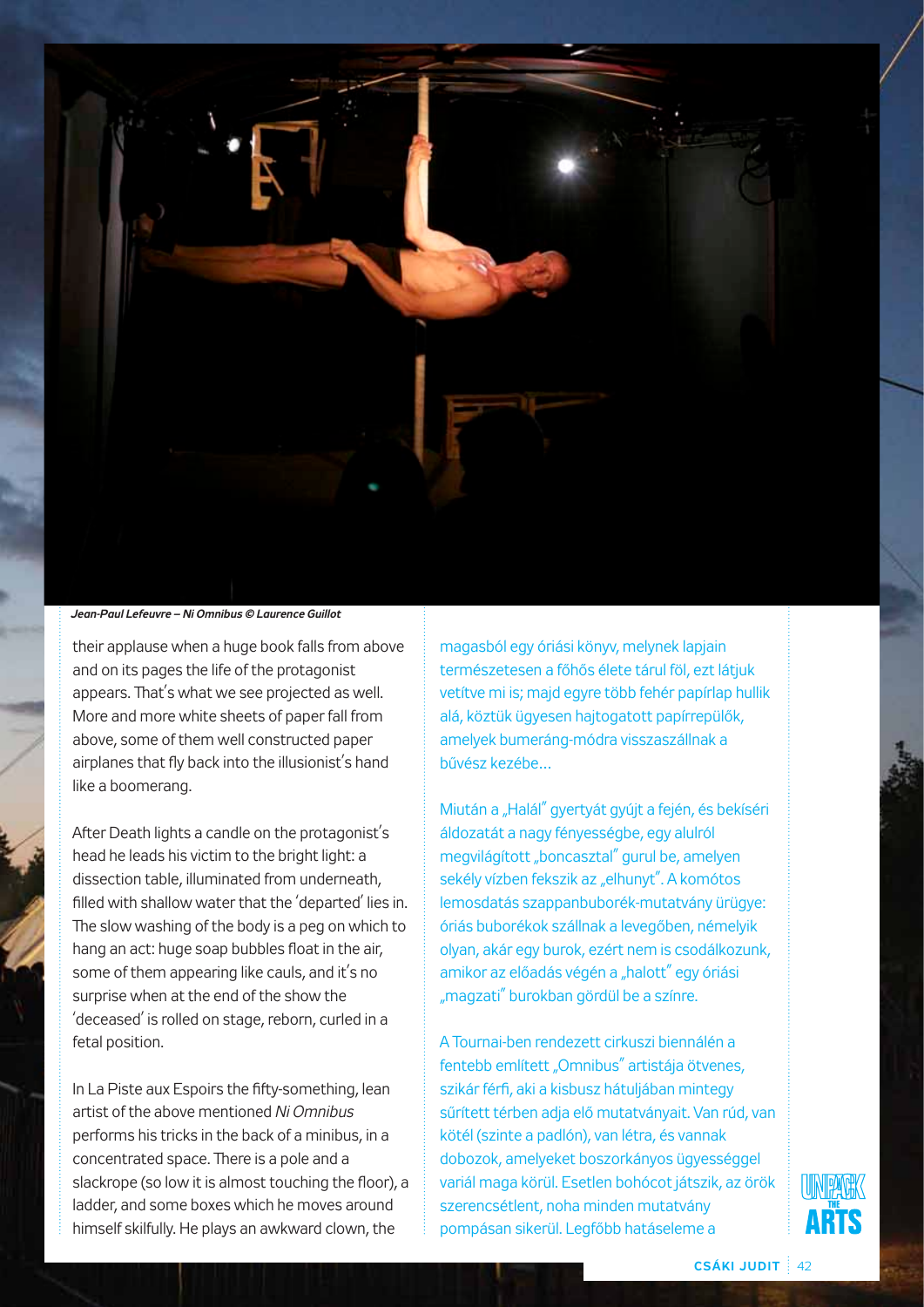eternal unfortunate though all of his tricks are splendidly performed. His greatest impact, apart from his sad wondering, is the bizarre proportion of body and space: big and small. In the 8m<sup>3</sup> and rather low space it is even hard to stand upright. Whenever he fails to perform a trick he stands in front of the audience, in boxer shorts, with an expression of pensive wonderment. By comparison his freshness, energy and serenity at the discussion after the show is surprising, as he talks about the repertoire he and his partner have created through the years (since 2001), the company's frequent performances, and his decision to leave a thriving new circus company for this two-man circus.

David Dimitri – who once studied in Budapest's acrobatic training school and still remembers some Hungarian phrases – is an excellent representative of the travelling circus. His custommade tent, alongside the environment and atmosphere of the show, exactly resembles the world of travelling circuses that is so well-known in Hungary: circus ring, round auditorium, just as it should be. The middle aged acrobat recalls or executes superbly the usual tricks performed in this environment – even if it's a sandbag that lands at the other end of the teeterboard, and not another person, so that he can perform a somersault. Dimitri replaces teamwork with ingenuity. He also plays the essential clown and inserts linking scenes between the tricks. He animates the (young) audience happily and ceaselessly. He keeps continuous connection with them – entertains us and makes us forget the cold winter outside. We had a debate whether the two 'unsuccessful' attempts at a trick on the tightwire were on purpose, or was the third attempt successful because of the audience's increasing applause and encouragement?

And yet, there is something indirectly melancholy in the air: the feeling of the last night. Dimitri has been touring the world with this production for six or seven years now. Initially it was not a big success, but later the business took off and this vintage production is a must in many circus festivals. But, as he explains, he lives a lonely life, far away from his family, and after his daily exercises he hardly has time to think of a new

szomorú csodálkozáson kívül a test és a tér bizarr aránya: nagy és kicsi. A nyolc négyzetméternyi és igen alacsony térben szinte fölegyenesedni is alig tud, és miközben egy szál alsónadrágban kötelező jelleggel abszolválja a "sikertelen" mutatványokat is, maga a méla csodálkozás áll előttünk. Ehhez képest meglepő az előadás utáni beszélgetésen mutatott frissesség, energia és derű, amellyel beszámol a társával együtt hosszú évek során (2001 óta) kialakított repertoárról, a sűrű szereplésről, és arról, hogy saját döntése volt ez a kétfős cirkusz, egy jól menő, mondhatni üzleti újcirkuszt hagyott oda érte.

David Dimitri – aki annak idején a budapesti artistaiskolában tanult, és őriz a magyar nyelvből néhány fordulatot – a vándorcirkusz kiváló képviselője. Saját készíttetésű sátrában a környezet és a hangulat pontosan idézi a Magyarországon is jól ismert vándortársulatok világát: manézs, körkörös nézőtér, ahogy kell. A középkorú artista híven fölidézi, vagyis parádésan végrehajtja az ebben a környezetben szokásos mutatványokat, noha a billenő "mérleghinta" másik felére egy másik artista helyett súlyos zsák zuhan, hogy végre tudja hajtani a szaltót; Dimitri a csoportmunkát pótolja találékonysággal. Eljátssza persze a nélkülözhetetlen bohócot is, összekötő számokat illeszt a mutatványok közé. Jókedvűen és fáradhatatlanul animálja a (gyerek) közönséget, szüntelen kapcsolatot tart vele – szórakoztat, feledteti a csípős telet odakint. Elvitatkozunk: vajon szándékos-e a kötélmutatvány kétszeri "kudarca", vagy csak a nagyobb tapsvihar érdekében sikerül harmadszorra megpördülni a levegőben…

És mégis, van valami közvetett melankólia a levegőben: az utolsó este "feelingje". Dimitri hathét éve járja a világot a sátrával és ezzel a produkcióval – eleinte alig is vették, aztán hirtelen beindult az üzlet, és a különböző újcirkuszi fesztiválok kihagyhatatlan vendége ez a retró. De, mint mondja, magányosan, a családtól távol éli az életét, és a napi gyakorláson kívül új előadásra már nemigen gondol. Ezt fogja csinálni, amíg bírja és tudja – és amíg van közönsége. Színészi fegyelmezettséggel, "on suite" nyomja a produkcióját, melyen – nyilván a mutatványok végrehajtásához szükséges fizikai és szellemi

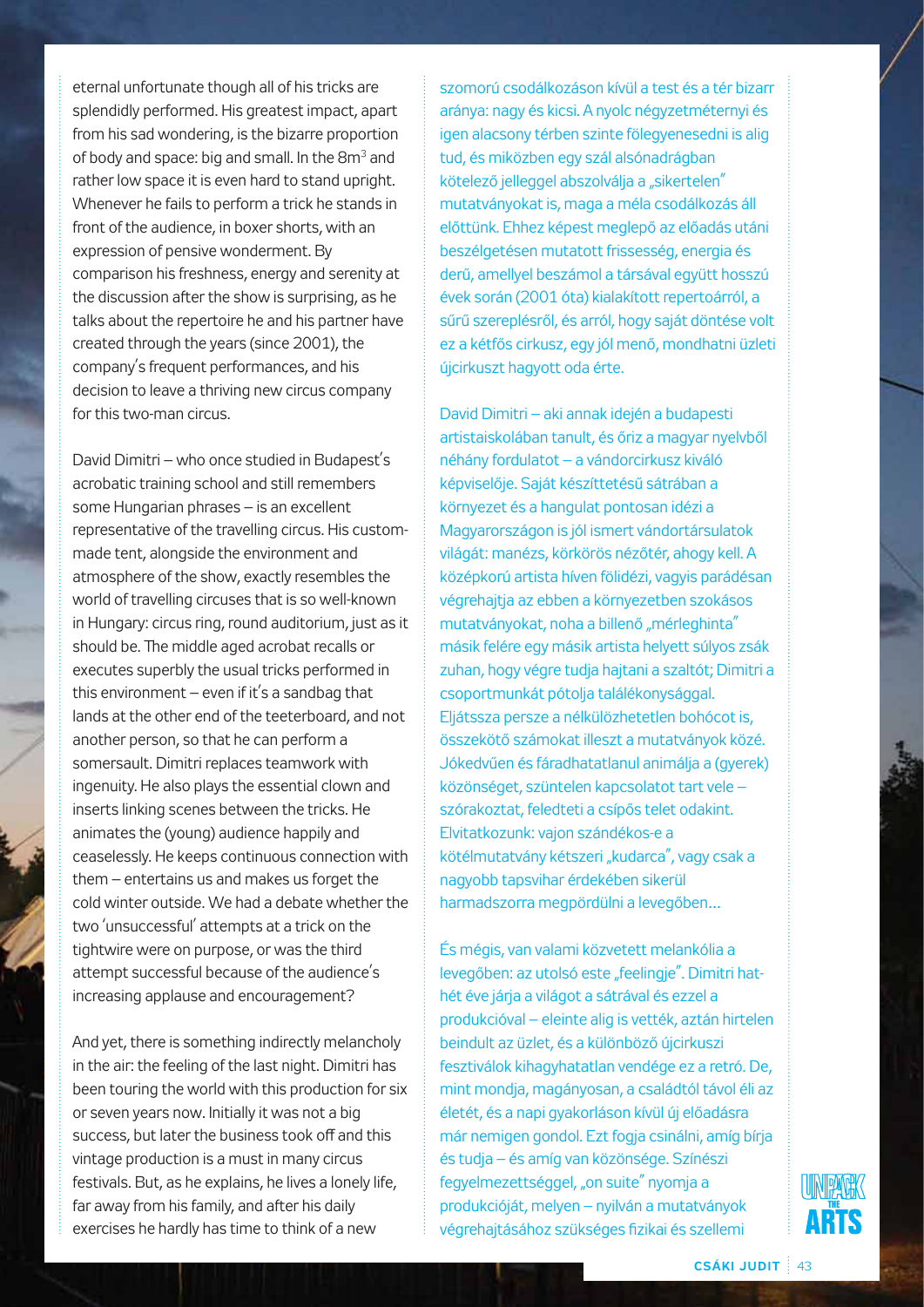production. He is going to perform this show as long as he can and as long as he has an audience. He performs his shows with the actor's discipline, and the audience cannot feel any apathy, probably because of the physical and mental concentration that is needed to perform these tricks. And when at the end of the production he leaves the circus ring at the top of the tent, and walks a wire sloping up into the air, pursued by a gentle Nino Rota song and the admiration of the leaving audience, it seems like he is heading to nowhere. (Though there is a pylon at the end of the line, from which he easily and quickly climbs down...)

Karl Stets drags his huge luggage onto the stage: that is his 'tent'. From the bag he draws mousetraps that he arms and places in a line on the floor before walking among them carefully yet energetically. Then he stretches a rope on stage and hangs some bells on it – and his astounding tricks are even more atmospheric with the sound of the bells...

Yet, this is not the most important thing. Rather it is the inner power that comes from the remoteness of his personality; maybe he developed this personality while he was a street performer, and had to learn to concentrate on the task in every environment, or maybe he was born this way. All in all – though he walks with a smile on his face among the audience to fulfil the requirements of interaction – we are spectators of a monodrama. Even horror elements appear: he wraps a wire around his head to make his face look distorted, or he swallows a fish that looks alive then takes it out of his stomach; whatever happens the disciplined actor-acrobat serves the appropriate effects.

I am fascinated by this consciousness that, of course, curbs, or restrains, the extraordinary talent. It's not only the dramaturgic partitioning of the show but also the acting of the actor-acrobat which communicates: "this is what I brought; see it; now I leave".

### **Humour**

Only the performance *Le Passage*, which was about death and the fear of death, made no use of humour. It seems that the humour of the

koncentráció okán – nem érződik a fásultság. És amikor az előadás végén a sátor tetején távozik a manézsból, majd a kitóduló közönség bámulatától kísérve finom Nino Rota zenére végigsétál a szabadban egy magasan kifeszített kötélen egy hosszú rúddal egyensúlyozva – mintha a semmibe tartana. Pedig ott a végén a villanyoszlop, amelyen aztán megkönnyebbülten és fürgén lemászik…

Karl Stets bevonszolja a színpadra hatalmas táskáját: neki ez a "sátra". Ebből kerülnek elő az egércsapdák, amelyeket kibiztosítva egymás mellé tesz, és óvatosan, egyszersmind lendületesen lépked köztük. Aztán kötelet feszít a színpadra, harangocskákat aggat rá – az amúgy elképesztő mutatványait hangulatos harangszó kíséri…

De nem ez a lényeg. Hanem az a belső erő, amely a személyiség zártságából fakad; tán az utcaművészként indult artista fejlesztette ki magában, hogy bármilyen környezetben a feladatra tudjon koncentrálni, tán eleve ilyen volt. Minden esetre – sétáljon bármilyen kedves mosollyal a közönség körében, ilyenformán abszolválva a műfaj interaktív parancsát – monodrámát látunk. Horror-elemek is beleférnek: a fején spárgát teker körül, eltorzítva az arcát, avagy élőnek játszatott halat nyel le, majd húzza ki a gyomrából; bármi is történik, a fegyelmezett színész-artista porciózza a megfelelő hatáselemeket.

Engem lenyűgöz ez a tudatosság, amely természetesen a rendkívüli tehetséget zabolázza, tartja kordában. Nemcsak a produkció dramaturgiai tagolása, hanem a színész-artista játéka is arról beszél: "ezt hoztam, nézzétek, aztán elmegyek".

#### **Humor**

Talán csak a halálról, halálfélelemről szóló Le Passage című előadás nem operált a humorral. Amúgy úgy tűnik, az újcirkusz humora – akárcsak a régié – a mutatványok keltette feszültség oldására, színezésére szolgál. A humor a közönségkapcsolat záloga, a humor önvédelem, a humor menekülési út.

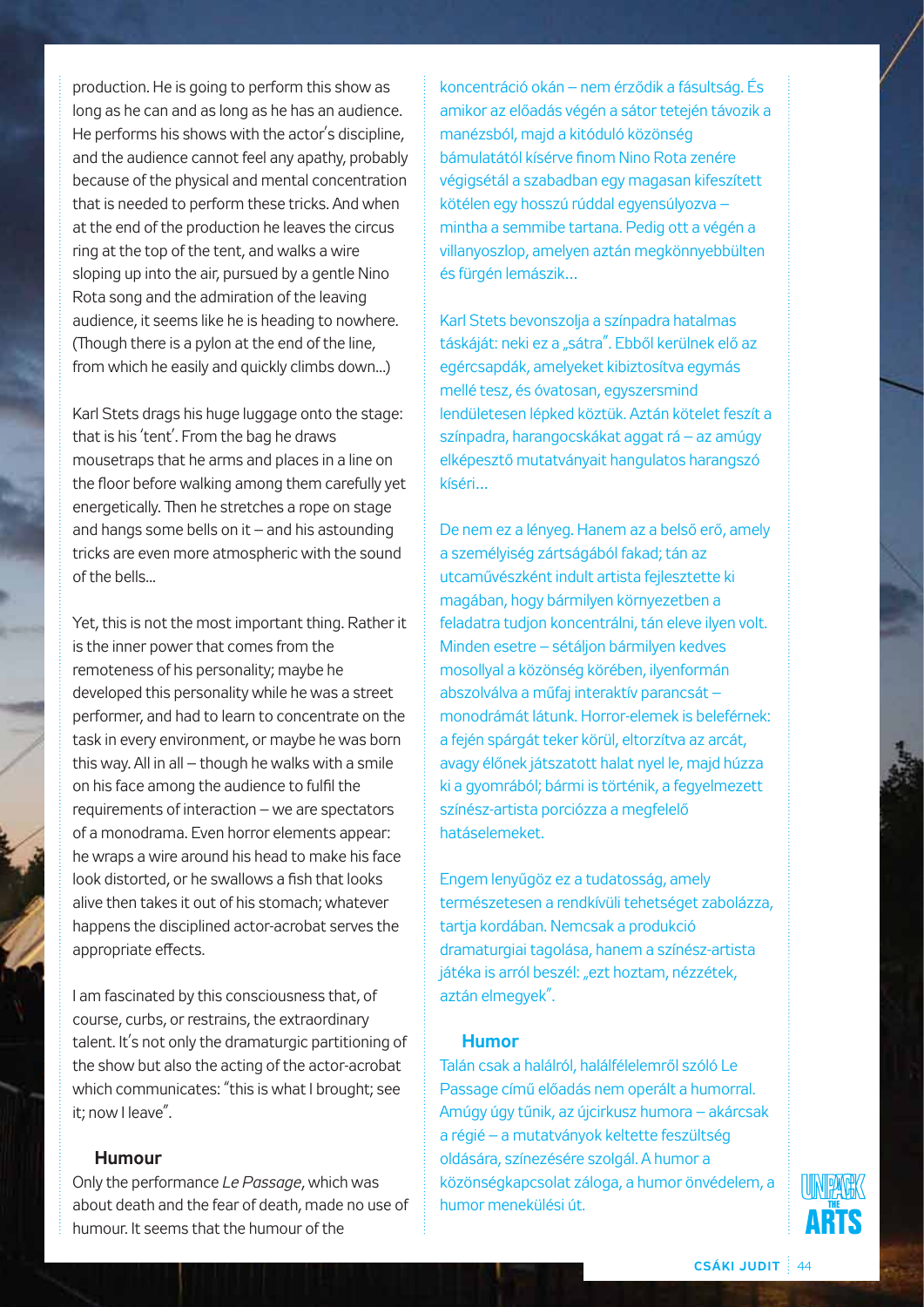contemporary circus, just like the old one, operates to dissolve and colour the tension caused by the tricks. Humour is the pledge of the connection with the audience; humour is selfdefence, a way out.

Nevertheless, this kind of humour sometimes makes us laugh as if there was no laughter in laughing at all. There is a relief, a sigh – but not laughter. Humour is one of the most important and special tools of the contemporary circus and maybe the circus itself. It works differently from theatre.

#### **Theatre**

The new circus is heading towards the theatre – not just because of world famous companies that have been touring for years. And when it arrives, theatre will notice it and will absorb some of its elements. It's a win-win.

Mindazonáltal ez a humor sokszor nevettet úgy, hogy a nevetésben éppen nevetés nincsen. Van megkönnyebbülés, fellélegzés – de nem kacagás. A humor az újcirkusz – tán a cirkusz mint olyan – egyik fontos, és nagyon különleges eszköze. Másként működik, mint a színházban.

# **Színház**

Az újcirkusz – és nemcsak az évek óta turnézó, világhírű együttesei révén – a színház felé tart. És amikor odaér, a színház fölfigyel majd rá, és magába szívja egyes elemeit. Win-win.

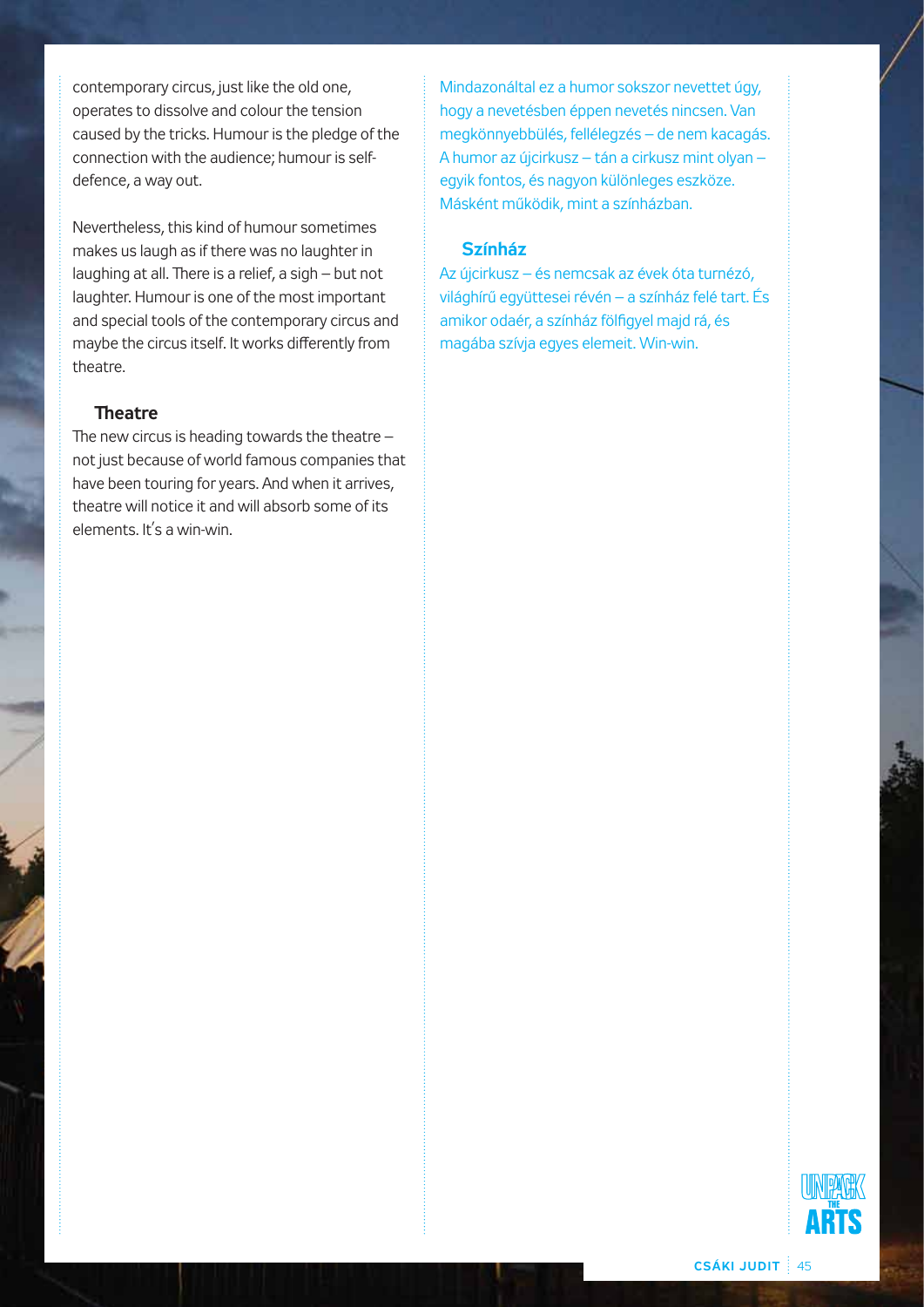# **Embodiment in a Circus Performance**

# **M e rja K o s k i n i e m i**

*Despite the abundance of props – ropes, balls, boxes, poles, teeterboards, trapezes and tightrope – and the mise-en-scene, the circus artist's most important instrument is their body. The circus artist trains their muscles and nervous system with the same intensity as a dancer, repeating the same movements thousands of times to meet the challenges set by the performance. How do I (as a dancer) view the way in which circus artists use their bodies compared to the way dancers do?*

An evening at Tournai's La Piste aux Espoirs circus festival gave me the chance to see three solo works one after another. These three pieces had interestingly different approaches to the use of the body and movement. Each offered the spectator a virtuoso display of mastery over one's body and the different ways in which one can make the best of one's skills and strengths. Watching them, I was comparing their use of the body to dance artists, looking for both traditional and modern elements.

In traditional dance training one practices mostly the same movements and movement series, and many of these movements are performed to the spectators without alteration. The link between training and performing is straightforward and clear. For instance, the dancer learns to make a specific jump or pirouette in a perfect manner and then dances in a choreography, in front of an audience, that includes that movement.

Contemporary dance does not necessarily overlook traditional dance training (many contemporary dance groups start their morning with a ballet lesson), but the choreographic process takes the dancer away from the comfort zone created in such training. This process means

# **Kehollisuus osana sirkusesitystä**

# **M e rja K o s k i n i e m i**

*Mitä moninaisimmista välineistä - köysistä, palloista, laatikoista, tolpista, vipulaudoista, trapetseista, nuorista - ja näyttämökuvista huolimatta sirkustaitelijan tärkein työväline on hänen oma kehonsa. Samalla intensiteetillä kuin tanssija, sirkustaitelija treenaa lihaksistoaan ja hermostoaan tuhansien toistojen kautta vastaamaan esityksen haasteisiin. Miten sirkustaiteilijan kehonkäyttö vertautuu minulle tanssijan työhön?* 

Ilta Tournain *La Piste aux Espoirs* sirkusfestivaalilla (27.2. - 4.3.2013) tarjosi nopeassa tempossa kolme sooloteosta, joista löytyi kiinnostavan erilaisia lähestymistapoja kehonkäyttöön ja liikkeeseen. Jean-Paul Lefeuvre (*Omnibus*), David Dimitri (*L'Homme cirque*) ja Karl Stets (*Cuerdo*) antoivat kukin taidonnäytteen omasta kehonhallinnastaan ja erilaisista kyvyistään hyödyntää omaa osaamistaan ja vahvuuksiaan. Itselleni heidän kehonkäyttönsä vertautui akselilla perinteinen - uudenaikainen suhteessa tanssitaiteilijan kehonkäyttöön.

Perinteiseen tanssitreenaukseen tukeutuvissa muodoissa tanssija treenaa pitkälti tiettyjä liikkeitä ja liikesarjoja. Näistä monet liikemuodot päätyvät sellaisenaan yleisölle esitettäviin koreografioihin. Treenauksen suhde esitykseen on suoraviivainen ja selkeästi nähtävissä. Harjoitellaan esimerkiksi tietynlaista hyppyä tai piruettia, pyritään siinä virheettömään huippusuoritukseen ja esitetään taito yleisölle osana koreografista kokonaisuutta.

Nykytanssi ei välttämättä väheksy perinteistä tanssitreenausta (monilla nykytanssiryhmillä aamun treenitunti on edelleen balettitunti), mutta koreografinen prosessi saattaa johdattaa tanssijan kauaksi treenitunnin mukavuusalueelta.

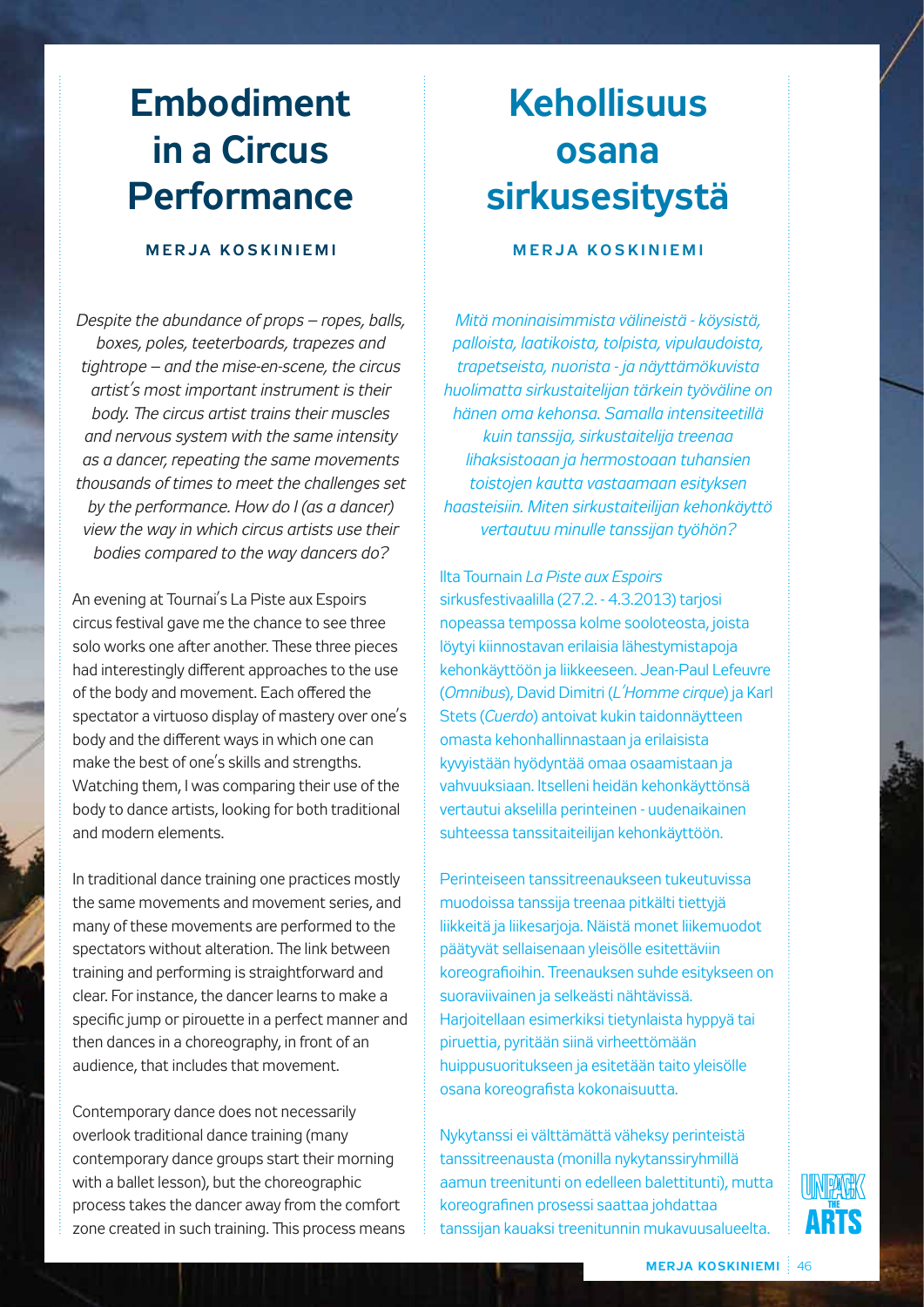seeking, finding and polishing new forms of movement. The training teaches the body to receive, create and remember a new kind of movement and its dynamics.

The biggest difference between a circus and dance performance is to do with the use of equipment and props. A dance performance may use props (most often is used a chair), but the starting point for the training is the human body. In circus, however, mastery of one's body is closely linked to mastery of the equipment, and its use can follow the circus tradition or strive for new inventions.

### **A big man in a small space**

Jean-Paul Lefeuvre's *Ni Omnibus* puts a man with long limbs inside a limited space. When there are only a few centimetres above one's head, and one's hands can almost touch both walls at the same time, movement becomes restricted. Lefeuvre, however, doesn't mind. He has performed in different-sized arenas all his life and explains that his stages have become gradually smaller and he loves it.

Lefeuvre has not made his movements smaller. He performs the movement series just as fully and extends just as far from the centre point of his body as he would in a bigger space. Typically for circus, the piece is comprised of scenes that either build on the use of equipment (bags, boxes, a brush, a rope) or use the body alone (acrobatics, bodily communication with the audience). The small space has not pushed Lefeuvre towards studying and transforming his movement language. The space that surrounds him tightly gives new possibilities as the walls support his movements, but apart from that the movement material, which builds on flexibility and acrobatic prowess, is familiar from other performances.

*Ni Omnibus* does not offer surprises with regards to the use of the body or movement. What makes the piece interesting and humorous is the way in which something large is fitted into a limited space. Lefeuvre is like a dancer who sticks to the technique he knows but offers the audience something new through his choice of venue. The

Koreografinen prosessi on liikkeen ja sen uudenlaisen muodon etsimistä, löytämistä ja hiomista. Treenaus valmentaa kehoa vastaanottamaan, muodostamaan ja muistamaan erilaista liikettä ja siihen liittyvää dynamiikkaa.

Sirkus- ja tanssiesityksen suurin ero on välineiden ja rekvisiitan käytössä. Tanssiesityksessä saatetaan käyttää rekvisiittaa (tanssissa käytetyin väline on tuoli), mutta treenauksen lähtökohta on aina pelkkä keho. Sirkuksessa kehonhallinta taas liittyy oleellisesti taiteilijan valitsemiin välineisiin ja niiden hallintaan. Välineiden käyttö voi kuitenkin noudattaa sirkusperinnettä tai etsiä uusia sovellutuksia.

#### **Iso mies ja pieni tila**

Jean-Paul Lefeuvren *Omnibus* asettaa pitkäraajaisen miehen pieneen tilaan. Kun pään yläpuolelle jää enää muutama senttimetri ja käsillä koskettaa samaan aikaan lähes seinästä seinään, se asettaa liikkumiselle omat rajoituksensa. Lefeuvre ei piittaa tilan rajoituksista. Pitkän uran erikokoisilla maneeseilla tehnyt mies sanookin näyttämöidensä pienentyneen koko ajan ja hänen vain nauttivan tilanteesta.

Lefeuvren tekemän liikkeen koko tai liikeradat oman kehon puitteissa eivät ole kuitenkaan pienentyneet. Taiteilija suorittaa liikesarjansa yhtä täydesti ja laajasti oman kehonsa keskiviivasta lähtien huolimatta ympäröivästä tilasta.

Teos rakentuu sirkukselle ominaisesti kohtauksista, joissa joko käsitellään rekvisiittaa (laukut, laatikot, harja, köysi) tai kohtaus rakennetaan oman kehon varaan (akrobatia, kehollinen kommunikaatio yleisön kanssa). Pieni tila ei ole sysännyt Lefeuvrea tutkimaan ja muokkaamaan itse liikekieltä. Ympäröivä tila antaa toki uusia mahdollisuuksia seinien toimiessa erityisesti asentojen tukena, mutta muutoin lähinnä kehon liikkuvuuteen ja akrobatiaan pohjautuva liikemateriaali on tuttua ja koettua myös muilta näyttämöiltä.

Kehollisesti ja liikkeellisesti *Omnibus* ei yllätä. Kiinnostavuus sekä humoristisuus syntyvät

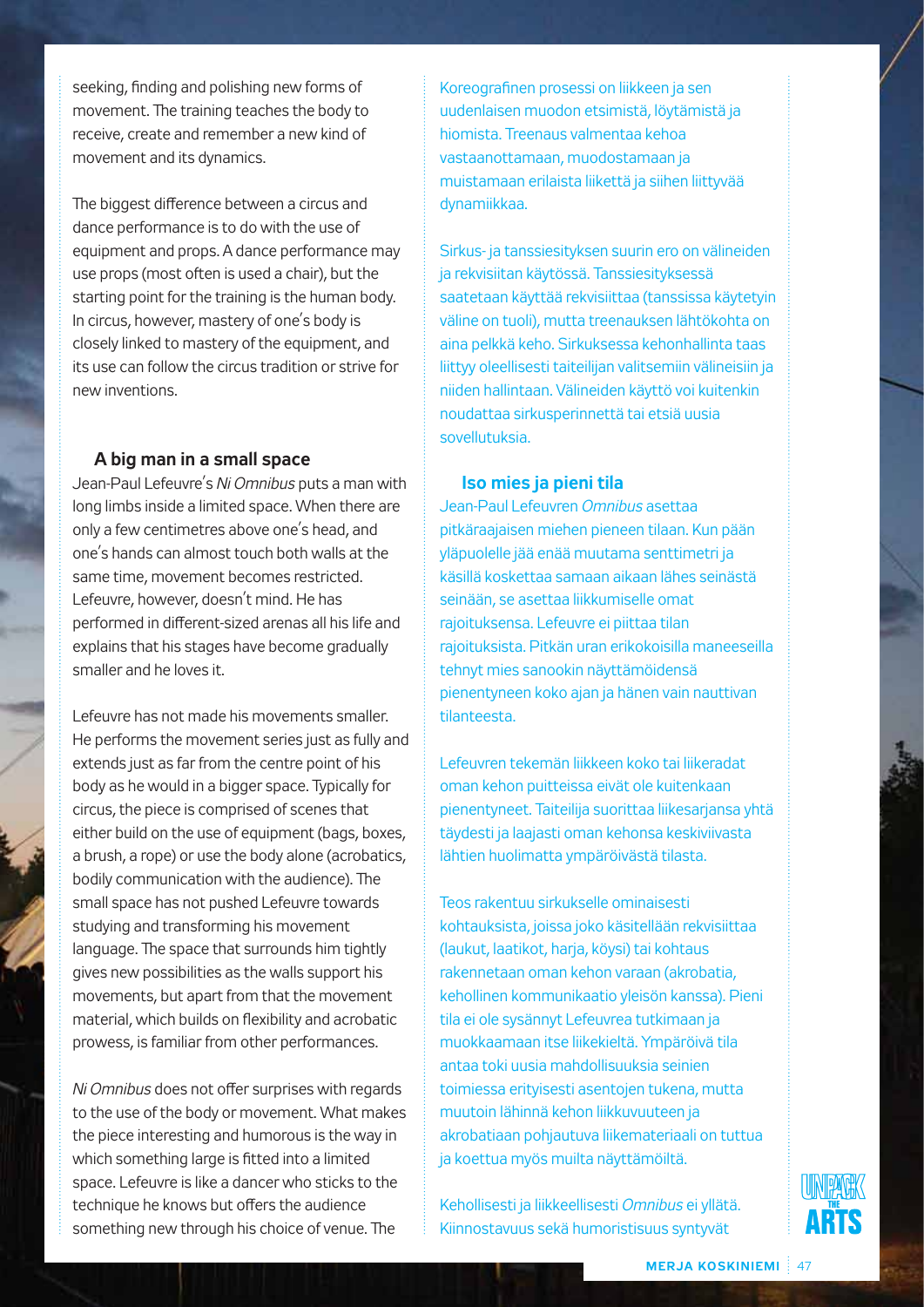dynamics of the movement seem to remain the same whether it takes place in an open or limited area.

# **The risk of injury calls for full concentration**

David Dimitri's one-man circus has a trace of the traditional as *L'Homme Cirque* takes place in a tent with a traditional circular ring. Dimitri has had a long career in big circus companies and has also worked with animals. *L'Homme Cirque* builds on the acts Dimitri has performed during his career to-date, but he has made new versions of them as there are no longer horses, elephants or other circus artists onstage with him.

Of the three shows I saw in Tournai, *L'Homme Cirque* is most loyal to the aims of traditional circus to perform something that is truly amazing and almost impossible. The risk of physical injury is strongly present in most acts. The performance starts with an innocent looking dance on a treadmill and moves on to teeterboard somersaults and the tightrope, as well as a human cannon ball act and a high wire walk performed outside the tent and without a safety net.

What is essential in this performance is an uncompromising mastery of the body, exact timing and full concentration. The movement material has demanded thousands of repetitions, and skills must be continuously updated. Even though Dimitri says that while on tour he does not really rehearse the acts, every performance requires that the body be taken care of with a warm-up and recovery period.

Timing and precision in the use of space are of the utmost importance. Doing a somersault on the treadmill needs to take place on exactly the right spot at exactly the right time or it will all go wrong. The person sitting next to me sounds shocked when he says that Dimitri would have landed on top of us when he fired out of the cannon had he not managed to conveniently catch the rope – one needs to shoot out in exactly the right direction. When another person or a trained elephant is not available to push on the teeterboard, a carefully placed and measured

suuren sijoittamisesta ja mahduttamisesta pieneen. Lefeuvre on kuin tanssija, joka pitäytyy oppimassaan tanssitekniikassa, mutta tuo muutoksen yleisölle tilavalinnallaan. Tanssiteoksissa rajattu tila usein näkyy myös liikkeen dynamiikassa, mutta näin ei käy Lefauvrelle. Liikkeen dynamiikka vaikuttaa olevan sama, on ympärillä suljettu tila tai ei.

# **Loukkaantumisen vaara vaatii fyysistä keskittymistä**

David Dimitrin yhden miehen sirkus antaa häivähdyksen traditionaalisesta sirkuksesta. Teltta ja perinteinen pyöreä maneesi luovat puitteet *L'Homme cirquelle*. David Dimitrillä on takanaan pitkä ura suurissa sirkusseurueissa, ja hän on työskennellyt myös eläinten kanssa. *L'Homme cirque* rakentuukin Dimitrin urallaan tekemiin temppuihin, jotka ilman hevosia, elefantteja ja muita taitelijoita ovat saaneet uudenlaiset tulkinnat ja toteutukset.

*L'Homme cirque* on teoksista voimakkaimmin kiinni perinteisen sirkuksen tavassa esittää jotain ihmeellistä, lähes mahdotonta. Useimmissa tempuissa fyysisen loukkaantumisen vaara on selkeästi läsnä. Esitys kaareutuu viattomasta juoksumatolla tanssimisesta vipulaudan ja nuoran voltteihin, tykinkuulasta nuoralla kävelyyn huimassa korkeudessa teltan ulkopuolella ilman turvavälineitä.

Kehollisesti teoksessa on olennaista ehdoton kehonhallinta, ajoitus ja keskittyneisyys. Esityksen liikemateriaali on vaatinut taakseen paitsi tuhansia toistoja, myös jatkuvaa taidon ylläpitoa. Vaikka Dimitri kertookin, ettei kiertueella ollessaan treenaa erityisesti fyysisiä temppujaan, jokainen ilta vaatii omat kehonhuollolliset toimenpiteensä lämmittelyineen ja palautumisineen.

Ajoitus ja tarkkuus tilankäytössä ovat ratkaisevassa asemassa. Kuperkeikan suorittaminen juoksumatolla täytyy sijoittaa juuri oikeaan kohtaan ja aikaan, jotta temppu onnistuisi. Vieruskaverini huokaa järkyttyneenä, että Dimitri olisi syöksynyt tykistä suoraan syliimme, ellei hän olisi onnistuneesti ja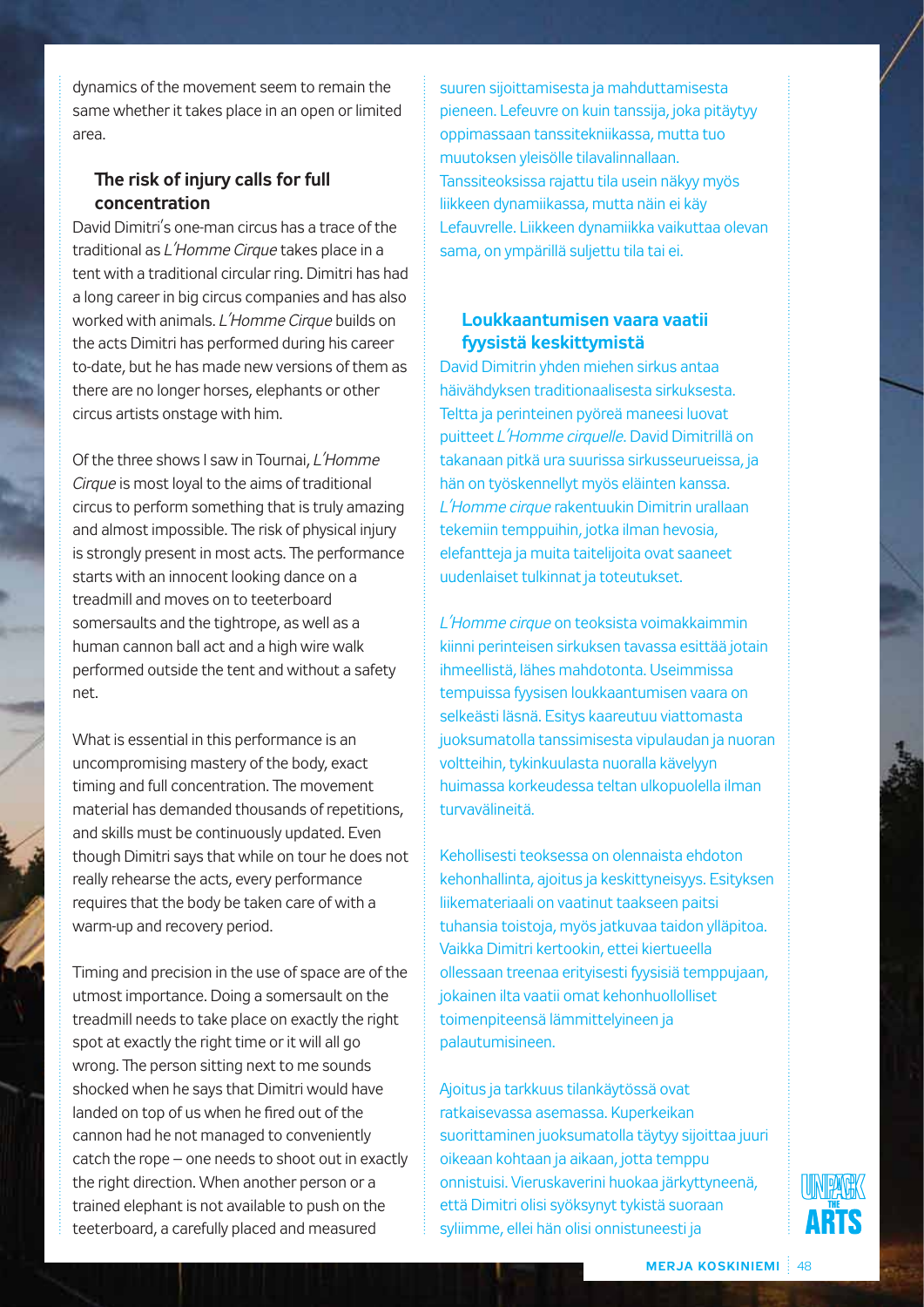sack of sand can do the trick.

What makes Dimitri's movement intriguing is how he manages to transform acts that are normally performed with others into solo acts and adjusts his body to this challenge – although when it comes to the teeterboard the act may actually become easier with the use of a sack of sand that always falls from the same height and weighs the same compared to the varying force with which a human being or an animal hits it. As Dimitri rides a static and coarse wooden horse the viewer gets the illusion that he is galloping wildly around the rink. The true praxis in the body is modified to help the illusion the audience get.

If David Dimitri was a dancer he would be a technical virtuoso with an extremely polished dance technique and acts. He makes the audience hold its breath, sigh and give a round of applause between the acts. He is like the classical ballet prince who can jump very high and whose solo becomes more and more demanding.

The spectators are fascinated with the physical risks that Dimitri takes: they want to see him succeed but fear that he will fail. This is a point where dance and circus differ. A dance performance never places anybody at risk of losing their life – the dancer may get injured if they make a mistake, but the viewer is not usually even aware of this prospect. Moreover, a dancer never tries again if she fails in something, and in fact, apart from some imbalances, total failures are very rarely seen in a dance performance. Failures in the circus are typically linked to the relationship between the physical performance and the equipment. Dimitri's somersaults are physically impeccable but he does not manage to land back on the tightwire without losing some of his bodily control. Trying again does not disturb the flow of the performance or the audience. On the contrary, the audience collectively gets right behind him and wills him to succeed on the next attempt.

The viewer experiences embodiment as virtuoso control of one's body. *L'Homme cirque* does not renew movement, rather the performance makes use of traditional movement patterns, even if the

tarkoituksenmukaisesti saanut kiinni köydestä. Sinkoutuminen tykistä täytyy siis suorittaa juuri oikeaan suuntaan. Ja kun vipulautaa ei ponnauta ilmaan toinen ihminen, - tai siihen opetettu elefantti - löytyy ratkaisu oikein sijoitetusta ja mitoitetusta hiekkasäkistä.

Dimitrin liikkeessä on mielenkiintoista, miten hän onnistuu muuttamaan normaalisti ryhmätemppuina nähdyt temput yksilötempuiksi ja suhteuttamaan oman kehonhallintansa tähän. Tosin vipulaudassa ilta toisensa jälkeen samalla painolla ja samasta korkeudesta putoava paino saattaa jopa helpottaa suoritusta verrattuna iskuvoimaltaan epätasaiseen henkilö- tai eläinvoimaan. Dimitrin ratsastaessa paikallaan seisovalla karkealla puuhevosella, katsoja näkee hänen laukkaavan vinhasti ympäri maneesia. Todellinen kokemus kehossa on näin muokattu palvelemaan katsojille syntyvää illuusiota.

Tanssissa David Dimitri vertautuu teknisesti virtuoosimaiseen tanssijaan, jonka tanssitekniset taidot ja temput ovat hiottu äärimmilleen. Hän saa yleisön pidättämään henkeään ja huokaamaan. Myös väliaplodit kuuluvat asiaan. Dimitri on kuin klassisen baletin korkealle hyppäävä prinssipuoliso, jonka soolo huipentuu aina vain vaikeampaan suoritukseen.

Dimitrin ottamat fyysiset riskit kiehtovat katsojia, jotka odottavat onnistumista, mutta pelkäävät ymmärtäessään epäonnistumisen mahdollisuuden. Tässä suhteessa sirkus ja tanssi eroavat. Tanssissa tuskin koskaan on läsnä selkeä kuolemanvaara. Epäonnistuminen voi aiheuttaa loukkaantumisen, mutta harvoin katsoja edes tiedostaa tätä mahdollisuutta. Tanssija ei myöskään koskaan uusi epäonnistunutta suoritusta, ja horjahduksia lukuun ottamatta totaalisia epäonnistumisia nähdäänkin todella vähän. Sirkuksessa epäonnistuminen liittyy yleensä fyysisen suorituksen ja välineen väliseen suhteeseen. David Dimitrin voltit ovat kehollisesti sinänsä moitteettomia, mutta laskeutuminen tasapainoisesti nuoralle epäonnistuu. Tempun uusiminen ei kuitenkaan häiritse esitystä tai yleisöä. Päinvastoin, yleisön kollektiivinen kannustus haluaa tukea taitelijan uusintayritystä.

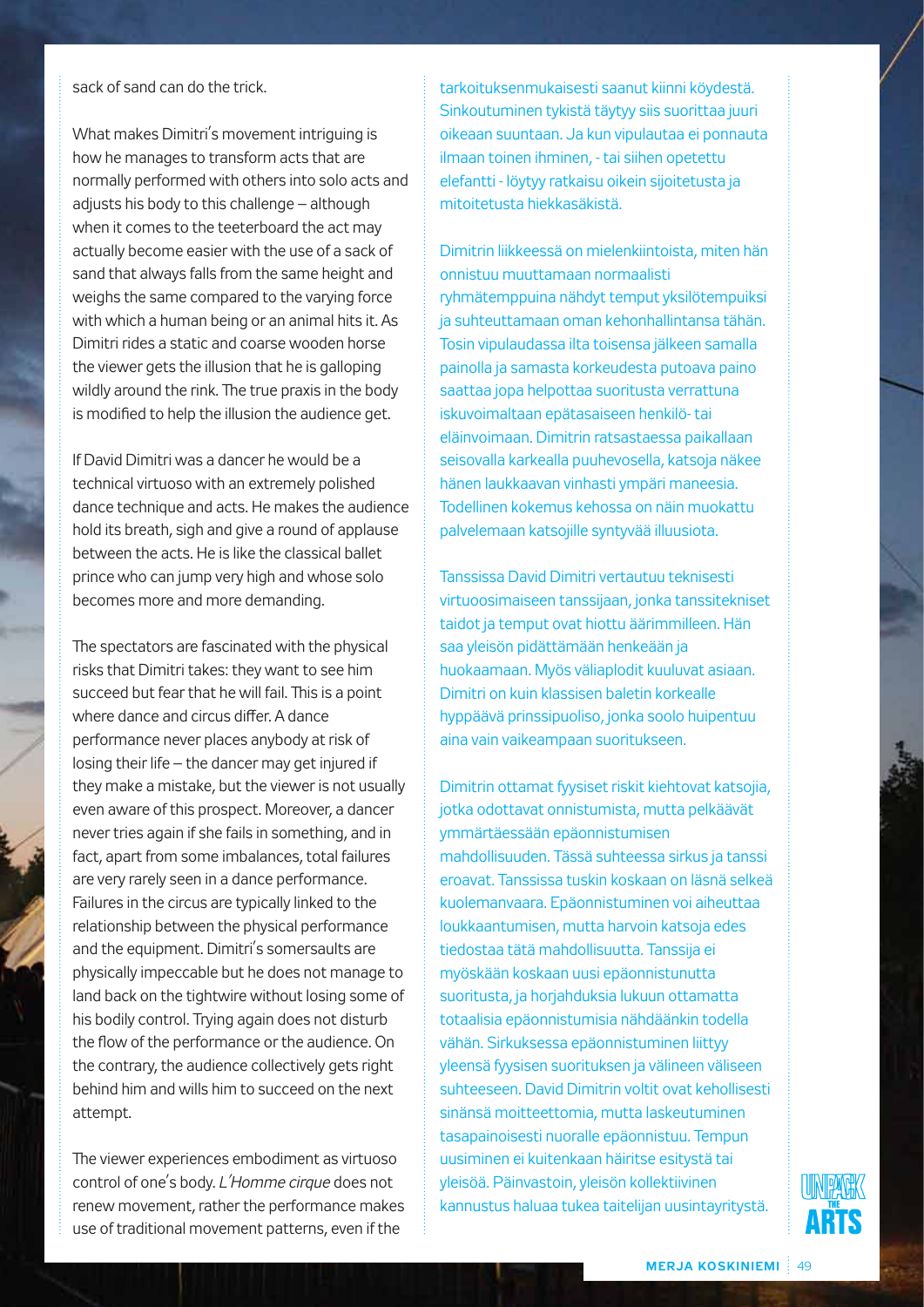

*David Dimitri – L'Homme Cirque © Raoul Gilibert David Dimitri – L'Homme Cirque © Raoul Gilibert*

performer executes them all solo.

### **Searching for different movement**

Dane Karl Stets embarks on a new kind of journey in his work *Cuerdo*, which means 'healthy' in Spanish. For a Finn the name Cuerdo sounds like the English words 'curio' and 'weirdo', and in his performance Stets is certainly both.

The clown has a large bag, which turns out to be a treasure chest of different kinds of equipment that Stets uses during the performance. His hands can find many uses for a string or a rope, but he is not only good with his hands as he makes use of his entire body to either perform acts or create certain impressions on the stage.

Making a knot with one's feet or head shows the spectator new methods of knot making. When the rope is turned into a snake that slithers on Stets' arm the aim is to create an illusion and the spectator doesn't see a rope act, just the snake.



Katsojalle kehollisuus näyttäytyy kehonhallinnan mestarillisuutena. Liikkeellisesti *L'Homme cirquessa* ei ole uusia muotoja, vaan toiminta tukeutuu perinteisiin liikesarjoihin, vaikka esiintyjä suoriutuukin kaikesta yksin.

## **Erilaisen liikkeen etsintää**

Tanskalainen Karl Stets lähtee teoksessaan *Cuerdo* erilaiselle polulle. Cuerdo, espanjankielellä "terve", assosioituu suomalaiseen korvaan englanninkielisiin sanoihin "curio" (harvinaisuus) sekä "weirdo" (omituinen tyyppi). Teoksessaan Stets on kaikkea tätä.

Klovnihahmon suuri laukku on aarrearkku, josta Stets kaivaa esiin esityksensä keskeisen rekvisiitan. Naru tai köysi muuntuu Stetsin käsissä moneksi. Kyseessä ei kuitenkaan ole pelkästään sorminäppäryys, vaan Stets käyttää koko kehoaan hyväksi puhtaasti joko tempputarkoituksessa tai luodakseen katsojalle erilaisia mielikuvia.

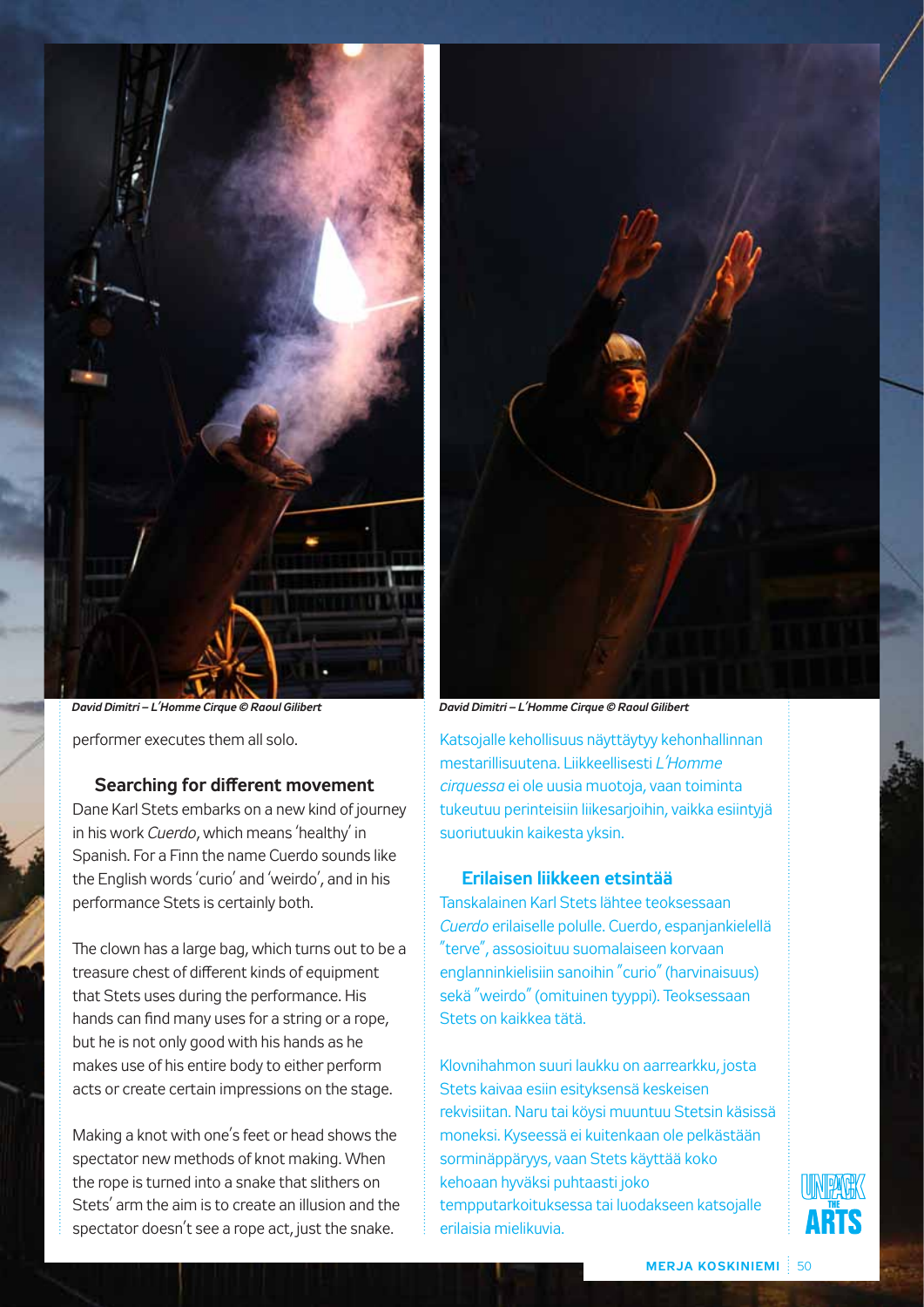But then when the audience gets excited Stets reveals the string he uses to move the rope as if to say: 'Anybody could do this'. He is wrong, however, as his mastery in controlling his body is crucial in succeeding in his acts and in managing to create the illusions so powerfully.

Transforming a loose rope into a walking frame is not possible without first carefully studying the complexities of the human body and learning to control it. The same goes for the act where Stets eats a fish he finds in his case and later vomits it up. We all know that the fish never entered his mouth but we are happy to accept the illusion. The creation of the illusion looks physically easy and perfectly plausible, but actually there is a lot of hard work involved to create such an effect.

Stets also manages to change his appearance and identity with a length of string. The visage he creates after a few seconds spent wrapping his face in fishing line comes as a total surprise to the audience, and Stets changes his body language too, transforming himself into a charming monster, a Frankenstein, who joins the audience and dreams of hair that would cover his bald head.

The act with a mouse trap seems out of place in a performance which is built on the use of ropes. The use of the mouse trap does, however, introduce the danger of circus: having a mouse trap snap shut on one's toes is not as dangerous as falling from a high tightrope, but it does make the spectator fear for physical injury. This scene is interesting from the perspective of bodily control as criss-crossing between mouse traps blindfolded requires kinaesthetic memory and balance. When one does not see, the mastery of space is based on embodied memory.

To me the use of the body in Stets' performance resembles what dancers and choreographers do in contemporary dance. I don't know if there is a group of circus artists who create monster faces with ropes or master the making of knots with different parts of the body, but it seems to me that Stets has personally searched for and created his physical appearance and the acts that he uses in his piece. Every scene is based on working with one's body to find a creative way to

Solmun tekeminen jaloilla tai päällä on temppu, jossa katsojalle halutaan näyttää tavallisuudesta poikkeava taito tehdä solmu. Köyden muuttuessa pitkin käsivarsia luikertelevaksi käärmeeksi tavoitteena on illuusio ja katsoja näkeekin käärmeen eikä köysitemppua. Yleisön reagoidessa ihastuneena, Stets vähätellen osoittaa käärmeköyden apunarua kuin sanoakseen "kaikkihan tämän osaisivat". Siinä Stets on kuitenkin väärässä, sillä hänen treenatulla kehonhallinnallaan on ratkaiseva merkitys, toisaalta temppujen onnistumiseen, toisaalta onnistuneiden illuusioiden syntymiseen.

Löysän köyden muuttuessa ihmistä tukevaksi rollaattoriksi, taustatyö vaatii monipuolista kehon havainnointia ja hallintaa. Sama pätee kohtaukseen, jossa Stets syö ja myöhemmin oksentaa laukustaan onkimansa kalan. Me kaikki tiedämme, ettei kala todellisuudessa käy Stetsin vatsassa, mutta olemme valmiita hyväksymään meille esitetyn illuusion. Fyysisesti esitetty lopputulos näyttää helpolta ja uskottavalta, mutta sitä itse työskentelyprosessi ei koskaan ole.

Narun avulla Stets myös muuttaa oman ulkonäkönsä ja identiteettinsä. Muutamassa sekunnissa sidotut kasvot yllättävät yleisön täydellisesti. Kehonkieli muuttuu tukemaan syntynyttä Frankenstainia, hurmaavaa hirviötä, joka kiipeää yleisön sekaan ja haaveilee hiuksista kaljun kallonsa peitoksi.

Köysiin liittyvässä kokonaisuudessa teoksen hiirenloukku-kohtaus vaikuttaa irralliselta. Toki se tuo tähän esitykseen konkreettisesti mukaan sirkuksen vaaran: fyysinen vaara ei ehkä ole korkealta nuoralta putoamisen luokkaa, mutta hiirenloukun napsahtaminen varpaille toteuttaa myös hyvin pelon loukkaantumisesta. Kehonhallinnallisesti kohtauksella on oma merkityksensä. Sokkona hiirenloukkujen välistä pujotteleminen vaatii kinesteettistä muistia ja tasapainoa. Tilanhallinta ilmenee puhtaasti kehollisen muistin kautta, kun näkökenttä on peitetty.

Stetsin koko esitys fyysisyydessään vertautuu minulle nykytanssijan tai koreografin työhön. En

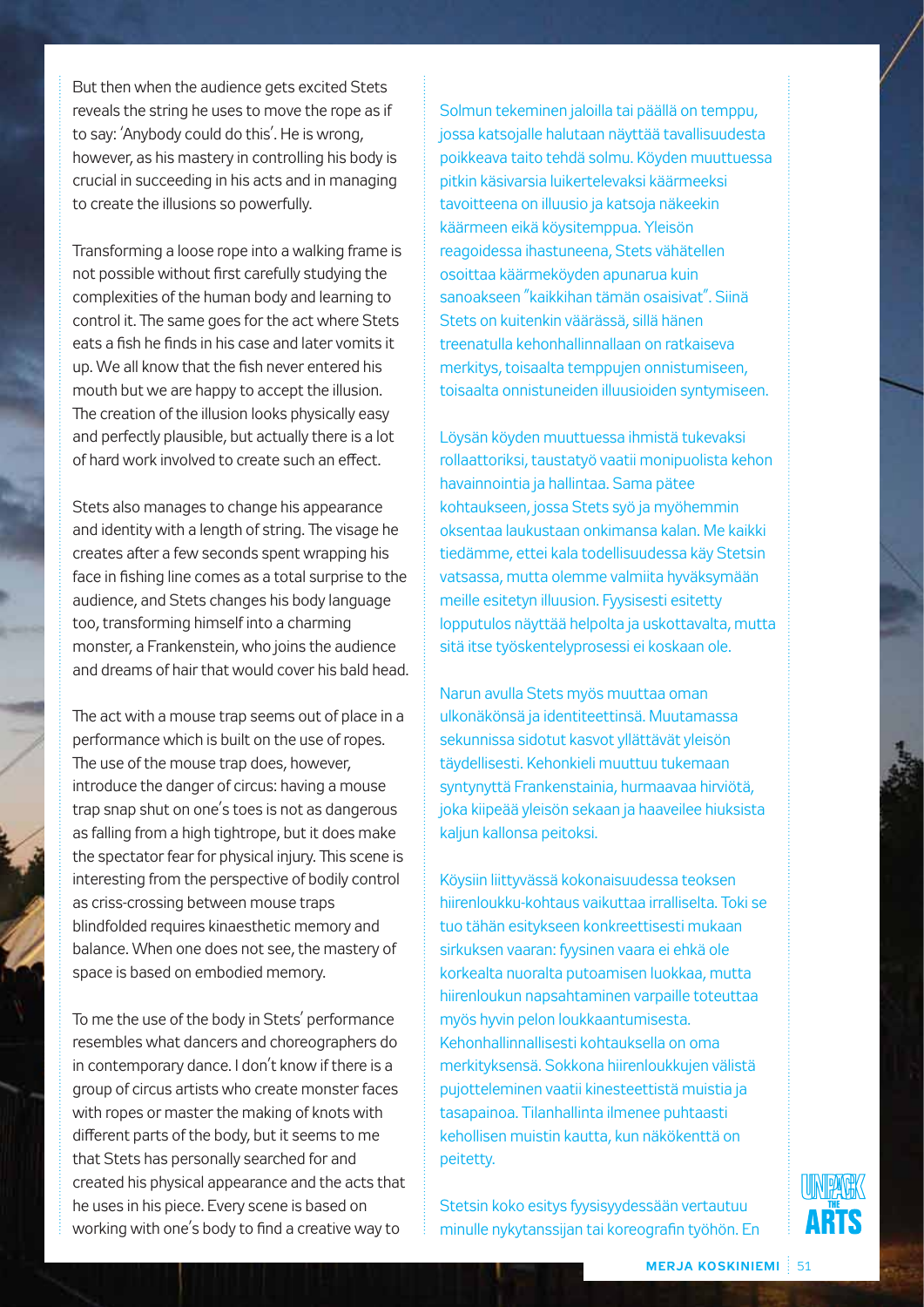perform an act or create the desired illusions and there is the sense of something unique and new. The performance builds on physical training and control of the body, but the results of the physical training as such have not been brought to the stage.

Stets' resourcefulness delights me: his body and his movement language are not tied to one style or technique or a so-called 'correct' way of doing things. Anything is possible and his inventions are refreshingly surprising, which is something one can also experience in a contemporary dance performance.

# **From traditional mastery of one's body towards new ideas**

This article has focused on observing the bodily choices and physical acts in three solo works performed at the La Piste aux Espoirs circus festival and comparing the use of the body in circus and dance art.

Jean-Paul Lefeuvre, David Dimitri and Karl Stets are professionals who are well aware of the requirements their performances place on the body. Each physical performance succeeds in delivering what it aims for: Lefeuvre's *Ni Omnibus* plays around with space, David Dimitri's *L'Homme Cirque* strives for the impossible, and in *Cuerdo* Karl Stets looks for novel bodily expression.

In a comparison to dance art, Dimitri would represent a highly skilled ballet dancer, Lefeuvre uses a traditional technique in a new way with regards to the use of space, and Stets looks for entirely new possibilities like a contemporary dance choreographer. Embodiment and mastery of the body are a powerful and crucial part of each performance.

tietenkään tiedä, kiertääkö sirkuskenttää vuosiluokallinen taiteilijoita, joilta onnistuu hirviökasvojen sitominen ja joiden intohimona on solmujen tekeminen eri kehonosien avulla. Ajattelen kuitenkin, että Stets on joutunut pitkälti itse etsimään ja työstämään omaa fyysistä hahmoaan ja temppujaan juuri tähän esitykseen. Jokainen kohtaus on vaatinut kehollista työskentelyä, jossa on etsitty omaa luovaa tapaa suorittaa haluttuja temppuja tai luoda toivottuja illuusioita. Mukaan on etsitty myös uutta, persoonallista ja ennennäkemätöntä. Taustalla on hallittua kehonkäyttöä, mutta perustreenaus ei ole suoraviivaisesti ollut siirrettävissä itse esitykseen.

Katsojana ilahdun Stetsin kekseliäisyydestä. Koen, että hänen kehonsa ja liikekielensä ei ole suljettu yhteen muottiin, tekniikkaan tai niin sanottuun "oikeaan" suoritustapaan. Kaikki on mahdollista ja yllätyn raikkaasti hänen valinnoistaan. Tätä samaa voin kokea nykytanssiesityksessä.

# **Perinteisestä kehonhallinnasta uusiin ideoihin**

Tässä artikkelissa olen keskittynyt havainnoimaan *La Piste aux Espoirs* sirkusfestivaalin kolmen sooloteoksen fyysisiä kehollisia valintoja ja suorituksia, ja vertaamaan niitä tanssitaiteessa nähtävään kehonkäyttöön.

Jean-Paul Lefeuvre, David Dimitri ja Karl Stets ovat ammattilaisia, jotka tiedostavat esitystensä keholliset vaatimukset. Jokaisen fyysinen suoritus on onnistuneessa suhteessa valittuun toimintaan. Lefeuvren *Omnibus* leikittelee tilalla, David Dimitrin *L'Homme cirque* kurottaa mahdottomuuteen ja *Cuerdossa* Karl Stets etsii kehollisesti uusia ilmaisutapoja.

Suhteessa tanssitaiteeseen Dimitri edustaa huipputreenattua balettitanssijaa, Lefauvre käyttää perinteistä tekniikkaa tilallisesti uudella tavalla ja Stets etsii uusia mahdollisuuksia nykytanssikoreografin tavoin. Kehollisuus ja kehonhallinta näyttäytyvät voimakkaana ja tärkeänä osana jokaista esitystä.

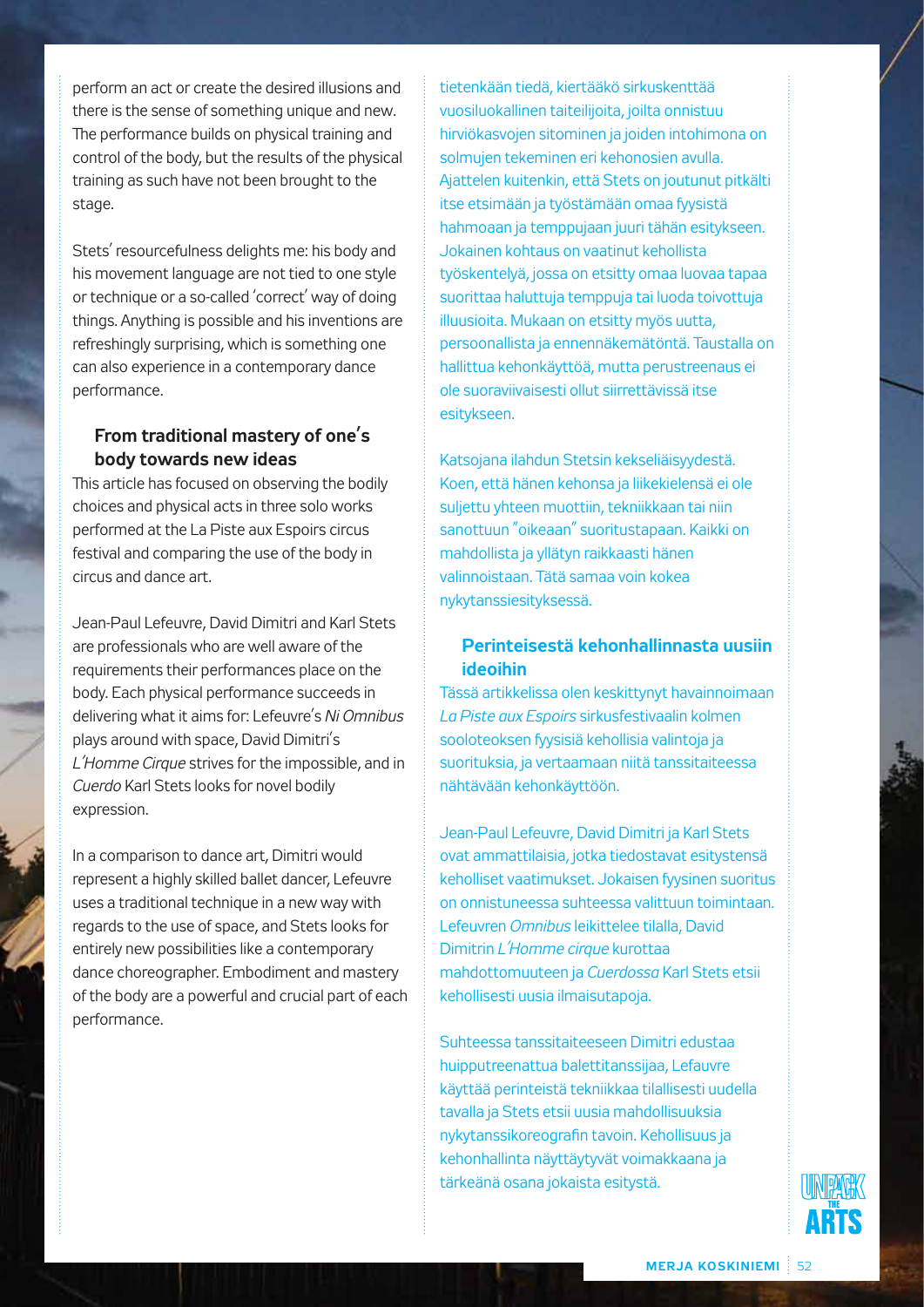# **The Invisible Other, The Blind Spot**

# **M e t t e G arf i e l d**

*At the annual festival Hors Pistes in Brussels one can experience the wonderfully simple contemporary circus performance* L'Autre*, which blurs distinctions between acrobatics, dance, juggling and human contortion, and humorously explores fundamental philosophical questions of the individual's relationship to the other.*

The stage is completely dark, almost pitch black. The floor is covered by a red carpet. No music. A man enters dressed in a plain business suit carrying two wooden cupboards. One, small and square; the other, large and rectangular. So begins a condensed, minimalist performance that is abundant in imagery. The man moves the cupboards around; he dances on them and hides inside them. He moves in and out of the shadows and precisely set lighting to emphasise the spaces between the cupboards. He stands on them, walks on them, and places them carefully. He piles them up, crawls inside, and uses them as coffins so they topple over and his limbs poke out in surrealistic ways.

A magical and organic space is created, where vertical and horizontal play with light, shadow and darkness is beautifully merged with a strange, unsettling choreography performed to the sounds of the performer's own rhythm – his breathing and the scraping of feet against the floor.

The performer's body is soft as his movements engage with the hard wooden furniture and red carpet. Like some kind of scientist he systematically examines all the possibilities offered by the objects in this space, the patters of movement they incite. Circus and dance skills are

# **Den usynlige anden, det blinde punkt**

# **M e t t e G arf i e l d**

*Den såre enkle nycirkus forestilling*  L'autre*, hvor grænserne for akrobatik, dans, jonglørtricks og slangemenneskefærdigheder udviskes, man kunne opleve på den tilbagevendende festival Hors Pistes i Bruxelles, fortæller og undersøger humoristisk og organisk grundlæggende filosofiske fortællinger om selvet og relationen til den anden*

Scenerummet er fuldstændig mørkt, næsten sort. Gulvet er beklædt med et rødt tæppe. Ingen musik. Ind kommer en mand i anonymt, klassisk jakkesæt bærende på to træskabe: et lille kvadratisk og et større rektangulært. Så begynder en minimalistisk billedmættet og fortættet forestilling. Manden flytter rundt på, jonglerer, danser med og gemmer sig i skabene. I skyggerne og i det præcist satte bløde lys bevæger han sig rundt i rummet med skabene. Han stiller dem op, stabler dem, kravler ind i dem, som kister, så de vælter, så lemmerne ind i mellem stikker surrealistisk ud til siderne skævt, står på dem og går på dem.

Et magisk organisk rum og univers opstår, hvor legen med lys, skygger og mørke både vertikalt og horisontalt spiller sammen i en smuk, sær, foruroligende koreografi kun til lydene, rytmen, tempoet fra performerens blæsende åndedræt og skabenes fødder, der rammer gulvet.

Performerens bløde krop og bevægelser går i clinch med de hårde træmøbler på det røde tæppe. Som en anden videnskabsmand undersøger han systematisk de muligheder objekterne giver ham i rummet. Hvilke bevægelsesmønstre det kan give. Cirkus- og dansefærdighederne går i et med og skabes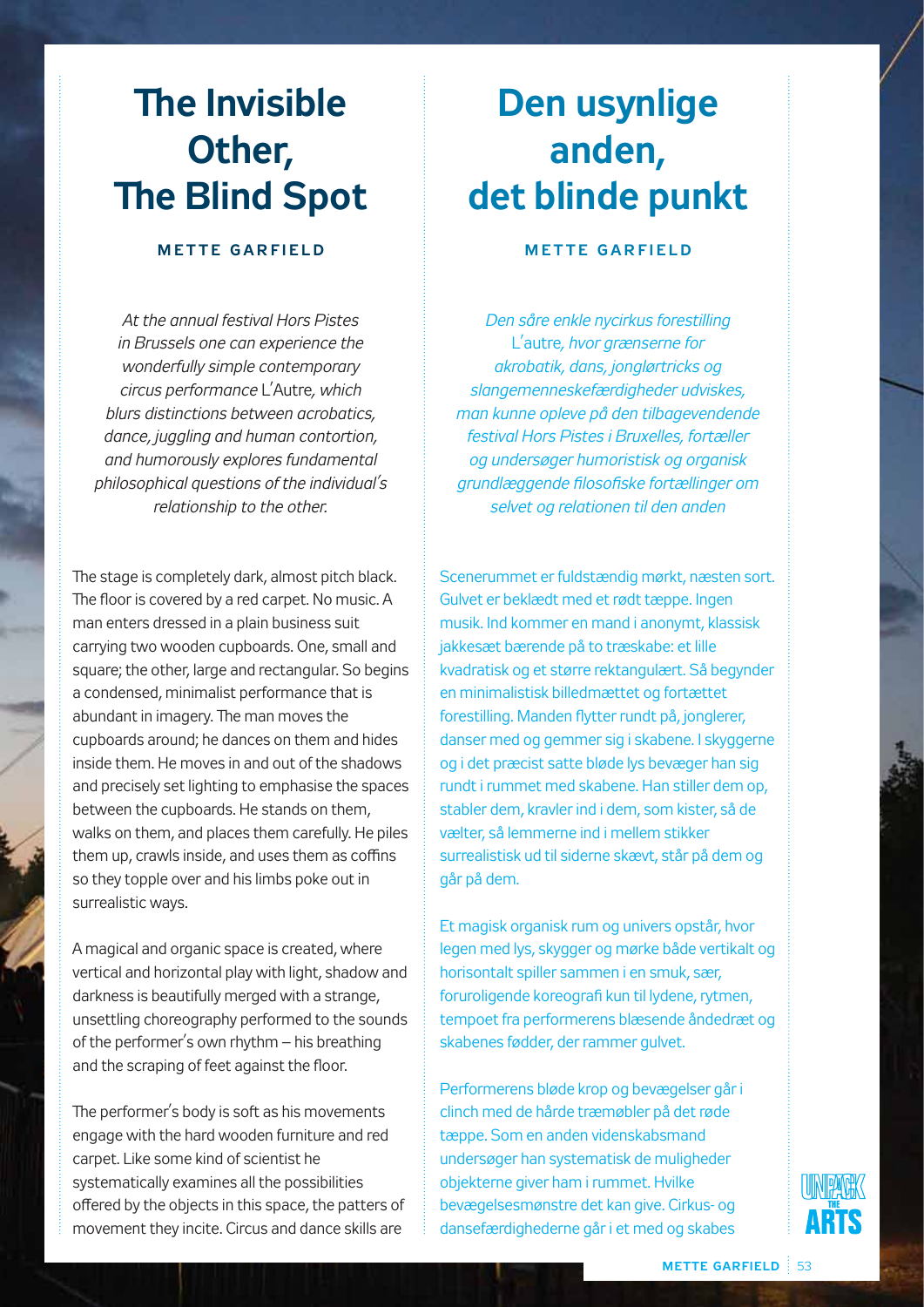

#### *Carré Curieux – Le Passage © Christophe Raynaud de Lage*

merged and developed along with the story. Toying with the expectations of the audience, the performance leaves the spectator confused, misguided, then suddenly included. A form of seduction, a dance, a pas-de-deux, *L'Autre* can be seen as a physical metaphor or allegory for the individual's discovery of the self, and for the exploration of personal limitations, of the other, and of the world. It is an investigation of the fundamental conditions of life – of time and space. Yet simultaneously it dissolves this same time and space.

From time to time gravity itself is dissolved. As if by magic the performer can stand and walk in places that seem physically impossible. Likewise the cupboards almost attain their own personality, with feelings and expressions equal to the artist's – like individuals he can engage with. One begins to question whether he really is the only performer on the stage? Maybe there is something – or someone – else that the

samtidig med fortællingen. Og en leg med publikums forventninger starter. Man bliver forvirret, ført rund i manegen, men så pludselig også imødekommet. Som en forførelse, en dans, en pas de deux. Forestillingen kan ses som en fysisk metafor for eller allegori over individets opdagelse og undersøgelser af sig selv, den anden og verden; undersøgelser af fundamentale livsvilkår - af tid og rum. Men også opløsning af tid og rum.

Undertiden ophæves ligefrem tyngdekraften. Som ved tryllekraft lykkes det performeren at stå og gå, hvor det ikke burde være fysisk muligt, ligesom skabene får deres eget liv og bevæger sig helt af sig selv. Skabene bliver næsten som karakterer med følelser og udtryk på lige linie med artisten; karakterer han kan interagere med. Og man kunne få tanken og stille sig det relevante spørgsmål om, han nu virkelig også er den eneste, agerende person på scenen? Måske er der en anden eller noget andet, performeren og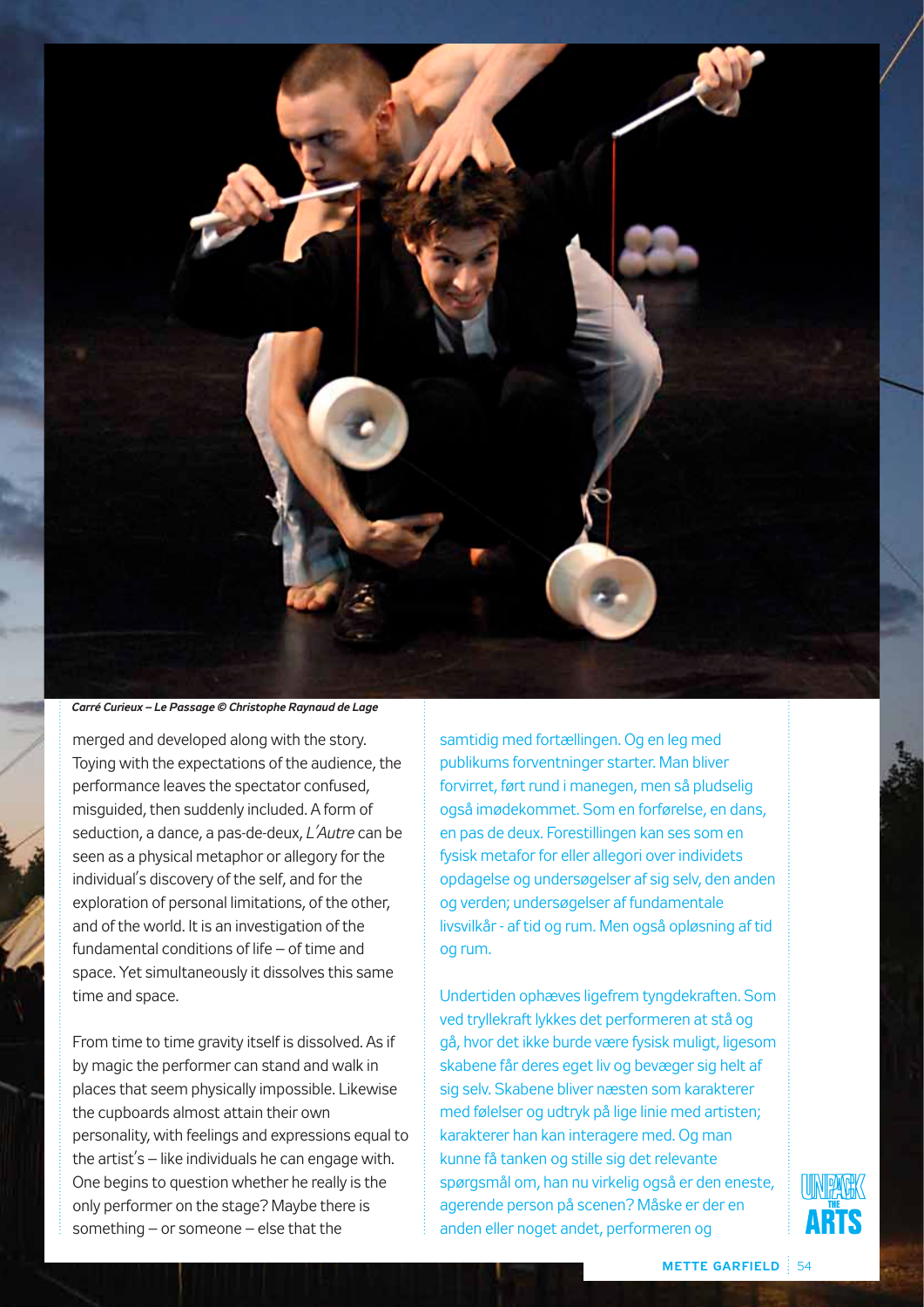performer and audience cannot see? The invisible other?

Dancer, choreographer and contemporary circus artist Claudio Stellato's piece *L'Autre* was presented at the annual contemporary circus festival Hors Pistes in Brussels and combines several artistic practices – which seems to be a common trend in most contemporary artforms. Stellato draws fully upon all his artistic skills and roles, from contortionist to dancer, choreographer, juggler, visual artist, storyteller and physical theatre maker.

This hybrid and abstract performance simultaneously plays with combinations and dissolutions of genres, making it open to numerous interpretations. It is as if the audience, performer and objects develop the arc of the performance together. The spectators become an intentional and evident part of the performance. Possibly the audience can be considered the answer to the question of the invisible other in *L'Autre*?

### **The individual's blind spot**

In *L'Autre* ('The Other') nothing is superfluous. All that is there is absolutely required. The performer explores the space and its objects – the cupboards – with almost scientific precision. This performance is a metaphor for an individual examining his relationship to things and the world – a metaphor and a story of the self, the other and the world. But these immense philosophical questions – 'who am I?', 'who is the other?', 'what is the world? $'$  – are presented organically in a relatable and matter-of-fact style. The entire choreography, the story and the performance elegantly spring from the performer's body and his movements in relation to mundane struggles with objects and cupboards in the space. Our protagonist could just be a labourer or removal man at work.

As mentioned previously there could be another presence on stage in *L'Autre*. The cupboards acquire their own life and move by themselves. And occasionally one wonders if the performer is assisted in his magical tricks. But he is alone. The performer Claudio Stellato is the only person you

#### publikum ikke kan få at se? En usynlig anden?

Danser, koreograf og nycirkusartist Claudio Stellatos succesfulde *L'autre*, som klart var en af de bedste forestillinger, man kunne opleve på den tilbagevendende nycirkusfestival Hors Pistes i Bruxelles, sammenblander, som man ser en markant tendens til i øjeblikket indenfor nærmest alle kunstarter, flere forskellige praksisser. Stellato udnytter alle sine kreative færdigheder til fulde, som slangemenneske, danser, koreograf, jonglør, billedkunstner, fortæller og fysisk teatermand.

Den hybride og abstrakte forestillings leg, sammenblanding og opløsning af genrer gør den åben for publikums fortolkninger. Det er som om publikum, performer og objekter sammen skaber udviklingen af forestillingen. Publikum bliver intentionelt en iøjnefaldende og tydelig del af performancen. Måske publikum ligefrem er svaret på spørgsmålet om denne usynlige anden, L'autre i forestillingen?

#### **Det blinde punkt i selvet**

I *L'autre*, Den anden, er alt overflødigt skåret fra. Kun de absolut nødvendige elementer er tilbage. Performeren undersøger som sagt rummet og objekterne, skabene nærmest som en videnskabsmand. Og man kan se forestillingen som en metafor for individet, der undersøger sig selv i relation til tingene, til verden. En metafor og fortælling om selvet, den anden og verden. Men de filosofisk store spørgsmål om hvem jeg er, hvem den anden er, og hvad verden er for en størrelse, bliver frembragt på en højst sympatisk, helt nede på jorden og organisk måde. Hele koreografien, fortællingen, forestillingen udspringer ganske enkelt bare fra performerens egen krop og bevægelser i relation til og hverdagslig karambolage med tingene, skabene i rummet. Vores hovedperson kunne ganske enkelt være en arbejdsmand, en flyttemand på job.

Det er sagt som om, der er også kunne være anden til stede på scenen i *L'autre*. Skabene får deres eget liv og bevæger sig helt af sig selv, ligesom man kunne få tanken, at performeren på scenen må få hjælp til at generere sine magiske trylletricks. Men der er ingen andre end performeren, nycirkusartisten, danseren,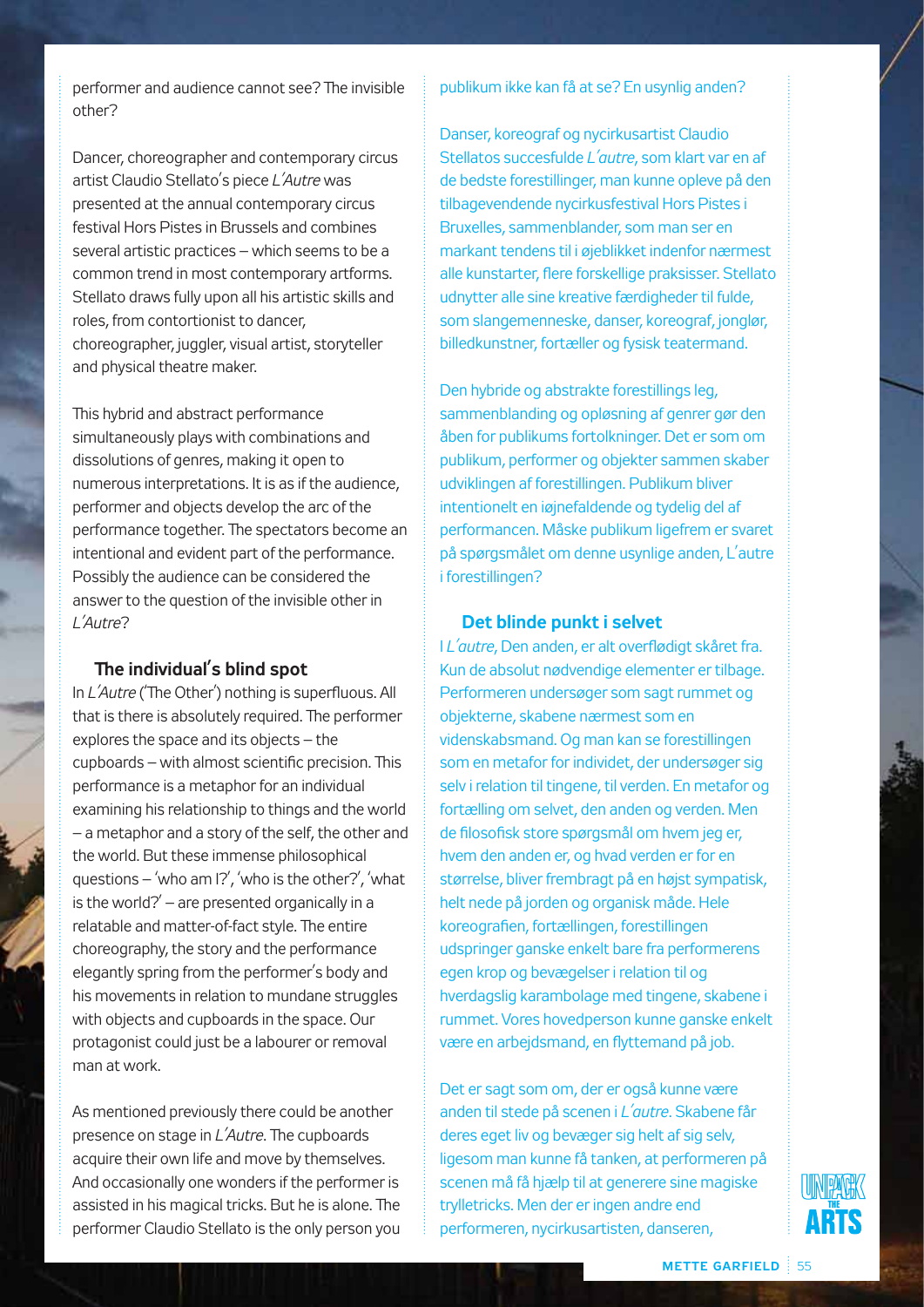see during the entire performance. Yet one could claim that there is a blind spot, a darkness, something you *can't* see. A blind spot that reflects or imitates the blind sides of oneself – or the point from which you cannot see yourself. The things you can't see or know about yourself that only others perceive.

The French philosopher Jacques Derrida describes in the book *Mémoires d'aveugle: l'autoportrait et autres ruines* a number of self portraits made by various artists. He describes how several painters blur one side of their face, hide it, in order to express this blind spot that won't permit itself to be seen or captured artistically. Similar occlusions occur in fictitious self-portraits from contemporary literature, such as Kafka's diary, Rainer Maria Rilke's *The Notebooks of Malte Laurids Brigge,* and Maurice Blanchot's *La Folie du Jour*. Each of these stories contains a sense of emptiness, a questioning of the self, that is predominant yet unanswered and therefore remains blind.

In *Mémoires d'aveugles* Derrida also explains and utilises a visual expression of the blind spot: the pupil of the eye. When a person attempts to discover his/her true self, they will look deep into their eyes through the mirror to find an answer. Only in doing so all that returns the gaze is a black hole, a nothing, the chasm of one's own pupil.

One could claim that the same applies to the performance *L'Autre*. The possible other on stage, who makes the cupboards move, who creates magic, is invisible, an expression of the blind spot and the unanswered questions about the self asked by the performer. And like the relationship to the other, these questions also remain unanswered.

The French psychoanalyst Jacques Lacan believes that the self, the subject, evolves by going through several stages. The initial stage he calls the mirror stage. This is where the self is defined in relation to the other. Separation from the mother's body happens during this stage. It is in this reflection that the child discovers himself for the first time, yet it is as another, an image, that he understands himself as an individual. It is only when an other,

slangemennesket Claudio Stellato at se på noget tidspunkt i forestillingen. Der er et blindt punkt, et mørke, noget man ikke kan se i forestillingen, kunne man hævde. Et blindt punkt, som spejler eller mimer den blinde vinkel i selvet; det punkt ude fra, hvorfra man ikke kan se sig selv. Det man ikke selv kan se og vide om sig selv, som kun andre ser.

Den franske filosof Jacques Derrida beskriver i bogen *Memoirs d' aveuegles - L'autoportrait et autres ruines* selvportrættet hos en række billedkunstnere. Han skitserer, hvorledes flere malere i deres selvportrætter ofte slører den ene side, skjuler en del af ansigtet, som et udtryk for netop dette blinde punkt i selvet, som ikke lader sig se eller indfange kunstnerisk. På samme led finder man også i litteraturens modernistiske fiktive selvportrætter såsom Kafkas dagbog, Rainer Marie Rilkes *Malte Laurids Brigges optegnelser* og Maurice Blanchots *La folie du jour* eksempler på et tomrum, et spørgsmål om hvem jeg'et er, der kredses om, men som ikke bliver besvaret., forbliver blindt i fortællingerne.

Derrida forklarer og bruger i *Memoirs d'aveugles* ligeledes det visuelle udtryk for dette blinde punkt: pupillen Når man eventuelt vil forsøge at forstå og virkelig finde ud af, hvem man er; se sig selv, kunne man forsøge at se sig selv dybt i øjnene i spejlet for at finde frem til et svar. Men når man gør det, ser man dybt ind i et sort hul, et ingenting, en slugt ind i sin egen pupil.

Man kunne hævde det samme gør sig gældende i forestillingen *L'autre*. Den anden på scenen, der måske er tilstede og som får skabene til at bevæge sig, som skaber magien; den anden person er usynlig, den anden person er et udtryk for det blinde punkt, det ubesvarede spørgsmål om selvet, som performeren stiller sig i forestillingen, ligesom spørgsmålene om relationen til den anden heller ikke bliver besvaret.

Den franske psykoanalytiker Jacques Lacan mente at selvet, subjektet gennemgår flere stadier. Det første stadie kalder han spejlstadiet. Her bliver selvet dannet i relation til den anden. I dette stadie sker afskæringen fra moderens krop. Det er i spejlbilledet, når barnet første gang ser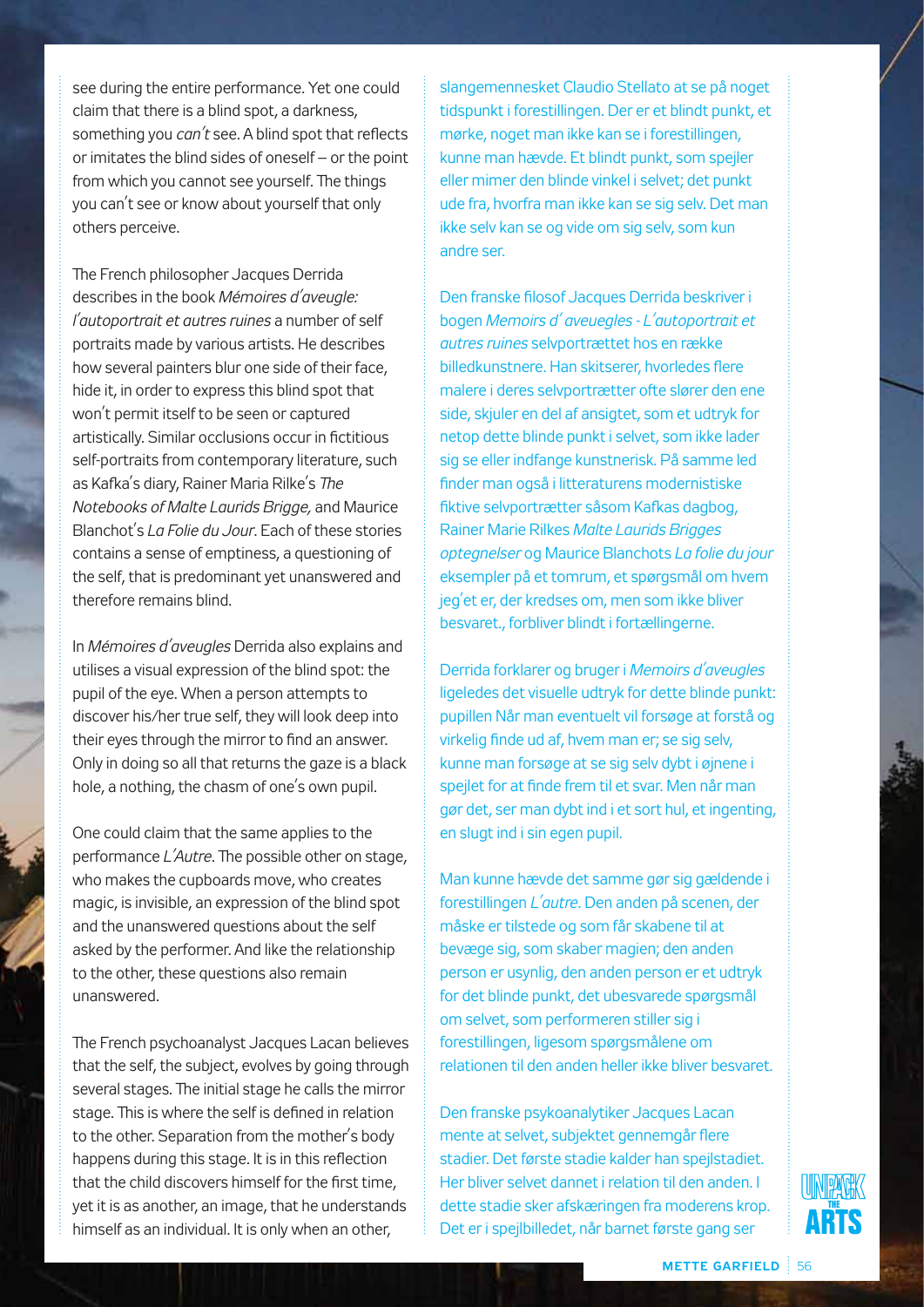the reflection, sees the child that he is separated from the mother's body. Thus it is in relation to the other, in a dialectic, that he begins the process of becoming himself.

Correspondingly one could say that the performance *L'Autre* presents situations and physical images – expressions – that explore mirror images or doppelganger motifs that are an examination of the other in order to understand oneself, to be seen.

The philosophical questions asked in the performance are not in any way answered by the performance. The riddle of the self, the blind spot and the relationship with the other remains as obscure as the dark space Stellato literally floats away in at the end of *L'Autre*.

#### **The relationship to the audience**

Another blind yet very important spot in the performance could be defined as the audience. There is an obvious intention to allow the audience to be co-creators of *L'Autre*. The performance is inviting and completely open to various interpretations, due to the overarching questions which remain unanswered and the minimalist aesthetics, simple and abstract like those of a musical composition or a piece of conceptual art. The performance is in some ways 'nothing more' than the performer's unique and splendid physical skills, the cupboards, the red carpet, light and darkness, rhythm and tempo, and this simplicity seems to allow the audience to become submerged in the unfolding performance. *L'Autre* needs, just like the self, to be seen by an other, by its doppelganger or reflection, by the audience so that it can exist. One could claim that the performance has no other function than to combine the different qualities that arise in the presented elements: the artist's movements, the cupboards, the red carpet, the light and darkness, etcetera.

In strong opposition to, for instance, the performance *L'Homme Cirque* by the Swiss artist David Dimitri, which could be seen under a genuine circus tent at the La Piste aux Espoirs festival in the small town of Tournai just outside of sig selv og forstår det er sig selv, det ser, men som en anden, som et billede, at det forstår sig selv som et afskærmet individ. Det er altså først, når en anden, spejlbilledet ser barnet, og det afskæres fra moderens krop, altså i relationen til den anden, i en dialektik, at det er på vej til at blive sig selv.

På samme måde kunne man sige, at forestillingen *L'autre* giver optrin og konkrete fysiske billeder, udtryk for en undersøgelse af et spejl- eller dobbeltgængermotiv; en undersøgelse af relationen til den anden, for at forstå sig selv, for at blive set.

De filosofiske spørgsmål, der bliver stillet i forestillingen, bliver dog ikke besvaret på nogen måde. Gåden om selvet, det blinde punkt og relationen til den anden forbliver ligeså dunkelt som det mørke rum Stellato bogstavelig talt går svævende ind i til sidst i *L'autre*.

#### **Relationen til publikum**

Et andet blindt, men yderst vigtigt, punkt i forestillingen kunne som nævnt være publikum. Det er tydeligt, hvorledes intentionen med forestillingen er at lade publikum være medspiller og medproducent af *L'autre*. Forestillingen er imødekommende fuldstændig åben for fortolkning, idet de overordnede spørgsmål man kunne mene blev stillet i opførelsen forbliver ubesvarede, udover at forestillingens æstetik er så minimalistisk, simpel og abstrakt, som et stykke musik eller konceptuelt maleri/kunstværk. Forestillingen er på sin vis 'ikke andet end' performerens unikke og enestående fysiske færdigheder, skabene, det røde tæppe, lyset og mørket, en rytme og et tempo, som tillader publikum at væve sig ind i, ånde, trække vejret sammen med udviklingen af performancen. *L'autre* kræver fuldstændigt ligesom selvet at blive set af den anden, sin dobbeltgænger, sit spejlbillede, af sit publikum for at blive til og eksistere. Og man kunne lige sådan hævde at performancen ikke har anden betydning end lige netop de forskelle, variationer, spil, der opstår i sammenstillingen af opførelsens elementer: artistens krops bevægelser, skabene, det røde tæppe, lyset og mørket osv.

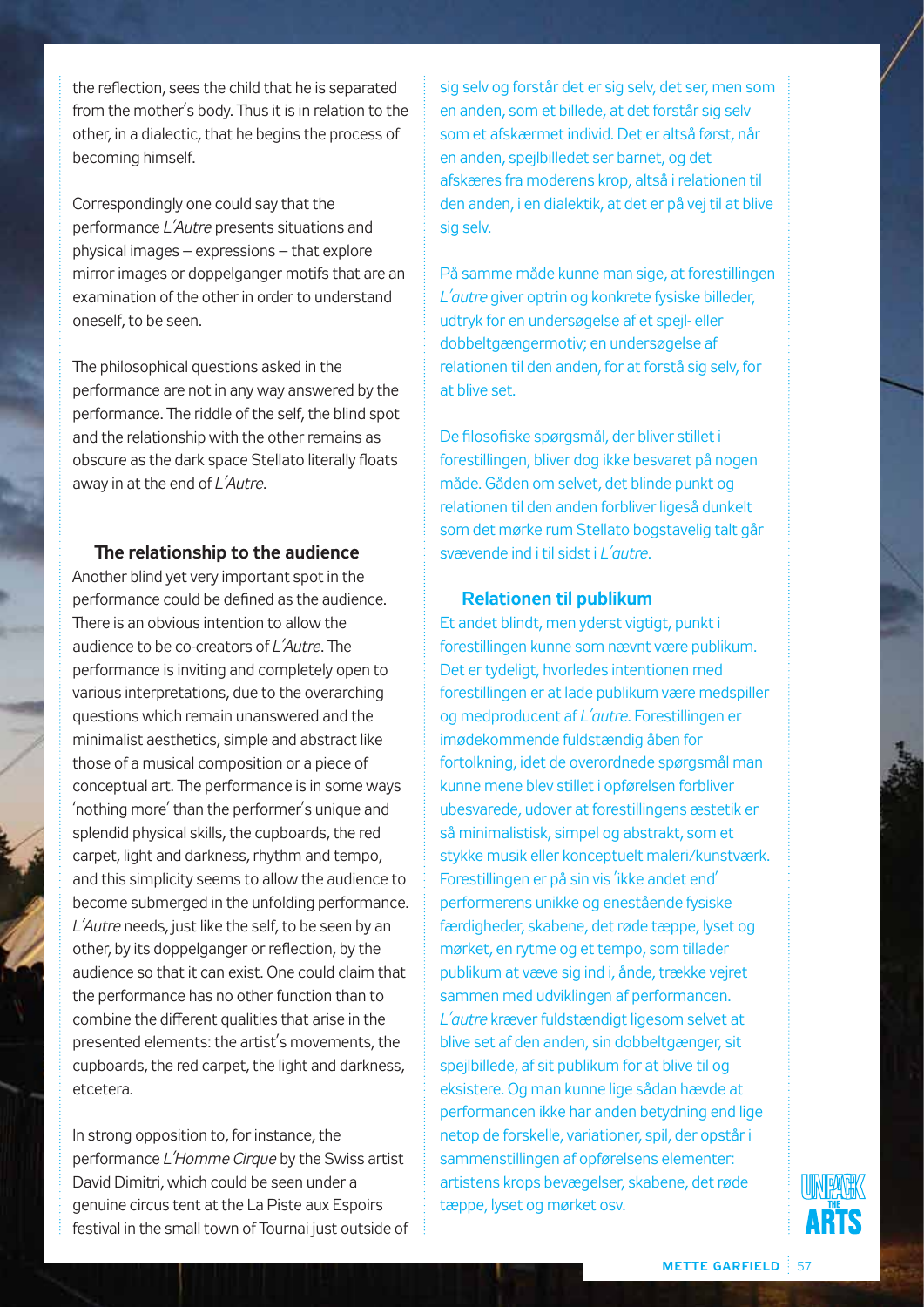Brussels, the performance *L'Autre* refuses to dictate to or control its audience. *L'Homme Cirque* is a one-man-show that comments on classical circus expressions with great skill and humour – but which still cannot escape the trappings of them. Raised within a circus family, David Dimitri constructs the classical circus acts, such as the high wire, the human cannonball, clowning, and rope tricks accompanied by background music and fanfares in such a way that the audience has no option but to follow his lead and experience what he wants them to. Unfortunately he doesn't manage to take you by surprise. Also to be seen at La Piste aux Espoirs was Danish contemporary circus artist Karl Stets, who may well have found inspiration in Stellato. In Stets' curious and zen-like performance *Cuerdo* one can find a similar kind of simplicity, level headedness, cross-aesthetic interest, as well as an openness and attentiveness to the audience. Stets even runs out among his audience during the performance to pull them into his slightly alarming games with mousetraps. In the beginning Stets, who is based in Barcelona and has toured Europe, enters the space carrying a suitcase on his back, much like Stellato. The character in *Cuerdo* is hard to define. A clown and anti-hero wearing a strangely significant expression. A person who might resemble the artist himself.

Aided merely by three red ropes and nine mousetraps, produced from the suitcase, he proceeds to create a peculiar, poetic and uncanny universe. He becomes a rope walker and a snake charmer; he ties knots with his tongue and does funny magic tricks accompanied by a repeating piano motif. *Cuerdo* toys with simple effects in ways that make the audience rediscover the objects: the ropes, the mousetraps, the enchantment of everyday life. The title of the performance is a play on words in Spanish: 'cuerda' means rope and 'cuerdo' refers to a person who is technically cunning or crafty. This performance was presented in Copenhagen at Copenhagen International Theatre's contemporary circus festival in 2012.

*L'Autre* was just as cunning and crafty: a particularly unique and admirable experience due

I stærk modsætning til fx forestillingen *L'homme Cirque* af schweiziske David Dimitri, som man kunne opleve i et rigtigt omrejsende cirkustelt på den samtidige, genkommende festival La Piste aux espoirs i den lille by Tournai lidt udenfor Bruxelles, dikterer og styrer performancen *L'autre*  ikke sit publikum. *L'homme Cirque* er et one man show, der humoristisk og kompetent kommenterer på det klassiske cirkus-sprog ogudtryk, men som stadig ikke har frigjort sig fra det. David Dimitri, der kommer fra cirkusfamilie bygger således klassiske cirkusnumre såsom linedans, kanonkonge klovnerier og rebtricks op med baggrundsmuzak, fanfarer og mimik, så publikum ikke har rum og plads til at gøre andet end præcis det, han vil have og forventer de skal føle og opleve. Man overraskes ikke rigtigt på noget tidspunkt desværre, mens den danske nycirkus artist Karl Stets, som man også kunne se på La Piste aux espoirs, måske har fundet inspiration hos Stellato. I Stets underfundige og zen-agtige forestilling *Cuerdo* finder man i hvert fald samme enkelhed, jordbundenhed, tværæstetiske interesse, åbenhed og opmærksomhed mod publikum. Stets løber sågar ud blandt publikum midtvejs i forløbet og trækker dem med ind i opførelsens lidt uhyggelige leg med musefælder. Til at begynde med kommer Karl Stets, der har base i Barcelona og nu gennem mange år har rejst rundt i Europa som artist, næsten som Stellato ind med bøjet ryg bærende på en kuffert, ind gennem publikumsområdet. Karakteren i Karl Stets forestilling *Cuerdo* er svær at definere. En form for klovn og antihelt med en særlig udtryksfuld mimik. En person, som måske i virkeligheden ikke ligger så langt fra artisten selv. Ved hjælp af kun tre røde reb og ni rottefælder fundet frem fra kufferten åbner han ind til en sær, poetisk og småuhyggelig verden. Han bliver linedanser, slangetæmmer, binder knuder på tungen og laver skægge trylletricks til et gentaget, enkelt pianomotiv. Karls Stets forestilling *Cuerdo* leger med enkle virkemidler, så publikum pludselig igen får øje på tingene: rebene, rottefælderne, hverdagens fortryllelse. Titlen på forestillingen, man også kunne opleve i august 2012 på Københavns Internationale Teaters genkommende ny cirkus festival, er et spansk ordspil. 'Cuerda' betyder reb, mens ordet 'cuerdo', der ligger tæt på, bruges om en i teknisk

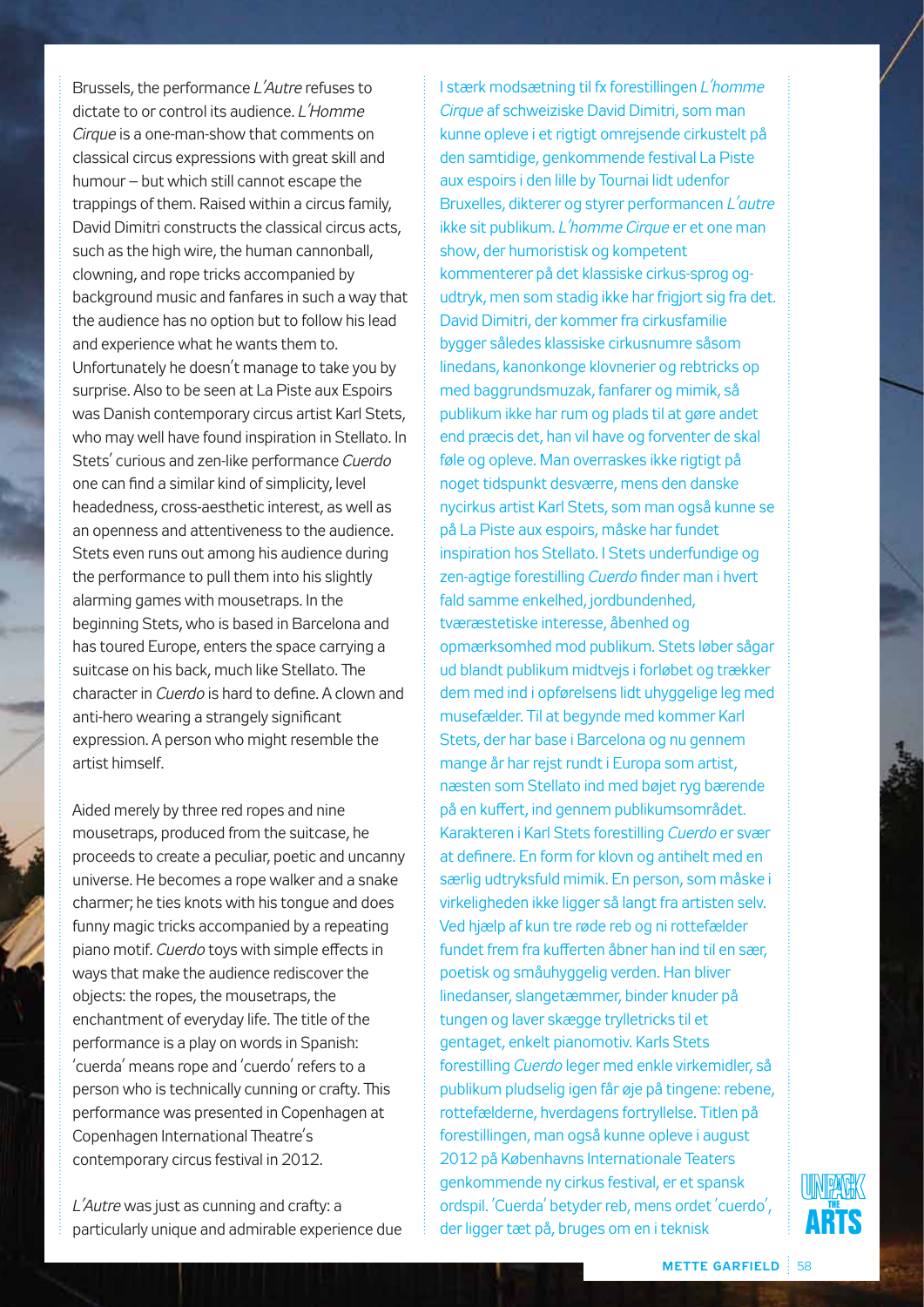to the big philosophical questions raised in such a surprising, down-to-earth and physical manner. It included everyone with its playful and beautiful openness towards the audience. It will be exciting to follow the future progress of contemporary circus and its experimentation with audience interactions. Maybe we will see more performances dedicated to allowing the audiences' experience to be the experiment? Similar trends can be spotted in for instance performance art, installation pieces and contemporary dance, which all seem to be moving from site-specific to audience-specific work. One example of this would be the Canadian contemporary dance choreographer Noemie Lafrance's 2012 piece *Choreography for Audience*, where the audiences were dressed in different coloured costumes and had to execute directed patterns of movement inspired by gaming culture, the audience becoming the dancers and presenters of the piece.

#### sammenhæng snild eller listig person.

*L'autre* var ligeldes snild og listig: en særdeles unik og prisværdig oplevelse netop på grund af de store filosofiske spørgsmål som blev stillet på en overraskende, jordbunden og fysisk facon, så alle kunne være med og på grund af sin leg med og smukke åbenhed for sit publikum. Hvordan ny cirkus forestillinger vil udvikle sig og interagere samt eksperimentere endnu mere med sit publikum bliver spændende at se. Måske man fx vil opleve flere forestillinger som decideret lader publikums oplevelser være eksperimentet? Samme tendens som man fx ser indenfor performance, installationskunst og moderne dans, som går fra at være site-specifik til at være audience specifik. Et eksempel herpå er den canadiske, moderne dans koreograf Noemie Lafrances *Chorepgraphi for an Audience* fra 2012, hvor publikum alene og selv i ført forskelligt farvet tøj skulle udføre anviste og givne bevægelsesmønstre med inspiration i game kulturen; publikum blev altså selv dansere, performere udøvere i værket.

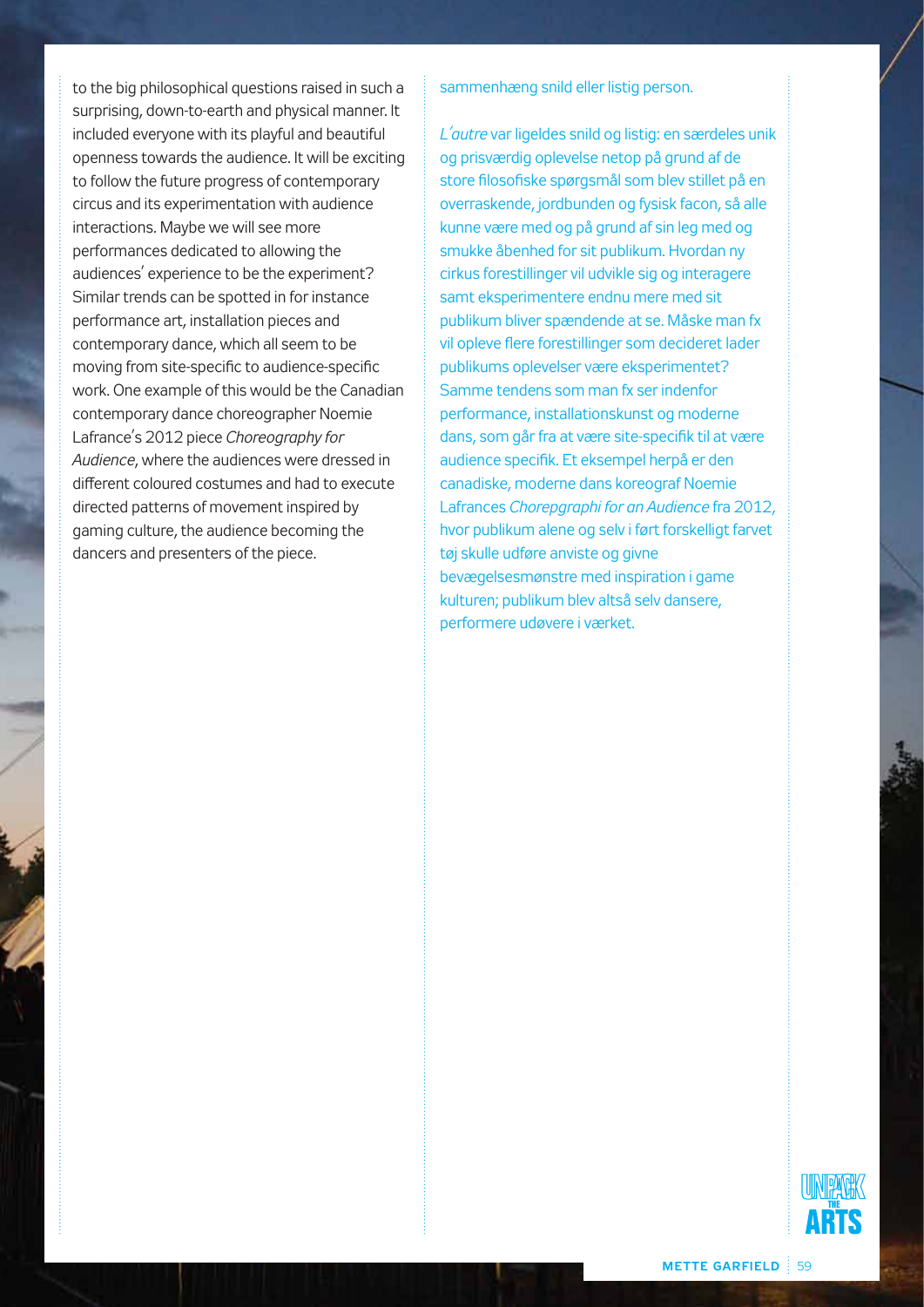# **Things Are Not What They Seem: Object and Expectation at the Circus**

#### **ROSIE TRUMP**

When contemporary circus is placed upon a proscenium theatre stage each dramatic element (costumes, light, sound and prop) takes on a hyper-importance. The audience sees each element as a potential clue as to what is about to unfold and how to make sense of the world being presented to them. The props and objects circus performers use serve as instruments to their techniques, just as a piano would serve a pianist. However, in the world of circus these objects can be used as more than mere servants to showcase tricks. The deftly used prop can manifest surprise, awe and magic in its own right. A prop has the potential to be as animate as a live performer or make a scene stealing entrance. It is exciting to see a banal object transform beyond its everyday meaning into the realm of enchanted possibilities. With the mastery of his prop, a circus performer can manipulate audience expectations for a heightened sense of suspense/relief.

I would like to discuss *Le Passage* by Carré Curieux and *Cuerdo* by Karl Stets. These two shows from the Hors Piste festival in Brussels, Belgium and the La Piste aux Espoirs festival in Tournai, Belgium use objects in exemplary ways.

### **Le Passage**

The show *Le Passage*, performed by Carré Curieux on 1 March 2013 at Les Halles imagines the voyage between life, death and rebirth. *Le Passage* features two main characters, The Dying Man played by juggler Luca Aeschlimann and The Guide played by diabolo artist Vladimir Couprie. Overall, this is a show with lots of 'things' on stage. Sometimes the objects delight, charm and

captivate; at other times they seem flat or cutesy. At their best, they punch tremendous visual impact. At their worst, they make the stage feel empty and poorly blocked.

*Le Passage* begins with a theatrical prologue. A glowing rope beats out the pulses of a heart rate monitor on the downstage floor. The beat slows, shortens and ends as an unidentified pair of feet walk along the rope. This is the first of the many visual metaphors that unfold during the show. The Dying Man is introduced standing centrestage, arm reached out to receive drips from an IV bag hanging high above his head. The IV dangles out from a peculiar chandelier, setting the audience up for two things – a vertically oriented dramaturgy and a gothic-steeped aesthetic.

The narrative, despite the angsty acting, is rather straightforward. A young man dies in the hospital, then his soul journeys to the next stage of being (complete with a life flashing in front of the eyes cliché). He is guided by a dubious figure clad in black. Although we are never quite sure if he is the reaper, an angel, a god or a devil, The Guide is nonetheless rather benign. It remains unclear what truly motivates the relationship between The Dying Man and The Guide. What does seem to bind these two characters together through *Le Passage* is their interactions with the various objects encountered journeying from life to death.

# **The Circus Object as Banal**

In *Le Passage* juggling balls and diabolos are used both as the tool of the artist and as a visual

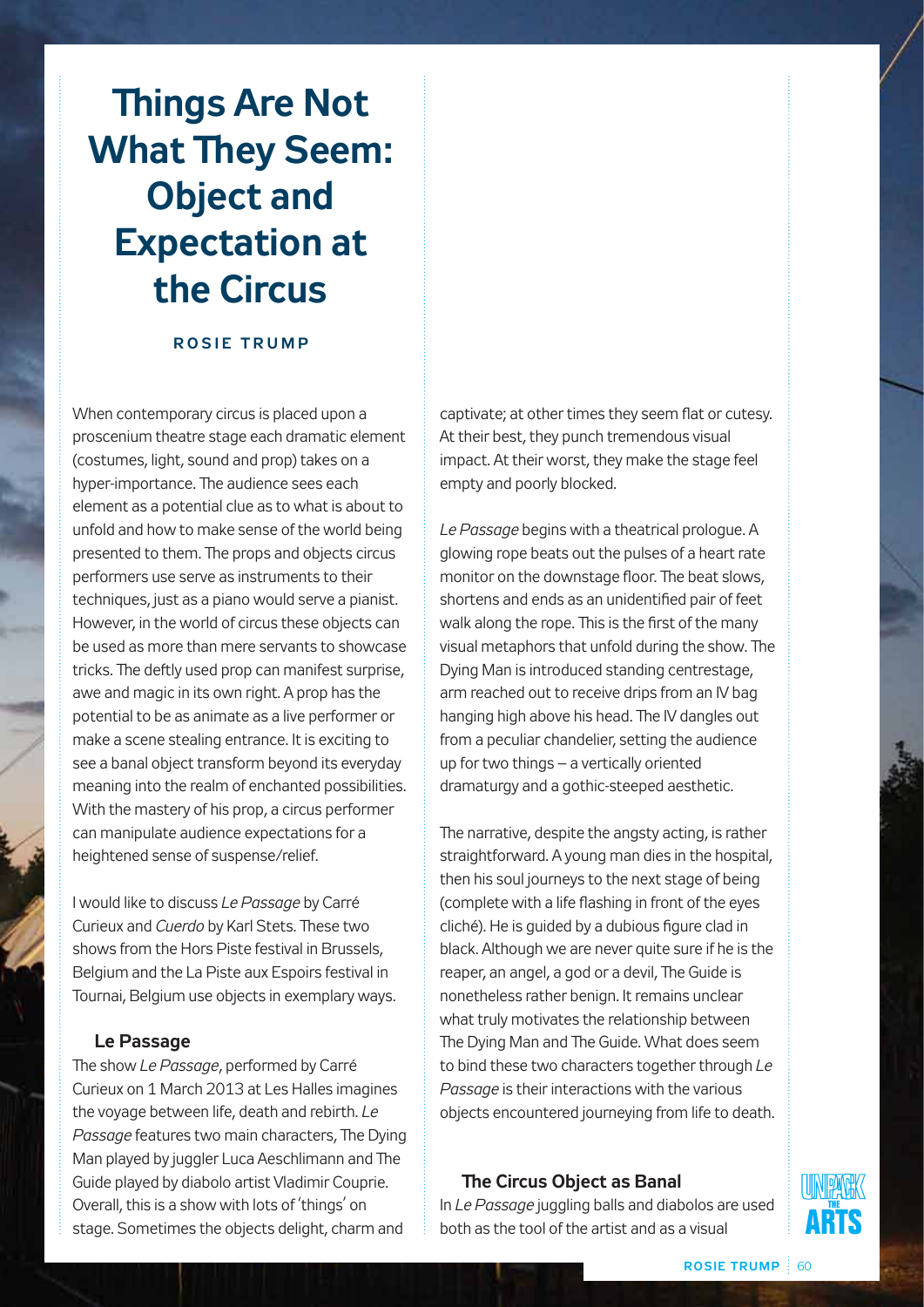metaphor. The circus object as a tool of the technique of juggling or of diabolo is executed with technical brilliance. However, in *Le Passage* the juggling balls and the diabolo spinning top actually deliver the weakest visual metaphor. These accessories (smartly appearing in the colour white) are meant to signify a universal experience. The 'juggling' of life choices; the 'balancing act' of life challenges thrown your way. Alas, in this instance the result is that the circus object comes to represent the obvious, the uncomplicated, the trite. The opportunity is missed for these tools to transcend their direct function. While the performer takes great technical risk with these objects, their narrative potential is actually left unchallenged and unexplored.

### **Video Projection as Prop**

Video media is incorporated into *Le Passage* at several different points. Each time the video provides supplemental images to the action occurring on stage. The first time video projection is utilised, it represents an out of body experience for The Dying Man. He sees himself projected in front of himself (as if reflected in a mirror), then floating above his body lying in a hospital bed, and then as an omniscient witness to the grief of his loved ones. The projection surface for the out of body sequence is a tall, narrow set piece, triangular shaped with one side covered in white fabric. This is a rather straightforward dramatic use of a projection surface, yet allows for an interesting 'doubling' of the main character.

The second instance of video projection serves as a life flashing in front of the eyes trope, but the moment is saved by the clever use of object. As The Dying Man is moving from the emotional phase of denial to the emotional stage of acceptance, a huge book drops from the sky. The Dying Man picks the book up to place it on a jumbo pedestal and the book suddenly flies open. Its pages expand up and out of the book, creating a piecemeal screen hovering above the characters. A photo album like video is projected onto the book's pages, highlighting cherished, embarrassing and loving moments from The Dying Man's life. The oversized book prop, which at first looks almost comical, instead contains a

very unexpected element. While the set up of the book falling from the sky seems to beg a St. Peter's 'Book of Life' moment, expectations are not met. Rather the audience is unpredictably manoeuvred into an interactive digital interpretation of seeing one's life flash before their eyes.

**The Everyday Object and Circus Magic** Before The Guide closes the big book, The Dying Man tears a small piece of paper from the book, symbolising his desire to carry with him a memento from his previous existence. He crafts a paper airplane out of the page. The paper airplane soars around the stage, triggering an avalanche of white paper to fall from above. The blank pages symbolize the collective memories from a lifetime. The paper avalanche certainly steals the scene and lays the ground (literally) for a beautiful sequence where the Dying Man juggles paper airplanes. The planes fly long, lofty circles around him as he sends them off into flight. In this scene, juggling becomes more than a skill for Aeschlimann. It transcends the act of managing several objects in the air and becomes the channel by which something splendid and tender is presented. Not to mention that the paper airplane juggling infuses the narrative with vital freshness.

The true highlight of *Le Passage* is the body washing ritual. The Guide washes the body of The Dying Man as he lays unconscious in a shallow, watery casket. The Guide crafts soap bubbles off of the Dying Man's prone body. Small bubbles evolve into larger bubbles, then small fog-filled bubbles give way for large-fog filled ones. In true circus fashion, the prouesse of this scene has the audience sitting on the edge of their seats, holding their breath to see what could possibly come next. An everyday item such as a soap bubble is transformed into a magical object. Couprie's skills shine during the body washing ritual and elevate far beyond the technical display. The body washing ritual provides the most dramatic visual impact of the entire show.

### **Cuerdo**

*Cuerdo* by Karl Stets, a show usually set outdoors, was performed 2 March 2013 at the La Piste Aux

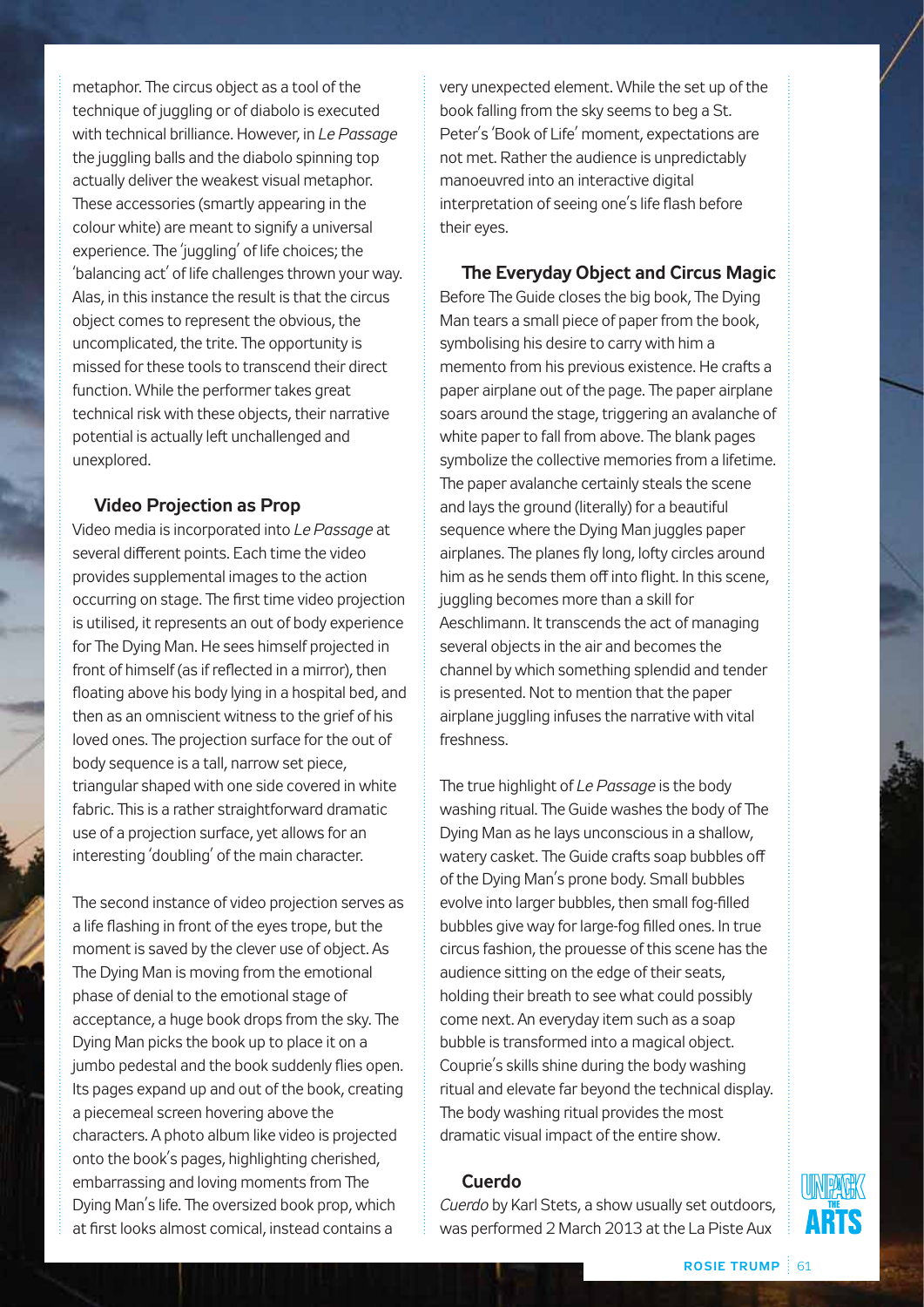

*Karl Stets – Cuerdo © nn*

Espoirs festival in Tournai, Belgium on a proscenium theatre stage. At the top of the show, Stets enters from a door in the back of the house and hobbles his way down the seating isle towards the stage carrying a cumbersome object on his back. With this non-traditional entrance setting the tone, *Cuerdo* is a show that intricately sets up and then defies expectations. *Cuerdo* revolves around Stets, an undeniably master performer, pulling bizarre items from a large suitcase, and interacting with them.

## **The Reveal**

A (literal) bag of tricks is the main prop of the performance. It sits for most of the show rather unglamorously in the centre of the stage. How and what is pulled from the bag, though, keeps the bag of tricks shtick from becoming just a hokey gimmick.

Stets removes a series of items from his big bag of tricks including a halfmetre long red rope, a cane-shaped pipe, mice traps, bells, and a fish line and hook. What unifies the seemingly random array of items is that each grows beyond what it first appears to be. The red rope is knotted,

unknotted and twisted into a pair of glasses. The cane houses a rope that slithers and dances like a snake. The duration for which Stets plays with each item is fairly long. He is able to sustain the audience's fascination with each prop by continually revealing each anew. He takes the time to develop the transformative potential of each object. Stets manoeuvres his objects to surprise and to represent something they are not. The magic is in how Stets sets up expectations with his props, and then manages those expectations. He may fulfil an expectation (or not) or take something in a completely unexpected direction. He keeps the audience eagerly guessing his next move.

### **Seeing Sound**

One of the first items removed from the bag is a megaphone with a long cable attached to a small tape player. Stets manually plays, rewinds, fastforwards and stops all the music for *Cuerdo* from this device. The result is a gritty, localised sound score; the musical composition for *Cuerdo* becomes an object in itself. The audience sees where the sound is coming from (the megaphone draped up and over a tall pole) and how it is being

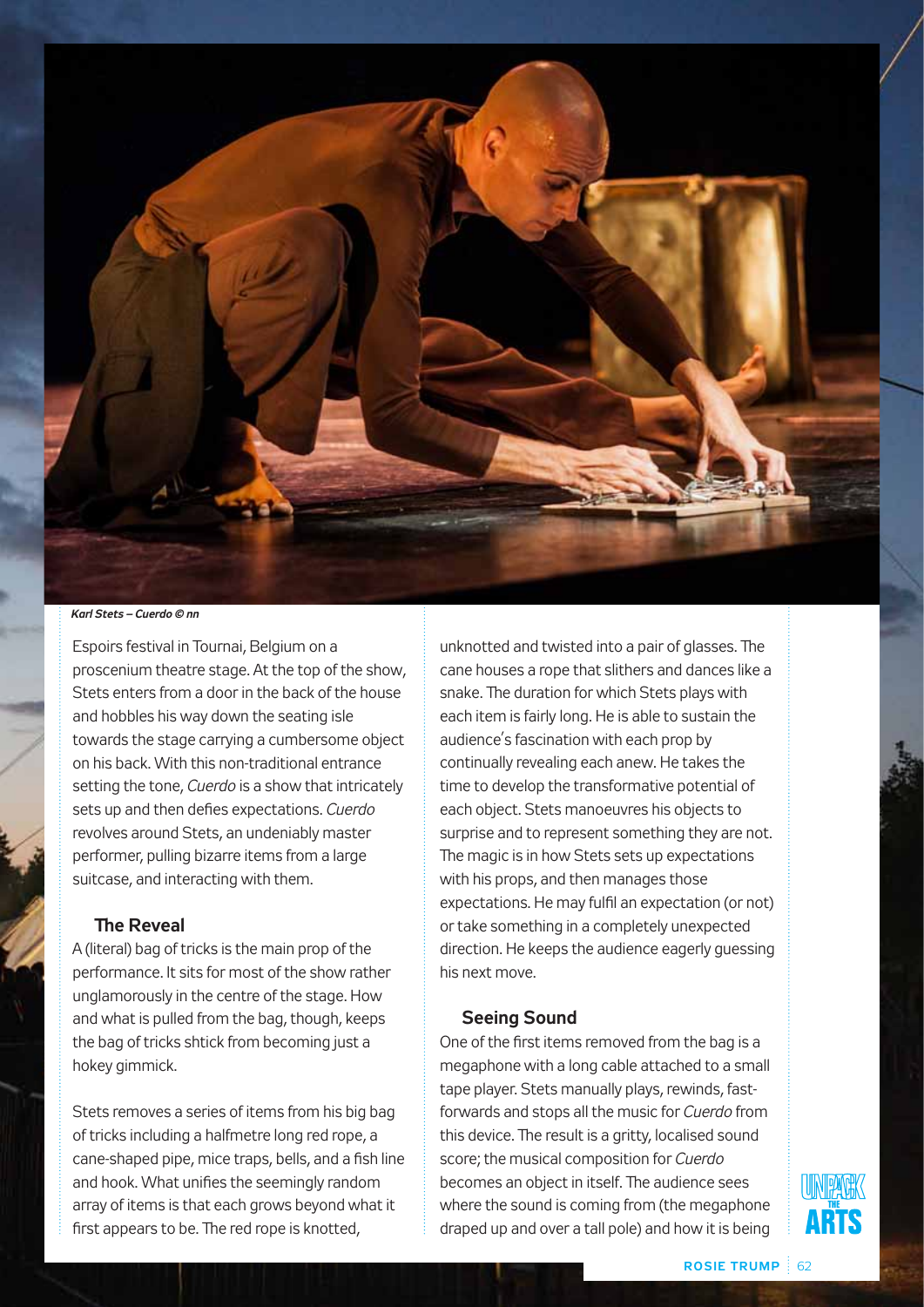changed (Stets controlling the device's buttons). On the street, this is obviously an act of necessity for self-containment. Yet when placed on the theatrical stage, it becomes an act of inversion. The magic of the theatre – with behind the scenes sound technicians and a discretely shrouded audio system – is not in use here; instead the performer is empowered to show the audience a deliberate aesthetic choice. He turns what we hear into a physical object to be seen and manipulated, just like any other prop pulled from his bag.

*Cuerdo* features a slackline routine that is a nice enough display of Stets' skills of balance. How Stets tweaks his routine with sound, though, makes seeing him performing on the slackline special. Stets ties two bells (one large and one small) onto his line before he mounts it. This produces a musical dimension to all of the action on the line. The audience hears a jingle with every micro quiver Stets produces. In this way, the inbetweens, the recovery, the preparations are highlighted, rather than just the main tricks performed on the slackline. Stets crafts sound into an observable object.

### **The Danger Element**

Stets establishes a tone of whimsy with his character's timid persona, yet bubbling under the surface of *Cuerdo* is something weird. Dangerous. Grotesque.

Midway into *Cuerdo*, Stets pulls a small sack full of mousetraps from his suitcase. He has the audience set the traps to trigger, then positions these familiar household items into a dangerous obstacle course. Blindfolded and standing on one foot, Stets side steps across the traps with the composure of a Buddhist monk – only moments later to purposely clap a trap closed on his tongue. In doing so he leverages the fresh relief the audience feels from his successful navigation of the mousetrap obstacle course into the empathetic shock they then experience watching his tongue snapped by a trap.

One of the last items Stets rummages out of his bag is a small wobbling fish hooked on a fishing line. Evoking the carnavalesque geek, Stets swallows the fish. He proceeds to wrap the line around his face, morphing himself into a disfigured monster. Gallivanting into the audience, Stets ensures his grotesque face can be seen close-up by all. At this point, the emphasis is turned inward as he manipulates his own body as a prop. His facial distortion is the ultimate display of the oddness riding under *Cuerdo*.

On the dramatic stage, the best objects incite wonder and surprise. They confront us with the unexpected. They leave us satiated, yet dreaming of the possibilities left unseen.

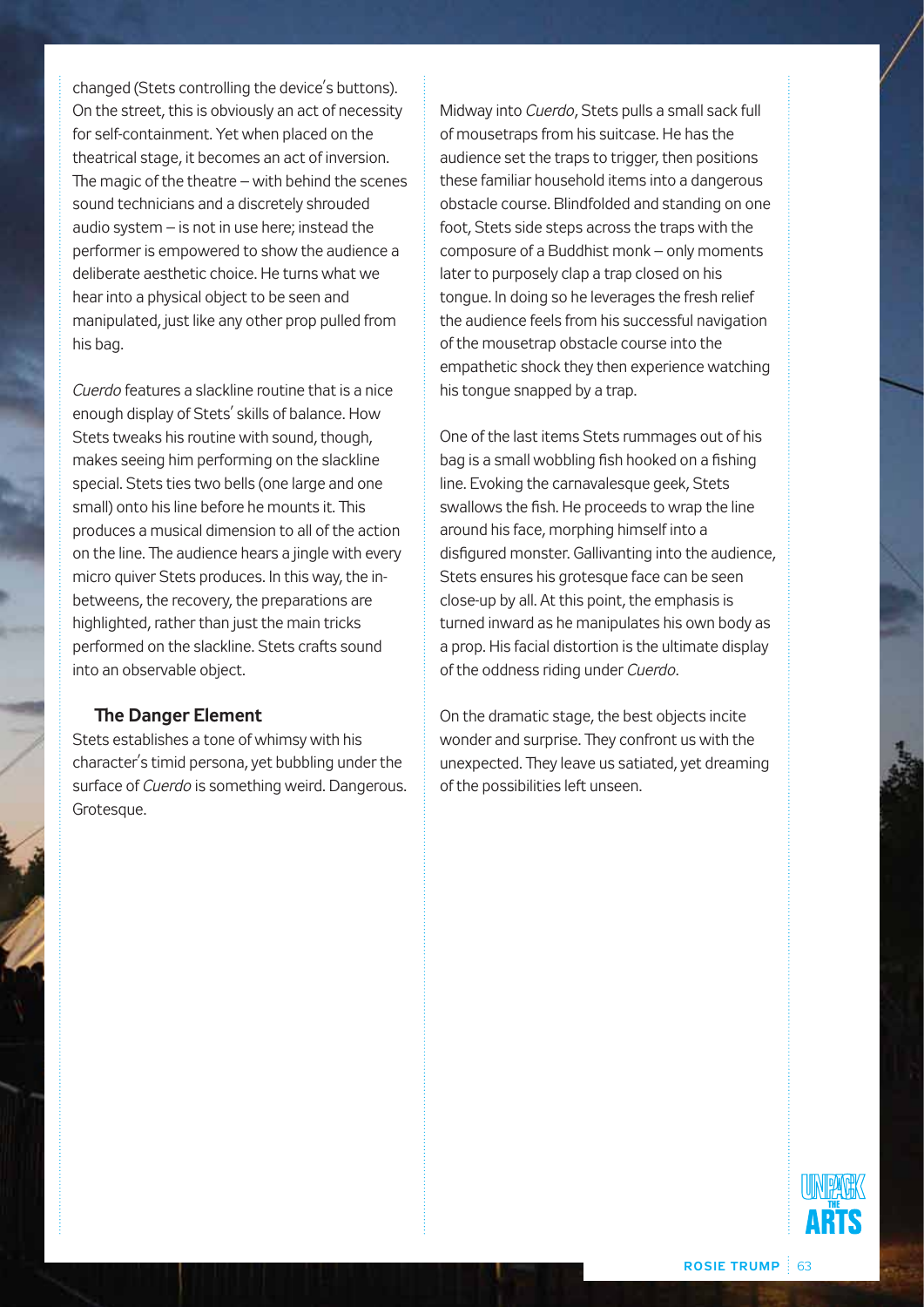# **Showbiz's Lonely Friars**

# **z i ta s á n d o r**

As part of the Unpack the Arts programme, ten journalists of seven nations were present in workshops between 28 February and 3 March 2013. The composition of the group provided for an interesting experience in collective thinking, as the cafeteria/office table of the Les Halles cultural centre in Brussels was populated by journalists of all classes and positions – from young beginners to those who have been working in the industry for decades.

The aim of the residency, part of an almost two year long project, was to raise the awareness critics (and through them audiences) have of contemporary circus, an artform which is neglected by the press in several countries. Through the residency's academic/historical presentations we learned – and later, during the performances, were convinced – that the circus is a swiftly developing world, one which pushes human performance to the limit, is full of tricks, and keeps pace with the changing shape of our present culture in a dynamic and clever way – whether the changes come from technological advancements or from the evolution of culture and showbiz.

# **Solos in the Circus**

In the five performances – seen across two festivals: Hors Pistes in Brussels, and La Piste aux Espoirs in Tournai – the 'old' classical elements of circus appeared from time to time as well (in different proportions of course, which determined much of the style of the performance). However, these new and contemporary circus productions are also strongly tied to dance, theatre and physical theatre, illusion and magic shows. The intertwining of the genres makes it difficult to define contemporary circus; however, with the demolition of boundaries these circus

# **A szórakoztatóipar magányos szerzetesei**

# **z i ta s á n d o r**

Az Unpack the Arts program keretében, a 2013. február 28. és március 3. közé szervezett workshopon hét nemzet tíz kulturális újságírója volt jelen. A csapat összetétele biztosította az együtt gondolkodás érdekességét, ugyanis a fiatal, szinte kezdőtől a már több évtizede a pályán lévő, gyakorlott szeműig mindenféle rendű és rangú újságíró ülte körül a brüsszeli Les Halles kulturális központ ebédlőjének/irodájának asztalát.

A majd kétéves projektbe illeszkedő workshop célja a kritikusok (és rajtuk keresztül a nézők, a közönség) figyelmének felhívása a kortárs cirkuszra, mellyel számos országban a szakmai sajtó csak alig foglalkozik. A bevezető elméletitörténeti prezentációk során előbb tudomást szereztünk, majd az előadásokon meg is győződtünk arról, hogy a cirkusz egy rohamléptekkel fejlődő, az emberi teljesítőképesség határait próbára tévő, trükkökkel teli világ, ami dinamikusan és ötletesen tart lépést jelenünk minden irányú változásával, az újabb és újabb technikai eszközök megjelenésétől kezdve a szórakoztatóiparban végbemenő változásokig.

# **Szólók a cirkuszban**

A Les Halles által szervezett programsorozaton és a Tournaiban megrendezett *La Piste aux Espoirs* fesztiválon látott öt előadásban a "régi", klasszikusként emlegetett cirkusz elemei is föl-föl tűntek – eltérő mennyiségben persze, ami nagyban meghatározta az előadás jellegét –, ám ezek az új és kortárs cirkusz kategóriájába sorolható produkciók erős szálakkal kötődnek a tánchoz, színházhoz és a fizikai színházhoz, a bűvészethez, varázsláshoz. Az előadói műfajok egymásba kapcsolódása nehézkessé teszi a műfaji meghatározást, ugyanakkor a határok

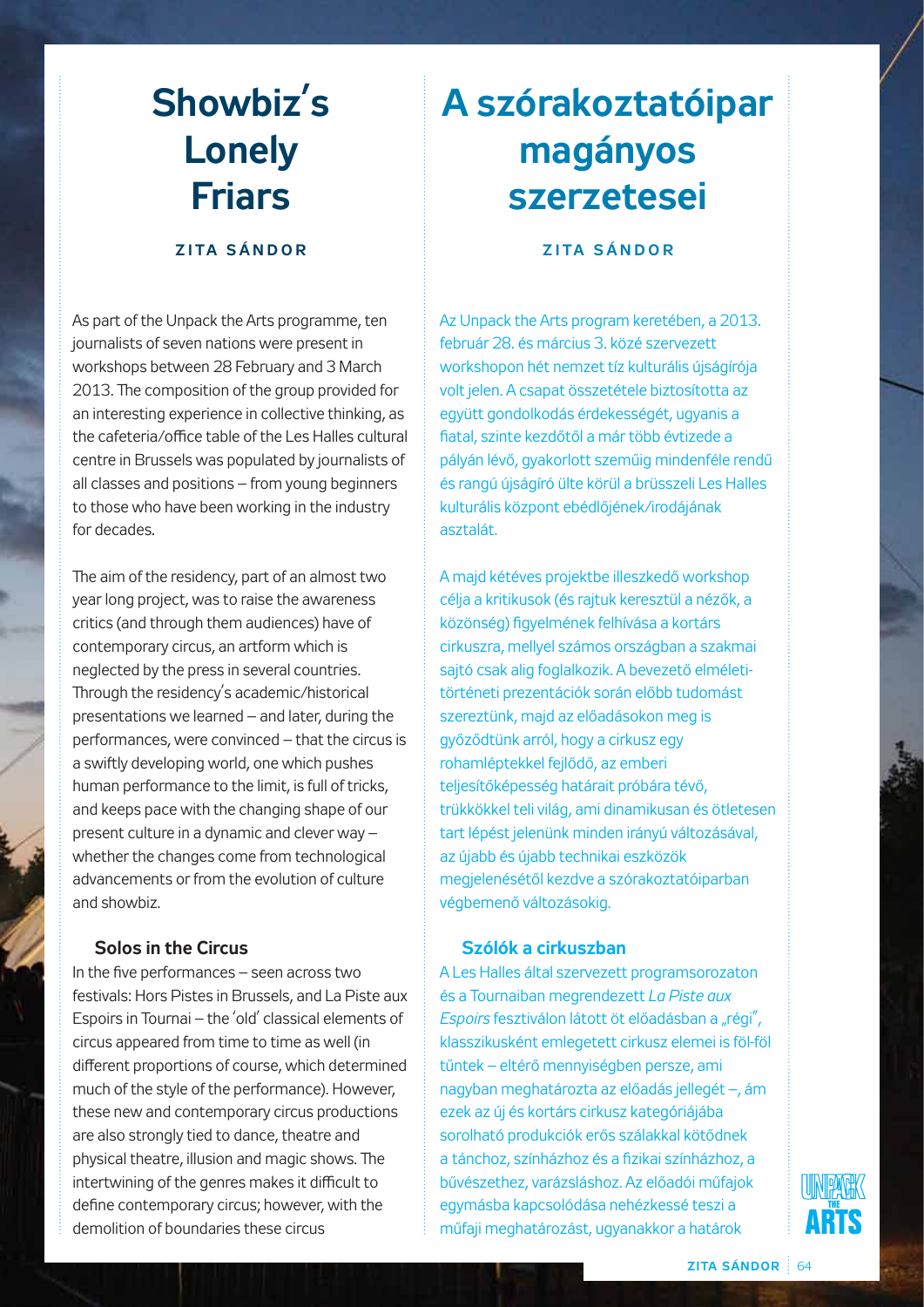performances (which carry on a dialogue with contemporary arts) give a diverse yet complete experience.

From the shows we saw at the two festivals it was the solo circus performances that were particularly exciting to me: the loneliness of circus performers, the creation process for solo performances, the help or even the lack of help from an invisible/visible partner. There are typically no dramaturgs or playwrights in circus, sometimes not even a director (which sometimes happens with theatre performances as well). And if we find any of these in circus, most of the time they only help at the end of the creative process, as an 'outside eye'. The creators of the four shows I saw had to work without the help on an outside eye. These productions were created independently, walking their own inner paths.

The solitude of the performers on stage manifests differently in these shows – some of it is apparent, some is actual. Solitude does not mean loneliness. It is interesting to investigate the possible stages of solitude we witnessed in the four performances, and one may be curious whether the artist facing the audience alone is taking more risk when they are all alone or when they are (also) dependent on a partner who is reacting in the background as they follow the performer's movements and tricks. Taking risks is an essential component of the circus, but it's the quality and method of risk that determines the nature and texture of a performance.

### **Stage Manager and/or Helper**

Jean-Paul Lefeuvre started his carrier at Archaos, which played a significant role in initiating a new wave in circus history. Starting in dangerous and spectacular productions that filled huge arenas he performed on smaller and smaller stages until arriving, for his show *Ni Omnibus*, at a tiny 4m2 area offering a mere 8m<sup>3</sup> space. The location, a cube made from wooden boards, reminded me of the inside of a smaller bus cut in half – because of the sound effects, because of Jean-Paul Lefeuvre's imitation of driving, and because of the film projected on the screen that was installed at the back of the box and which functioned as a rear view mirror. After switching from the role of the

megszűnésével sokrétű, teljes élményt nyújtanak a kortárs művészetekkel párbeszédet folytató cirkuszi eladások.

A két fesztivál felkínált produkcióit látva számomra különösen izgalmasnak a cirkuszi szólók körül felmerült kérdések tűntek: a cirkuszi művészek színpadi magánya, az egyetlen szereplős előadások létrejöttének folyamata, a láthatatlan-látható társ segítsége, vagy éppen hiánya. A cirkuszban nincsenek dramaturgok vagy szövegkönyv/forgatókönyv írók, rendezőt sem találunk mindig (mint ahogy ez előfordulhat színházi alkotások esetében is), ám ha van, az esetek többségében az alkotófolyamat végén, mint valami külső szem segíti az előadóművészeket. A megtekintett négy szólóelőadáson az alkotó(k) tényleges külső szem segítsége nélkül dolgoztak – önállóan létre hozott, egy belső út megtételéből következő produkciókról van tehát szó.

Az előadók színpadi magánya eltérő jellegű, néhányuké látszólagos, másoké tényleges; a magány nem feltétlenül jelent egyedüllétet. Érdekes megvizsgálni, hogy a magány milyen lehetséges fokozatait láthattuk a négy előadásban, s azon is el lehet morfondírozni, hogy a magányosan közönség elé lépő művész vajon akkor vállal nagyobb kockázatot, ha teljesen egyedül van, vagy akkor, ha a háttérből, az ő mozdulataira, mutatványaira rákapcsolódóráhangolódó társától (is) függ. A kockázatvállalás a cirkusz esszenciális összetevője, minősége és módja adja meg egy-egy előadás jellegét, textúráját.

## **Ügyelő és/vagy segítő**

Jean-Paul Lefeuvre az új cirkuszi hullám megindításában jelentős szerepet vállaló Archaosban kezdte karrierjét. A hatalmas arénát betöltő veszélyes és látványos produkciókban töltött évek után egyre kisebb területű színpadokon dolgozott, s eljutott egy egészen pici, 4 m<sup>2</sup> alapterületű, mindössze 8 m<sup>3</sup>-nyi helyet biztosító térig. A helyszín egy farostlemez oldalú kocka, mely egy kisebb busz félbe vágott belsejére emlékeztet, főleg a bejátszott hangeffektek és Jean-Paul Lefeuvre vezetést imitáló mozdulatai, valamint a visszapillantóként funkcionáló, a doboz belsejében felfüggesztett képernyőn vetített

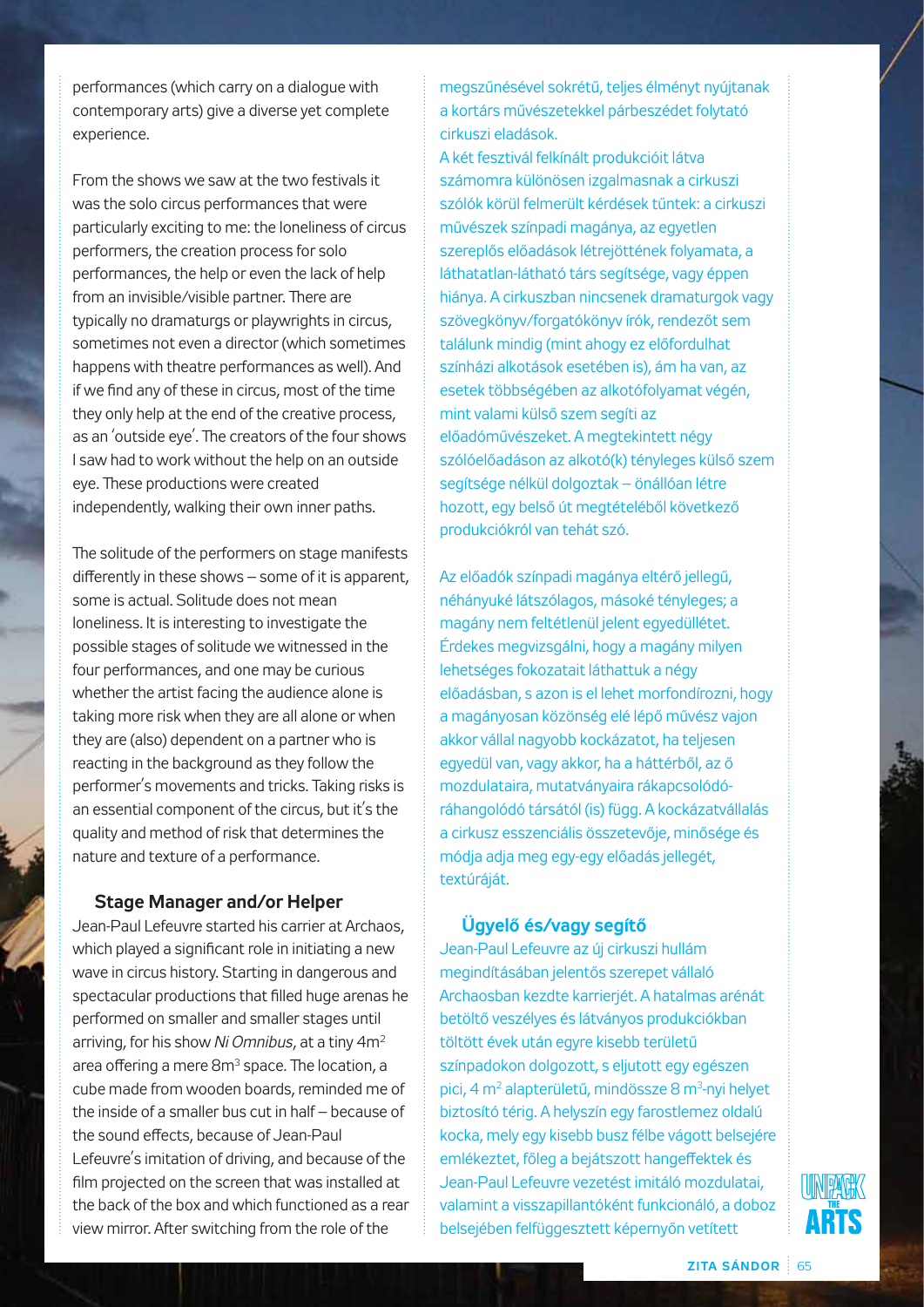bus driver to a jolting passenger and leaving behind the illusion of the bus interior, the artist starts to perform circus tricks: juggling with boxes, tightrope walking, performing pole tricks and acrobatic feats.

Jean-Paul Lefeuvre is not all alone, even though we can only see him on the stage. The other half of the two-man company is Didier André, who is standing behind the audio-mixer and does all the technician's tasks, controlling video spots, and timing the music, the light and the sound effects. At some point it becomes clear that he is as skilled an artist as his partner on stage: he throws the broom into the box with stunning precision. His sudden but precise and determined throw proves that he is not only an operator of the technical apparatus but a helper who knows the difficulties and essence of stage work and connects to the artist's job. The idea and realisation of *Ni Omnibus* is Jean-Paul Lefeuvre's, yet a supportive partner is constantly next to him, who, with his presence and attention, provides a sense of security (and in case of an error he adjusts technology to the events, or he can even hide unwanted incidents).

After each trick the clown played by Lefeuvre seeks out the audience with his sad eyes and his mouth turned down, and, after gaining trust and empathy, he starts to undress. His pieces of clothing land in different spots on the box via small tricks, while Lefeuvre remains in the confined, almost claustrophobic space in his black underwear. On the one hand the almost naked body lends a strange, melancholic tone to the performance, because the audience sees an ageing body with evident signs of wrinkles in skin that has lost most of its tightness – yet at the same time skin which covers a flexible body in perfect condition, and muscles that easily obey their owner during the acrobatic tricks. On the other hand the clown becomes truly lonesome by taking off his clothes. Without clothes one cannot wink to the helper outside, so Lefeuvre becomes isolated from André's secure proximity and emphasises the differences between the two of them.

jelenetsorok miatt. A buszsofőr szerepének a zötykölődő utasra cserélését követően, a buszbelső illúzióját maga mögött hagyva, cirkuszi mutatványokat ad elő: dobozokkal zsonglőrködik, kötélen jár, rúdon forog, akrobatikus számokat mutat be.

Jean-Paul Lefeuvre nincs teljesen egyedül, habár a színpadon csak őt látni. A kétszemélyes társulat másik fele, Didier André egy keverőpult mögött állva, a nézők szeme előtt végzi a technikusi feladatokat, irányítja a videó bejátszásokat, időzíti a zenét, a fény- és hangeffekteket. Egy ponton világossá válik, hogy ő is ugyanolyan képzett művész, mint a színpadon lévő társa: szembeötlő pontossággal dobja be a partfist a dobozba. Hirtelen, ugyanakkor centiméterre pontos, határozott dobása bizonyítja, hogy nem csupán a technikai apparátust kezelő ügyelőről, hanem a szakma, a színpadi munka nehézségeit és mibenlétét ismerő, ezért az előadó munkájára rácsatlakozó segítőről van szó. Az ötlet és a megvalósítás Jean-Paul Lefeuvré, ám mindvégig mellette áll egy támogató társ, aki jelenlétével, figyelmével a biztonság érzetét nyújthatja (s az esetleges hiba esetén a színpadi eseményekhez igazíthatja a technikát, akár el is leplezheti a be nem tervezett eseményeket).

A Lefeuvre játszotta bohóc minden egyes trükk után szomorú szemeivel és lefelé görbülő szájával kitekint a közönségre, s a bizalom és az empátia megszerzése után elkezd vetkőzni. A ruhadarabok apró trükkökkel kerülnek a doboz különböző pontjaira, míg Lefeuvre végül fekete alsónadrágban marad a szűkös, majdnem klausztrofobikus térben. A szinte meztelen test egyrészt furcsa, melankolikus tónust kölcsönöz az előadásnak, hiszen egy öregedő testet látni, amin egyértelműen mutatkoznak a feszességéből sokat vesztett bőr ráncai, s ami kiváló kondícióban lévő, akrobatikus mutatványoknak könnyedén engedelmeskedő izmokat, ruganyos testet takar. Másrészt a ruhák levételével igazán magányossá vált a színpadi bohóc. Ruha nélkül nem lehet barátilag rákacsintani a kinn álló segítőre, így Lefeuvre leválik André biztonságot adó közelségéről, a kettejük közti különbséget nyomatékosítja.



The uncovered parts of the skin emphasise the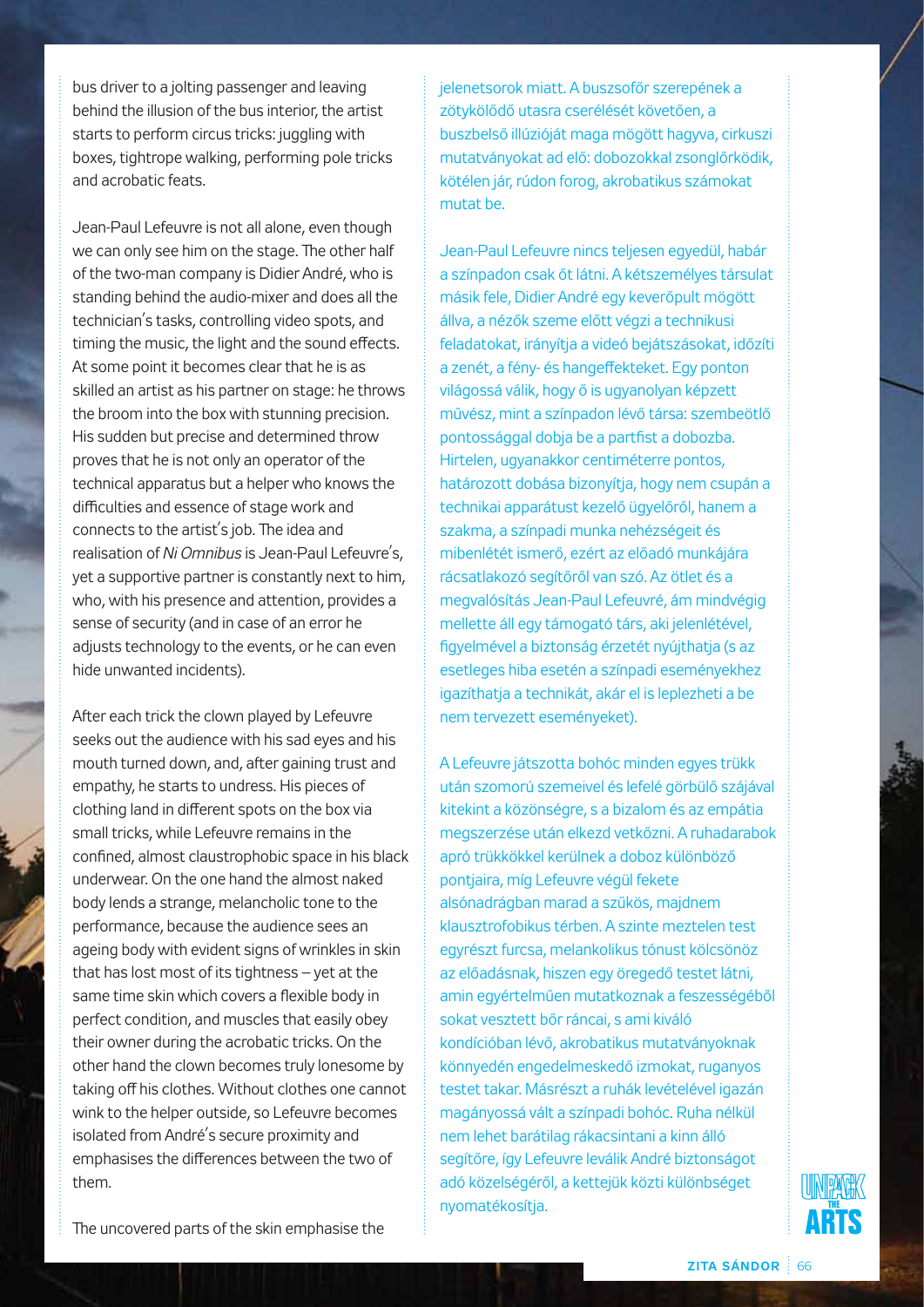vulnerability and fragility of the body, and enhance the bareness and clarity in this small space: the acrobat only uses some very simple objects, just as he wears a rather simple costume – his own body. The pursuit of barrenness and simplicity can be detected in André's presence as well: the artists almost reveal themselves as they show the technical background, not hiding any tricks, everything happening before our eyes. The bus driver who appeared at the beginning of the show embarks on an inner journey, instead of driving miles and miles, in a space that becomes more and more intimate and lonesome.

### **Mystery Mastery**

Claudio Stellato's production *L'Autre* can keep the audience in continuous excitement and amazement for almost an hour. The artist only 'appears' to be alone on stage, yet his solitude is unquestioned in the first part of the performance. His body almost coalesces from a box that stands on tiny legs. The parameters and mobility of the box, standing on an illuminated rug in the middle of the room, are made perceptible and measurable to the audience through Claudio's own body. The proportions of the box's sides can be observed in comparison to his legs, torso and arms, and the audience can see where the artist puts his weight to balance for seconds or even minutes on the edge of the box. The space lost in the dark background becomes suspicious when Claudio pushes his long, lean body into the box, and, while he is behind the closed door, the folds of the red carpet seem to rise – but as the living body leaves the box, the carpet becomes completely lifeless and still, as if the last few moments were just a mirage, a false experience of eyes staring at the darkness.

A bit later the light illuminates a huge wooden box at the back end of the carpet – big enough to swallow a human body. The box starts to waggle menacingly, yet it does not fall over in spite of its rocking. From this point on, Claudio and the boxes start a surreal game where the living body and the inanimate objects slide into a world governed by rules unknown to us. Body and object forget the law of gravity from time to time, yet you never know when they are bound by the rules of one or the other world. The audience is overcome by a

A szabadon hagyott bőrfelületek a test sebezhetőségét, törékenységét hangsúlyozzák, s ebben a kicsi térben a lecsupaszítottságot, letisztultságot fokozzák: az akrobata csupán néhány nagyon egyszerű tárgyat használ, ugyanúgy, mint ahogy testét is egy nagyon egyszerű jelmezbe bújtatja. A lecsupaszítottságra, egyszerűségre való törekvés André jelenlétében is tetten érhető: a művészek szinte leleplezik magukat, megmutatják a technikai hátteret, nem rejtenek el semmilyen trükköt, minden a szemünk előtt történik. A produkció elején megjelenő buszvezető kilométerek megtétele helyett belső utazást jár be, egy fokozatosan intimmé és egyre magányosabbá váló térben.

#### **Titokzatosság mesterfokon**

Claudio Stellato produkciója majd egy órán keresztül képes a nézőt folyamatos izgalomban és ámulatban tartani. A cirkuszművész csak "láthatólag" van egyedül a színpadon, az előadás első szakaszában meg sem kérdőjeleződik magányossága. Egy apró lábakon álló dobozzal szinte összenő a teste, a terem közepére tett és megvilágított szőnyegen a doboz paramétereit, mozgathatóságát a nézők számára saját testén keresztül teszi érzékelhetővé, megmérhetővé. Megfigyelhetőek a doboz oldalainak a lábához, törzséhez, karjaihoz mért arányai, s azt is látni, hogy testsúlyát hová helyezve válik lehetségessé a doboz élén hosszú másodpercekig, szinte percekig tartó egyensúlyozás. Gyanússá akkor válik a sötét háttérbe vesző tér, mikor Claudio hosszú, vékony testét belepréseli a dobozba, s míg a bezárt ajtó mögött kuksol, addig a vörös szőnyeg redői mintha megemelkednének – ám ahogy az élő test kilép a dobozból, a szőnyeg újra teljesen élettelen és mozdulatlan, mintha az előző néhány pillanat csak káprázat, a sötétségbe meredő szem téves tapasztalata lett volna.

Kicsivel később a fény a szőnyeg hátsó vonalán elhelyezkedő, egy emberi testet is benyelni képes, hatalmas fadobozt világít meg. A doboz vészjóslóan inogni kezd, ám kilengései ellenére mégsem dől el. Ettől a ponttól kezdve Claudio és a dobozok szürreális játékba kezdenek, mely során az élő test és az élettelen tárgyak át- meg átcsúsznak egy számunkra ismeretlen szabályoknak engedelmeskedő világba. A test és

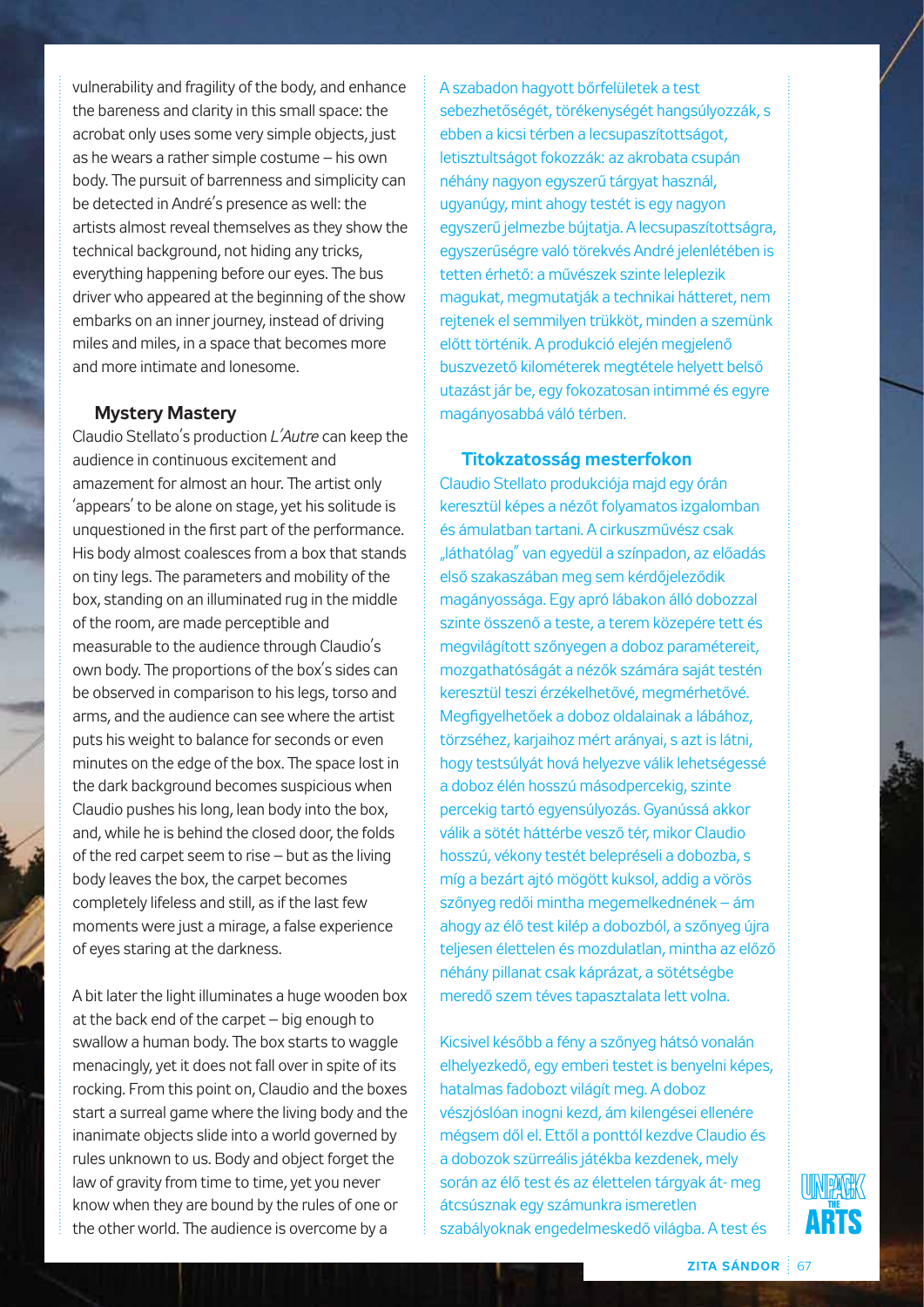

*Claudio Stellato – L'Autre © Martin Firket*

constant (yet entertaining) tension – an excitement – where every second holds unexpected and dangerous movement.

The performance of the almost magical stage movements, combining the elements of circus, physical theatre and dance, would have been impossible to achieve without another person hiding in the darkness, behind the scenes, or to be more specific, on the edges of the space. Martin Firket, who only appeared at the curtain call, works at least as hard as Claudio during the performance. It is not a mere coincidence that the two men are about the same height, and wear very similar costumes, hairstyles and beards.

*L'Autre* evolved into its current form after a three year long research period, and the two creators did not take part in other projects during this time. The precision of the performance and its openness to endless interpretation is the result of this long research, during which the two men worked toward the final performance by observing each other and recording themselves on video. As they told us, they left out several elements from the final version after finding that

a tárgy olykor elfeledkezik a gravitációról, ám sosem tudni mikor vannak egyik vagy másik világ megszabta szabályok között; egy állandó (szórakoztató) feszültség, izgalom keríti hatalmába a nézőteret, minden pillanat váratlan és veszélyes mozdulatokat ígér. A varázslat határát súroló, a cirkusz és a fizikai színház, a tánc eszközeit felhasználó színpadi tevékenységsor végrehajtása lehetetlen lenne egy másik, a kulisszák mögött, pontosabban a tér szélein mozgó, sötétségbe bújó társon kívül. A csupán tapsnál előbukkanó Martin Firket legalább annyit dolgozik az előadás egész ideje alatt, mint Claudio, s az sem véletlen, hogy a két egyforma magasságú férfi igen hasonló ruházatot, sőt hajat, arcszőrzetet visel.

*A másik* – *L'autre* – című produkció három évig tartó kutatómunka után kapta meg a jelenlegi formáját, s ezen kívül másik, párhuzamos projektben nem is igen vett részt a két alkotó. A sallangtalan és tűpontos, végtelen számú értelmezési lehetőségnek teret adó előadás hosszas kutatás eredménye, a két férfi egymást figyelve, illetve önmagukat videóra véve jutott el a bemutatásra szánt állapotig. Elmondásuk szerint

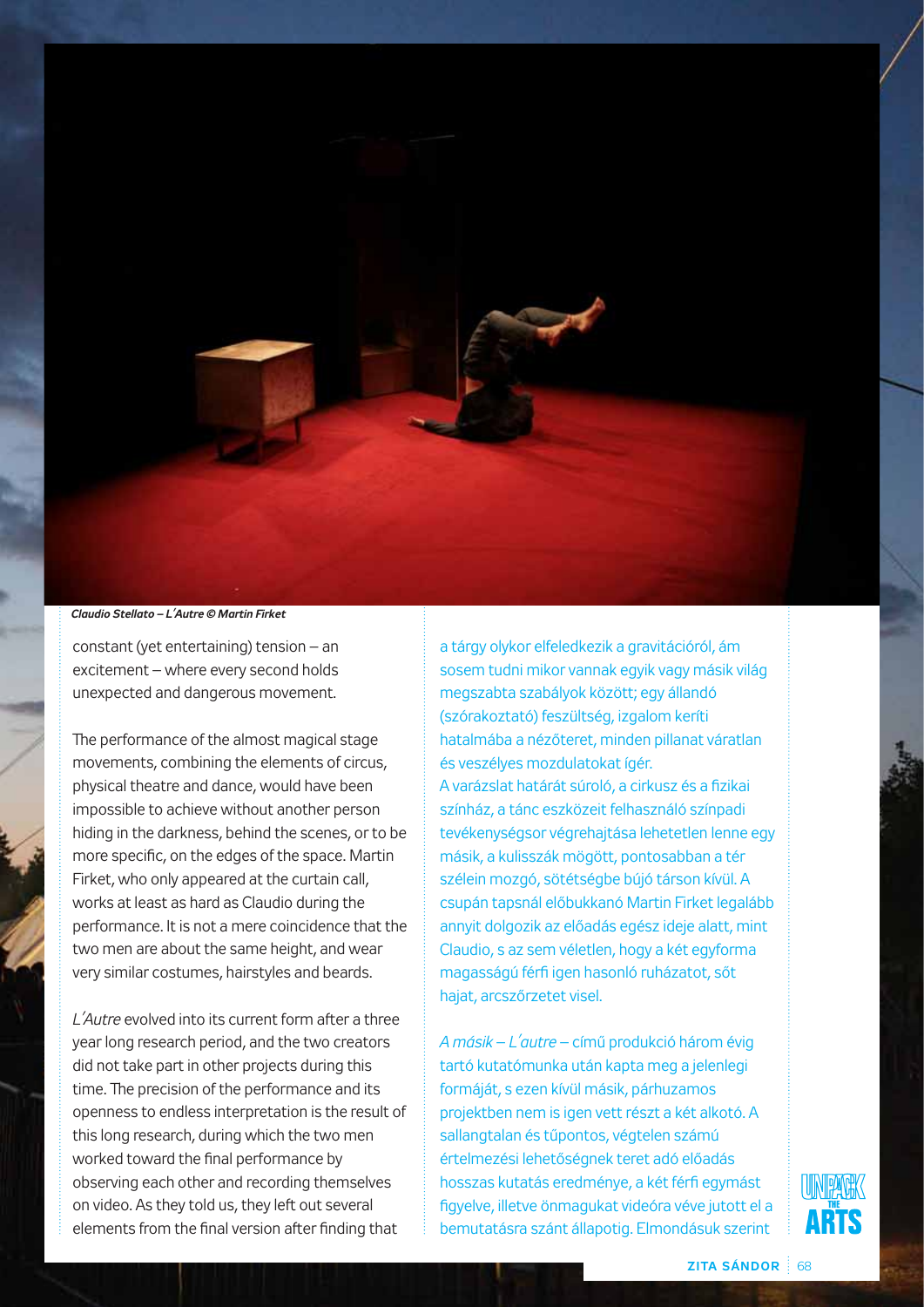music and certain pieces of choreography were unnecessary. The production was created without any outside help or significant technical equipment. The props were created and the lights were set up by Claudio and Firket themselves. They withdrew from themselves and from the production everything that was unnecessary or was not a consequence of the dynamics of the piece's consecutive moments in an almost ascetic way, so the result was exceptionally pure. Their ascetic way of mind and the effect of this on their everyday life is demonstrated by the fact that Claudio only eats vegetables on the day of the show, so as to keep his body properly light and airy.

The idea and the initial etude was Claudio's; however, most of the work was done by both of them. Firket helps Claudio in the birth of magic, yet his job is carefully hidden from prying eyes – his exact work is unknown and one can only guess later that he was seen for moments in some of the episodes. The particular world created by the two of them, their linked solitude, is the most important component of their calculated and precise performance. They have to tune into each other extremely well, which is only made possible by their long-lasting, isolated work process, and their equal faith in this joint venture.

# **The Cunning Trick Grabber**

The solitude of Karl Stets is actual. In his performance *Cuerdo* he is the only artist; there is no visible or hidden creative partner. He arrives to his performance with a huge backpack, wading through the auditorium to the stage. Stets then works on an empty stage with the objects that he digs out from his bottomless baggage – one object at a time, so his performance can easily be divided into sections. Between the sequences (first with the bag, then later with some mousetraps, shorter and longer ropes, a puppet, a fake fish and hook) he operates the music himself with quickly installed audio equipment: selecting the right music, slowing it down or making it faster, is part of the stage performance.

With his slim and agile body Stets presents a harmonious sequence of movements, as if his inner self were in a meditative state. Despite the

számos elemet kihagytak a végső változatból, a zene vagy bizonyos jól megcsinált koreografikus alakzatok szerepeltetését nem találták eléggé indokoltnak. Az előadás bármiféle külső segítség, komolyabb technikai felszerelés bevetése nélkül jött létre; a kellékeket maguk készítették, s a világítást is ők állították be. Szinte aszketikus módon vontak meg magunktól és az előadástól mindent, ami esetleg indokolatlan, vagy nem szervesen az egymásra következő pillanatok dinamikájából született, így lett az eredmény rendkívül letisztult. Aszketikus beállítottságukat, belső felkészülésük komolyságát, életvitelükre való hatását mutatja, hogy Caludio az előadások napján csak zöldségeket eszik, hogy megfelelően könnyű és levegős maradjon a teste.

Az ötlet és a kiinduló etűd Claudióhoz köthető, ám a munka nagy részét ketten végezték. Claudiót Firket segíti hozzá a varázslat megszületéséhez, munkája azonban gondosan el van rejtve a kíváncsi szemek elől – nem tudni, hogy mi a feladata, s azt is inkább csak utólag lehet sejteni, hogy néhány pillanat erejéig őt is láttuk a színpadon. Közösen létrehozott sajátságos világuk, kettősük összekötött magánya a centire és másodpercre kiszámolt előadás legfontosabb alkotóeleme. Rendkívül egymásra kell hangolódniuk, aminek lehetségességéhez nagyban hozzájárul a kettejük vállalta hosszan tartó elszigetelt munkafolyamat, s a közös vállalkozásba vetett hit.

### **A leleményes trükkhalmozó**

Karl Stets színpadi magányossága tényleges, *Cuerdo* című produkciójában ő az egyetlen szereplő, nincs megmutatott vagy eltitkolt, vele utazó alkotópartnere. Belső figyelmet és magányos elmélyültséget sugárzó előadására egy nagy utazótáskával a hátán érkezik, a nézőtéren keresztülgázolva jut el a színpadig. Karl Stets az üres színpadon a feneketlenség illúzióját nyújtó táskából kibányászott tárgyakkal dolgozik – egyszerre csak egyfajta eszközzel, így könnyedén szakaszokra bontható előadása. Az először magával a táskával, majd egérfogókkal, hosszabb és rövidebb kötelekkel, bábbal, csengőkkel, műhallal és horoggal előadott szekvenciák között egy sebtiben összeállított kis hangberendezés segítségével maga irányítja a zenét: a színpadi

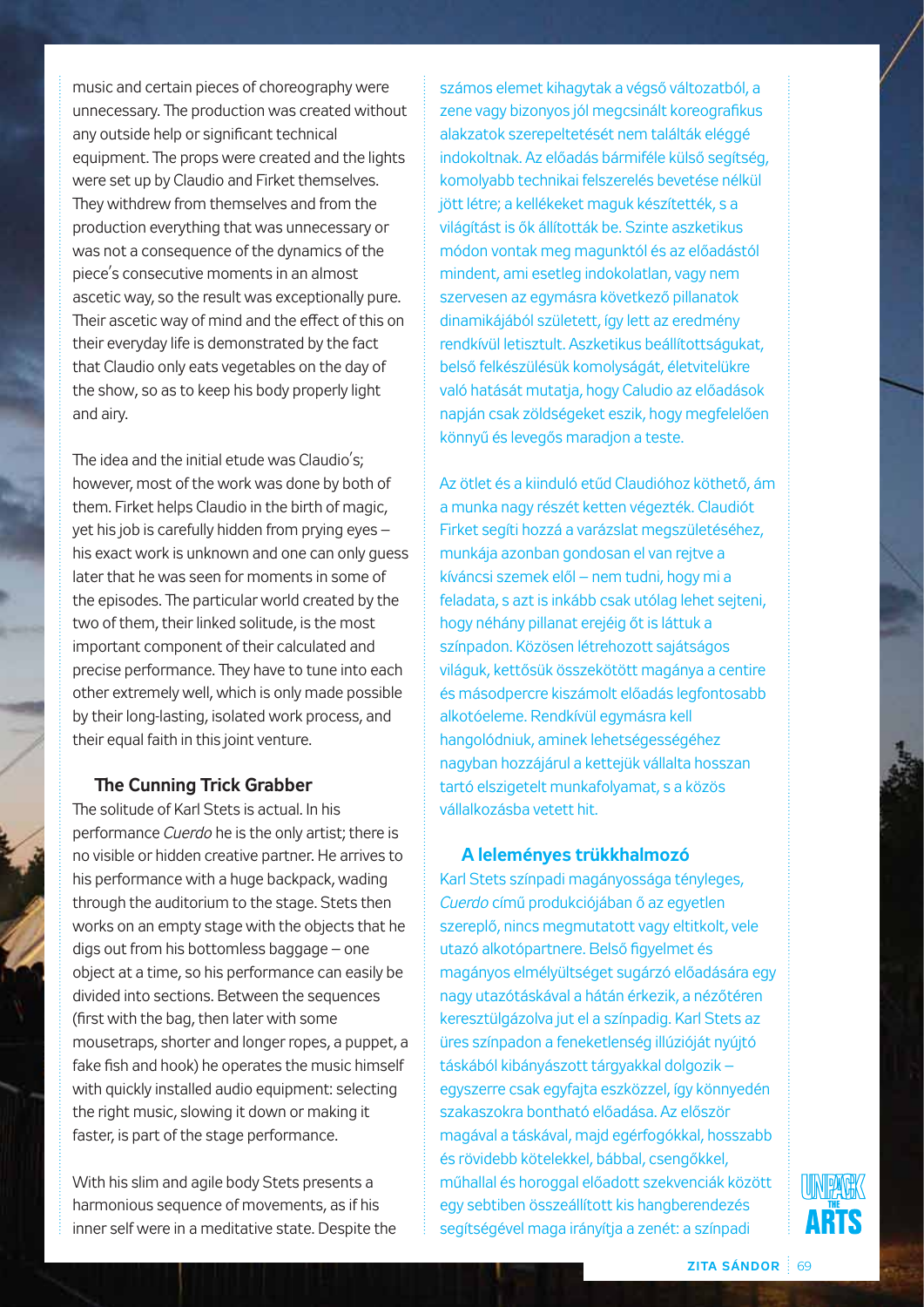fact that he several times makes direct contact with the audience (he gives the mousetraps to audience members, and later climbs over the theatre's seating with his face tied up in, and disfigured by, fishing line), he remains detached – plunges into himself rather than seeking relationships or revealing himself. He tries to present the continuous, ever more difficult tricks in his own characteristic way, using all the different qualities of his instruments.

The audience may enjoy watching Stets walk across a slack rope with bells hanging from it, but certain other scenes are too long. These tiny losses of proportion may be the consequence of the lack of an outside observer or supervisor – Stets has been working and travelling alone for years now, though his solitude is relative as the lights and the music were designed by other artists. From the moment of the premiere, however, the presentation, the timing and the proportions within the sequences have been totally up to him. We can learn something about the temperament of the artist himself as we look into *Cuerdo*'s cleverly assembled world, watching Stets almost dancing through it with his floating, meditative movements.

# **The Hermit with a Tent**

*L'Homme Cirque* is a real one-man show. David Dimitri worked in several companies for many years before deciding to follow his own path and establish his one-man circus. His act is a circus performance in the traditional style: once an acrobat, he presents circus sketches one after the other, such as acrobatic acts, riding tricks, tightrope walking and somersaults. The difficulty of the different tricks increases, the tension grows due to several intentional errors, and the performer only arrives at the end of a sequence after a long preparation. The 'big trick' is also withheld until the end of the production.

Dimitri is the master of creating an atmosphere: he introduces all of his tricks with huge smiles as he looks at the audience patiently; his gestures even react to children's interjections. He does everything by himself: he sets the next music track, he moves the scenery; he is a circus artist

játék része a számok váltogatása, lassításuk vagy gyorsításuk.

Karl Stets vékony és mozgékony testével harmonikus mozgássorokat mutat be, mintha bensője az előadás ideje alatt meditációs állapotban lenne, s annak ellenére, hogy többször közvetlen kapcsolatba lép a közönséggel (odaadja az egérfogókat a nézőknek, összekötözött arccal bemászik a sorok és a székek közé), mégis távolságtartó marad – sokkal inkább önmagába merülő, mint kapcsolatokat kereső vagy feltárulkozó. Az egymást követő, fokozódó nehézségű, tulajdonképpen előre sejthető trükköket igyekszik egyéni, csak rá jellemző módon előadni, egy-egy eszköz tulajdonságainak miden dimenzióját számba veszi.

A két rúd közé kifeszített, csengőkkel felszerelt kötélen való járását még szívesen elnézné az ember, a rövidke kötéldarab kígyóként való szerepeltetése viszont túlságosan hosszúra nyúlik. Az aprócska aránytévesztések a külső, felügyelő szem hiányából fakadhatnak – évek óta egyedül utazik előadásával, ám Stets magánya mégis viszonylagos, hiszen fényeket és a zenét más művészek segítségével állította be –, a bemutató pillanatától kezdve az előadásmód, a tempó és a szekvenciákon belüli arányok csak rajta múlnak. Az előadó alkatáról is megsejthetünk valamit, míg egy izgalmas, igazán találékony elemekből összerakott, szinte táncoló- "lebegő", meditatív mozdulatokból megkonstruált világot látunk magunk előtt.

### **A sátras remete**

A *L'Homme cirque* igazi magánszám, Oneman Show. David Dimitri több évig dolgozott társulatokban, majd úgy döntött, hogy saját útjára lép és megalakítja egyszemélyes cirkuszát. Előadása cirkuszi előadás, a tradicionális értelemben: az eredetileg kötéltáncos előadó tipikus cirkuszi jeleneteket mutat be egymás után, mint például akrobatikus mutatványok, lovas gyakorlatok, kötélen való járás és szaltózás. A különböző trükkök nehézsége egyre nő, a feszültség szándékosan elkövetett baklövésekkel fokozódik, s csak hosszas előkészületek után jutunk el egy-egy szekvencia végére, a "nagy mutatvány" is a produkció záró szakaszába kerül.

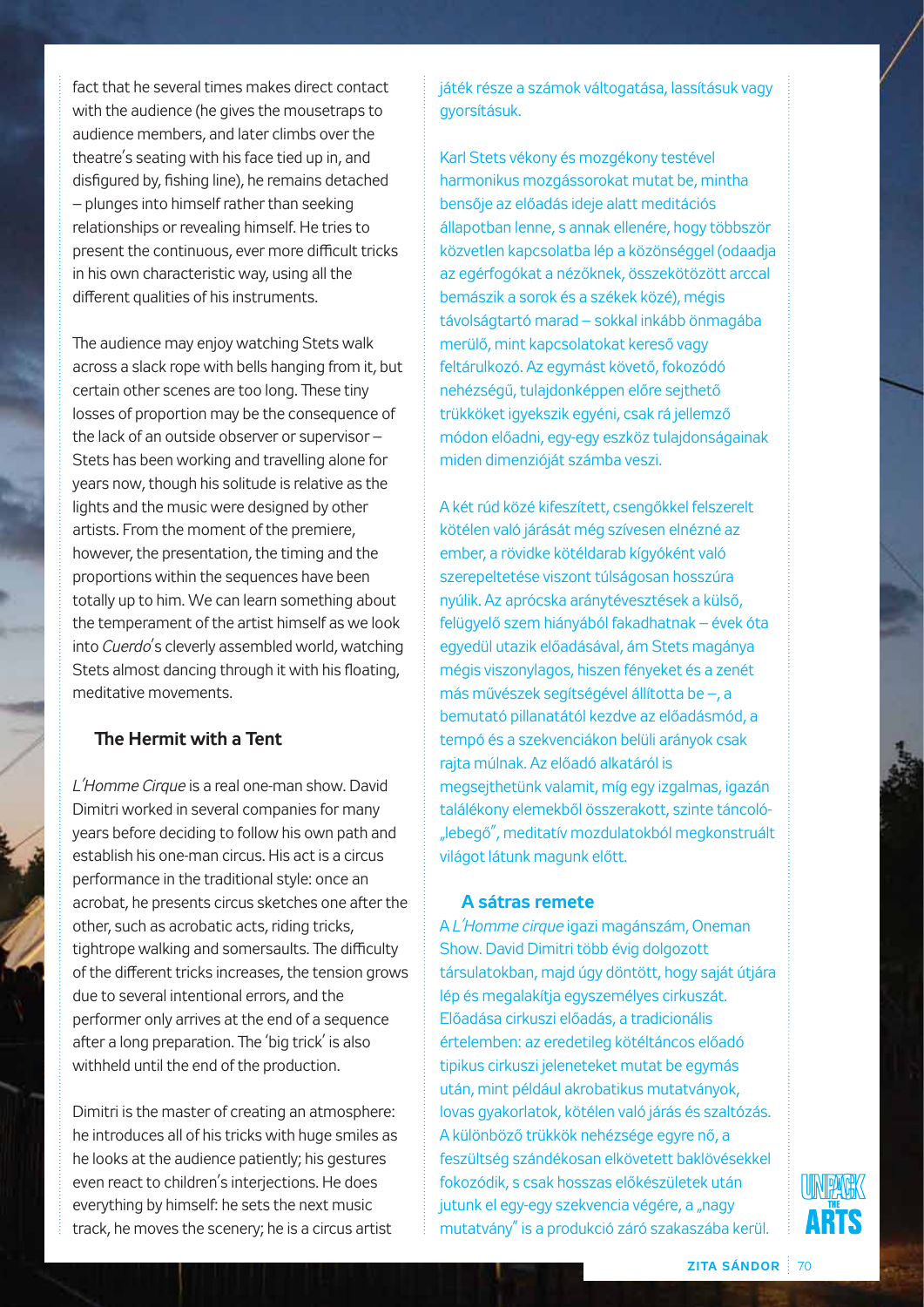and a ringmaster in one. In the small tent, custom made for Dimitri, the tricks are adapted for the one-man performance: he performs some of his acrobatics on a treadmill, adjusting the speed himself; an ironic wooden horse is used for the equestrian exercise; and the bags that first seemed heavy and difficult to move, 'accidentally' turn out to be light as a feather.

*L'Homme Cirque* represents the classical circus style, and the production is made exceptionally engaging due to the performer's personality, wit and sense of proportion. An almost nostalgic mood can be sensed during the production as the gray-haired tightwire-dancer performs those old, well-known circus tricks all by himself – and just before shooting himself out of a cannon, he plays a sad song on his trumpet as he lies on the wire. Every second of the show is precisely calculated; the mistakes are part of the dramaturgy, and Dimitri's movements are exact and graceful. He has been performing this show all around the world for years now, refining his acts steadily and passionately chasing a state of perfection that perhaps is impossible to reach.

During his shows his loneliness is complete, and is accepted into the dramaturgy. The technical transitions are embedded in humorous scenes. His acts are highly cultivated. Perhaps the risk is not in performing the tricks – the somersaults – anymore, but in the fact that Dimitri has to hold the whole mechanism, the environment of these dangerous, precisely calculated movements, the wholeness of the illusion of the circus and the scenery, in his own hands. The burden of a whole tent filled with tricks rests on the shoulders of this friendly Swiss performer, who can only rely on himself if he falls.

### **The Degrees of Solitude**

These four performances were all considered to be solo performances; however, the solitude of the performers was not the same in each case. We were given excellent examples of possible variations of loneliness on the stage: from serious teamwork well hidden behind the curtains, to declared or visible cooperation, to real solitude lasting for shorter or longer periods, to even hermitage. Maybe it is not too much to say that

Dimitri a hangulatteremtés mestere, széles mosollyal vezeti be minden egyes trükkjét, szemét nyugodtan pihenteti a közönség tagjain, gesztusai olykor a gyerekek közbeszólásaira is reagál. Mindent egymaga végez, egy kis pulton ő állítja be a soron következő zenét, ő tologatja a díszleteket; cirkuszi művész és porondmester is egyben. A kisméretű, kifejezetten számára tervezett sátorban a trükkök az egyszemélyes előadásmódhoz adaptálódnak, olykor összevonódnak, máskor lelepleződnek. Dimitri artista mutatványainak egy részét egy futópadon végzi, aminek sebességét ő maga állítja be; a lovas gyakorlathoz ironikus módon egy falovat használ; a kezdetben nehezen mozgatható, súlyos zsákról "véletlenül" kiderül, hogy pihekönnyű, csak ki van tömve.

A *L'homme cirque* a klasszikus cirkuszi vonal képviselője, az estét az előadó személyisége, ötletessége, arányérzéke teszi igazán érdekessé. Szinte nosztalgikus hangulat lengi át a produkciót, ahogyan az ősz hajú kötéltáncos régi, ismert trükköket elevenít fel és old meg teljesen egyedül, s még mielőtt kilőné magát egy ágyúból, a kötélen fekve eltrombitál egy szomorú dalt. A show minden egyes másodperce kiszámított, a hibák a dramaturgiába ágyazottak, Dimitri mozdulatai pontosak és kecsesek, évek óta ezzel az előadással járja a világot, rendületlenül és szenvedéllyel finomítja trükkjeit egy talán elérhetetlen tökéletesség felé törekedve.

Előadásai közben magánya teljes és felvállalt, a technikai átkötéseket humoros jelenetekbe ágyazva oldja meg. Trükkjei rendkívül kigyakoroltak, az igazi kockázatvállalás talán már nem is az egyes mutatványok, szaltók elvégzésében rejlik, hanem abban, hogy az egész mechanizmust, a veszélyes, pontosan kiszámolt mozdulatok körülményeit, a cirkuszi illúzió teljességét, a díszlet minden egyes pontját egyedül Dimitrinek kell kézben tartania. Egy egész sátornyi, mutatványokkal teli világ terhe nyugszik a kedélyes svájci művész vállain, aki ha megbotlik, csak saját magára számíthat.

**A magányosság fokai**

A bemutatott négy előadás mindegyike szólónak

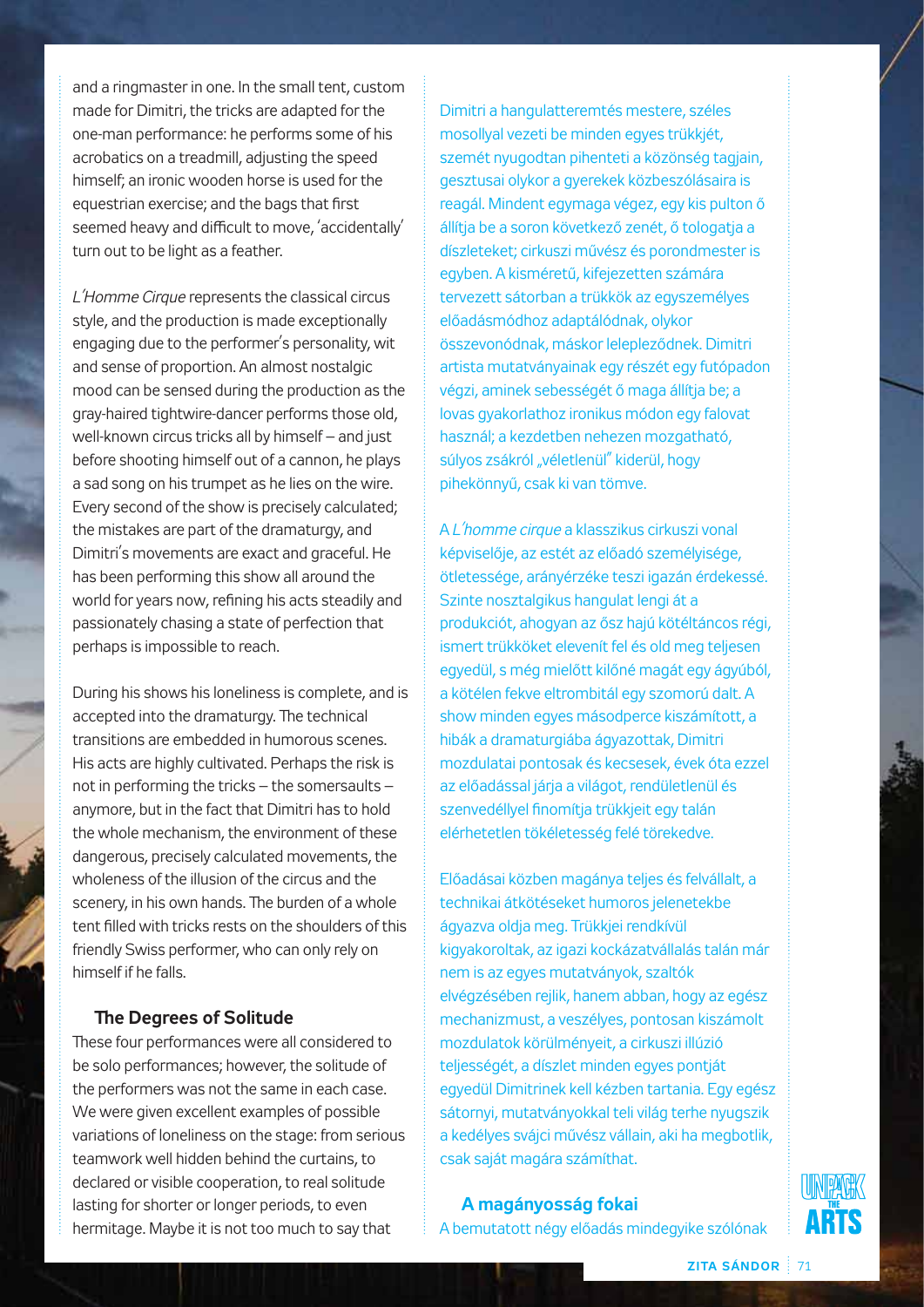these solutions are the different degrees of solitude of circus performers. The variations of solitude are not related to the quality of the performances (this depends on the work invested and the talent of the performer); the perfect performance can be achieved by any of these solutions. There is no doubt, however, that the personality of the performers is an essential component of their production, and their turns of minds and creative methods have almost become their trademarks and brands.

tekinthető, ám a művészek egyedülléte messze nem egyforma. Az igazán komoly, kulisszák mögé rejtett csapatmunkától kezdve a bevallott, sőt felmutatott együttműködésen át az igazi egyedüllétig, annak rövidebb, vagy már sok éve tartó, szinte remeteségig vezető változatáig kiváló példákat láttunk a színpadi magány előfordulásainak lehetséges változataira. Talán nem túlzás azt állítani, hogy ezek a megoldások a cirkuszi szólók prototípusai a cirkuszi előadók magányának fokozatait illetően. A magány variációi nincsenek összefüggésben az előadások minőségével (az a befektetett munkától és az előadó tehetségétől, adottságaitól függ), kiváló produkció bármelyik megoldással elérhető. Kétségtelen viszont, hogy a művészek személyisége nagyon fontos komponense a produkcióknak, s észjárásuk, alkotói módszerük szinte védjegyükké, branddé válik.

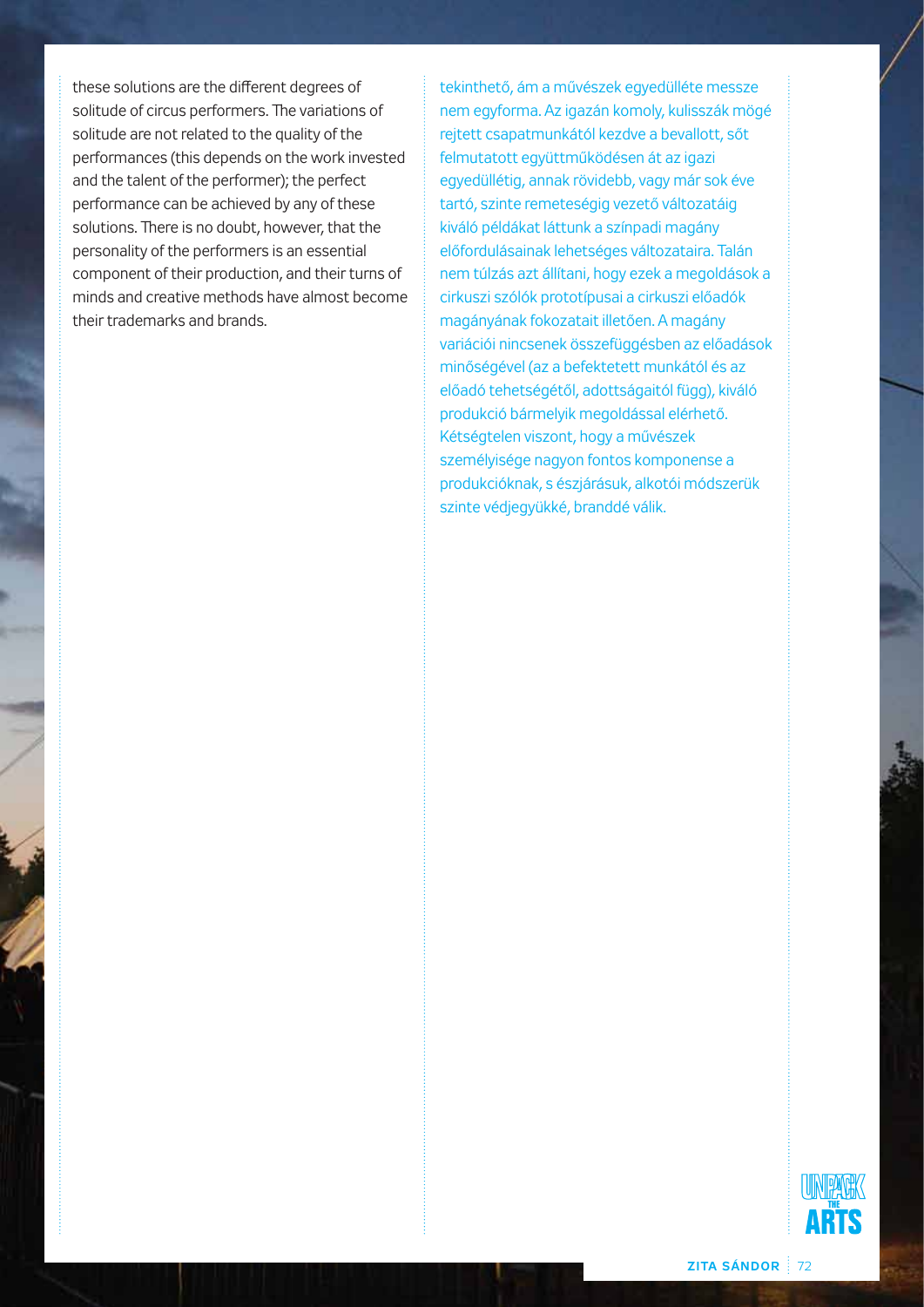## lircus centrum **KØBENHAVNS INTERNATIONALE TEATER SUBTOPIA°** FESTIVAL<br>NOVOGCIRKUSA

Sirkuksen<br>Tiedotuskeskus<br>CircusInfo Finland

 $\bigcirc$  LOUD

les holles

 $\overline{O}$ 

ologie.be



- **PRoJect leADeR:**
- Circuscentrum **(B)**
- **co-oRGAnizeRs:**
- Copenhagen International Theatre (DK)
- CIRCa **(FR)**
- Festival novog cirkusa **(hR)**
- Subtopia **(se)**
- Halles de
- Schaerbeek **(B)**
- Finnish Circus Info Centre **(Fi)**
- Circusstad Festival Rotterdam **(nl)**
- Humorologie **(B)**
- Crying Out Loud **(uK)**



## Culture

This project has been funded with support of the European Commission. This publication reflects the views only of the author, and the Commission cannot be held responsible for any use which may be made of the information contained therein. . . . . . . . . . and a construction of the construction

## © Unpack the Arts. Only the project leader and co-organisers of Unpack the Arts can freely use this publication. If another organization or medium wants to publish (extracts of) the article, please contact maarten@circuscentrum.be.

www. unpack thearts .eu

*Coordination publication:* Maarten Verhelst *Graphic design:*  Wilfrieda Paessens www.wilfrieda.com